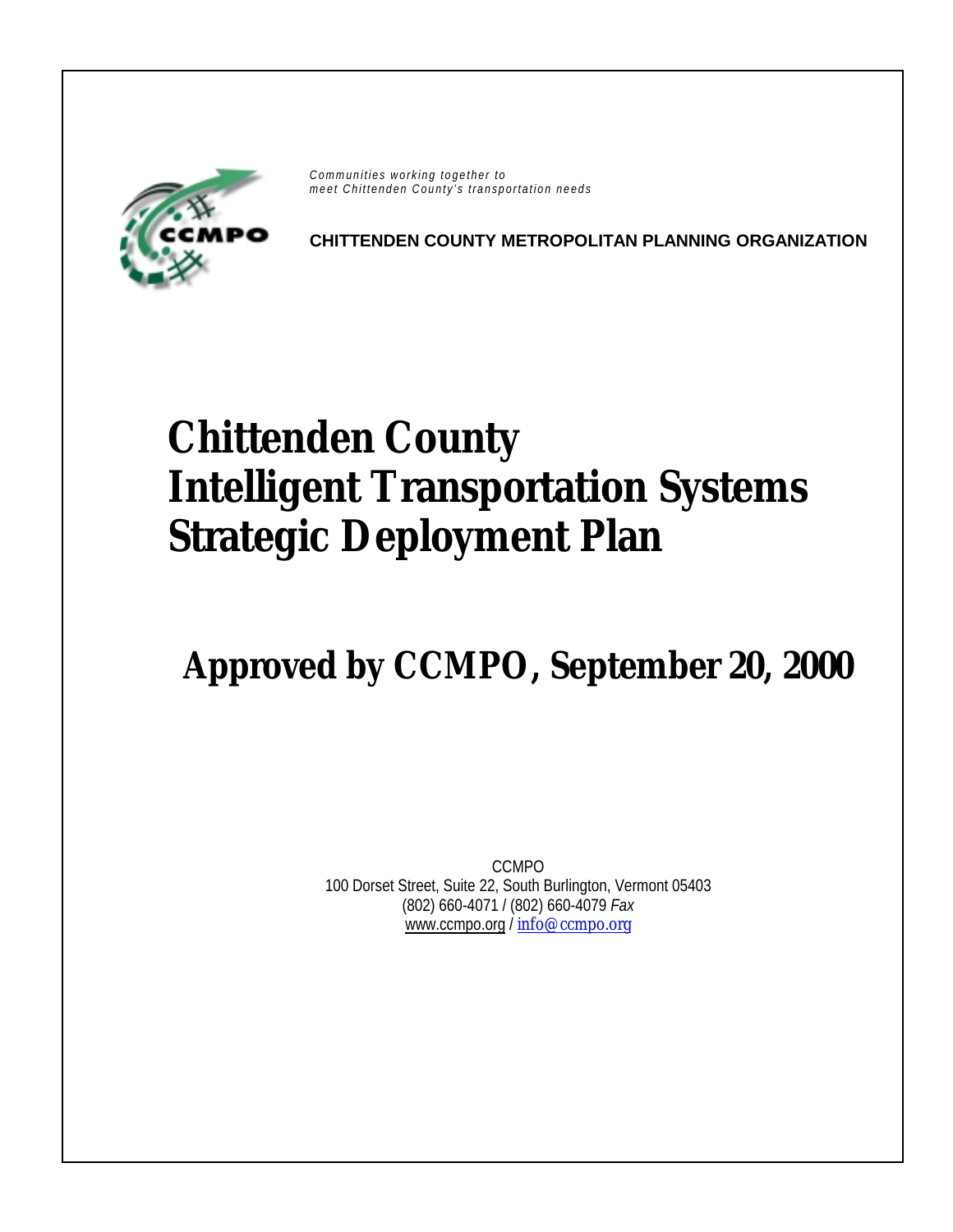The preparation of this document has been financed through transportation planning funds provided by the U.S. Department of Transportation under the Transportation Equity Act for the 21st Century (TEA-21) and by matching funds provided by Chittenden County's 18 municipalities, the Vermont Agency of Transportation, and the Chittenden County Transportation Authority.

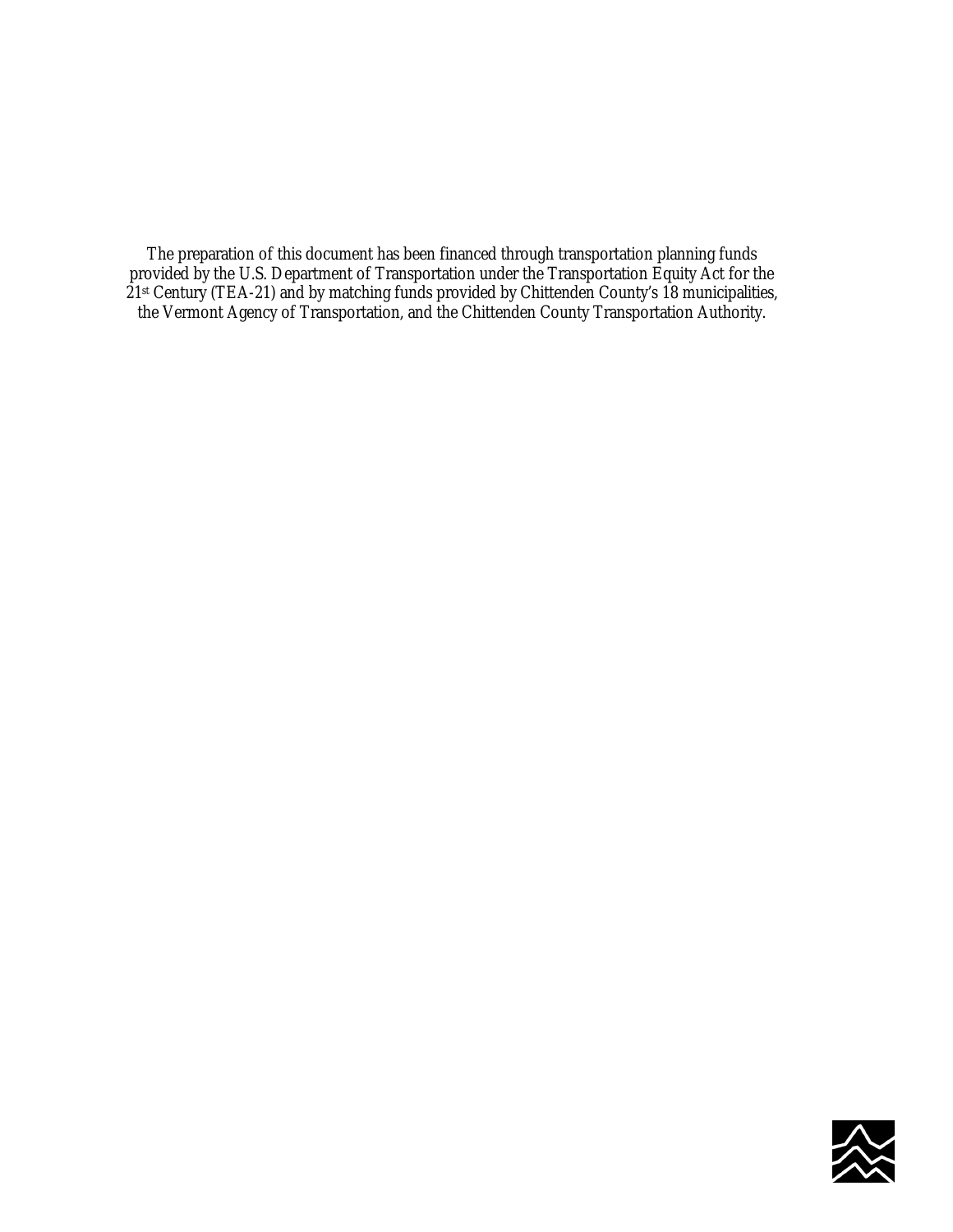# THE CHITTENDEN COUNTY INTELLIGENT TRANSPORTATION SYSTEMS STRATEGIC DEPLOYMENT PLAN

# **TABLE OF CONTENTS**

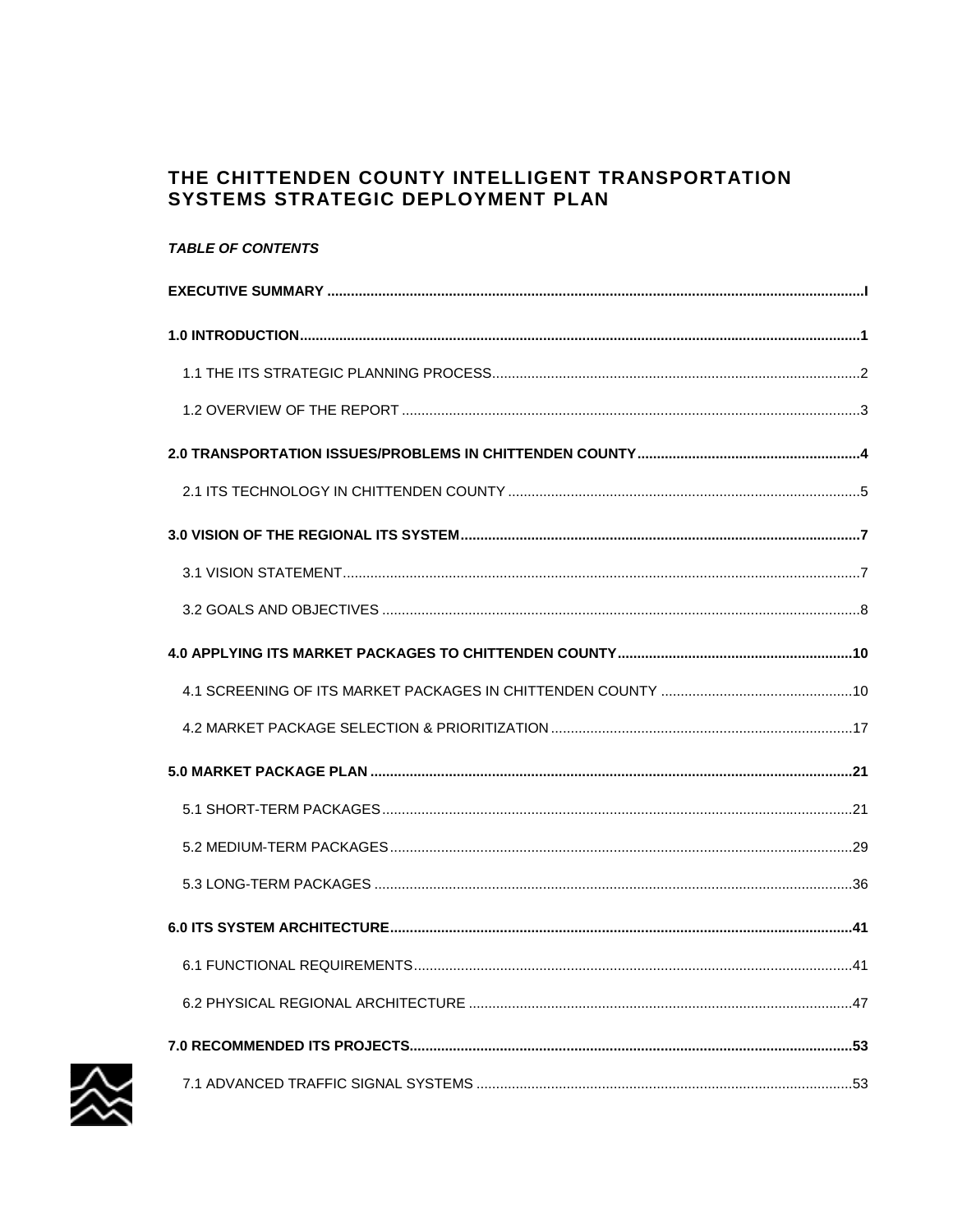| 7.2 CHITTENDEN COUNTY TRANSPORTATION MANAGEMENT AND INFORMATION CENTER (TMIC) 59 |  |
|----------------------------------------------------------------------------------|--|

# *List of Figures*

# **List of Tables**

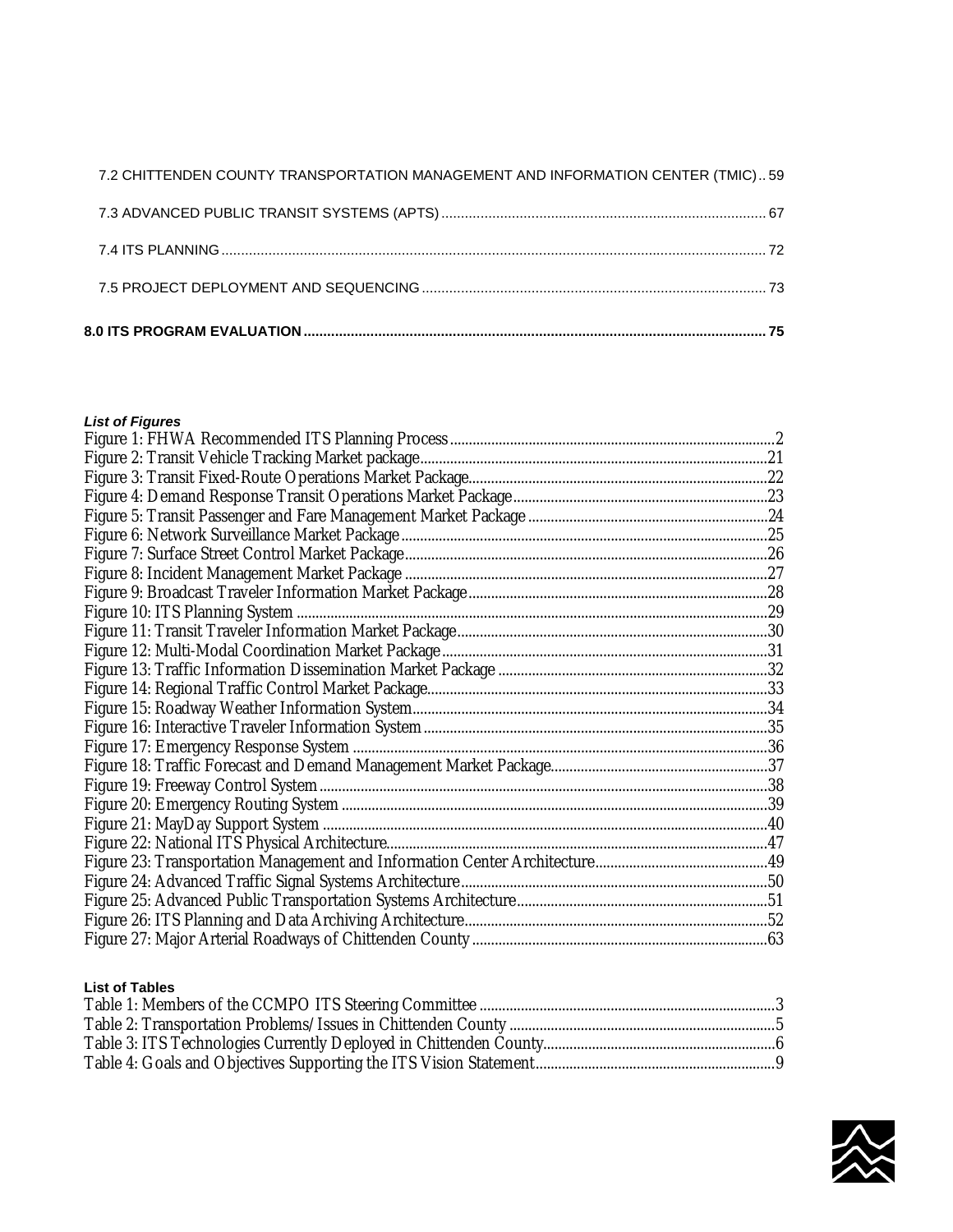| Table 5: Market Packages Ranking Based Upon Degree of Responsiveness to the Region's               |  |
|----------------------------------------------------------------------------------------------------|--|
|                                                                                                    |  |
|                                                                                                    |  |
|                                                                                                    |  |
| Table 8: Key Market Packages (adapted from the National ITS Architecture Documents)  16            |  |
|                                                                                                    |  |
| Table 10: Summary of Recommended Short-Term, Medium-Term, and Long-Term ITS Market Packages        |  |
|                                                                                                    |  |
|                                                                                                    |  |
|                                                                                                    |  |
| Table 13: Functional Requirements for the Transit Fixed Route Operations (APTS2) 42                |  |
| Table 14: Functional Requirements for the Demand-Responsive Operations Package (APTS3) 42          |  |
| Table 15: Functional Requirements for Passenger and Fare Management Package (APTS4) 42             |  |
| Table 16: Functional Requirements for the Network Surveillance Market Package (ATMS1) 43           |  |
|                                                                                                    |  |
| Table 18: Functional Requirements for the Incident Management Package (ATMS08) 44                  |  |
| Table 19: Functional Requirements for the Incident Management Package (ATMS08) - Continued  45     |  |
| Table 20: Functional Requirements for the Broadcast Traveler Information Market Package (ATIS1) 46 |  |
| Table 21 : Estimated Initial Capital Investment for a Central Traffic Control System 58            |  |
|                                                                                                    |  |
|                                                                                                    |  |
|                                                                                                    |  |
|                                                                                                    |  |
| Table 26: Ranking of CADS Software Functions for Semi-Automated and Fully Automated Programs. 71   |  |
|                                                                                                    |  |
|                                                                                                    |  |
|                                                                                                    |  |
|                                                                                                    |  |

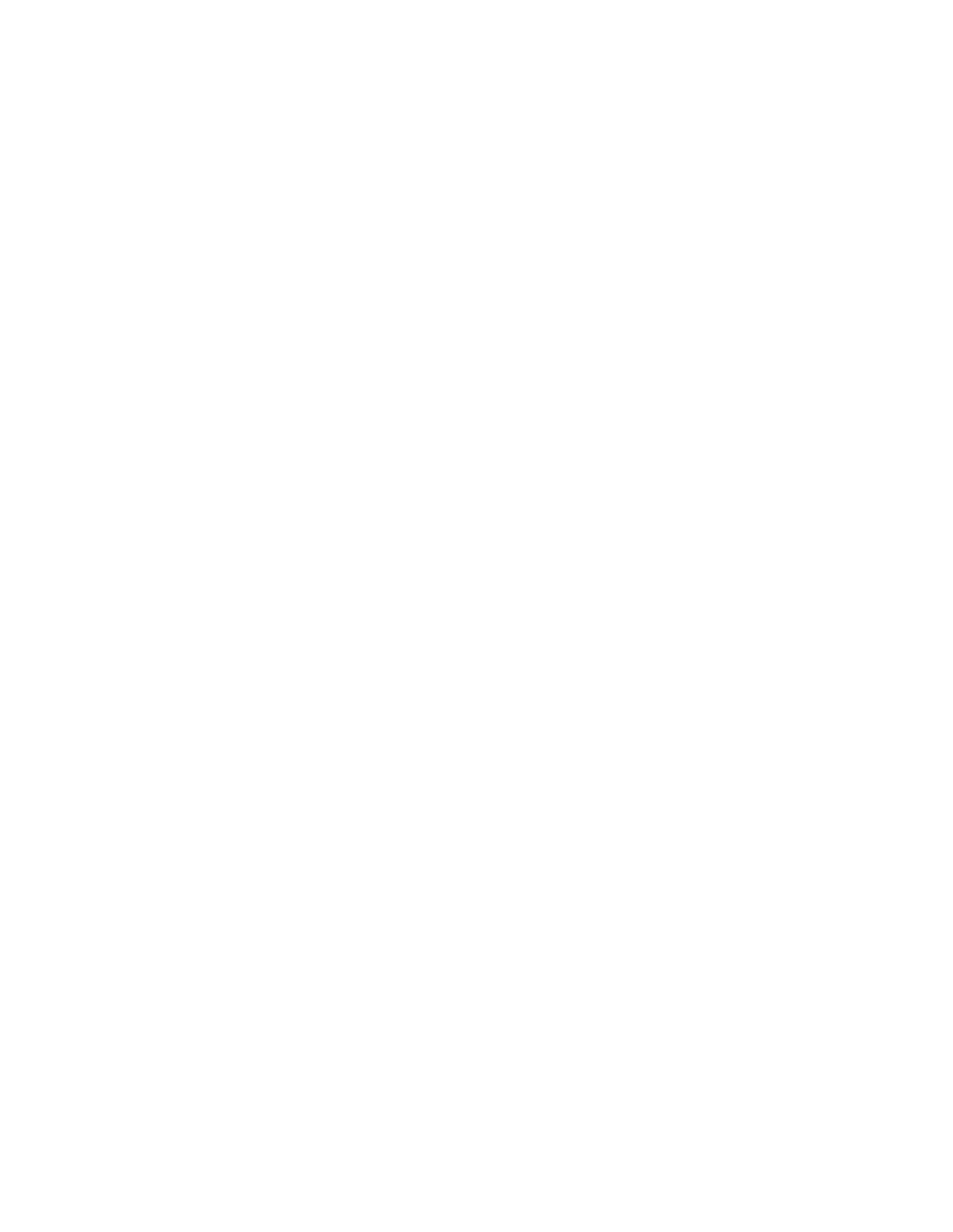#### <span id="page-6-0"></span>**EXECUTIVE SUMMARY**

Intelligent Transportation Systems, or ITS, refers to the application of communications, control, and electronics technologies to transportation problems with the aim of improving the efficiency and safety of the transportation system. To plan for the orderly, timely, and cost efficient deployment of ITS technologies in the region, the Chittenden County Metropolitan Planning Organization (CCMPO) initiated this Intelligent Transportation Systems Strategic Deployment Plan. The development of the CCMPO's ITS Deployment Plan was done under the guidance of a Steering Committee of key transportation stakeholders in the region.

#### **Background**

Since the ITS field spans a wide array of technologies – and since the transportation system spans multiple jurisdictional boundaries – the Federal Highway Administration (FHWA) has established the National ITS Architecture to ensure that ITS investments are compatible and conform to national standards. Further, FHWA has set forth a standard planning process for developing regional ITS deployment plans. The CCMPO's ITS Deployment Plan is consistent with the National Architecture, and the process of developing the Plan adhered closely to that recommended by FHWA.

An important early step in the development of the Plan was the identification of the region's transportation problems. The existing Regional Transportation Plan was used as documentation of these problems, and additional quantitative and qualitative data were provided as supplemental information. A third source of information were surveys and interviews conducted with three key stakeholder groups: Emergency Services, Public Transit, and Departments of Public Works. Based on these sources, the key transportation problems identified as addressable through ITS technologies were:

- ▲ Traffic Congestion
- ▲ Coordination of Incident Management System
- ▲ Improvement of Public Transit Service and Efficiency
- ▲ Improvement of Transportation Safety
- ▲ Improvement of Traveler Information Systems

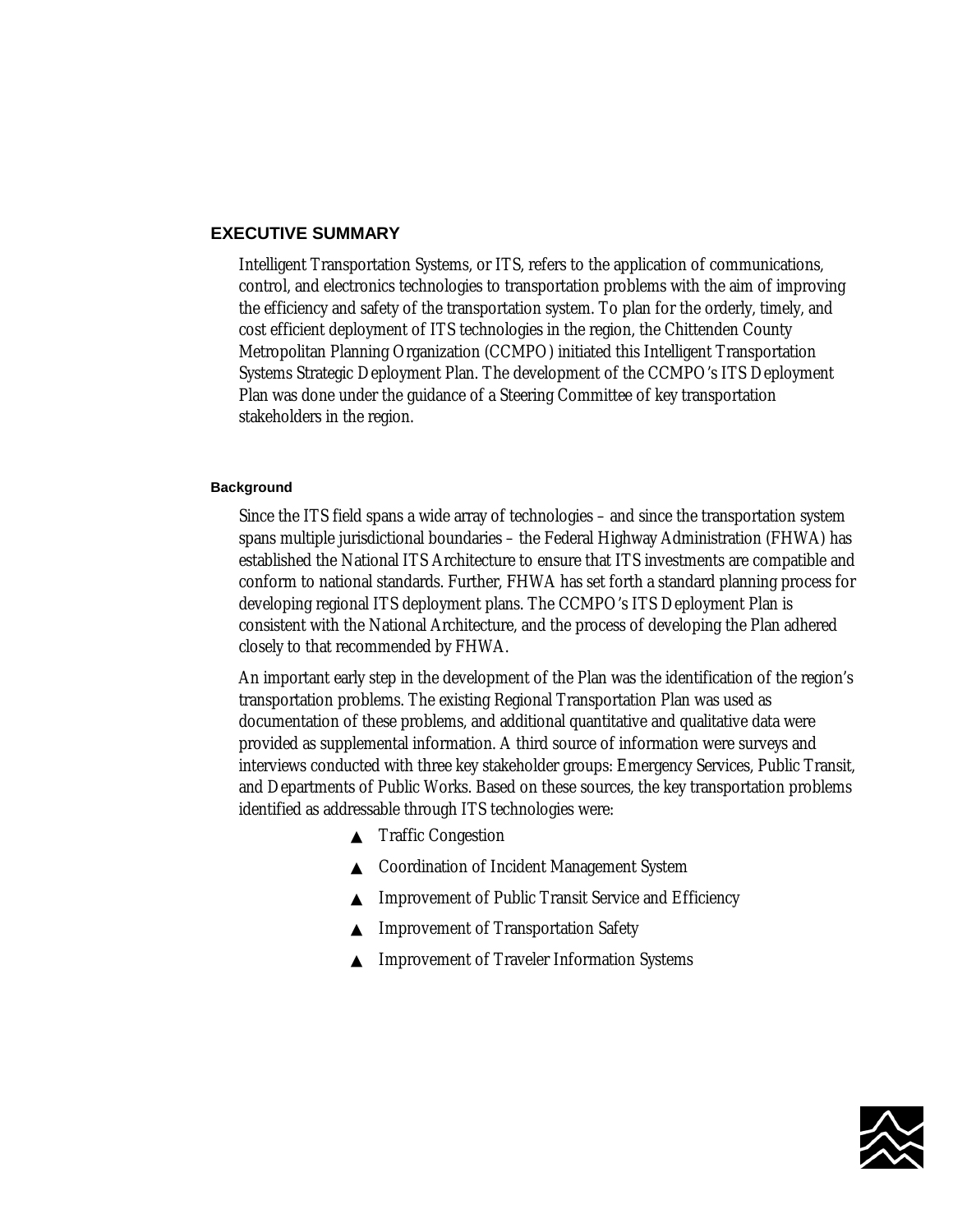#### **Market Packages**

To ensure cross-jurisdictional compatibility and consistency with the National Architecture, ITS technologies are grouped into Market Packages. A *market package* represents a combination of equipment capabilities that address specific transportation problems or needs. To date, a total of 60 Market Packages have been defined for the following seven major application areas:

- ▲ Advanced Traffic Management Systems (ATMS);
- ▲ Advanced Public Transportation Systems (APTS);
- ▲ Advanced Traveler Information Systems (ATIS);
- ▲ Advanced Vehicle Safety Systems (AVSS);
- ▲ Commercial Vehicle Operations (CVO);
- ▲ Emergency Management Systems (EMS); and
- ▲ **ITS Planning**

For Chittenden County, each Market Package area was evaluated across three key dimensions:

- 1. How responsive it is to the region's identified transportation problems.
- 2. How closely it matches the region's transportation objectives.
- 3. The degree to which a Market Package is a building block for future expansion of the ITS system.

Based on these 3 evaluation criteria, the 60 ITS Market Packages were prioritized. Table ES-1 lists the ITS Market Packages recommended for short-term deployment in the Chittenden region.

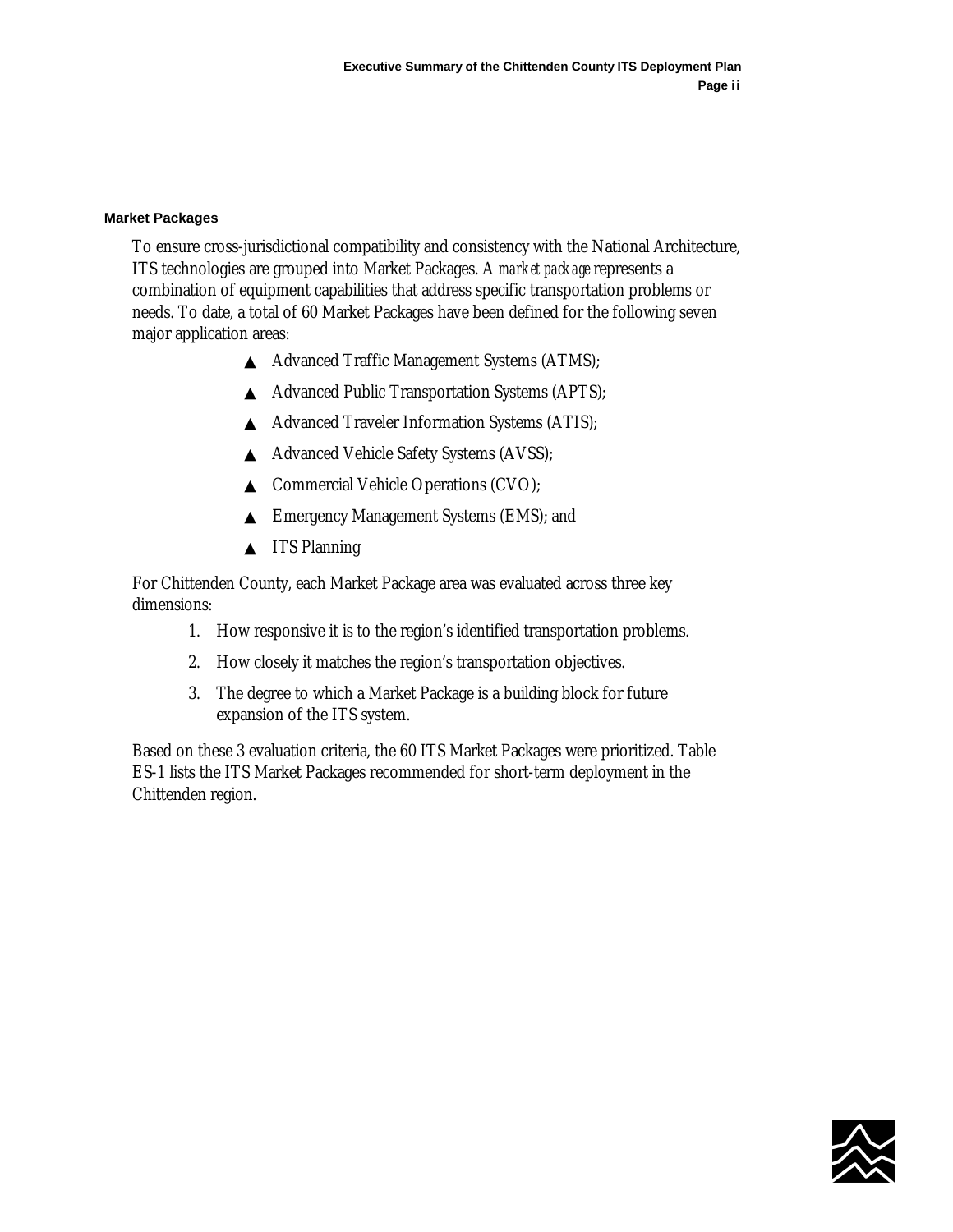#### *Table ES- 1: Short-Term ITS Market Packages*

| <b>Market Packages</b>                | <b>Key Objective of Package</b>                                 |
|---------------------------------------|-----------------------------------------------------------------|
| <b>Network Surveillance</b>           | Obtain real-time information about travel conditions.           |
| <b>Surface Street Control</b>         | Establish signal coordination along regional arterial roadways. |
| Incident Management                   | Improve coordination of emergency services and reduce           |
|                                       | incident response time.                                         |
| Transit-Fixed Route Operations        | Improve public transit operations.                              |
| Demand Responsive Transit             | Improve para-transit operations.                                |
| Operations                            |                                                                 |
| Transit Tracking                      | Provide automated vehicle location capability to transit        |
|                                       | vehicles.                                                       |
| <b>Transit Fare Management</b>        | Facilitate transit fare payments and improve management of      |
|                                       | fare and transit usage data                                     |
| <b>Broadcast Traveler Information</b> | Provide Real-Time Information on Travel Conditions, Travel      |
|                                       | Options, with a Variety of Broadcast Technologies (etc. radio,  |
|                                       | web site, etc.).                                                |
| <b>ITS Planning</b>                   | Develop a mechanism for archiving and retrieving information    |
|                                       | collected by the ITS system, and make it useable for planning   |
|                                       | purposes.                                                       |

#### **Regional ITS Architecture**

With the ITS market packages prioritized, the regional ITS architecture was specified. The architecture defines the physical components of the ITS system and the information flows between the system's components. The key feature of the recommended ITS architecture for Chittenden County is a regional Transportation Management and Information Center (TMIC). Figure ES-1 shows the architecture of this central piece of the regional ITS system.

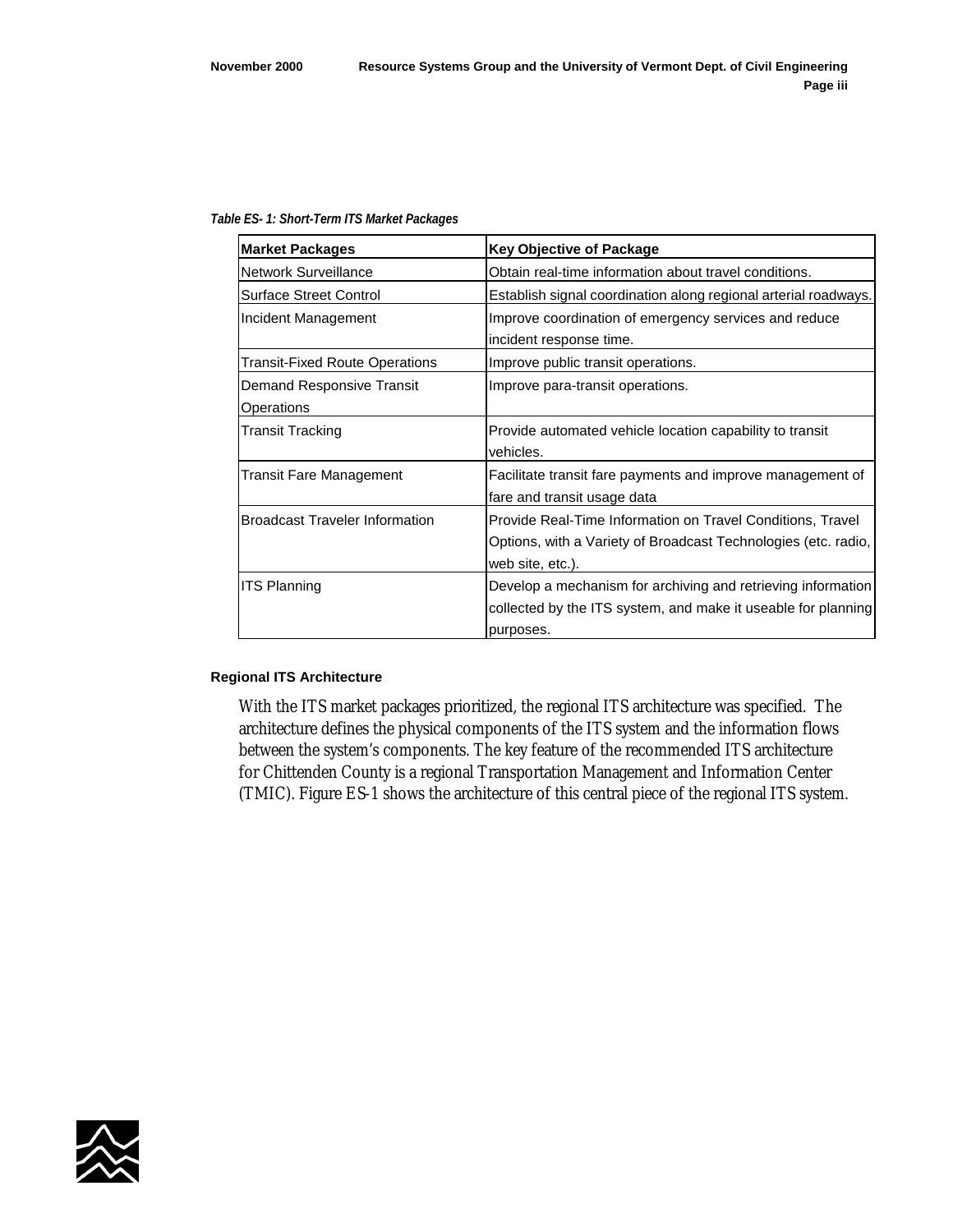

*Figure ES- 1: Physical and Logical Architecture of the Transportation Management and Information Center* 

Similar architectures are set forth in the ITS Deployment Plan for Advanced Traffic Signal Systems, Advanced Public Transportation Systems, and ITS Planning.

## **Project Deployment and Sequencing**

The recommended project deployment plan is based on the need to develop fundamental capabilities first. Once the backbone of an ITS system is established, the system can evolve to include more advanced technologies or projects as they develop. For this reason, the short-term (1-3 years) ITS deployment plan for Chittenden County focuses on developing the foundation ITS capabilities. In addition, clearly identified early winners are recommended for short-term deployment. Table ES-2 lists the ITS projects recommended for the short-term.

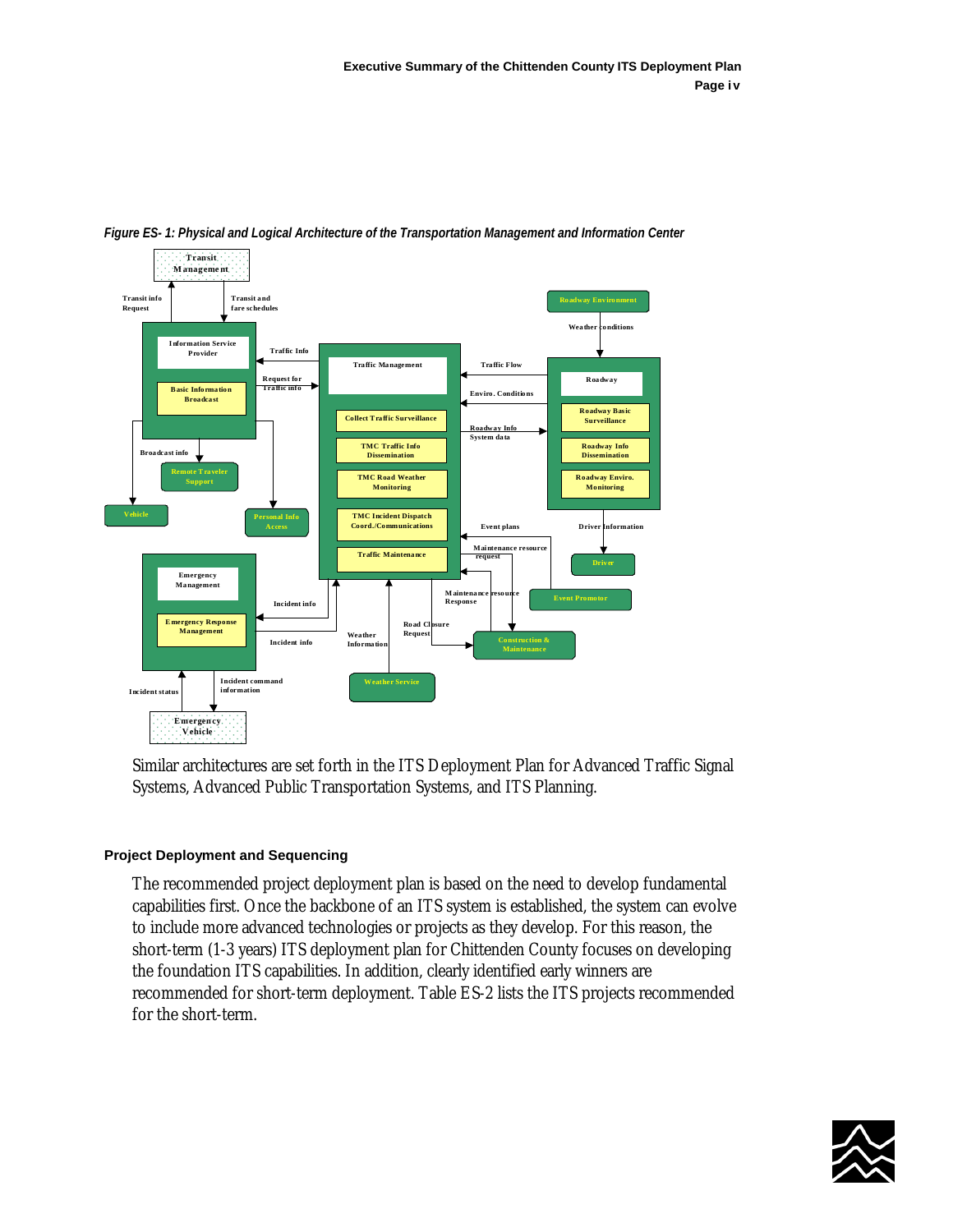#### *Table ES- 2: Short-Term Project Recommendations, Objectives, and Estimated Costs*

|                         |                                             |                      | <b>Ongoing Annual</b> |
|-------------------------|---------------------------------------------|----------------------|-----------------------|
| Project                 | <b>Objectives</b>                           | <b>Capital Costs</b> | Costs                 |
| Automated               | Improve dispatch efficiency of SSTA         | \$5,000 per          | \$500                 |
| <b>Vehicle Location</b> |                                             | installation         |                       |
| Transit                 | Improve operating efficiencies of both      | \$50,000             | \$1,000               |
| Operations              | <b>CCTA and SSTA</b>                        |                      |                       |
| Software                |                                             |                      |                       |
| Transit Fare            | Improve financial efficiency, increase      | Depends upon         | Depends upon          |
| Management              | ridership                                   | functionality        | functionality         |
| <b>ITS Planning</b>     | Archive data collected through the ITS      | \$35,000             | Ongoing               |
|                         | system. Make information available for      |                      | commitment; part      |
|                         | improved transportation planning.           |                      | of the TMIC           |
|                         |                                             |                      | responsibility.       |
| Deploy Network          | Obtain real-time information on the         | \$5,000 per          | 5% of Capital         |
| Surveillance            | performance of the transportation system    | installation         | Cost                  |
| Equipment               |                                             |                      |                       |
| Deploy CMS              | Re-transmit information about travel        | \$20,000 to          | 5% of Capital         |
| and HAR                 | conditions to the traveling public.         | establish HAR;       | Cost                  |
|                         |                                             | \$70,000 per CMS     |                       |
|                         |                                             | installation         |                       |
| <b>Advanced Traffic</b> | Improve signal coordination; provide for    | \$5,000 per signal   | \$1,000 per           |
| <b>Signal Systems</b>   | signal pre-emption capability               | controller; \$40,000 | installation for      |
|                         |                                             | for linking arterial | communications        |
|                         |                                             | signals              | costs.                |
| TMIC-Set Up             | Establish physical location for TMIC with   | \$208,000            | \$135,000             |
|                         | associated communications infrastructure.   |                      |                       |
| <b>TMIC Incident</b>    | Provide real time information on incidents, | \$30,000             | nominal               |
| Management              | provide link with E911 for sharing          |                      |                       |
| System                  | information.                                |                      |                       |
| Pre-Trip                | Provide central locus of travel/traffic     | \$20,000             | $$2,000 - $5,000$     |
| Traveler                | information via a web site                  |                      | annually.             |
| Information             |                                             |                      |                       |
| System                  |                                             |                      |                       |

The sequencing of ITS deployment can occur along three tracks. The first track – public transportation – can begin immediately. The recommended projects should be integrated with planned vehicle purchases. For the AVL project, beginning with a demonstration project, and evaluating its effectiveness before widespread adoption is recommended.

The second track involves the street surveillance and surface street control projects. Nationally, these are the most commonly deployed elements of ITS. These projects have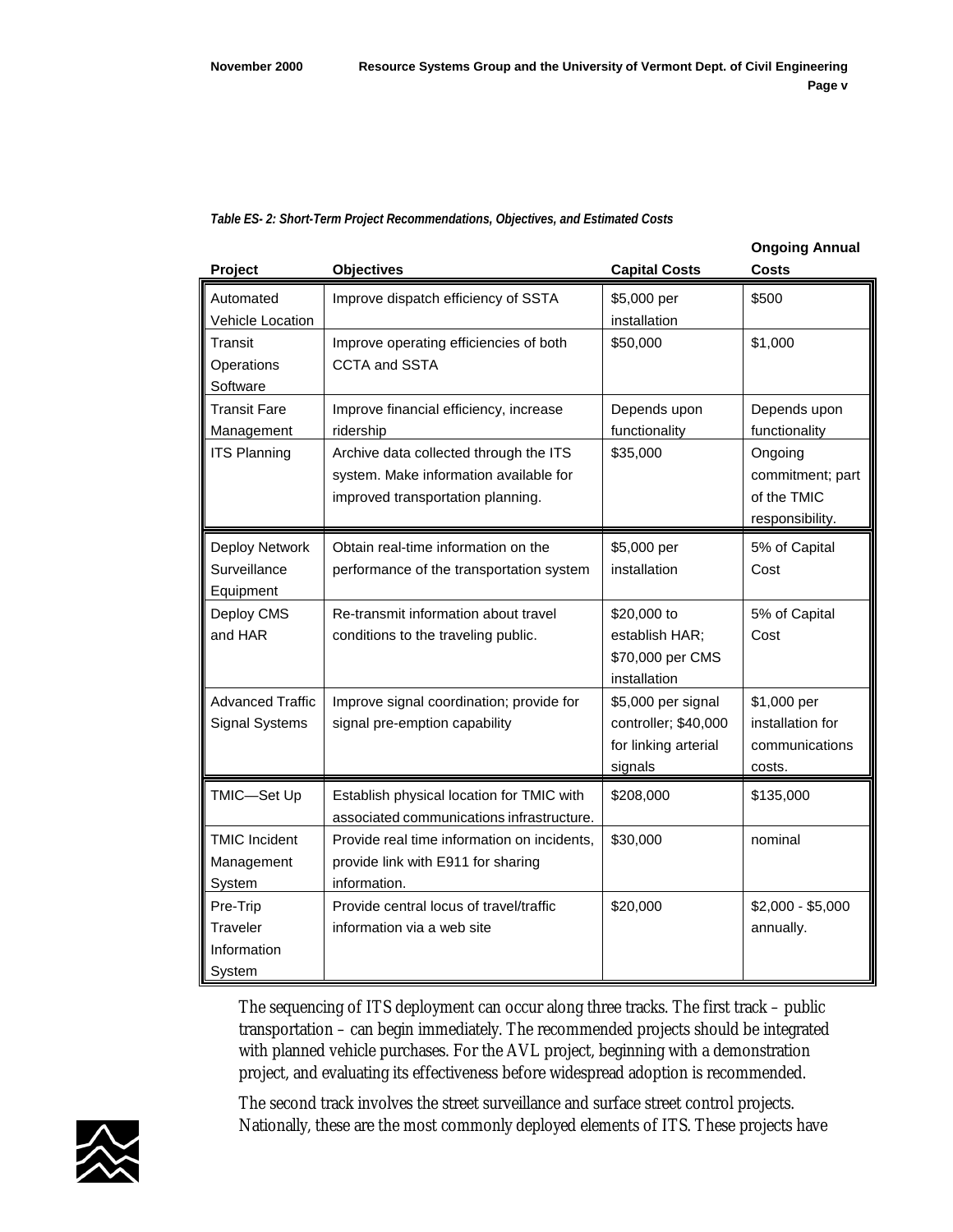high benefit-to-cost ratios, and have high demonstration value to the public. For this reason, this Plan recommends that traffic signal systems along the key regional arterials be updated in a systematic fashion. This type of updating can be folded into any arterial reconstruction projects, as has been accomplished with the Main Street Improvement Project and as is planned for the Shelburne Road Reconstruction Project. Further, as individual traffic signals are updated throughout the region, they should be replaced with advanced traffic signal controllers that enable interconnection, communication, and coordination.

The timing for network surveillance equipment can be pursued in a similar fashion. Namely, as key arterial intersections are reconstructed or improved, those improvements should include detection technology that is designed not only to inform operations at the intersection, but also to communicate conditions to the TMIC.

The third track involves the Transportation Management and Information Center. The TMIC can be developed as a stand-alone project, or attached to another transportation project, such as a Multi-Modal Center. However, for the TMIC to be truly useful, network surveillance equipment should be installed at key intersections and arterials throughout the region. Once there is a critical mass of real-time travel information that can be transmitted to a central location, and re-transmitted to the traveling public, a TMIC is a necessary component.

## *Medium Term Projects*

The ITS Deployment Plan sets forth medium and long-term ITS investments as well. For the Medium term – 5-10 years – Table ES-3 lists the ITS market packages that are recommended for project definition and deployment.

#### **Funding Investments in ITS**

ITS projects can be funded in two ways. The first way is to include ITS components within transportation projects advancing on the region's Transportation Improvement Plan. The sources of funding for TIP projects include the National Highway System (NHS) program, the Surface Transportation Program (STP), and Congestion Mitigation Air Quality (CMAQ) funding. In addition, some FTA 5311 funds can be allocated to ITS investments. All of these are programs funded through TEA-21, the Transportation Equity Act for the 21st Century. In all cases, it is much easier to invest in ITS as part of ongoing transportation investments as opposed to as stand-alone projects. For example, it is easier to implement signal coordination technologies within a corridor reconstruction project than it is as a stand-alone investment. The second way is to advance a specific ITS project through a demonstration project that can receive a special appropriation.

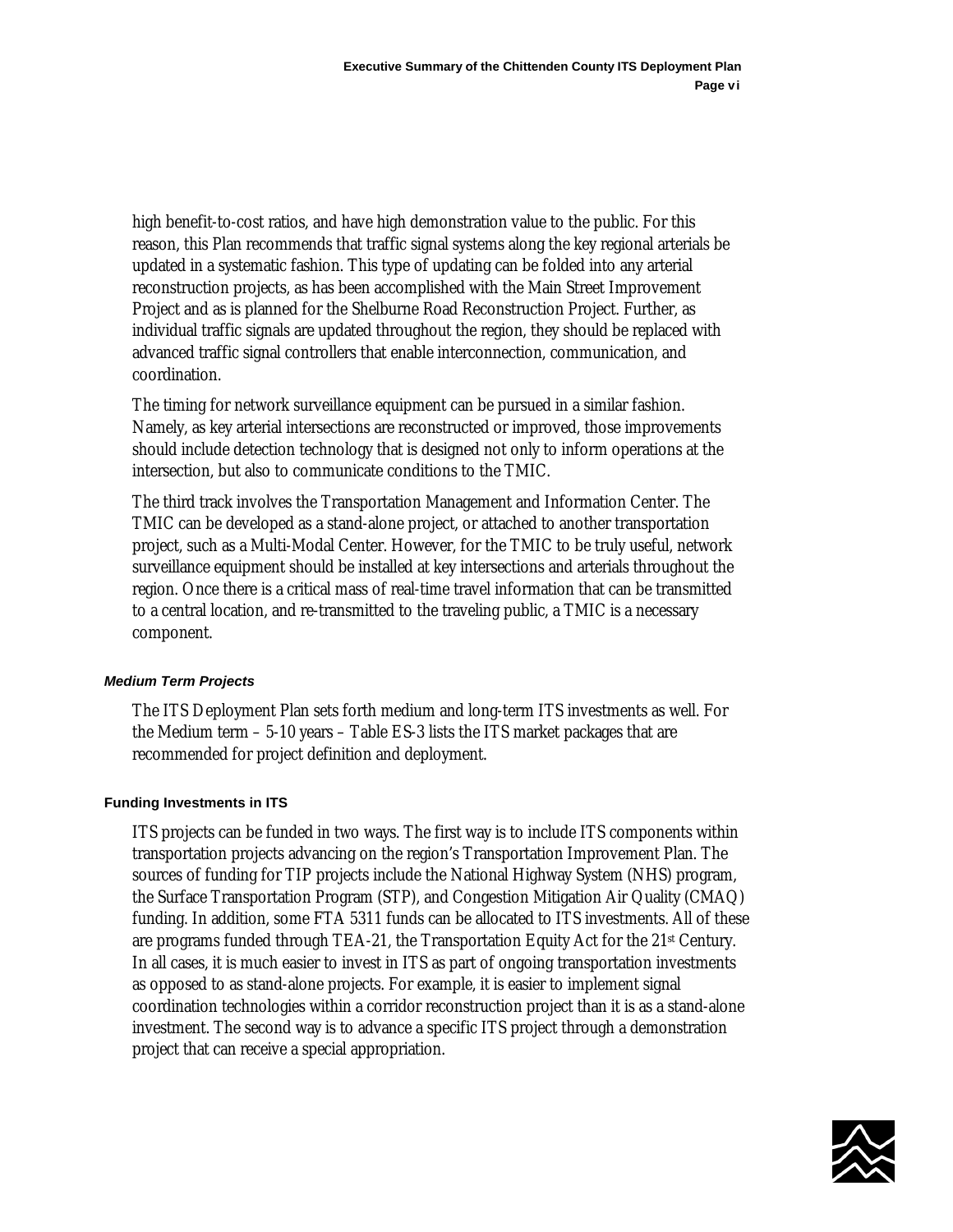| <b>Market Packages</b>           | <b>Key Objective of Package</b>                                |
|----------------------------------|----------------------------------------------------------------|
| <b>Transit Information</b>       | This market package provides transit users at transit stops    |
|                                  | and on-board transit vehicles with ready access to transit     |
|                                  | information.                                                   |
| <b>Multi-Modal Coordination</b>  | Improve service coordination between transit agencies and      |
|                                  | with traffic management entities.                              |
| <b>Traffic Information</b>       | Provide Real-Time Information on Travel Conditions, Travel     |
| Dissemination                    | Options, with a message signs visible from the roadway, or     |
|                                  | in vehicles.                                                   |
| <b>Regional Traffic Control</b>  | Advances the Surface Street Control Market Package by          |
|                                  | adding communication links and integrated control              |
|                                  | strategies that enable integrated inter-jurisdictional traffic |
|                                  | control.                                                       |
| Roadway Weather Information      | Provide real-time information on weather affecting roadway     |
| Systems                          | travel.                                                        |
| Interactive Traveler Information | Provides tailored information regarding traffic conditions,    |
|                                  | transit services, traveler services, ride share/ride match,    |
|                                  | parking management, etc. in response to a traveler request.    |
| <b>Emergency Response</b>        | Enable the safe and rapid deployment of appropriate            |
|                                  | resources in response to an emergency                          |

#### *Table ES- 3: Medium-Term ITS Market Packages*

#### **Institutional Issues**

A common message in the ITS literature is that institutional barriers are more challenging in ITS implementation than technical issues. Institutional issues arise in almost every facet of ITS. As an example, for traffic signal systems crossing jurisdictional boundaries, the following questions immediately surface: which jurisdiction should control the operation? Who should maintain the system? Who pays and how much? What types of long term agreements should be established?

Each ITS deployment carries with it a similar set of issues that need to be handled in a way that is consistent with the technology and involves the affected parties. Since most of these issues transcend jurisdictional boundaries and stakeholder groups, the CCMPO is the logical organization to act as facilitator.

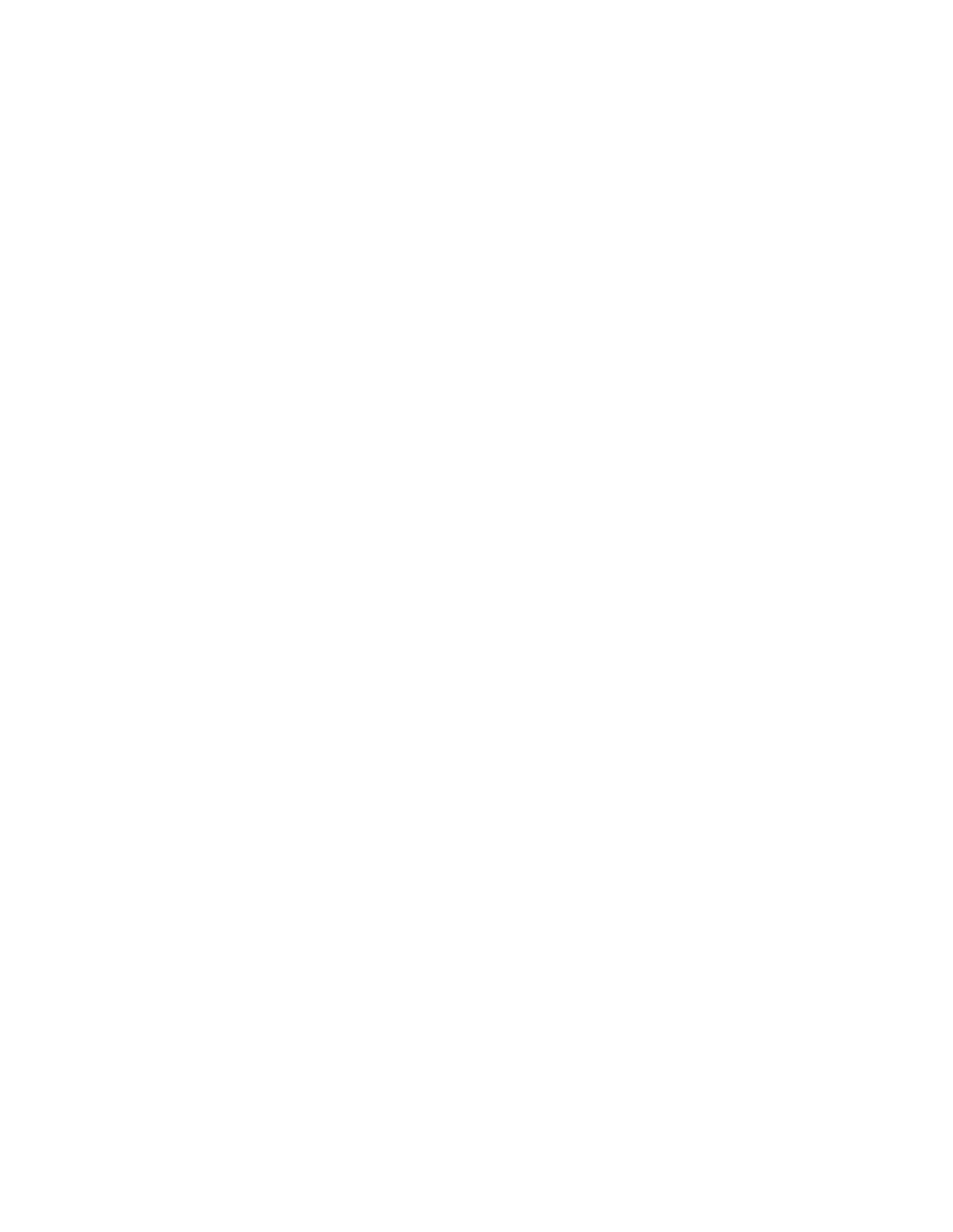## <span id="page-14-0"></span>**1.0 INTRODUCTION**

 $\overline{a}$ 

Intelligent Transportation Systems, or ITS, refers to the application of communications, control, and electronics technologies to transportation problems with the aim of improving the efficiency and safety of the transportation system. To plan for the orderly, timely, and cost efficient deployment of ITS technologies in the region, the Chittenden County Metropolitan Planning Organization (CCMPO) initiated this Intelligent Transportation Systems Strategic Deployment Plan.

To encourage the deployment of ITS projects, the federal government has, since the 1991 passage of the Intermodal Surface Transportation Efficiency Act (ISTEA), provided grants to state and local transportation agencies to develop ITS strategic deployment plans. Initially, the focus was on large urban areas. However, as time went on, the scope was broadened to include both rural areas<sup>1</sup> as well as small urban areas similar to the Chittenden County Metropolitan area. The successor legislation to ISTEA, the Transportation Equity Act for the 21st Century (TEA-21), allocates \$1.3 billion for ITS projects over the next six years.

Besides providing funds for planning studies, the federal government has developed the National ITS Architecture to provide guidance in developing systems that would ensure national and regional interoperability. The national architecture provides a common structure for the design of intelligent transportation, without limiting the design options of the transportation stakeholder. Following the national architecture in developing ITS strategic plans guarantees that ITS services and products would work across the different regions of the country. This helps maximize the potential of ITS technologies.

Chittenden County provides an interesting and challenging context for developing an ITS strategy because it contains distinctly urban, suburban, and rural settings within its planning boundaries. Each of these land use areas has a set of characteristic transportation issues that, in turn, can be approached through the application of appropriate ITS market packages. This plan identifies, recommends, and prioritizes appropriate ITS strategies for both near-term and long-term implementation.

Because of the County's land use mix, there is a fundamental difference between planning for ITS in Chittenden County and that in a large urban area. This difference stems from the fact that *intolerable* congestion, which is the case in regions such as Washington, D.C. or Los Angeles, does not really exist in Chittenden County. **This provides the opportunity to target ITS strategically, without being pressured to identify projects to deal with current congestion problems demanding immediate attention.**



<sup>1</sup> In fact, a separate program, the Advanced Rural Transportation Systems (ARTS), was established for this purpose.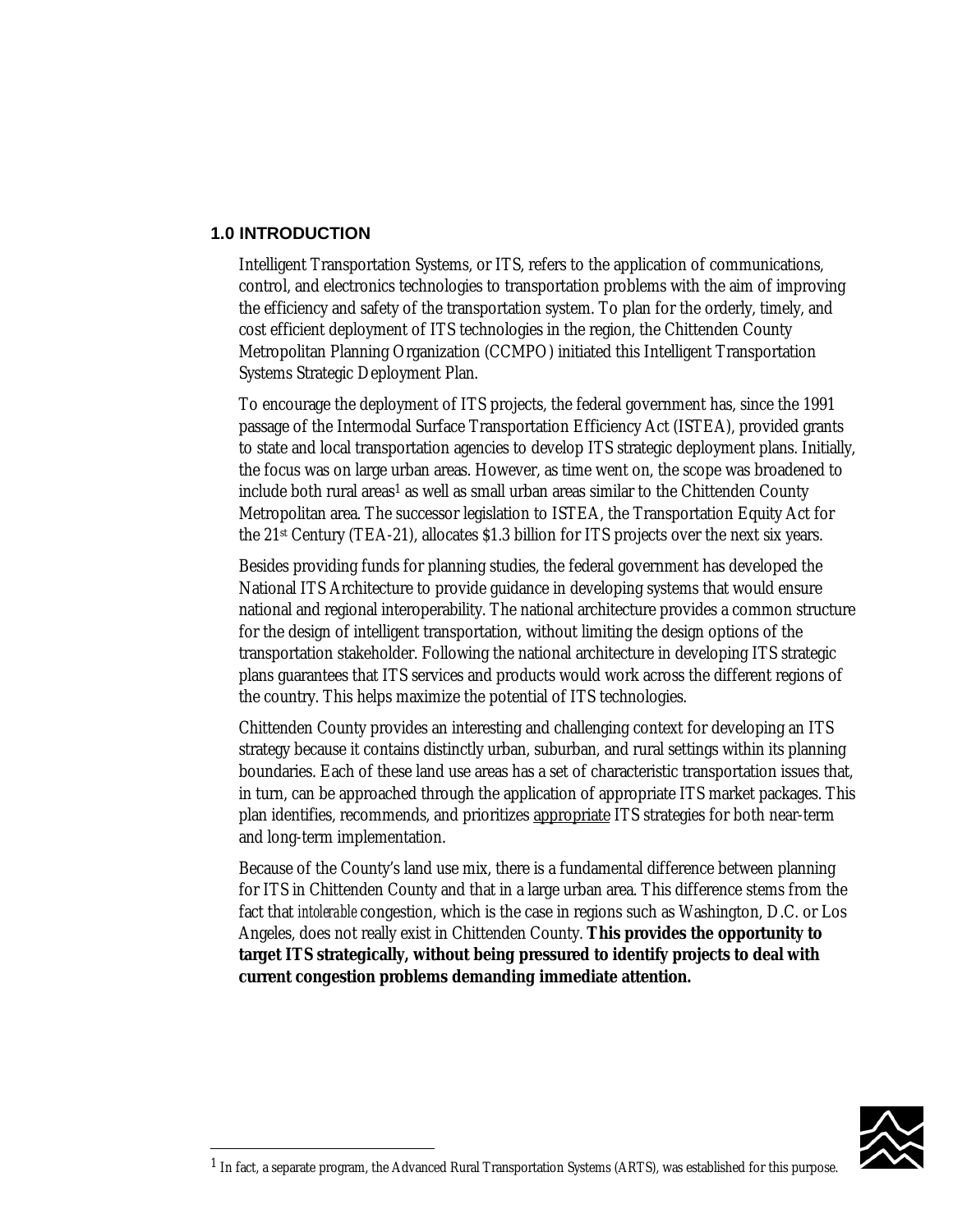<span id="page-15-0"></span>With this opportunity to approach ITS deployment from a proactive rather than a reactive attitude, the strategic plan has been developed with two basic principles in mind:

- (1) **identify economically-feasible early winners for ITS projects;** and
- (2) **build the core infrastructure needed for ITS incrementally using interoperable systems**.

## **1.1 THE ITS STRATEGIC PLANNING PROCESS**

The development of the CCMPO ITS Strategic Deployment Plan followed the *ITS Planning Process* developed by the Federal Highway Administration (FHWA) and researchers at the Virginia Transportation Research Council. The *FHWA Planning Process*, shown in Figure 1, uses the concept of *market packages* and requires the development of a regional architecture that is compatible with the National ITS architecture.





Represents significant milestones that call for policy maker input.

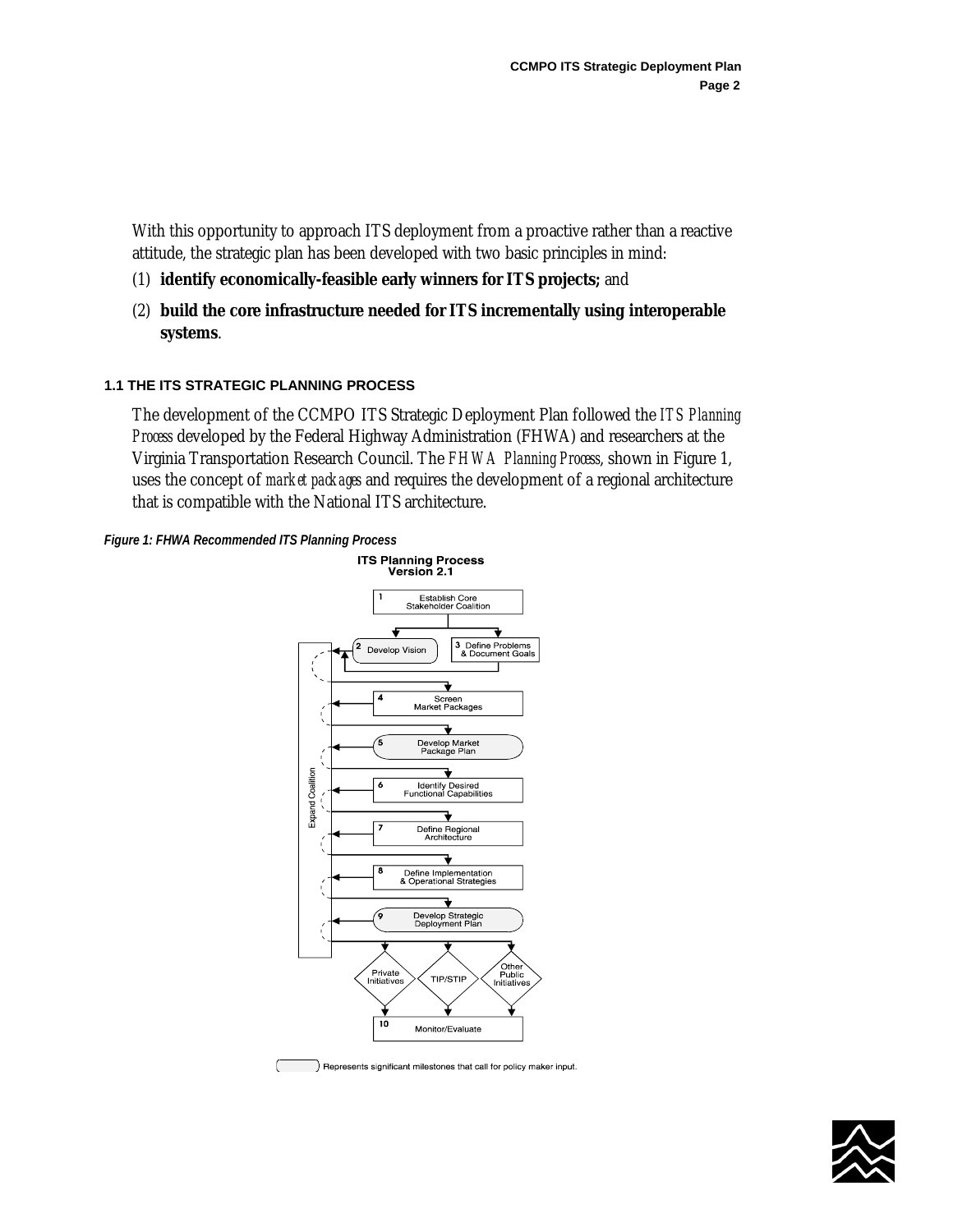<span id="page-16-0"></span>Several key stakeholder groups were engaged in this planning process. At the core of the planning process was the CCMPO ITS Steering Committee. Table 1 provides the names and affiliations of the CCMPO ITS Steering Committee

*Table 1: Members of the CCMPO ITS Steering Committee* 

| <b>Name</b>            | <b>Affiliation</b>                           |
|------------------------|----------------------------------------------|
| <b>Bruce Bender</b>    | <b>ITS Program Manager, VTrans</b>           |
| Jeanette Berry         | <b>Chittenden County Transit Authority</b>   |
| Dan Bradley            | <b>Burlington Department of Public Works</b> |
| George Gerecke         | Town of Williston                            |
| Dick Hosking           | VTrans District 9 Administrator              |
| Peter Keating          | <b>CCMPO</b>                                 |
| Chris Jolly            | Federal Highway Administration               |
| Dennis Lutz            | Town of Essex Department of Public Works     |
| <b>Bob Penniman</b>    | CATMA, CCMPO Board                           |
| <b>Charles Safford</b> | Village of Essex Junction                    |
| Tim Shea               | Lake Champlain Chamber of Commerce           |

The ITS Steering Committee met over the course of 10 months (June 1999 – April 2000). During this time, several meetings were held with the ITS Steering Committee, with special stakeholder groups, and with the public to gain input to the plan. A summary of these meetings is provided in Appendix 1.

## **1.2 OVERVIEW OF THE REPORT**

This report is divided into the following sections:

- 2.0 Transportation Issues/Problems in Chittenden County
- 3.0 Vision of the Regional ITS System
- 4.0 ITS Market Package Plan
- 5.0 ITS System Architecture
- 6.0 Recommended ITS Projects
- 7.0 ITS Program Evaluation

In addition, this report contains 5 sections of support material, as follows:

- Appendix 1: Meetings of the ITS Planning Process
- Appendix 2: Transportation Issues/Problems in Chittenden County
- Appendix 3: Market Packages Listed in the National ITS Architecture (v. 3.0)
- Appendix 4: Examples of ITS Market Packages Deployed in Other Regions
- Appendix 5: Market Packages Mapping Against Goals and Objectives
- Appendix 6: Signal Pre-emption Background and Policy
- Appendix 7: Glossary of Acronyms Used in the Report

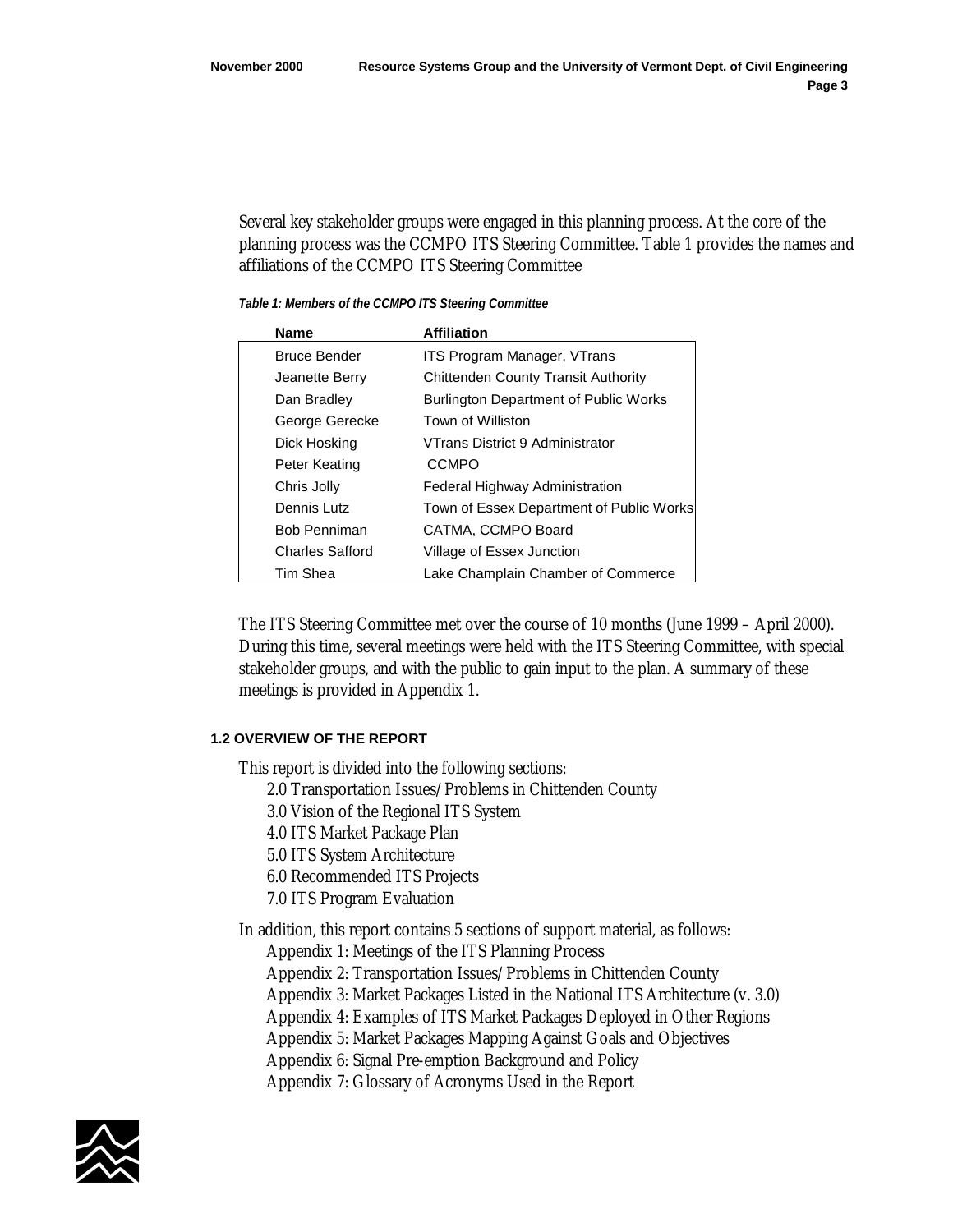# <span id="page-17-0"></span>**2.0 TRANSPORTATION ISSUES/PROBLEMS IN CHITTENDEN COUNTY**

The ITS Process established by FHWA suggests that an ITS Deployment Plan be devised after a region's transportation problems have been defined. To a large extent, the CCMPO's annual work plan, and their ongoing review and revision of the region's Long Range Transportation Plan provide the foundation for defining the region's transportation problems. In addition, the members of the ITS Committee, and the project's stakeholders, represent a repository of knowledge of the region's transportation issues. To inform the strategic planning process, and to have a common base of data regarding the region's transportation system, a sampling of macro-level information about the region was assembled. This is provided in Appendix 2.

To gain more current input on the transportation problems experienced by key stakeholder groups, a simple paper survey was administered. The survey focused on the following ITS user groups:

- ▲ Transit (CCTA, CATMA, SSTA)
- **■** Emergency Response (Area Police & Fire Departments, Emergency Response Agencies)
- **▲** Departments of Public Works and Road Agents
- ▲ Travel & Tourism

Table 2 summarizes the problems and issues obtained from the surveys. The problems and issues are grouped by the applicable ITS area.

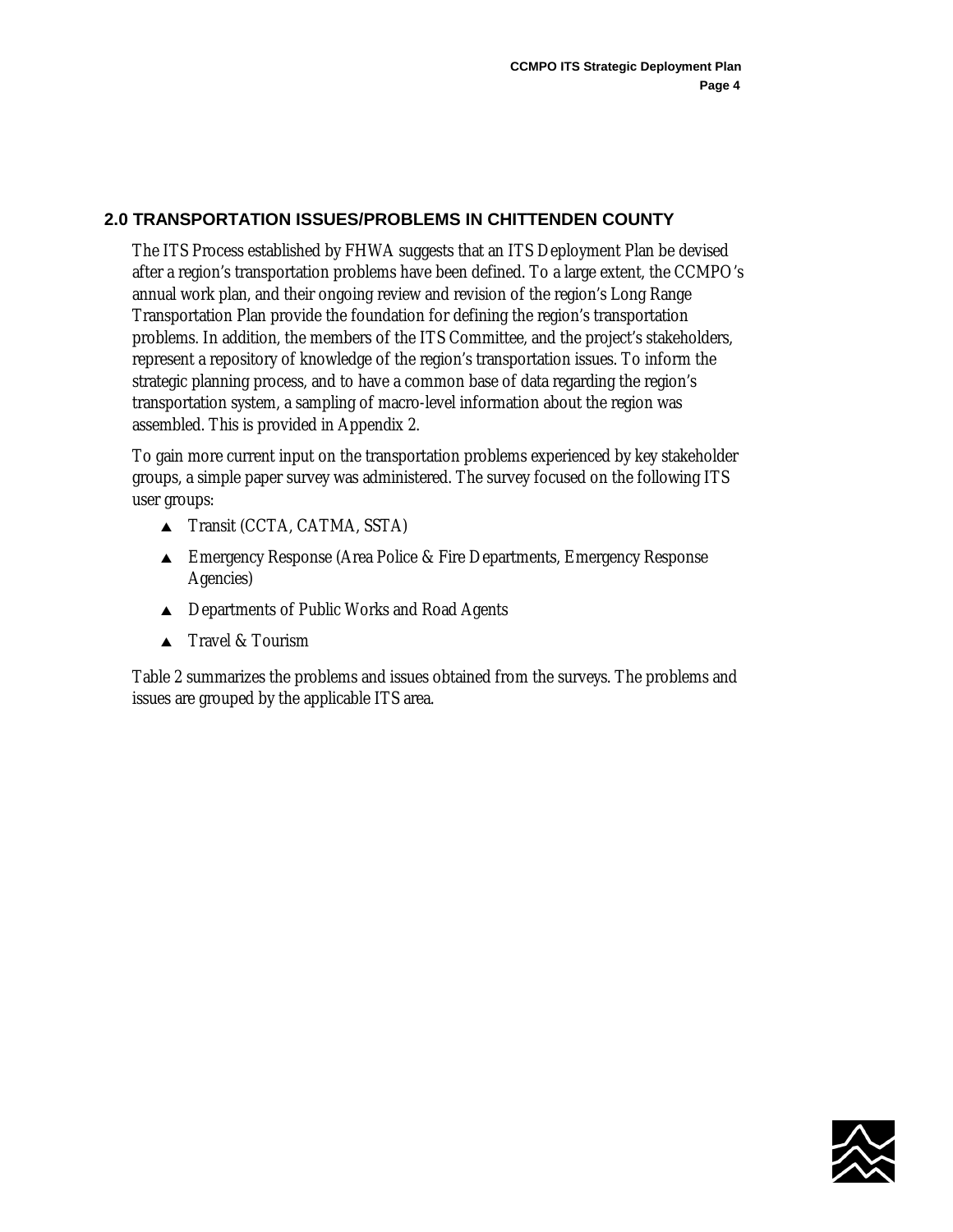#### <span id="page-18-0"></span>*Table 2: Transportation Problems/Issues in Chittenden County*

| <b>ITS Area</b> | Problems, Issues, and Opportunities                                                        |
|-----------------|--------------------------------------------------------------------------------------------|
| Travel and      | Traffic congestion and lack of signal co-ordination on US 7 between Imperial Drive and I-  |
| Transportation  | 189.                                                                                       |
| Management      | Lack of signal co-ordination on US 2A between Tafts Corners and I-89.                      |
|                 | Too much traffic along minor arterials that really should function more as a local road    |
|                 | Lack of pedestrian facilities.                                                             |
|                 | The real need for co-operation among the parties involved in the incident management       |
|                 | process. Presently, each party works independently and does not take into account the      |
|                 | impact of its actions on its neighbors. Jericho highway department is in the process of    |
|                 | bringing together all agencies involved to develop an incident/emergency management        |
|                 | process.                                                                                   |
|                 | Many groups in Jericho desire to slow and calm traffic along the town's traffic corridors, |
|                 | including VT RT 15. This road cannot be slowed or calmed unless a limited-access           |
|                 | highway were to take its place.                                                            |
|                 | Intersection geometry and traffic control for several key locations.                       |
|                 |                                                                                            |
| Public          | The need for transit vehicles to stay on schedule.                                         |
| Transportation  | The need for better systems for fare collection.                                           |
| Operations      | The need for real-time information on transportation system status.                        |
|                 | The need to determine the most efficient route and schedule.                               |
| Emergency       | Congestion and the lack of signal preemption.                                              |
| Management      | Congestion is the number one problem especially during holiday period on Dorset Street.    |
|                 | On a daily basis, 189-Rt 7 is the worst area.                                              |
|                 | Even with signal preemption, sometimes there is just no place to move the vehicles.        |
|                 | There is a need to investigate alternate routes for traffic during an incident.            |
|                 | Shelburne fire department is currently investigating CAD and signal preemption.            |
|                 |                                                                                            |
| Infrastructure  | Deteriorating infrastructure.                                                              |
| Management      |                                                                                            |

## **2.1 ITS TECHNOLOGY IN CHITTENDEN COUNTY**

Another purpose of the survey described above was to develop a comprehensive inventory of ITS technologies currently deployed in the region. Table 3 summarizes the results of this survey.

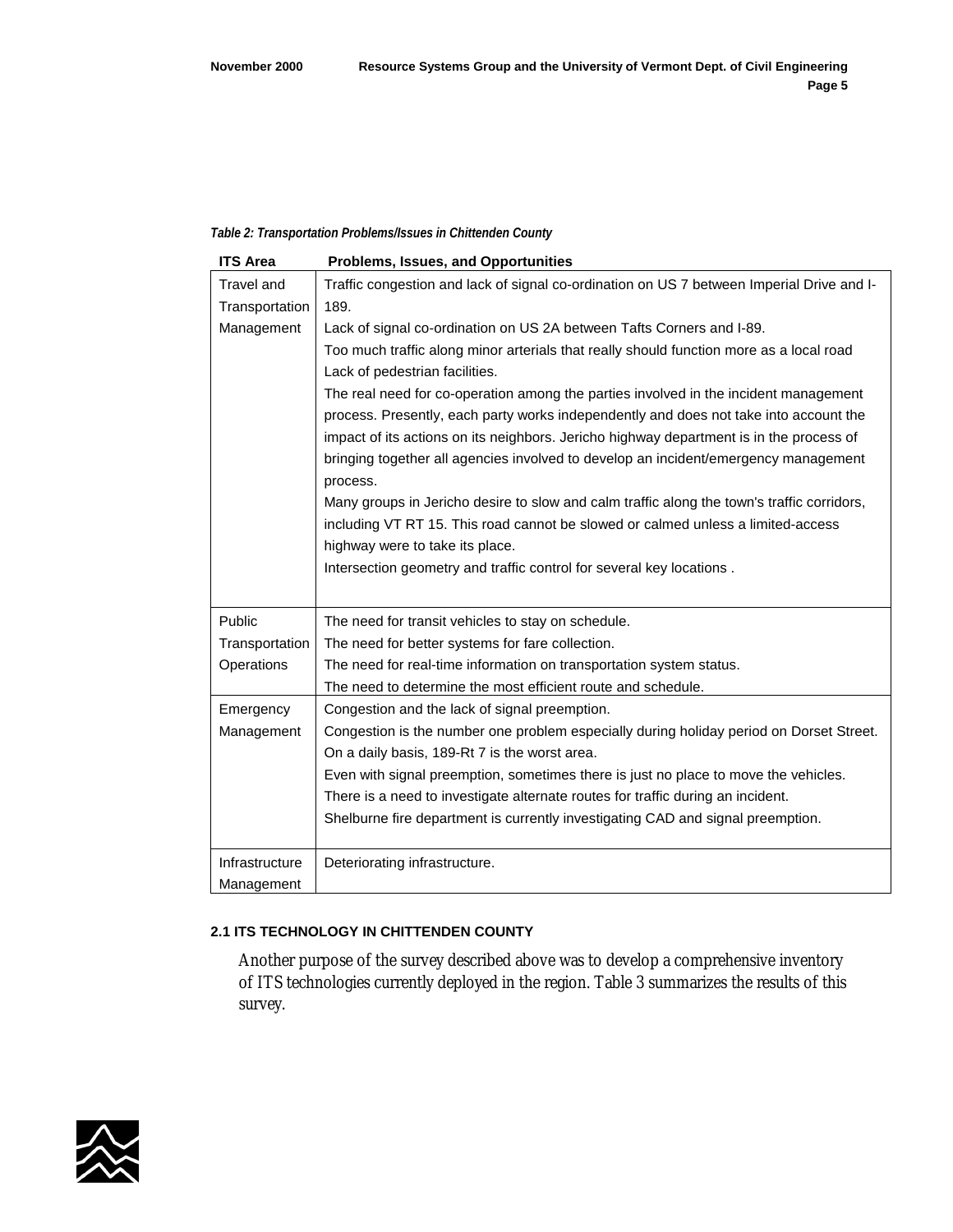<span id="page-19-0"></span>*Table 3: ITS Technologies Currently Deployed in Chittenden County* 

| Area                           | Technologies                                                                           |
|--------------------------------|----------------------------------------------------------------------------------------|
| Surveillance                   | Most traffic signals installed with at least partial actuation. Loop detectors at most |
|                                | signalized intersections                                                               |
|                                | Detector on I-89 to determine if long queues are forming on the off-ramp (Exit 14).    |
|                                | Limited fiber optic network in Burlington.                                             |
| <b>Traffic Operations</b>      | Signal Coordination on Main Street, Burlington; Dorset Street, South Burlington.       |
|                                | Variable Turn Prohibition Signs (Main/Winooski)                                        |
| <b>Traveler Information</b>    | <b>CCMPO Travel Information line.</b>                                                  |
| Systems                        | Traveler Information Kiosks at Williston Rest Stop.                                    |
|                                | VAOT Variable Message Signs (Main St. Reconstruction)                                  |
| Vehicle Tracking               | Open radio communications between all CCTA and central dispatch. Radio                 |
|                                | communication for SSTA vehicles and central dispatch.                                  |
|                                | Emergency response agencies use radio and cell phones - no Automatic Vehicle           |
|                                | Location (AVL).                                                                        |
| Routing and Scheduling         | SSTA uses dispatching software.                                                        |
| <b>Emergency Management</b>    | Signal preemption exists along Dorset St. (So. Burlington).                            |
|                                | Signal preemption to be installed on Main Street.                                      |
|                                | Manual signal preemption at Mansfield/Colchester and at Carrigan/East.                 |
|                                | Shelburne police department uses CAD, signal preemption and emergency                  |
|                                | notification and routing.                                                              |
| Incident Management            | South Burlington fire department has a plan.                                           |
| Systems                        |                                                                                        |
| <b>GIS Capabilities</b>        | VAOT and CCRPC have extensive GIS capabilities.                                        |
|                                | Some municipalities have GIS capability as well.                                       |
| Vehicle Maintenance            | SSTA and CCTA have vehicle maintenance software.                                       |
| Software                       |                                                                                        |
| <b>Fare Collection Systems</b> | CCTA has electronic download of fare and ridership information.                        |
|                                | SSTA has a punch card fare payment system.                                             |

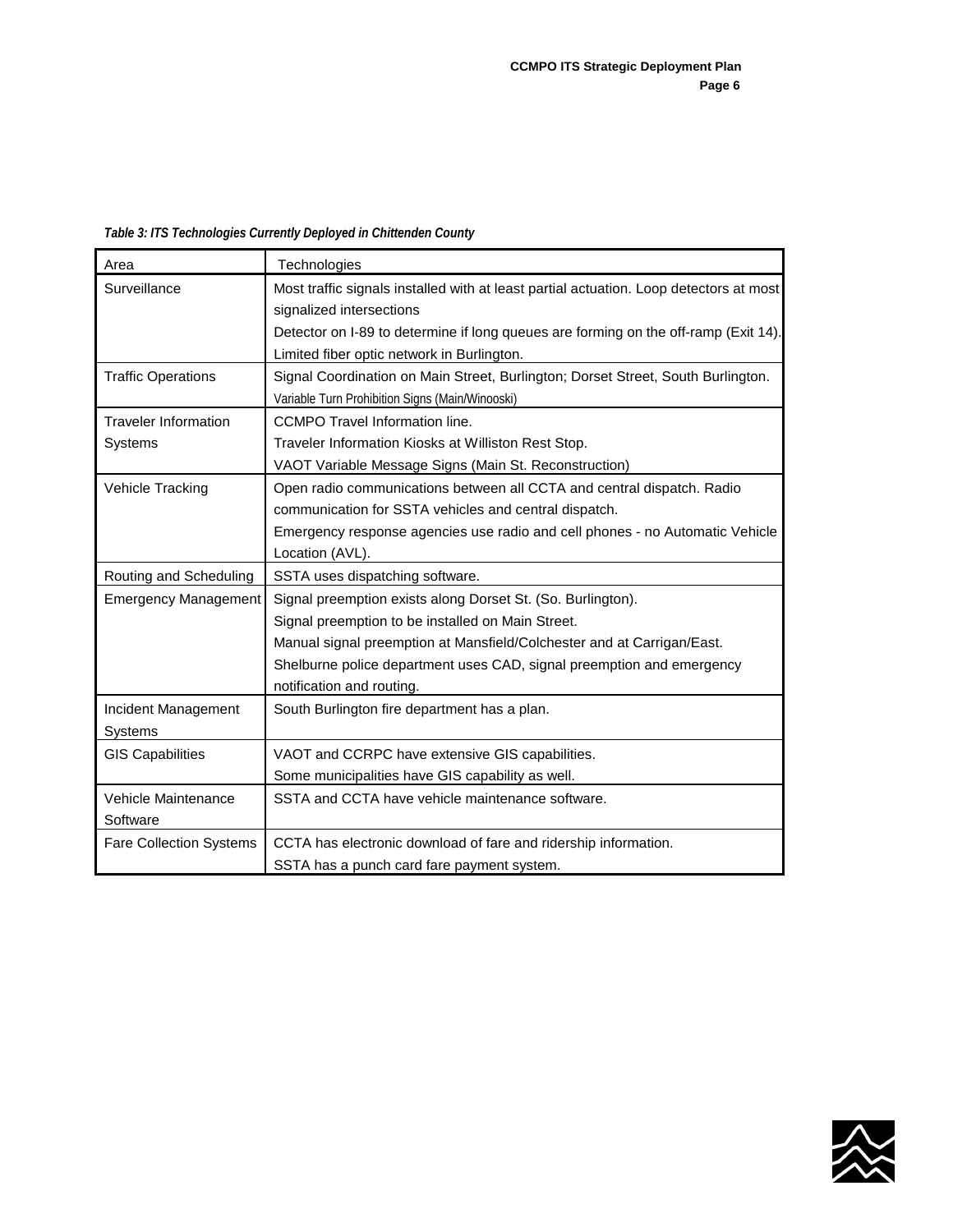## <span id="page-20-0"></span>**3.0 VISION OF THE REGIONAL ITS SYSTEM**

To develop an ITS Vision Statement, the following sources were consulted:

- 1. The Chittenden County Long Range Transportation Plan (LRTP) was consulted to identify those goal statements documented in the plan that can be addressed using ITS technologies.
- 2. Several ITS Early Deployment Plans were reviewed for different regions of the country to get a feel for the vision and goals these regions had for their regional system.
- 3. The results of a November 1998 ITS kick-off meeting held at the University of Vermont were reviewed to understand the vision that the ITS stakeholders in the region had for an ITS system.

The insights gained from these three steps were then combined to come up with the following set of vision and goal statements for the County.

## **3.1 VISION STATEMENT**

 Chittenden County envisions an Intelligent Transportation System that deploys costeffective technologies designed to enhance travel efficiency, accessibility, and safety for all residents and visitors with a reduction in energy use and improvement in the environment. The implementation of ITS technologies within the region will occur in an incremental manner. ITS technologies will be introduced gradually, and expanded as their costs and benefits are demonstrated and justified for the region.

The vision includes the following elements.

## *Traveler Information:*

Information regarding the transportation system within the region will be made available to travelers through a variety of devices including radio broadcasts, variable message signs, personal computers (internet access), and public kiosks. This information will allow users to choose the best travel time, mode and route. Special outreach to tourists will be accomplished through the same technologies, deployed at appropriate locations to facilitate ease of use by tourists.

## *Traffic Management:*

The traffic on selected corridors will be monitored through an integrated system that will enable communication of congestion problems, incidents, etc. to travelers and agencies who need to know. An incident management system will identify incidents, dispatch the appropriate response services, and serve to remove and mitigate the effects of incidents throughout the area. Advanced traffic control signals will help smooth traffic flow through signal coordination.

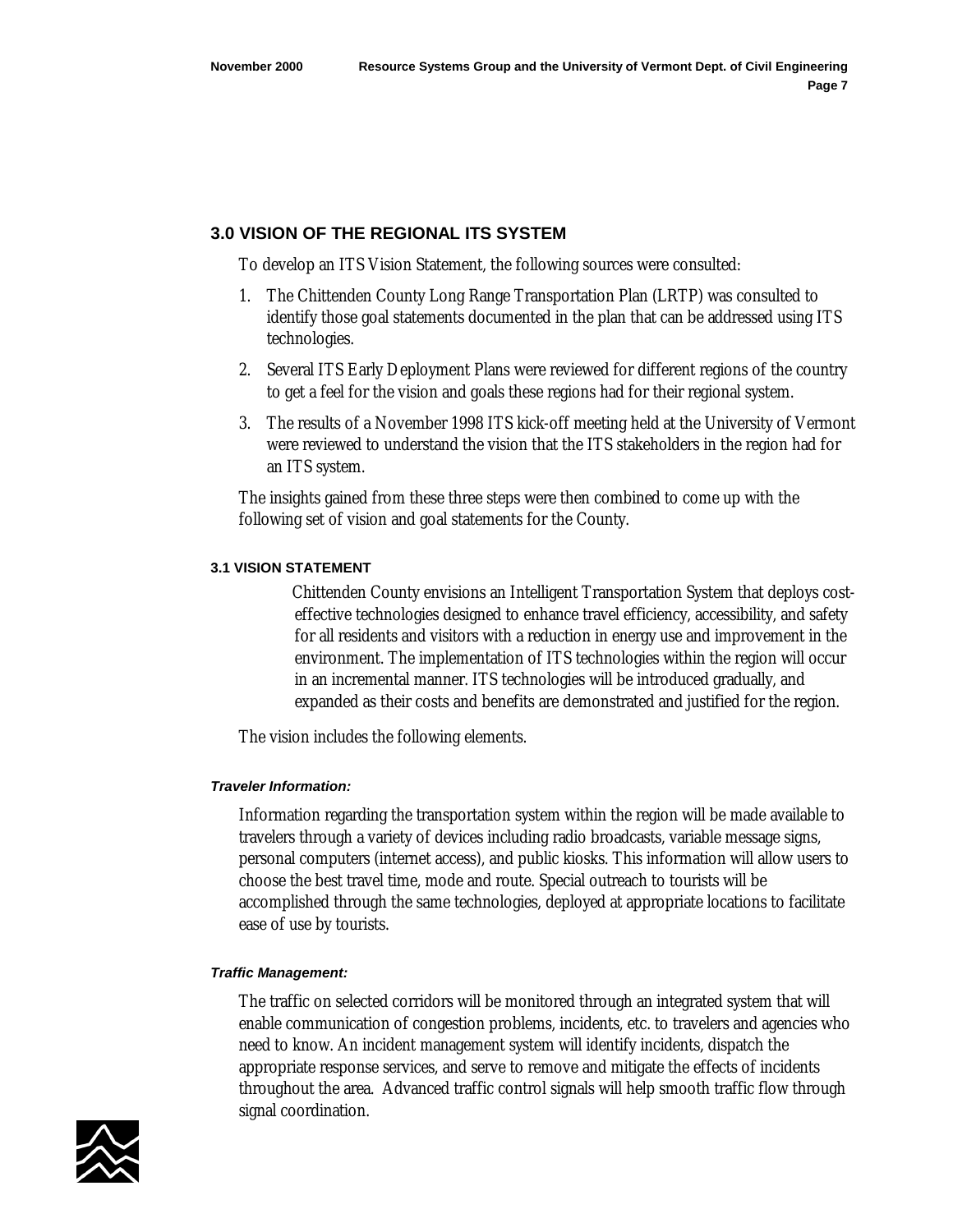#### <span id="page-21-0"></span>*Transit Systems:*

Public transportation will be made more attractive by offering improved service resulting from the use of technology to track vehicles, accurately maintain schedules, predict demand and operate fleets more efficiently with a minimum of downtime and delay. Users of transit systems will receive information regarding the status of their chosen route using a variety of devices such as telephones, public kiosks and personal computers. Fare collection will be made easier, more accessible and efficient, through ITS technologies such as electronic card readers.

#### *Emergency Management:*

Technologies and methods will be established to speed up the process of dispatching emergency vehicles to the site of a collision or incident. Systems will co-ordinate the response from fire, police and medical agencies. The transportation system will facilitate the travel of emergency vehicles through the use of signal preemption technologies.

#### **3.2 GOALS AND OBJECTIVES**

Table 4 provides a listing of goals and objectives in support of the ITS Vision Statement.

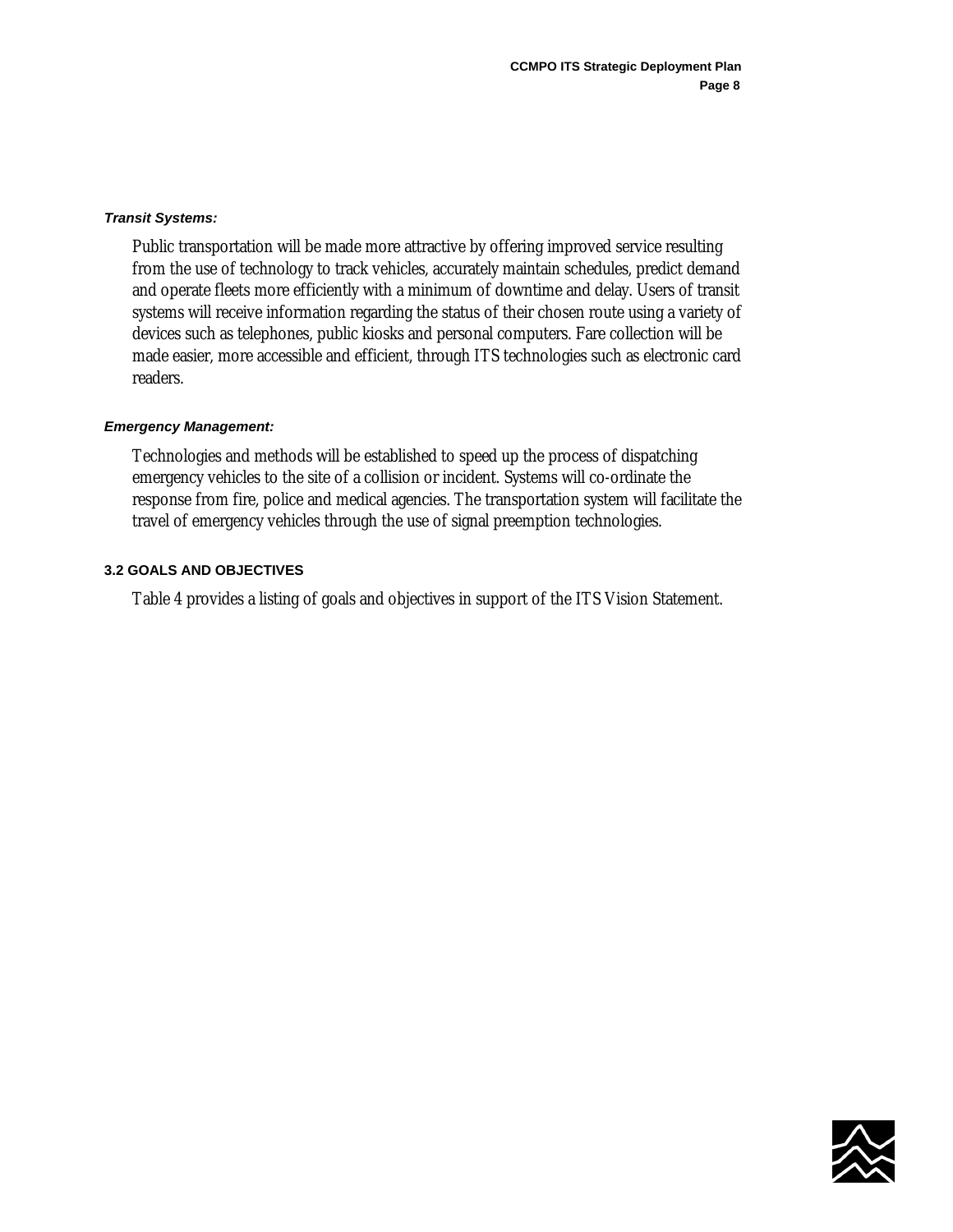#### <span id="page-22-0"></span>*Table 4: Goals and Objectives Supporting the ITS Vision Statement*

| Goal          |               | Objective                                                                               |
|---------------|---------------|-----------------------------------------------------------------------------------------|
| 1. Increase   | 1.1           | To minimize the cost in time and money for transporting people and goods in the         |
| Efficiency    |               | region.                                                                                 |
|               | 1.2           | To relieve existing congestion and prevent future congestion.                           |
|               | 1.3           | To meet transportation needs by using existing facilities more efficiently.             |
|               | 1.4           | To optimize the operation of the transportation system.                                 |
|               | 1.5           | To reduce time lost in intermodal interchange.                                          |
|               | 1.6           | To improve the ability of users and operators to perform travel planning using real-    |
|               |               | time travel information.                                                                |
|               | 1.7           | To reduce the costs and improve the quality of data collection for transportation       |
|               |               | system planning, use, operations, maintenance and installations.                        |
| 2. Enhance    | 2.1           | To improve the accessibility and availability of travel options information to users of |
| Mobility and  |               | all transportation facilities.                                                          |
| Accessibility |               |                                                                                         |
|               | $2.2^{\circ}$ | To reduce the variability and to simplify the use of public transportation.             |
|               | 2.3           | To improve the predictability of travel time for all transportation modes.              |
| 3. Improve    | 3.3           | To reduce the number and severity of motor vehicle collisions and associated injuries   |
| Safety        |               | and fatalities.                                                                         |
|               | 3.2           | To improve the average response time of emergency services.                             |
|               | 3.3           | To improve the ability to identify, respond, remove and mitigate the effects of         |
|               |               | incidents.                                                                              |
|               | 3.4           | To enhance personal security on all modes of transportation.                            |

This section has presented the Vision, Goals, and Objectives of the ITS system for Chittenden County. This provides the basis for selecting the components of ITS that are applicable to the region's transportation problems.

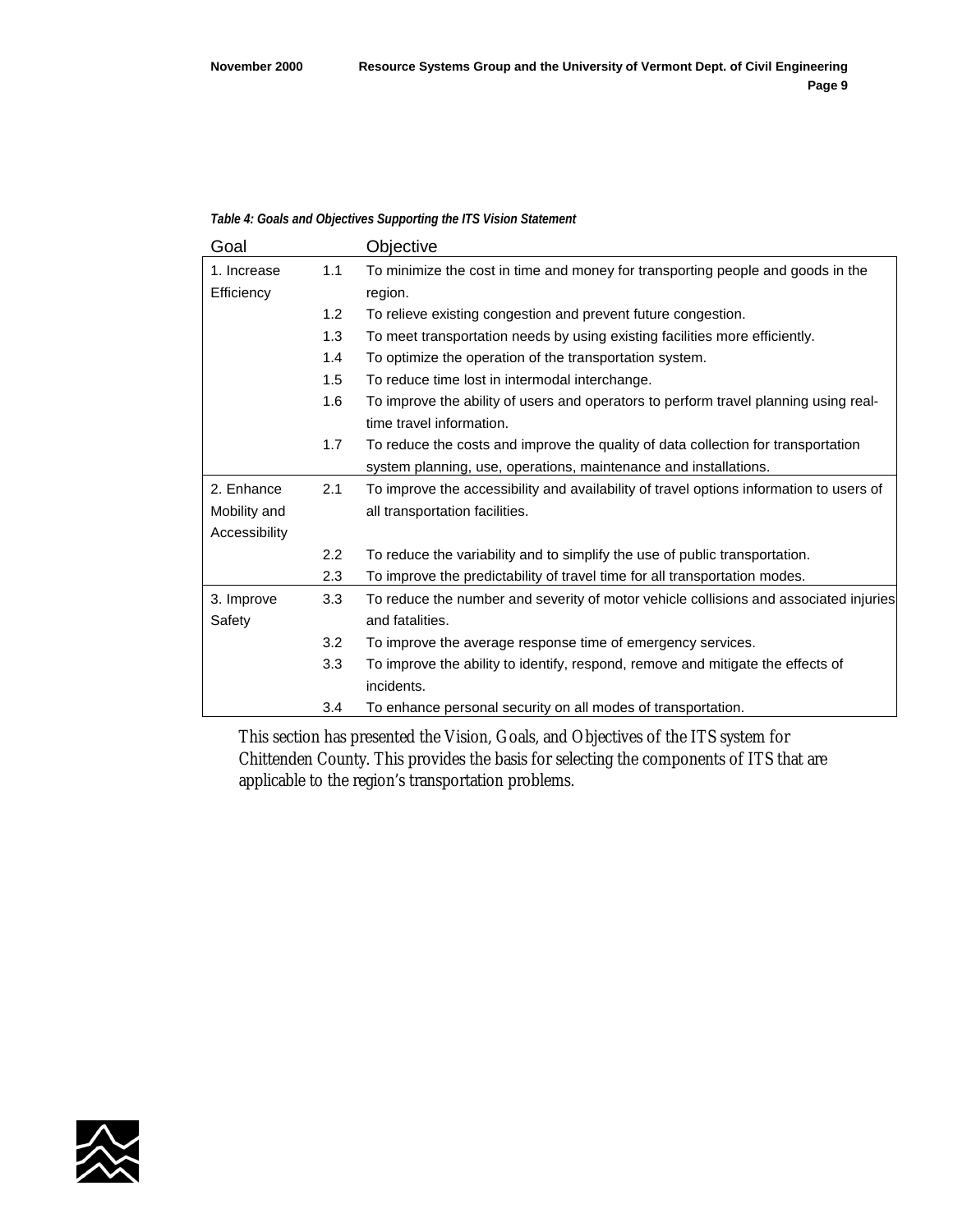# <span id="page-23-0"></span>**4.0 APPLYING ITS MARKET PACKAGES TO CHITTENDEN COUNTY**

To provide an accessible, deployment-oriented perspective to ITS, the National Architecture uses the concept of *market packages*. A *market package* represents a combination of equipment capabilities that address the specific service requirements of a different ITS stakeholder. To date, a total of 60 *market packages* have been defined for the following seven major application areas:

- Advanced Traffic Management Systems (ATMS);
- Advanced Public Transportation Systems (APTS);
- Advanced Traveler Information Systems (ATIS);
- **Advanced Vehicle Safety Systems (AVSS);**
- Commercial Vehicle Operations (CVO);
- **EME.** Emergency Management Systems (EMS); and
- ITS Planning and Data Archiving

Appendix 3 provides a complete list of the ITS market packages, as specified by the most recent version of the National Architecture (Version 3.0).

## **4.1 SCREENING OF ITS MARKET PACKAGES IN CHITTENDEN COUNTY**

There are many reasons why a certain package may not be suitable for a particular region. A package, for example, may not relate to the region's identified problems, or may not address its goals and objectives. A package may also be excluded on financial grounds, if its expected costs are likely to fall beyond the financial capabilities of the region.

To screen the market packages, four steps were taken. First, ITS market packages were mapped to the region's transportation goals and objectives. Second, ITS market packages were mapped to the identified regional transportation problems. The third task then focused on studying the extent to which the different market packages enable other functions, as well as on studying the extent to which the technology required to implement the packages has been proven. Finally, the insights gained from the previous three tasks were combined to select as well as to prioritize ITS market packages for the region. A brief description of each of these tasks follows.

## **4.1.1 Mapping against Goals and Objectives**

In this step, each market package was matched against the region's goals and objectives. This was a three-step procedure. In the first step, a ranking system of High-Medium-Low was utilized to indicate the extent to which a particular market package is addressing a given objective. This assignment was based on the experience of deploying these specific market packages in other regions, modified by professional judgment. Each market package was considered, and a series of ratings was assigned to that package based upon how well it

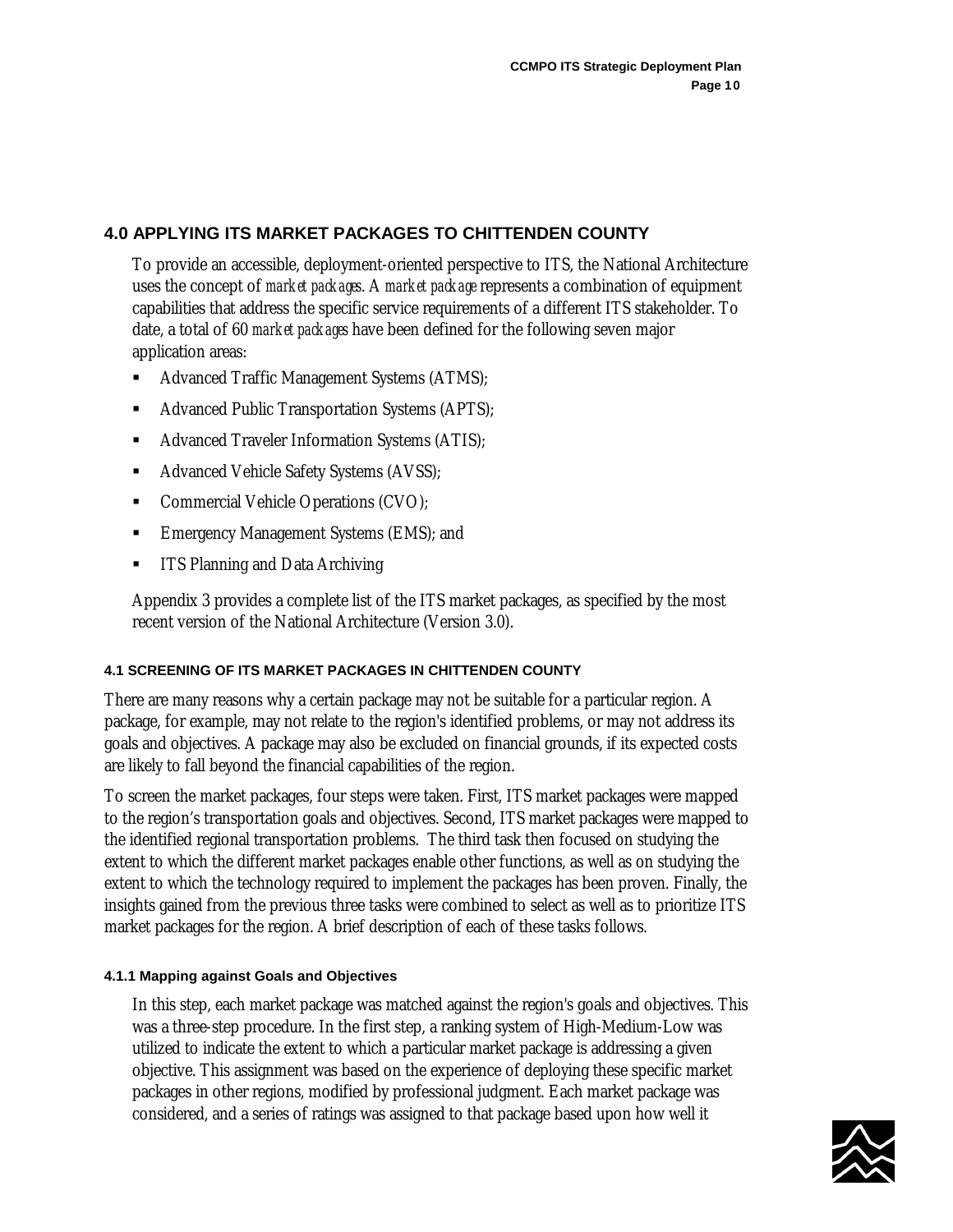satisfies each of the regional objectives. The results of this analysis are provided in Appendix 5.

In the second step, weights were assigned to the different goals based upon their relative importance and their relationship to one another. All objectives were given a weight of 1.0 with the exception of objectives 1.3 and  $1.4<sup>1</sup>$ , which were assigned a weight of 0.5 since they are shared objectives. A compliance score was then computed for each market package by calculating the sum of the products of the goal weights and the compliance ratings, with a "low" assumed to be equivalent to a 1, a "medium" to a 2, and a "high" to a 3.

Finally, in step three, the compliance score was scaled to a range of 0 to 5, with a 5 indicating the highest degree of compliance, and the different market packages were ranked. The final results are summarized in Table 5 below.



 $\overline{a}$ 

<sup>&</sup>lt;sup>1</sup> These refer to the following objectives: to optimize the transportation system and to reduce the time lost in intermodal exchange.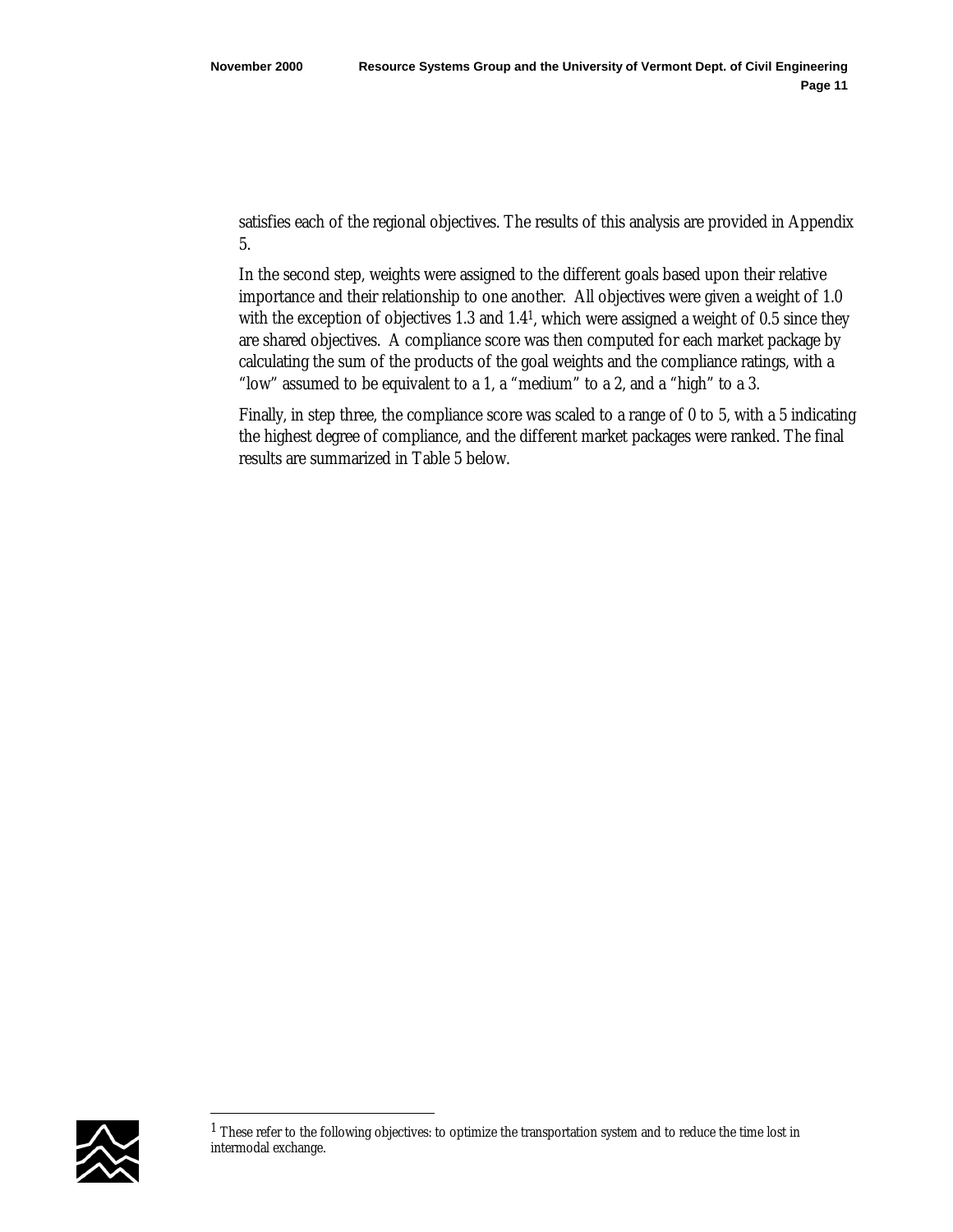| Market Package                                    | Compliance |
|---------------------------------------------------|------------|
| (Descending Order)                                | Score      |
| Network Surveillance (ATMS01)                     | 4.23       |
| Transit-Fixed Route Operations (APTS2)            | 4.23       |
| Demand Responsive Transit Operations (APTS3)      | 4.23       |
| <b>Transit Tracking (APTS1)</b>                   | 4.04       |
| Surface Street Control (ATMS03)                   | 3.27       |
| Regional Traffic Control (ATMS07)                 | 3.27       |
| Multi-modal Coordination (APTS7)                  | 3.94       |
| <b>Broadcast Traveler Information (ATIS1)</b>     | 3.37       |
| Interactive Traveler Information (ATIS2)          | 3.37       |
| Incident Management (ATMS08)                      | 3.46       |
| Traffic Information Dissemination (ATMS06)        | 3.27       |
| Roadway Weather Information Systems (ATMS18)      | 3.46       |
| ITS Planning (ITSP)                               | 2.5        |
| <b>Transit Information (APTS8)</b>                | 2.88       |
| Traffic Prediction and Demand Management (ATMS09) | 2.88       |
| <b>Emergency Routing (EMS2)</b>                   | 2.12       |
| Emergency Response (EMS1)                         | 2.12       |
| Freeway Control (ATMS04)                          | 1.92       |
| Transit Passenger and Fare Management (APTS4)     | 1.73       |
| MayDay Support (EMS3)                             | 1.54       |
| Standard Railroad Grade Crossing (ATMS13)         | 1.73       |
| Transit Maintenance (APTS6)                       | 1.54       |
| Railroad Operation Coordination (ATMS15)          | 1.35       |
| Parking Facility Management (ATMS16)              | 1.35       |
| <b>Transit Security (APTS5)</b>                   | 1.15       |
| Emissions Monitoring and Management (ATMS11)      | 0.77       |

<span id="page-25-0"></span>*Table 5: Market Packages Ranking Based Upon Degree of Responsiveness to the Region's Transportation Goals and Objectives*

It is noted that two market package groups were excluded from this analysis, namely the Advanced Vehicle Safety Systems (AVSS) cluster, and the Commercial Vehicle Operations (CVO) cluster. The CVO cluster was excluded since most of the CVO-related services are under the purview of the state and federal government. The AVSS cluster was excluded since it is mainly a private sector (the auto industry) initiative. Moreover, many of the technologies needed to implement the packages belonging to this cluster are still in the Research and Development (R&D) stage.

In addition to the CVO and AVSS market package clusters, several other market packages were deemed to be inappropriate or unsuitable for deployment in Chittenden County. These market packages are listed in Table 6.

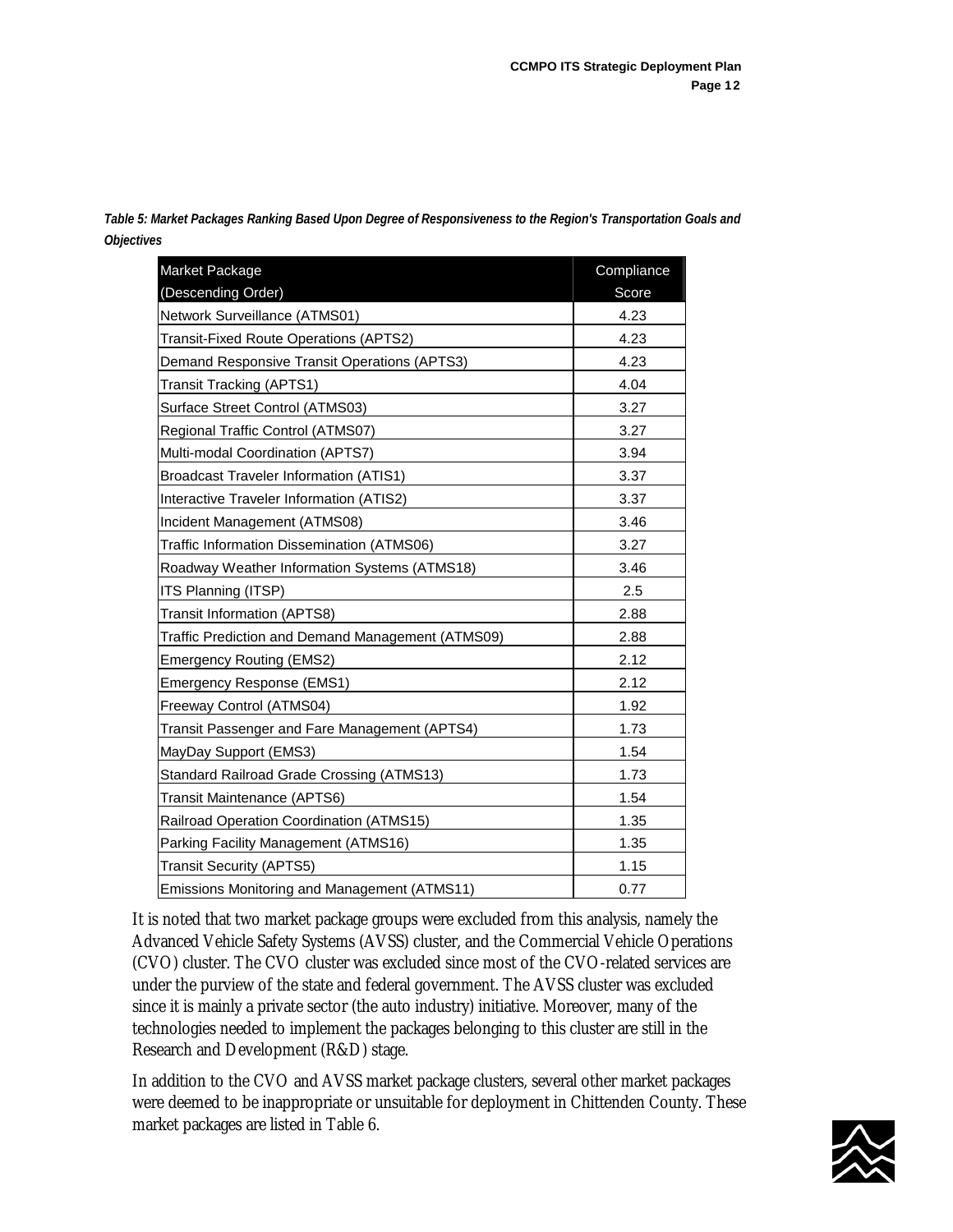#### <span id="page-26-0"></span>*Table 6: Market Packages Excluded from Analysis*

| <b>Market Package</b> | <b>Description</b>                                  |
|-----------------------|-----------------------------------------------------|
| ATMS02                | <b>Probe Surveillance</b>                           |
| ATMS05                | <b>HOV Lane Management</b>                          |
| ATMS10                | <b>Electronic Toll Collection</b>                   |
| ATMS12                | <b>Virtual TMC and Smart Probe Data</b>             |
| ATMS14                | <b>Advanced Railroad Grade Crossing</b>             |
| ATIS3                 | <b>Autonomous Route Guidance</b>                    |
| ATIS4                 | <b>Dynamic Route Guidance</b>                       |
| ATIS5                 | <b>ISP Based Route Guidance</b>                     |
| ATIS <sub>6</sub>     | Integrated Transportation Management/Route Guidance |
| ATIS8                 | <b>Dynamic Ride Sharing</b>                         |
| ATIS9                 | <b>In-Vehicle Signing</b>                           |

#### **4.1.2 Mapping ITS Market Packages to the Identified Transportation Problems**

In this step, the study focused on identifying the set of market packages that can be used to address each of the problems previously identified. The results of this mapping process are shown in Table 7. The last row of Table 7 also gives the total number of problems addressed by each market package. This number can be used to assess how beneficial each package is in addressing the region's transportation problems.

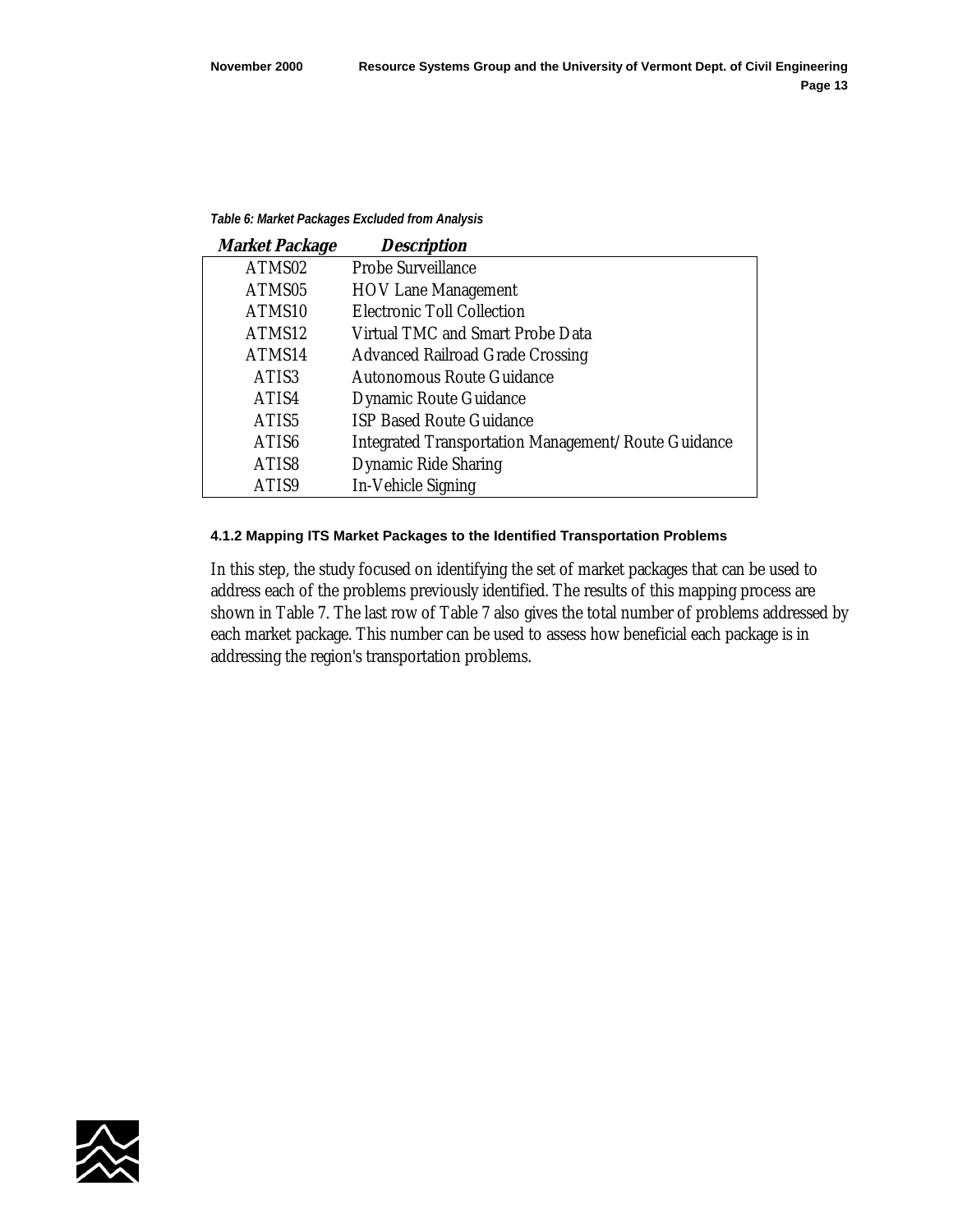## *Table 7: Mapping of ITS Market Packages to Identified Problems*

<span id="page-27-0"></span>

| <b>Transportation Problem</b>             | APTS1 | APTS2 | APTS3        | APTS4          | APTS5    | APTS6 | APTS7              | APTS8        | ATMS01 | ATMS03 | ATMS04       | ATMS06 | ATMS08             | ATMS09 | ATMS11   | ATMS <sub>13</sub> | ATMS <sub>15</sub> | ATMS16   | ATMS <sub>18</sub> | ATIS1        | ATIS2 | EMS1 | EMS <sub>2</sub>   | ΕĞ |
|-------------------------------------------|-------|-------|--------------|----------------|----------|-------|--------------------|--------------|--------|--------|--------------|--------|--------------------|--------|----------|--------------------|--------------------|----------|--------------------|--------------|-------|------|--------------------|----|
| <b>Traffic Congestion</b>                 | ✓     | ✔     | V            |                |          |       | $\boldsymbol{\nu}$ | V            | V      | V      | ✓            | ✔      | $\boldsymbol{\nu}$ | ✓      |          |                    |                    |          |                    | ✓            | ✔     |      |                    | ✔  |
| Lack of Signal Coordination               |       |       |              |                |          |       |                    |              | ✔      | V      |              |        |                    |        |          |                    |                    |          |                    |              |       |      |                    | ✓  |
| Too much traffic along minor arterials    | V     | ✓     | $\mathbf{v}$ |                |          |       |                    |              | V      | V      |              | ✓      | $\checkmark$       |        |          |                    |                    |          |                    | $\checkmark$ | V     |      |                    | ✓  |
| Need for cooperation among parties        |       |       |              |                |          |       |                    |              | V      | V      | ✓            |        | $\boldsymbol{\nu}$ |        |          |                    |                    |          | V                  |              |       | ✓    | ✓                  |    |
| involved in incident management           |       |       |              |                |          |       |                    |              |        |        |              |        |                    |        |          |                    |                    |          |                    |              |       |      |                    |    |
| Traffic control for key locations         |       |       |              |                |          |       |                    |              | ✓      | V      |              | ✓      |                    |        |          |                    |                    |          |                    |              |       |      |                    |    |
| Need for transit to stay on schedule      | V     | ✓     |              |                |          |       | V                  |              |        |        |              |        |                    |        |          |                    |                    |          |                    | $\checkmark$ | V     |      | $\mathbf{v}$       | ✓  |
| Need for real-time information on         | ✓     |       | ✓            |                |          |       |                    | ✔            | ✔      |        |              |        |                    |        |          |                    |                    |          | ✓                  | ✓            | ✔     |      |                    |    |
| transportation system status              |       |       |              |                |          |       |                    |              |        |        |              |        |                    |        |          |                    |                    |          |                    |              |       |      |                    |    |
| Need for better systems for fare          |       |       |              | V              |          |       |                    |              |        |        |              |        |                    |        |          |                    |                    |          |                    |              |       |      |                    |    |
| collection                                |       |       |              |                |          |       |                    |              |        |        |              |        |                    |        |          |                    |                    |          |                    |              |       |      |                    |    |
| Need to determine the most efficient      | ✓     | ✓     | ✓            | V              |          |       |                    |              |        |        |              |        |                    |        |          |                    |                    |          |                    |              |       |      |                    | ✔  |
| route and schedule for transit            |       |       |              |                |          |       |                    |              |        |        |              |        |                    |        |          |                    |                    |          |                    |              |       |      |                    |    |
| Lack of Signal Preemption                 |       |       |              |                |          |       |                    |              |        |        |              |        |                    |        |          |                    |                    |          |                    |              |       |      | $\boldsymbol{\nu}$ |    |
| Deteriorating infrastructure              |       |       |              |                |          | ✓     |                    |              |        | ✔      |              |        |                    |        |          |                    |                    |          |                    |              |       |      |                    | v  |
| <b>Total Number of Problems Addressed</b> | 5     | 4     | 4            | $\overline{2}$ | $\bf{0}$ | 1     | $\mathbf 2$        | $\mathbf{2}$ | 6      | 6      | $\mathbf{2}$ | 4      | 3                  | 1      | $\bf{0}$ | $\bf{0}$           | 0                  | $\bf{0}$ | $\overline{2}$     | 4            | 4     | 1    | 3                  | 7  |
| by the Market Package                     |       |       |              |                |          |       |                    |              |        |        |              |        |                    |        |          |                    |                    |          |                    |              |       |      |                    |    |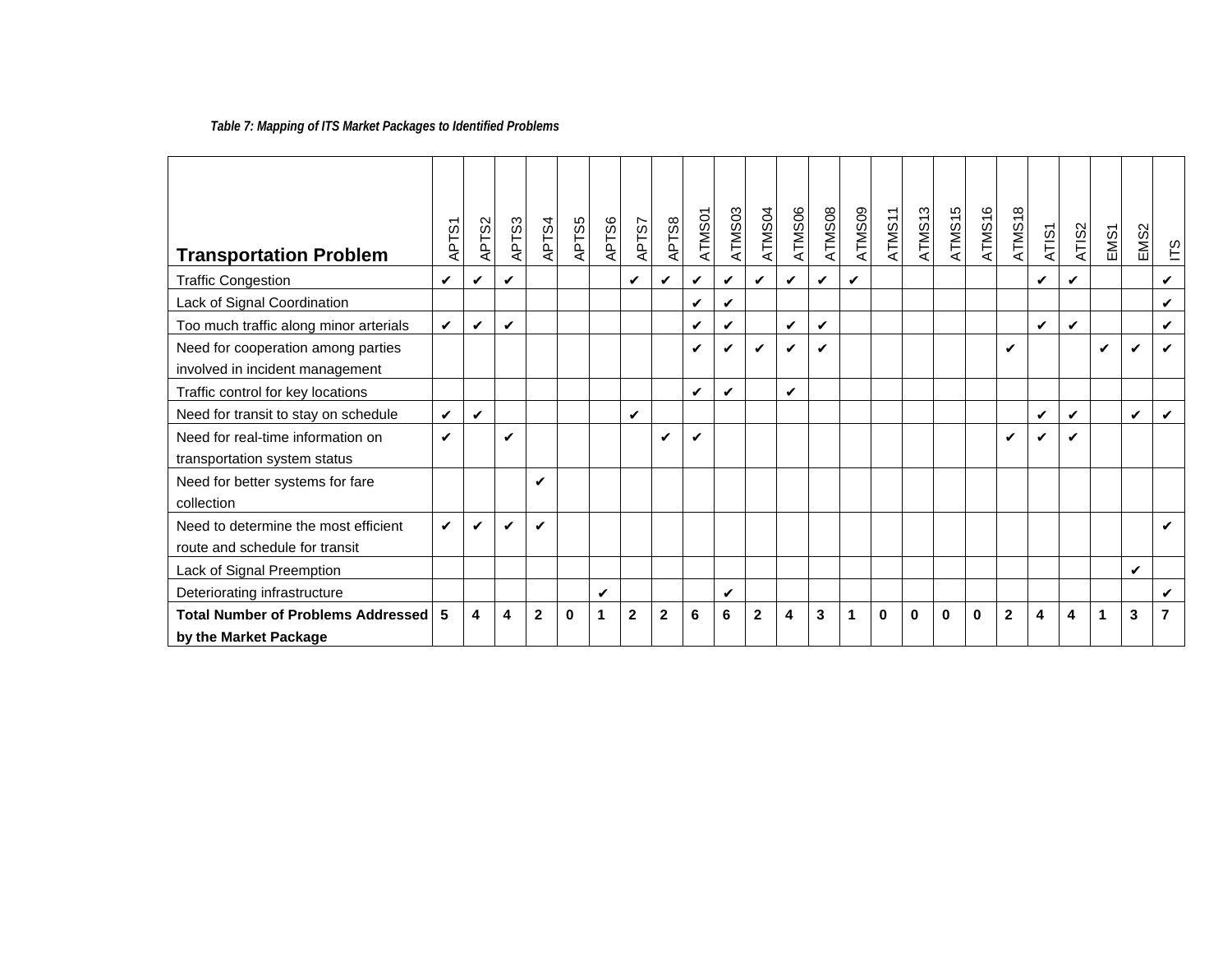#### **4.1.3 Interrelationships among Market Packages and their Implementability**

A key concept related to market packages is the fact that the packages are inter-related. This means that as ITS deployment is initiated and basic market packages are implemented, the deployment of more advanced packages, which build upon the basic existing capabilities, becomes possible. To illustrate, consider the example of the Network Surveillance package. This package implements the basic roadside sensors and communications infrastructure equipment needed to monitor the status of the transportation system. The information provided by this package (e.g. traffic counts, speeds, etc) can be used for many purposes, including control and management of the traffic signals, incident management and traveler information.

Moreover, the deployment of several ITS packages is dependent upon a number of external factors. These include factors such as technology advancements, policy changes and the development of common interface standards. By taking into account the above factors, a subset of the market packages can be recognized as important early deployments. The National Architecture refers to these packages as *key market packages*. In identifying these packages, the architecture evaluates each package against five criteria, as shown in Table 8. These criteria are briefly described below.

 *Core Function -* Market packages that are checked in this column satisfy fundamental requirements that enable implementation of a range of more advanced packages, which can selectively be implemented over time.

 *Technology Available -* While the majority of market packages require only relatively mature, commercially available technologies, some, especially those under the area of Advanced Vehicle Systems, still await the development of more advanced technologies. Packages checked in this column are identified as not relying on an identified critical technology area.

 *Standards Not Required -* The checked market packages in this column are not dependent upon forthcoming national standards for basic implementation. In reviewing standards requirements, distinction has been made between interfaces that are fundamental to the operation of the package and optional interfaces.

 *Institutionally Feasible –* Market packages that have associated inter-jurisdictional issues, liability implications, antitrust issues, privacy issues, or regulatory constraints are not checked in this column.

 *Established Benefit -* This column identifies those market packages with existing or emerging implementations, which have shown tangible benefits.

The key market packages are those that best satisfy the combination of the above five criteria, are indicated in the last column of Table 8. It should be noted that certain packages, due to their compelling benefit, are identified as *key* packages even though there may be remaining standards or institutional issues associated with them.

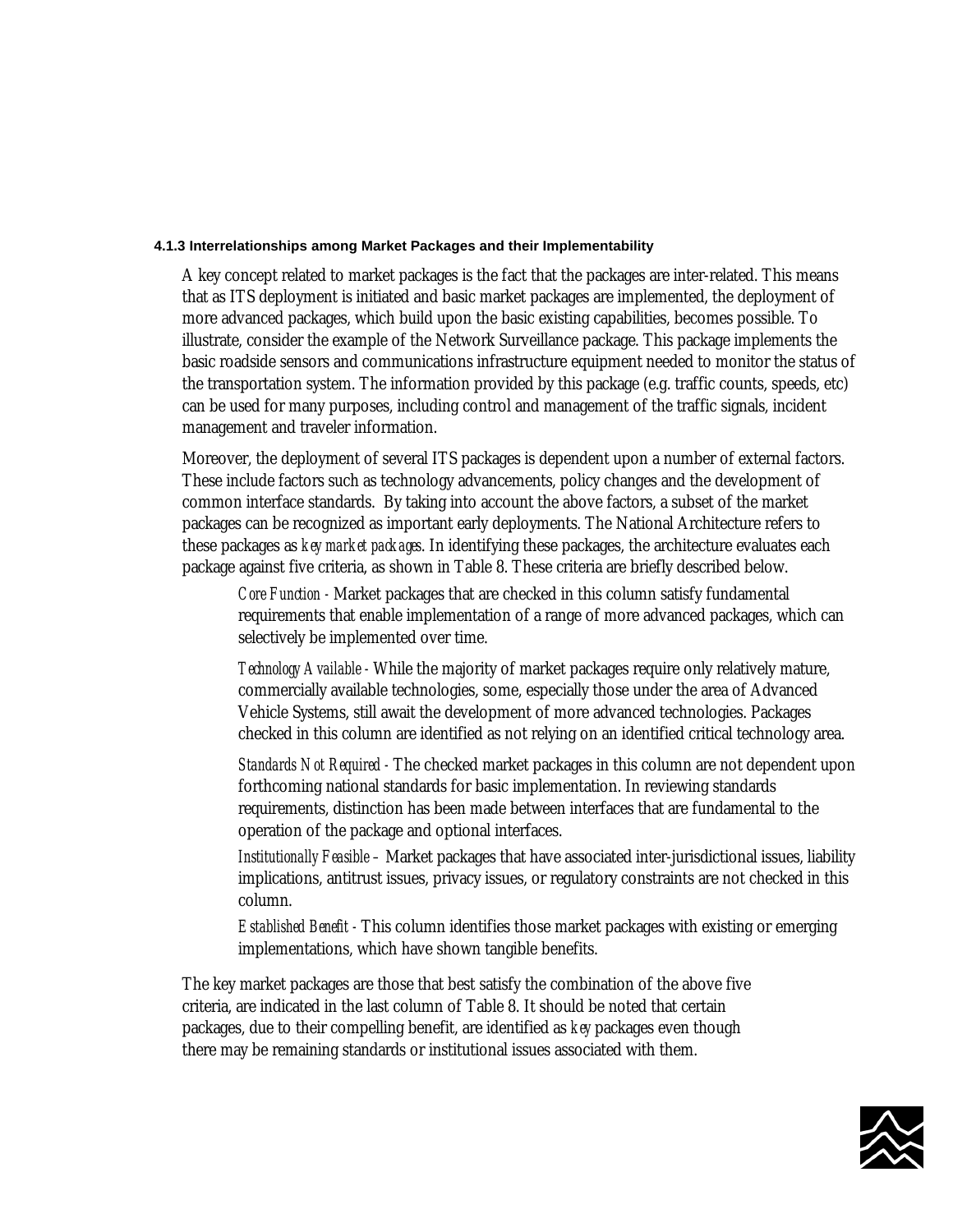|                                          | Core            | <b>Technology</b> | <b>Standards</b> | Institutionally | <b>Established</b> | Key         |
|------------------------------------------|-----------------|-------------------|------------------|-----------------|--------------------|-------------|
| <b>Market Package</b>                    | <b>Function</b> | Available         | Not Reqd.        | Feasible        | <b>Benefit</b>     | Package     |
| <b>TRAFFIC MANAGEMENT</b>                |                 |                   |                  |                 |                    |             |
| Network Surveillance                     | $\mathsf{T}$    | $\top$            | T                | T               | T                  | T           |
| Probe Surveillance                       | T               | $\mathsf T$       |                  |                 |                    |             |
| <b>Surface Street Control</b>            | T               | $\top$            | T                |                 | T                  | T           |
| <b>Freeway Control</b>                   | T               | $\top$            | T                |                 | T                  | T.          |
| HOV & Reversible Lane Management         |                 | Τ                 | T                |                 |                    |             |
| <b>Traffic Information Dissemination</b> |                 | $\mathsf T$       | T                | T               |                    | T           |
| <b>Regional Traffic Control</b>          | $\top$          | $\mathsf T$       |                  |                 | $\mathsf T$        | $\mathsf T$ |
| Incident Management System               |                 | $\top$            | T                |                 | T                  | T           |
| Network Performance Evaluation           |                 | $\top$            | T                |                 |                    |             |
| Dynamic Toll/Parking Management          | $\top$          | Τ                 |                  |                 | T                  | т           |
| <b>Emissions Sensing</b>                 |                 |                   |                  |                 | T                  |             |
| Virtual TMC & Smart Probe Data           |                 | $\mathsf T$       |                  |                 |                    |             |
| <b>TRANSIT MANAGEMENT</b>                |                 |                   |                  |                 |                    |             |
| <b>Transit Vehicle Tracking</b>          | T               | $\mathsf T$       | T                | T               | $\mathsf T$        | T           |
| <b>Transit Fixed-Route Operations</b>    | Τ               | $\mathsf T$       | Τ                | Τ               | Τ                  | Τ           |
| Demand Responsive Transit                | T               | $\mathsf T$       | T                | T               | T                  | T           |
| Passenger and Fare Management            | Τ               | $\top$            |                  | T               | T                  | T           |
| <b>Transit Security</b>                  |                 | $\top$            |                  |                 | Τ                  | T           |
| <b>Transit Maintenance</b>               |                 | $\mathsf T$       | T                | T               |                    | T.          |
| Multi-model coordination                 |                 | $\mathsf T$       |                  |                 |                    |             |
| <b>TRAVELER INFORMATION</b>              |                 |                   |                  |                 |                    |             |
| <b>Broadcast Traveler Information</b>    | $\mathsf T$     | $\sf T$           |                  | T               | T                  | T           |
| Interactive Traveler Information         | Τ               | $\top$            | Т                | Τ               | $\top$             | T           |
| Autonomous Route Guidance                | $\top$          | $\top$            | T                | $\top$          | $\top$             | T           |
| Dynamic Route Guidance                   |                 | $\mathsf T$       |                  | T               | T                  |             |
| <b>ISP Based Route Guidance</b>          |                 | $\mathsf T$       |                  |                 |                    |             |
| Integrated Transportation                |                 |                   |                  |                 |                    |             |
| Management                               |                 |                   |                  |                 |                    |             |
| Yellow Pages and Reservation             |                 | $\top$            |                  | $\top$          |                    |             |
| <b>Dynamic Ridesharing</b>               |                 | $\sf T$           |                  |                 |                    |             |
| In Vehicle Signing                       |                 | $\top$            |                  |                 |                    |             |
| <b>ADVANCED VEHICLE SYSTEMS</b>          |                 |                   |                  |                 |                    |             |
| Vehicle Safety Monitoring                | T               | $\top$            | Т                | $\top$          | Τ                  | T           |
| <b>Driver Safety Monitoring</b>          |                 |                   | T                |                 |                    |             |
| Longitudinal Safety Warning              |                 |                   | $\mathsf T$      | $\sf T$         |                    |             |
| <b>Lateral Safety Warning</b>            |                 |                   | T                | $\top$          |                    |             |
| Intersection Safety Warning              |                 |                   | T                |                 |                    |             |

#### <span id="page-29-0"></span>*Table 8: Key Market Packages (adapted from the National ITS Architecture Documents)*

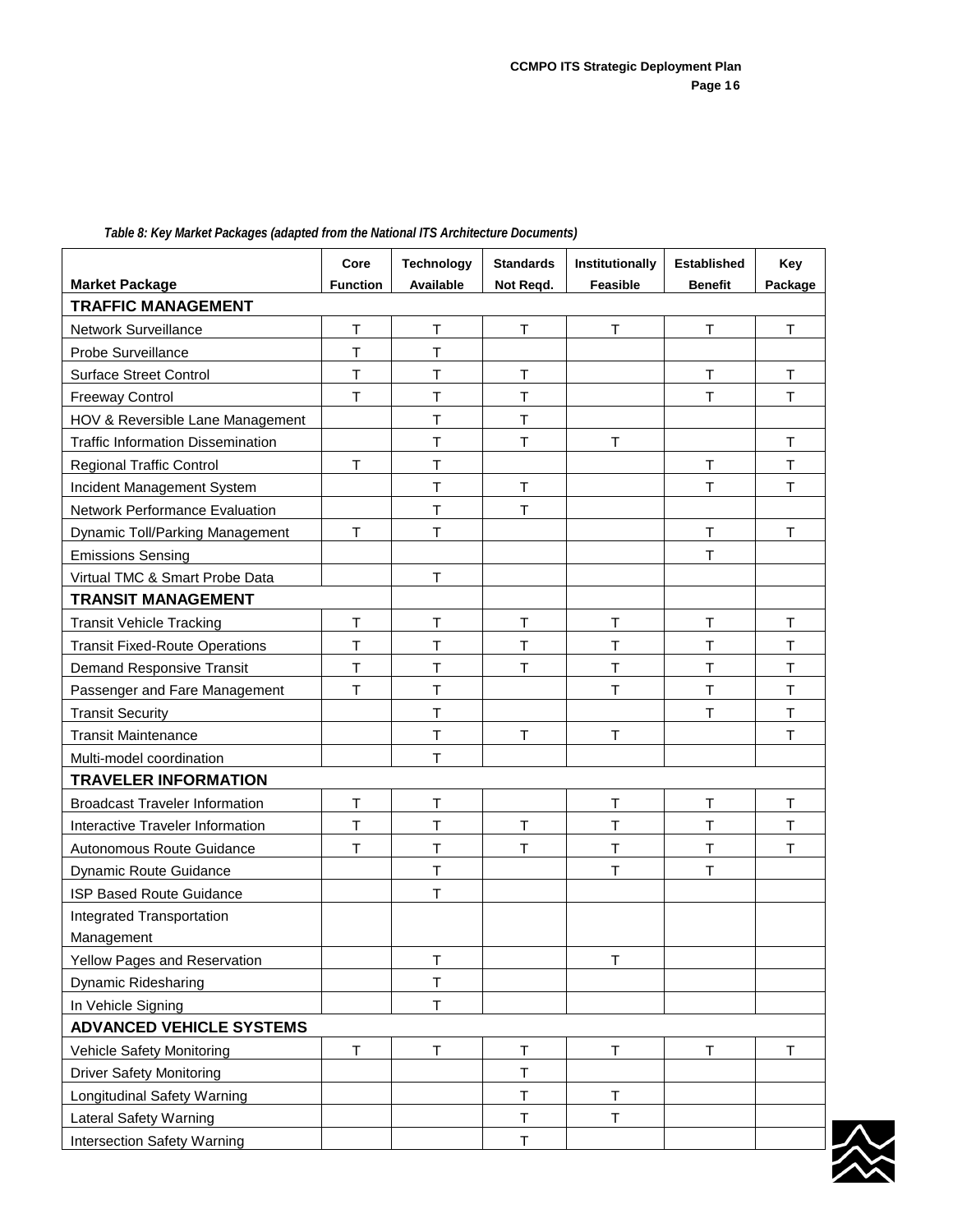<span id="page-30-0"></span>

| Pre-Crash Restraint Deployment          |                 |                   | T                | T               |                    |         |
|-----------------------------------------|-----------------|-------------------|------------------|-----------------|--------------------|---------|
| <b>Market Package</b>                   | Core            | <b>Technology</b> | <b>Standards</b> | Institutionally | <b>Established</b> | Key     |
|                                         | <b>Function</b> | Available         | Not Regd.        | <b>Feasible</b> | <b>Benefit</b>     | Package |
| Driver Visibility Improvement           |                 |                   | т                |                 |                    |         |
| Advanced Vehicle Long. Control          |                 |                   | T                |                 |                    |         |
| Advanced Vehicle Lateral Control        |                 |                   | T                |                 |                    |         |
| <b>Intersection Collision Avoidance</b> |                 |                   |                  |                 |                    |         |
| <b>Automated Highway System</b>         |                 |                   |                  |                 |                    |         |
| <b>COMMERCIAL VEHICLE OPERATIONS</b>    |                 |                   |                  |                 |                    |         |
| <b>Fleet Administration</b>             | т               | Τ                 | T                | T               | T                  | T       |
| <b>Freight Administration</b>           |                 | T                 | T                | T               | т                  |         |
| <b>Electronic Clearance</b>             | T.              | T                 |                  | T               | т                  | T.      |
| <b>Electronic Clearance Enrollment</b>  | Т               | Т                 |                  | T               | T                  | т       |
| International Border Elec. Clearance    |                 | Τ                 |                  |                 | Τ                  |         |
| Weigh-In Motion                         |                 | т                 | т                | Τ               | т                  |         |
| Roadside CVO Safety                     | т               | Τ                 |                  | Т               | т                  | T.      |
| On-Board CVO Safety                     |                 | т                 |                  |                 |                    |         |
| <b>CVO Fleet Maintenance</b>            |                 | Τ                 | T                | T.              |                    |         |
| <b>HAZMAT Management</b>                |                 | т                 |                  |                 | T                  | T.      |
| <b>EMERGENCY MANAGEMENT</b>             |                 |                   |                  |                 |                    |         |
| <b>Emergency Response</b>               | т               | T.                |                  |                 | T                  | T.      |
| <b>Emergency Routing</b>                |                 | T                 | T                | $\mathsf{T}$    | т                  | т       |
| Mayday Support                          | T               | Τ                 |                  |                 | Τ                  | т       |
| <b>ITS PLANNING</b>                     | т               | T                 |                  |                 | Τ                  | T       |

## **4.2 MARKET PACKAGE SELECTION & PRIORITIZATION**

In this task, the insights gained from the previous three tasks were combined and used to select and prioritize market packages for Chittenden County. As a first step toward this end, a combined index (CI) was developed to reflect the following two criteria:

1. The degree of responsiveness of the package to the region's goals and objectiveness, as measured by the compliance score previously defined; and

2. The capacity of the package to address the region's problems (as quantified by the number of problems a package address) was developed.

In developing this index, the degree of responsiveness to the goals (i.e. the compliance score) was weighed more heavily than the number of problems addressed, since the former addresses a broader evaluation process than just the relevance to a problem. **Thus, this market package screening is largely driven by the region's goals and objectives rather than by identified transportation problems.** The CI ranges from a value of 10 to 0, with 10 indicating the highest level of

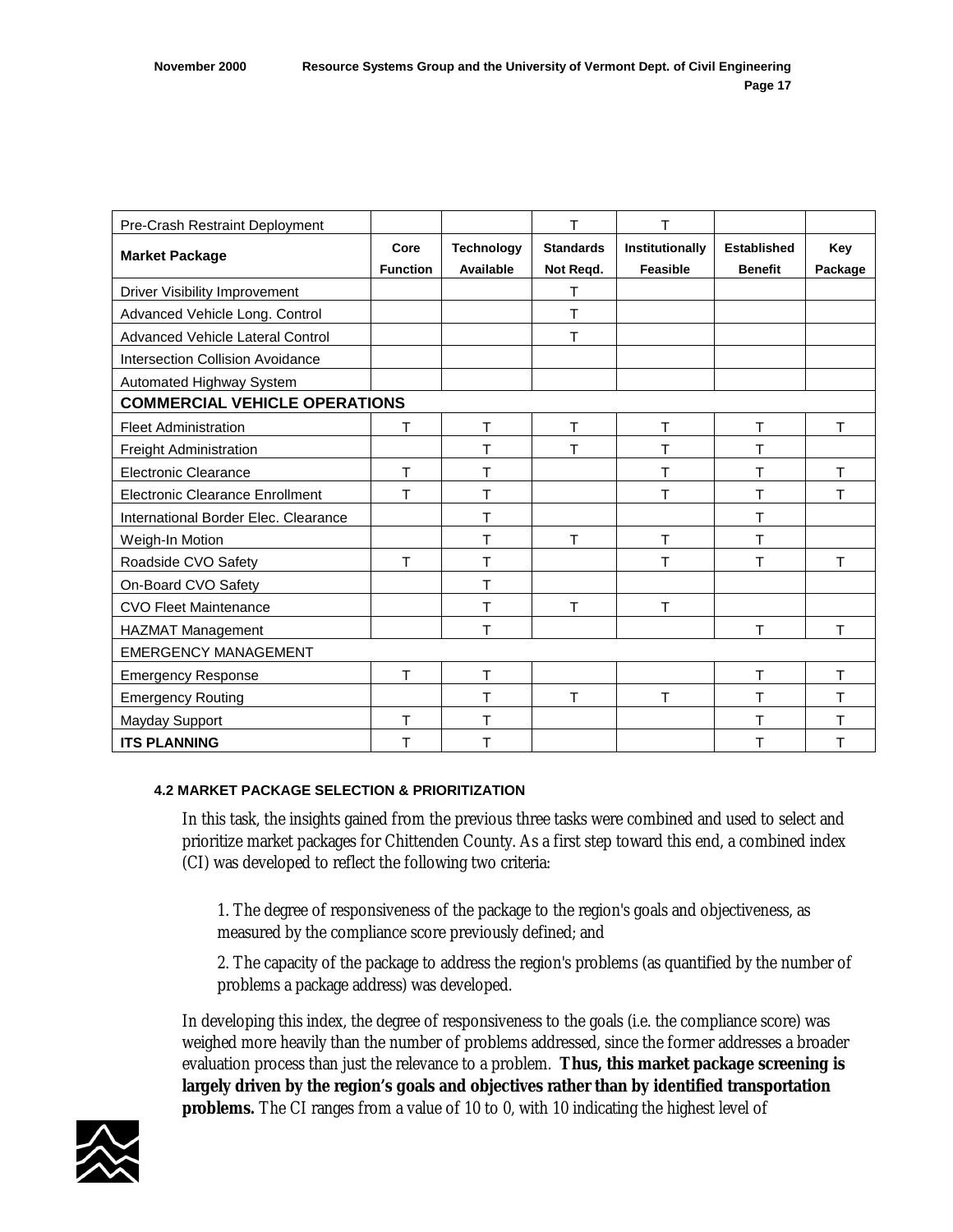<span id="page-31-0"></span>responsiveness to goals and capacity to address problems. The following equation illustrates the process.

**Combined Index = (Compliance Score X CS Weighting) + (# of Problems Addressed X Problem Weighting)** 

For example, for the top-ranked market package, Network Surveillance (ATMS01), the Composite Index is calculated as follows:

Combined Index = [(80% Weighting Factor X 4.23 Compliance Score X 2 Scale Factor)

 $+$  (20% Weighting Factor X 6 Problems Addressed X 1.43 Scale Factor)] = 8.5

The value of CI was then computed for each market package, and used to rank the packages. Table 9 shows the results of this analysis. The table also indicates whether or not the package has been identified by the National Architecture as a key market package, as discussed under Task 3.

Market Packages (Descending Order) **Compliance** Score Problems Addressed Combined Index Key package Network Surveillance (ATMS01) 4.23 6 8.5 Y Transit-Fixed Route Operations (APTS2) 4.23 4 7.9 Y Demand Responsive Transit Operations (APTS3)  $\begin{array}{|c|c|c|c|c|c|c|c|} \hline \end{array}$  4.23  $\begin{array}{|c|c|c|c|c|c|c|c|} \hline \end{array}$  4 7.9  $\begin{array}{|c|c|c|c|c|c|c|c|c|} \hline \end{array}$  Y Transit Tracking (APTS1) 4.04 5 7.9 Y Surface Street Control (ATMS03) 3.27 6 6.9 Y Regional Traffic Control (ATMS07) 3.27 6 6.9 Y Multi-modal Coordination (APTS7) 3.94 2 6.9 N Broadcast Traveler Information (ATIS1) 3.37 4 6.5 Y Interactive Traveler Information (ATIS2) 3.37 4 6.5 Y Incident Management (ATMS08) 3.46 3. 6.4 Y Traffic Information Dissemination (ATMS06) 3.27 4 6.4 Y Roadway Weather Information Systems (ATMS18) | 3.46 | 2 | 6.1 | N ITS Planning (ITSP) 2.5 7 6.0 Y Transit Information (APTS8) 2.88 2 5.2 N Transit Passenger and Fare Management (APTS4) 2.69 2 4.9 Y Traffic Prediction and Demand Management (ATMS09) 2.88 1 4.9 N Emergency Routing (EMS2) 2.12 3 4.2 Y Emergency Response (EMS1) 1 1 3.7 Y Freeway Control (ATMS04) 1.92 2 3.6 Y MayDay Support (EMS3) 1.54 2 3.0 Y Standard Railroad Grade Crossing (ATMS13) 1.73 0 2.8 Y Transit Maintenance (APTS6) 1.54 1 2.7 Y Railroad Operation Coordination (ATMS15) 1.35 0 2.2 Y Parking Facility Management (ATMS16) 1.35 0 2.2 N Transit Security (APTS5) 1.15 | 0 | 1.8 Y

*Table 9: Combined Index Market Packages Ranking* 

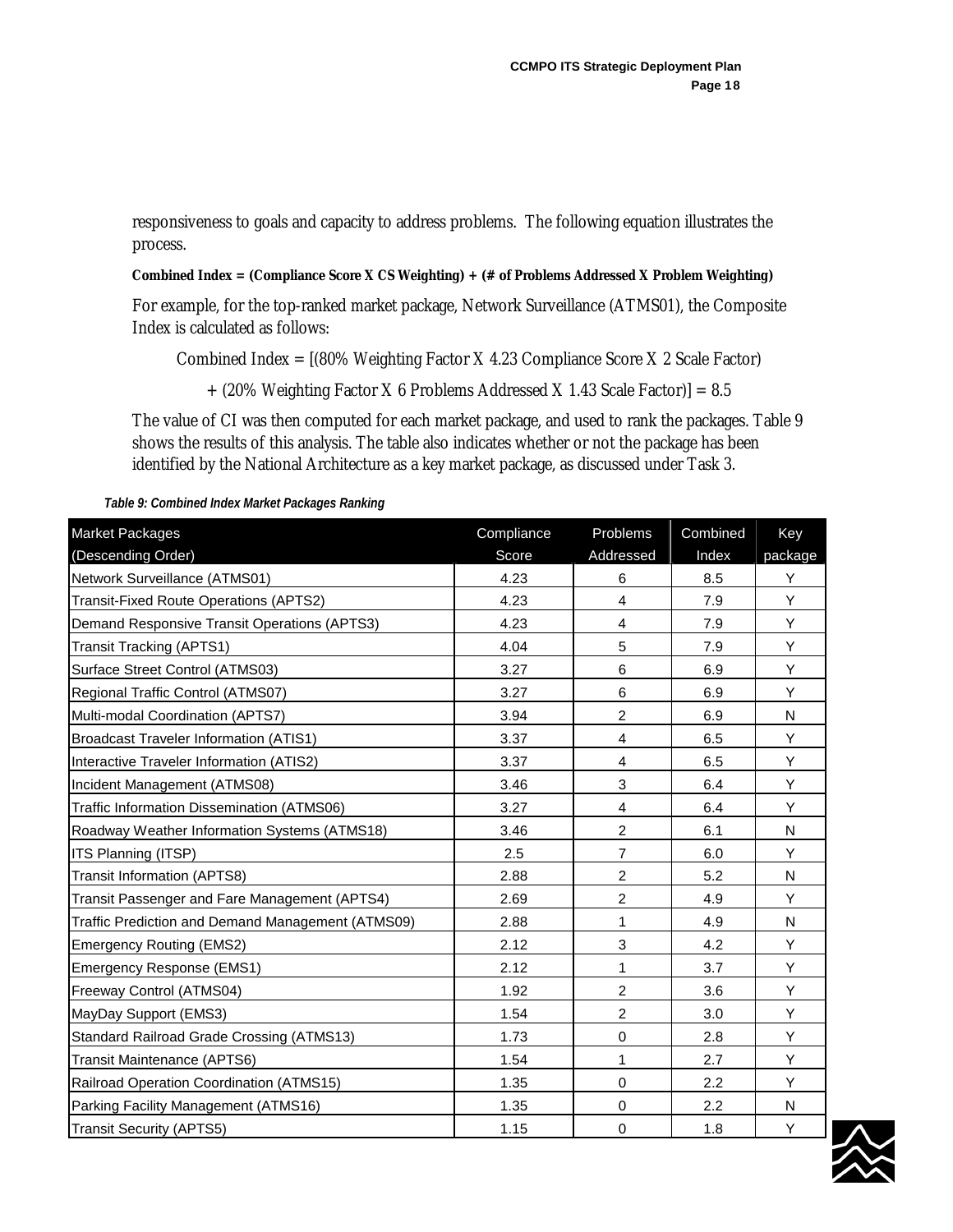<span id="page-32-0"></span>

| TMS11<br>_<br>Management<br><b>ILMISSIONS</b><br>Monitoring and | -- | . |  |
|-----------------------------------------------------------------|----|---|--|
|                                                                 |    |   |  |

Finally, the results documented in Table 9 were used to prioritize the market packages into a proposed short-term, medium-term, and long-term implementation deployment plan, as listed in Table 10.

|                   | <b>APTS</b>                  | <b>ATMS</b>                | <b>ATIS</b>               | <b>ITSP</b>         | <b>EMS</b> |
|-------------------|------------------------------|----------------------------|---------------------------|---------------------|------------|
| <b>Short-Term</b> | <b>Transit Tracking</b>      | <b>Network</b>             | <b>Broadcast Traveler</b> | <b>ITS Planning</b> |            |
| <b>Packages</b>   |                              | <b>Surveillances</b>       | Information               |                     |            |
|                   | <b>Transit Fixed-Route</b>   | <b>Surface Street</b>      |                           |                     |            |
|                   | Operations                   | Control                    |                           |                     |            |
|                   | <b>Transit Demand-</b>       | Incident                   |                           |                     |            |
|                   | <b>Responsive Operations</b> | Management                 |                           |                     |            |
|                   | <b>Transit Fare</b>          |                            |                           |                     |            |
|                   | Management                   |                            |                           |                     |            |
| <b>Medium</b>     | <b>Transit Information</b>   | <b>Traffic Information</b> | Interactive Traveler      |                     | Emergency  |
| <b>Term</b>       |                              | <b>Dissemination</b>       | Information               |                     | Response   |
| <b>Packages</b>   | Multi-Modal                  | <b>Regional Traffic</b>    |                           |                     |            |
|                   | Coordination                 | Control                    |                           |                     |            |
|                   |                              | Roadway Weather            |                           |                     |            |
|                   |                              | <b>Information Systems</b> |                           |                     |            |
| Long-Term         |                              | <b>Traffic Prediction</b>  |                           | Emergency           |            |
| <b>Packages</b>   |                              | and Demand                 |                           | Routing             |            |
|                   |                              | Management                 |                           |                     |            |
|                   |                              | <b>Freeway Control</b>     |                           | MayDay              |            |
|                   |                              |                            |                           | Support             |            |
|                   |                              | <b>Railroad Grade</b>      |                           |                     |            |
|                   |                              | Crossing                   |                           |                     |            |

*Table 10: Summary of Recommended Short-Term, Medium-Term, and Long-Term ITS Market Packages for Chittenden County* 

As can be seen out of the 26 market packages that survived the initial screening, 21 are recommended for deployment in this plan. To illustrate the practical applications of the different market packages, Appendix 4 contains descriptions of actual implementations of the selected market packages from around the country.

Table 11 lists the six *market packages* that were not selected. This is followed by a brief narrative, explaining the reasons behind their exclusion.

*Table 11: Excluded Market Packages* 

| <b>Market Package</b> | <b>Description</b>                     |
|-----------------------|----------------------------------------|
| APTS <sub>6</sub>     | <b>Transit Maintenance</b>             |
| ATMS15                | <b>Railroad Operation Coordination</b> |
| ATMS16                | <b>Parking Facility Management</b>     |
| APTS <sub>5</sub>     | <b>Transit Security</b>                |

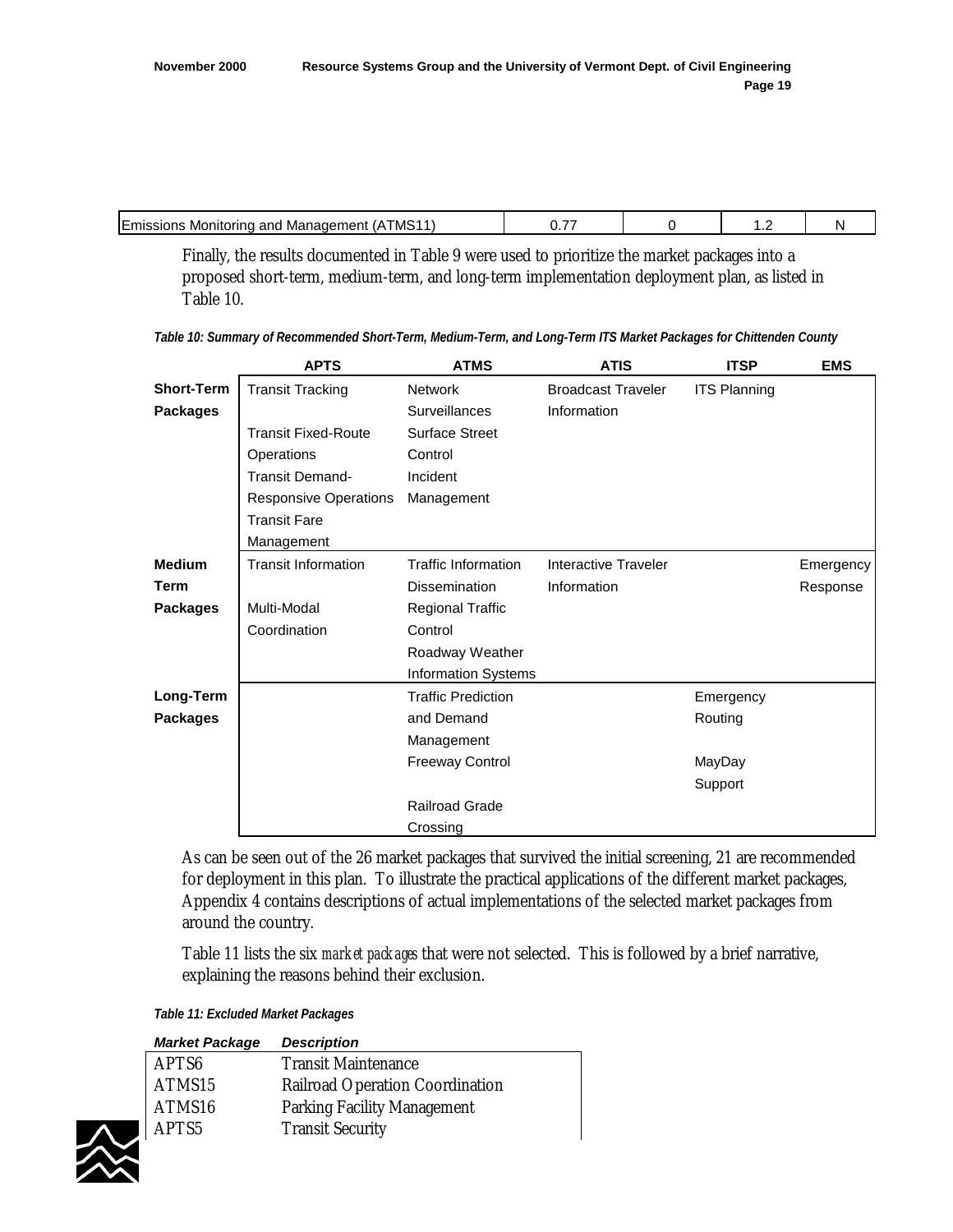ATMS11 Emissions Monitoring and Management

APTS6 – Transit Maintenance: This package was excluded primarily because of its low score.

ATMS15 – Railroad Operation Coordination: This package was excluded because of its low score. In addition, delay at HRI in the region does not appear to be a huge problem at the current time.

ATMS16 - Parking Management: A complete deployment of this package would require vehicle tags, a billing mechanism, an on-line reservation mechanism, and an information dissemination mechanism. The study team felt that parking problems in downtown Burlington do not warrant all this. In addition, there are not many examples of this package elsewhere in the country.

APTS5 – Transit Security: Transit security does not seem to be a problem in the region.

ATMS11 - Emissions Monitoring and Management: This package is primarily applicable to large, heavily congested metropolitan areas such as Washington, D.C. and Los Angeles. Given this and given the fact that the package received the lowest score, the package was excluded.

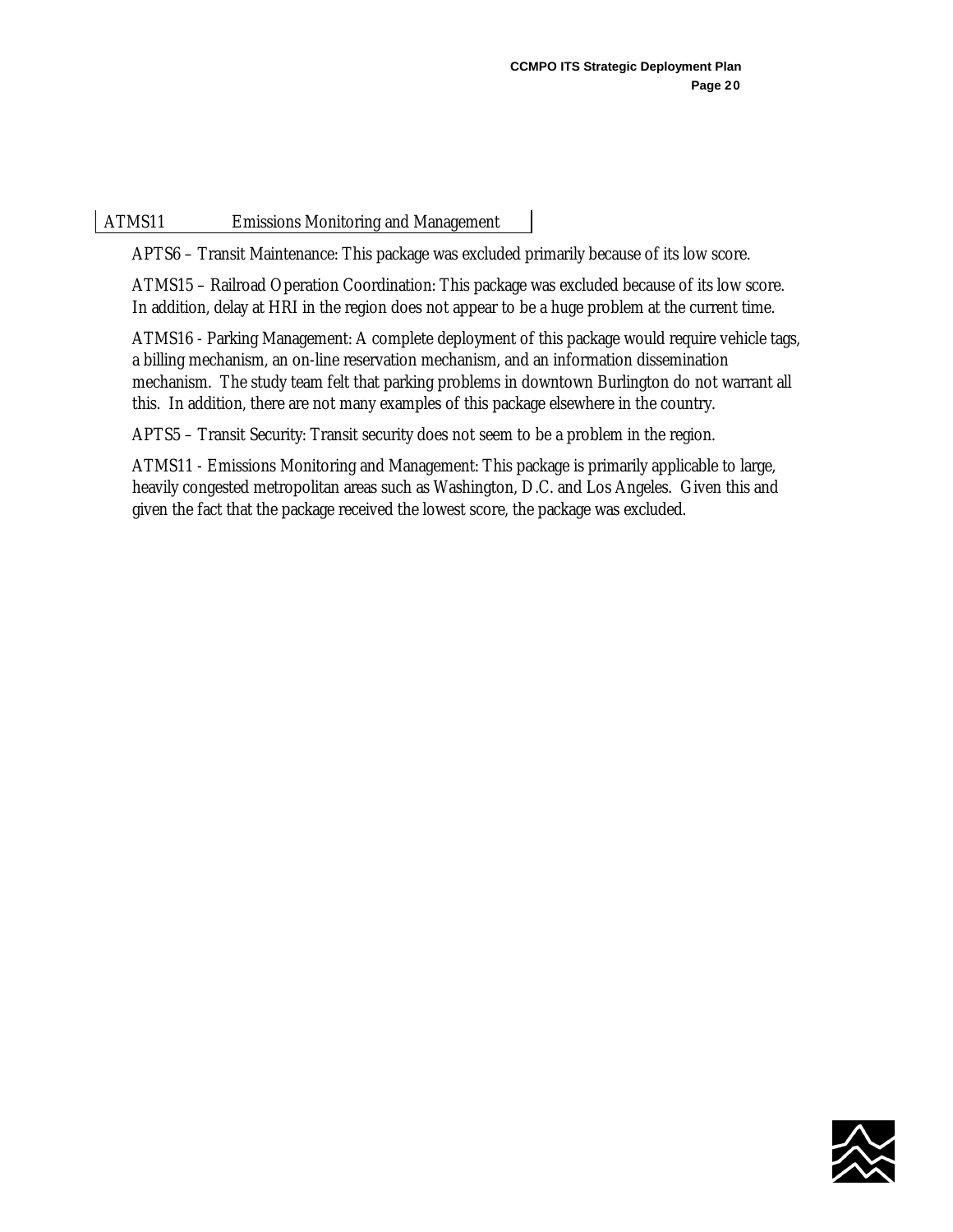## <span id="page-34-0"></span>**5.0 MARKET PACKAGE PLAN**

#### **5.1 SHORT-TERM PACKAGES**

Short-term packages are intended for deployment within a  $1 - 3$  year period from adoption of the Strategic Deployment Plan.

## **5.1.1 APTS Packages:**

## *Transit Tracking (APTS1)*

This market package provides for an Automated Vehicle Location (AVL) System to track the transit vehicle's real time schedule adherence and updates the transit system's schedule in real-time. Vehicle position may be determined either by the vehicle (e.g., through GPS) and relayed to the infrastructure or may be determined directly by the communications infrastructure. A two-way wireless communication link with the Transit Management Subsystem is used for relaying vehicle position and control measures. The Transit Management Subsystem processes this information, updates the transit schedule and makes real-time schedule information available to the Information Service Provider Subsystem via a wire-line link.

*Figure 2: Transit Vehicle Tracking Market package* 

**APTS1 - Transit Vehicle Tracking** 



The potential benefits of an AVL system are improvement in vehicle on-time performance and reductions in field supervision.

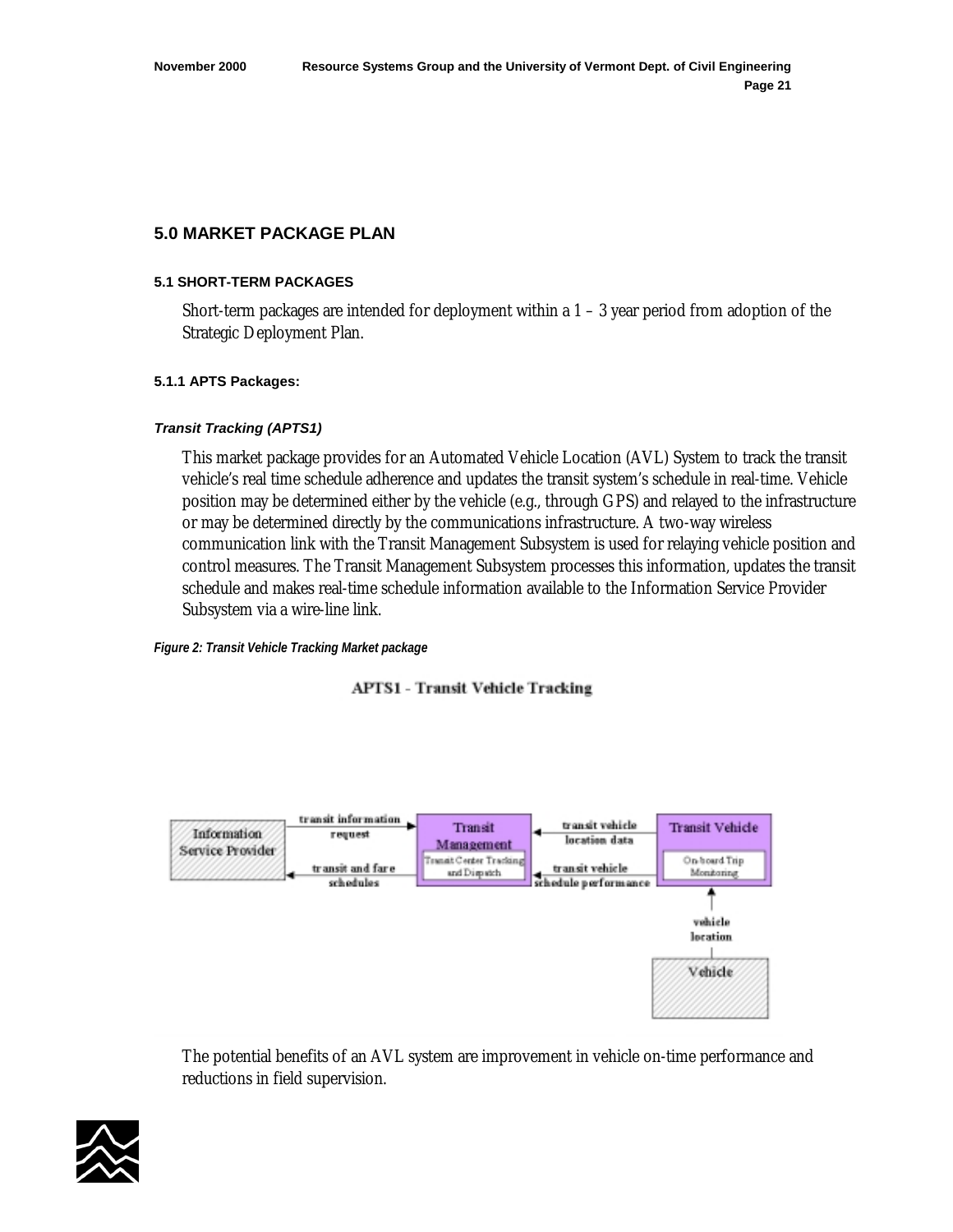#### <span id="page-35-0"></span>*Transit Fixed-Route Operations (APTS2)*

This market package performs automatic driver assignment and monitoring, as well as vehicle routing and scheduling for fixed-route services. This service uses the existing AVL database as a source for current schedule performance data, and is implemented through data processing and information display at the transit management subsystem. This data is exchanged using the existing wire-line link to the information service provider where it is integrated with that from other transportation modes (e.g. rail, ferry, air) to provide the public with integrated and personalized dynamic schedules.

*Figure 3: Transit Fixed-Route Operations Market Package* 



**APTS2 - Transit Fixed-Route Operations**

The potential benefits of this market package include improved productivity of vehicles and labor, improved mobility of customers and employees, improved travel time, reduced wait times, and increased ridership.

## *Demand-Response Transit Operations (APTS3)*

This market package performs automatic driver assignment and monitoring as well as vehicle routing and scheduling for demand response transit services. This package uses the existing AVL database to monitor current status of the transit fleet and supports allocation of these fleet resources to service

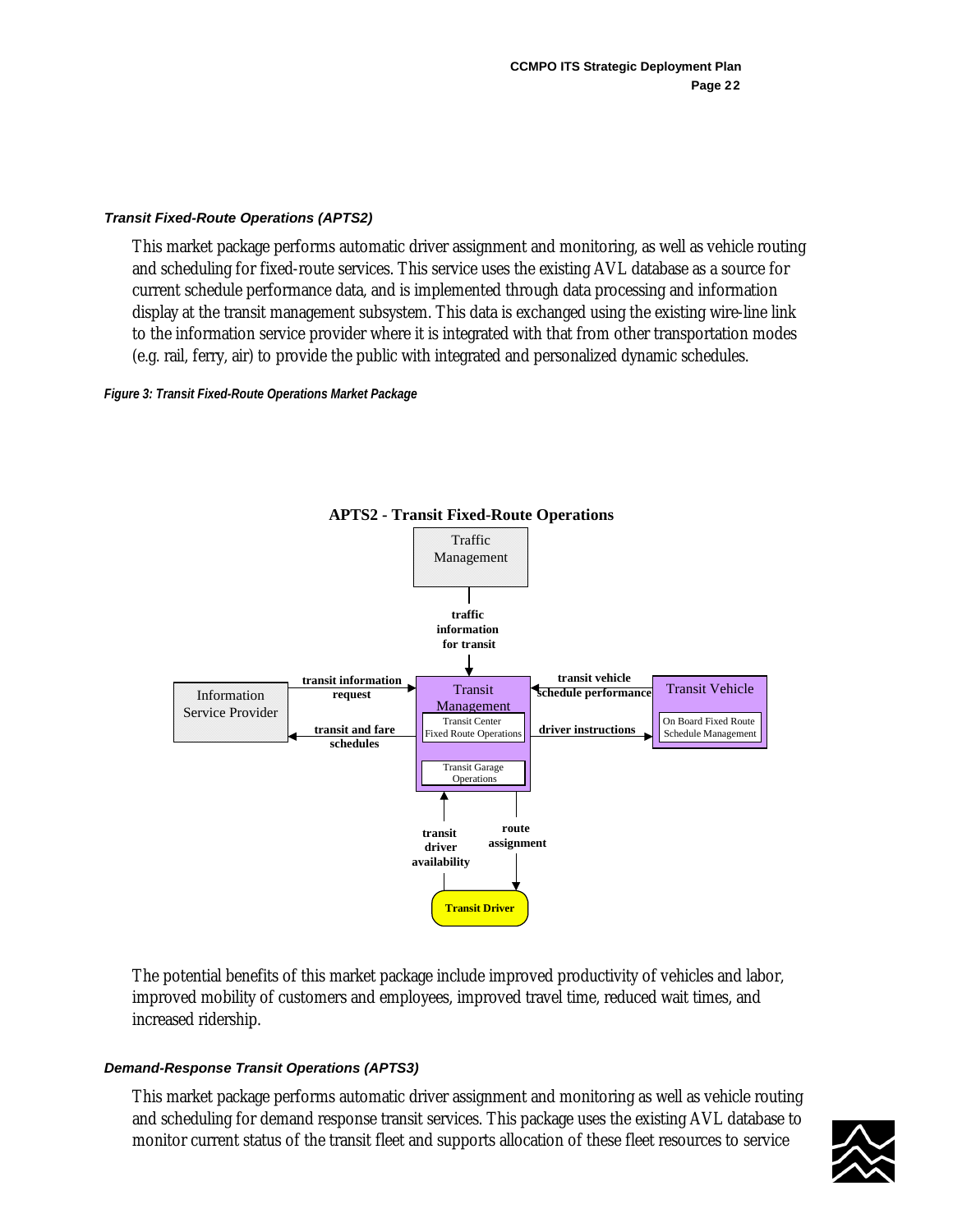incoming requests for transit service while also considering traffic conditions. The Transit Management Subsystem provides the necessary data processing and information display to assist the transit operator in making optimal use of the transit fleet. The Information Service Provider Subsystem may be either be operated by transit management center or be independently owned and operated by a separate service provider.

# *Figure 4: Demand Response Transit Operations Market Package*



**APTS3 - Demand Response Transit Operations** 

Potential benefits include improved productivity of vehicles and labor, and efficiencies in routing and trip scheduling.

# *Transit Passenger and Fare Management (APTS4)*

This market package allows for the management of passenger loading and fare payments on-board vehicles using electronic means. The payment instrument may be either a stored value card, debit card, or credit card. This package is implemented with sensors mounted on the vehicle to permit the driver and central operations to determine vehicle loads, and readers located either in the infrastructure or on-board the transit vehicle to allow fare payment. Data is processed, stored, and displayed on the transit vehicle and communicated as needed to the Transit Management Subsystem.

The use of smart cards works best if the region has a number of transit options, and if travelers will ultimately be able to use their cards to pay for services other than just transit for purposes. This, however, requires securing agreements with financial institutions in the region. Given this, the study

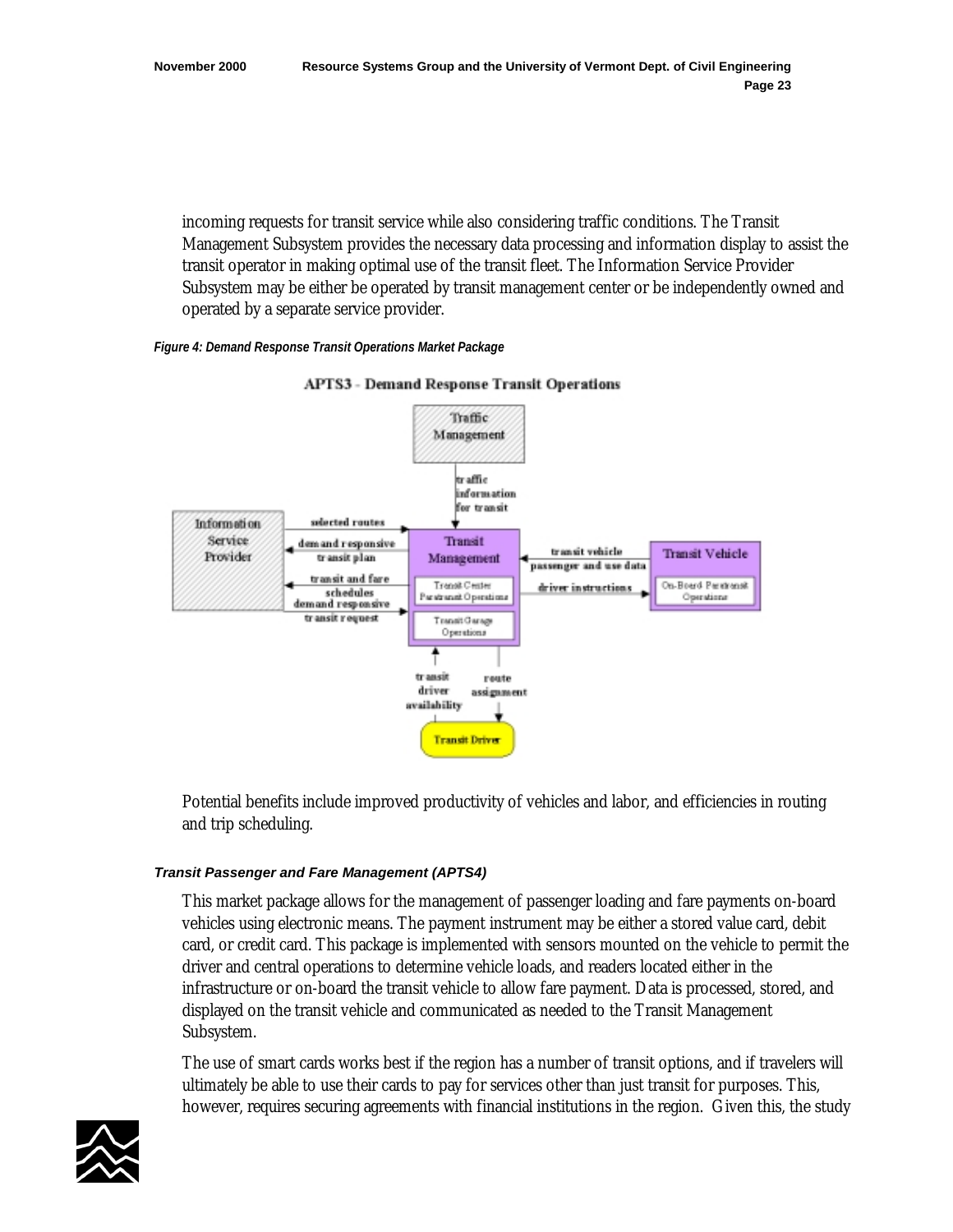team recommends starting with a more limited version of the package. This package could then be built upon in the future.

#### *Figure 5: Transit Passenger and Fare Management Market Package*



## **APTS4 Transit Passenger and Fare Management**

## **5.1.2 ATMS Packages:**

## *Network Surveillance (ATMS01)*

This market package includes traffic detectors, environmental sensors, other surveillance equipment, the supporting field equipment, and wire-line communications to transmit the collected data back to the Traffic Management Subsystem. The derived data can be used locally such as when traffic detectors are connected directly to a signal control system or remotely (e.g., when a closed circuit television, CCTV, system sends data back to the Traffic Management Subsystem). The data generated by this market package enables traffic managers to monitor traffic and road conditions, identify and verify incidents, detect faults in indicator operations, and collect census data for traffic strategy development and long range planning. The collected data can also be analyzed and made available to users and the Information Service Provider Subsystem.

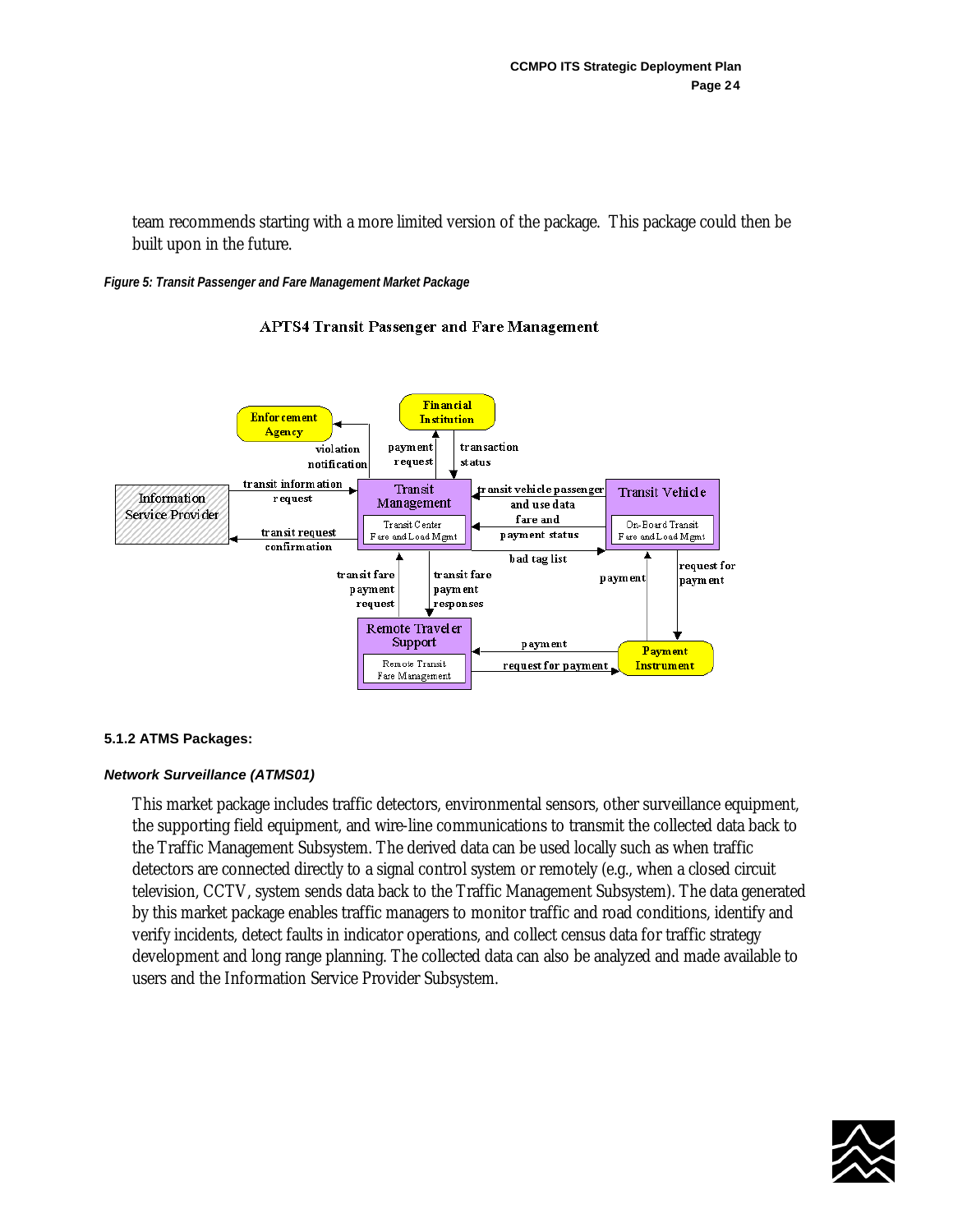*Figure 6: Network Surveillance Market Package* 

**ATMS1 - Network Surveillance**



The benefit behind this package is providing data support for other applications.

## *Surface Street Control (ATMS03)*

This market package provides the central control and monitoring equipment, communication links, and the signal control equipment that support local surface street control and/or arterial traffic management. A range of traffic signal control systems are represented by this market package ranging from static pre-timed control systems to fully traffic responsive systems that dynamically adjust control plans and strategies based on current traffic conditions and priority requests. Additionally, general advisory and traffic control information can be provided to the driver while en-route. Systems that achieve coordination across jurisdictions by using a common time base or other strategies that do not require real time coordination would be represented by this package. This package is consistent with typical urban traffic signal control systems.

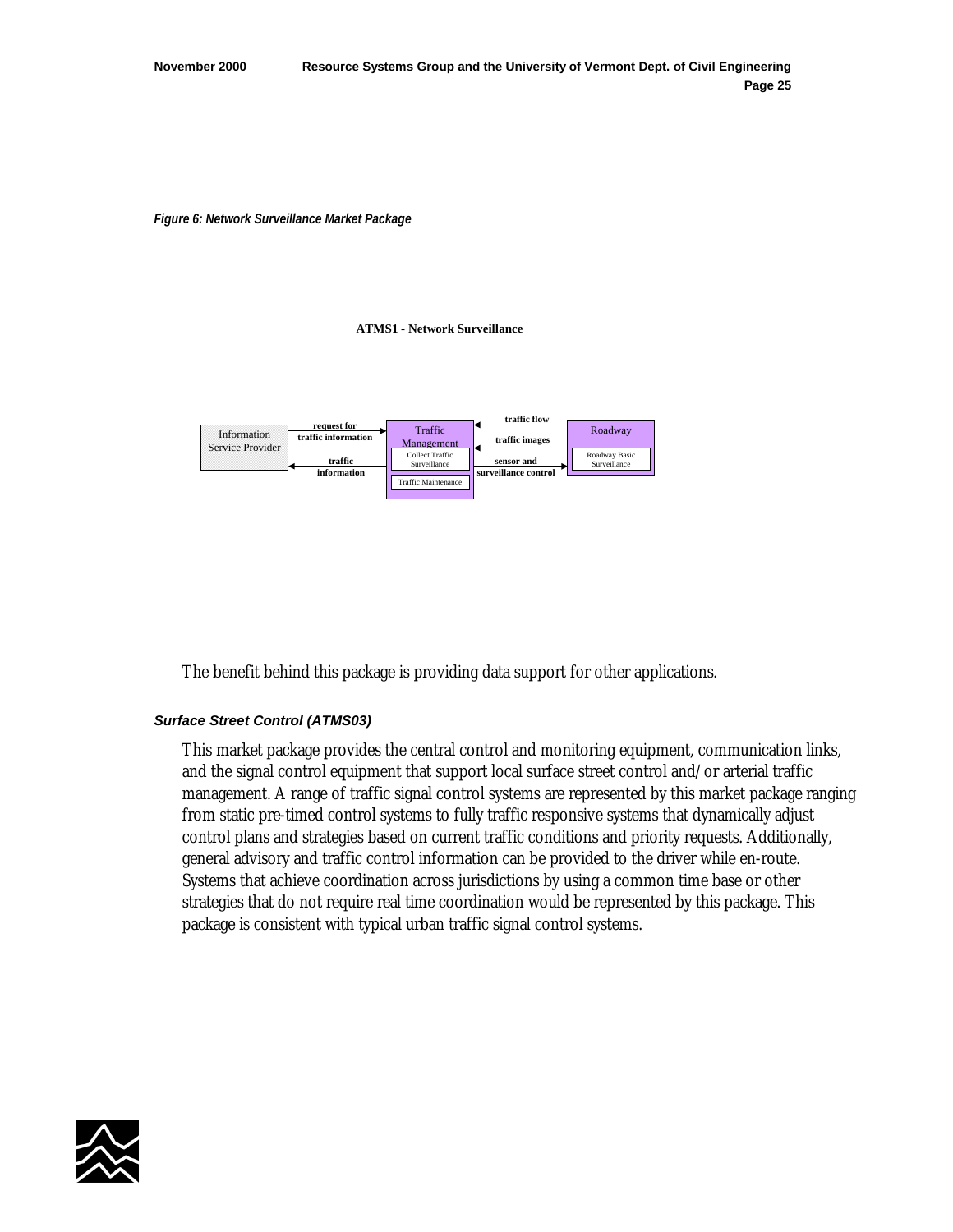#### *Figure 7: Surface Street Control Market Package*

#### **ATMS3 - Surface Street Control**



The benefits of this market package include: reduction in travel time, reduction in queue time, increase in average travel speed, reduction in stops, reduction in fuel consumption, reductions in VMT, HC and CO emissions, and reduction in intersection-related accidents.

## *Incident Management Systems (ATMS08)*

This market package manages both predicted and unexpected incidents so that the impact to the transportation network and traveler safety is minimized. Requisite information could be obtained through regional coordination with other traffic management and emergency management centers, weather service entities, and event promoters. Information from these diverse sources are collected and correlated by this market package to detect and verify incidents and implement an appropriate response. This market package provides Traffic Management Subsystem equipment that supports traffic operations personnel in developing an appropriate response in coordination with emergency management and other incident response personnel to confirmed incidents. The response may include traffic control strategy modifications and presentation of information to affected travelers using the Traffic Information Dissemination market package. The coordination with emergency management might be through a CAD system or through other communication with emergency field personnel. The coordination can also extend to tow trucks and other field service personnel.

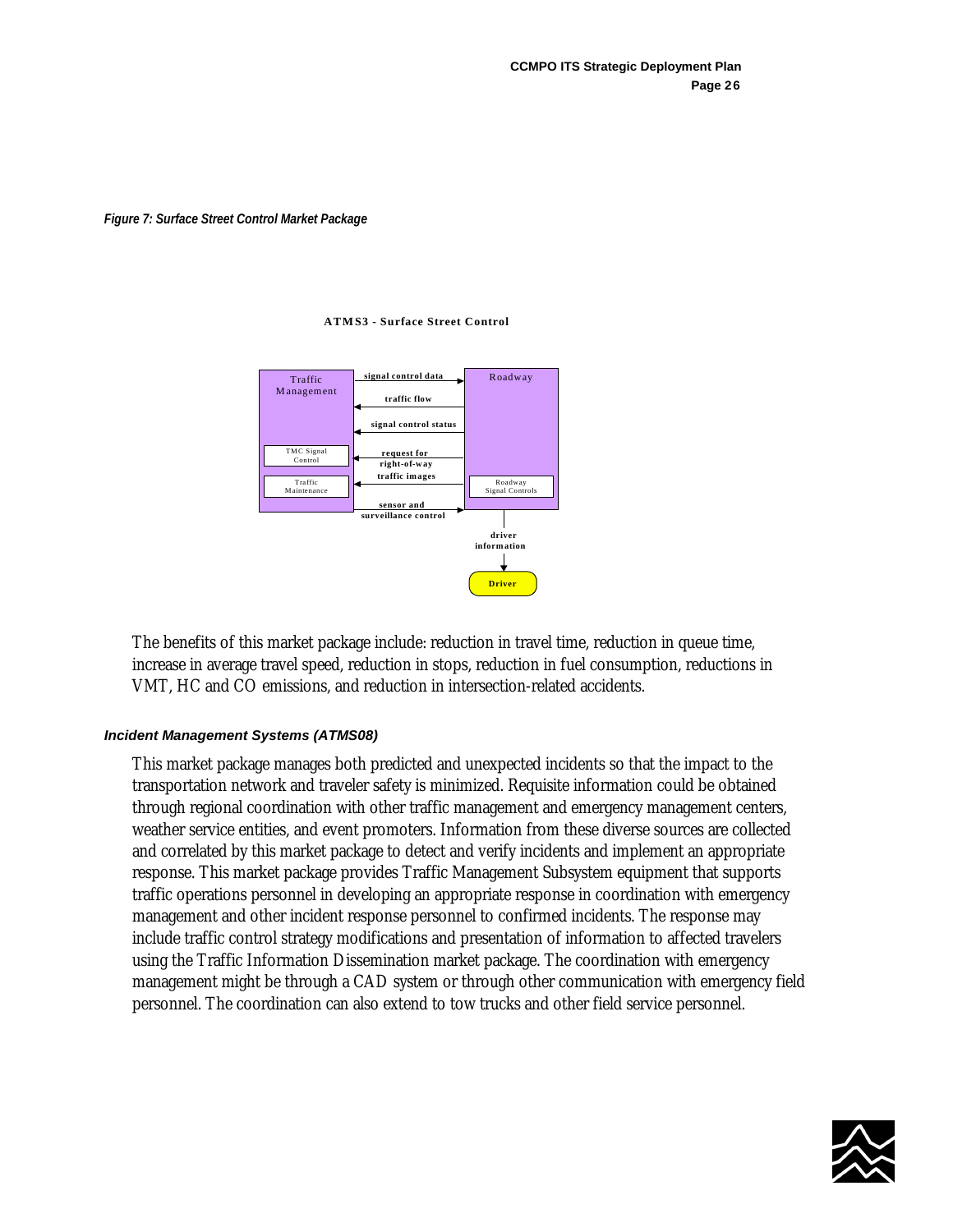*Figure 8: Incident Management Market Package* 



## **ATMS8 - Incident Management System**

The potential benefits of this market package include reduced delay, reduction of secondary incidents, and reduction in accident response time.

## *5.1.3 ATIS Packages*

## *Broadcast Traveler Information (ATIS1)*

This market package provides the user with a basic set of ATIS services; its objective is early acceptance. It involves the collection of traffic conditions, advisories, general public transportation and parking information and the near real-time dissemination of this information over a wide area through existing infrastructures and low cost user equipment (e.g., FM sub-carrier, cellular data broadcast). Different from the market package ATMS6—Traffic Information Dissemination, which provides the more basic HAR and CMS information capabilities, ATIS1 provides the more sophisticated digital broadcast service. Successful deployment of this market package relies on availability of real-time transportation data from roadway instrumentation, probe vehicles or other means.

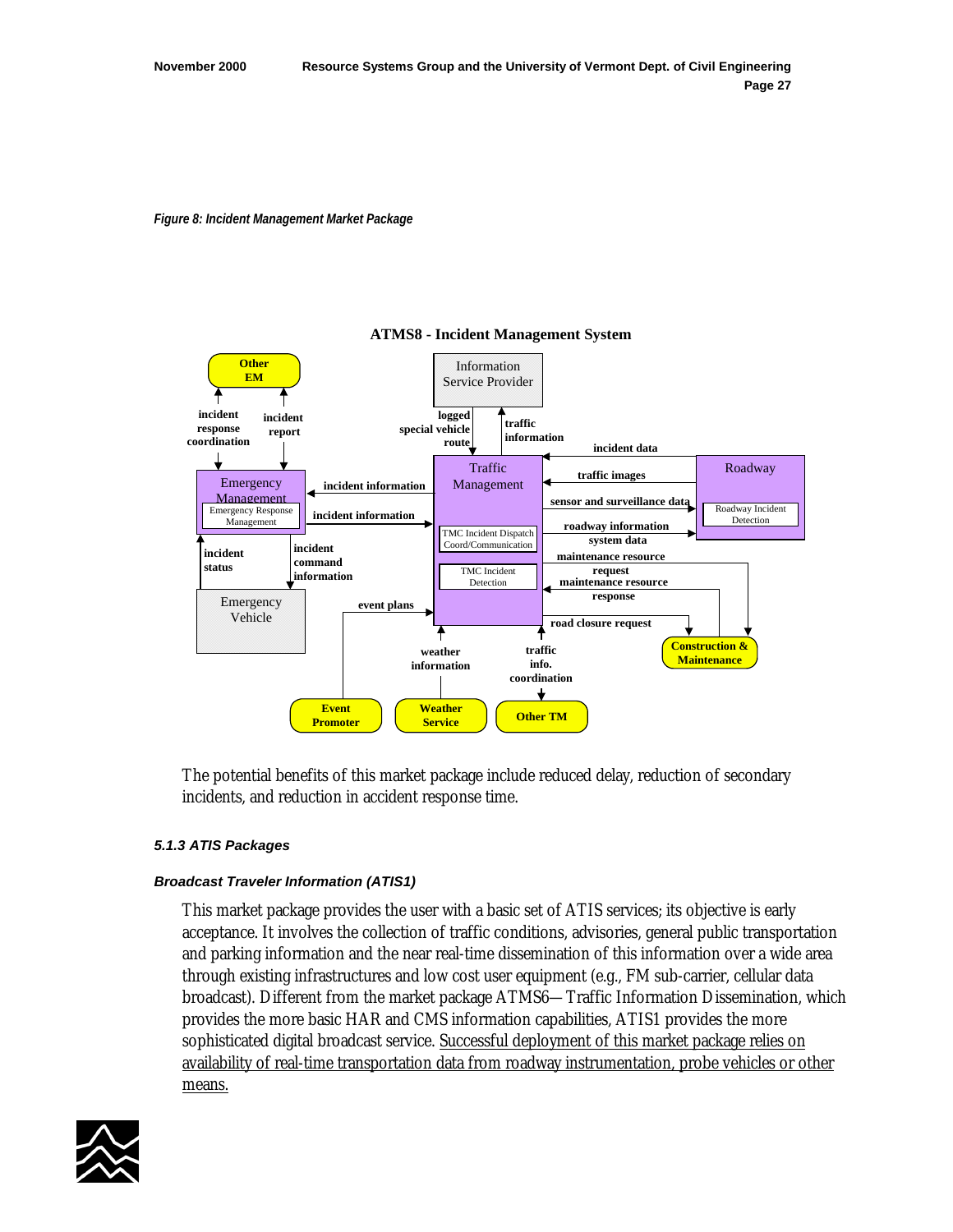#### *Figure 9: Broadcast Traveler Information Market Package*

#### **ATIS1 - Broadcast Traveler Information**



Potential benefits include reduction in travel time, with primary value for incident-related (i.e. accidents, weather, special events) traffic delays, predictable travel time. It is estimated that higher benefits will accrue to travelers with long trips, multiple mode and route alternatives.

## *5.1.4 ITSP Packages*

# *ITS Planning (ITSP1)*

This market package supports ITS planning functions. It accepts data from every center subsystem, archives the data in ways that are easy to access, and uses this data to plan new deployments. The data also supports policy decision making, allocation of funding, allocation of resources and other planning activities.

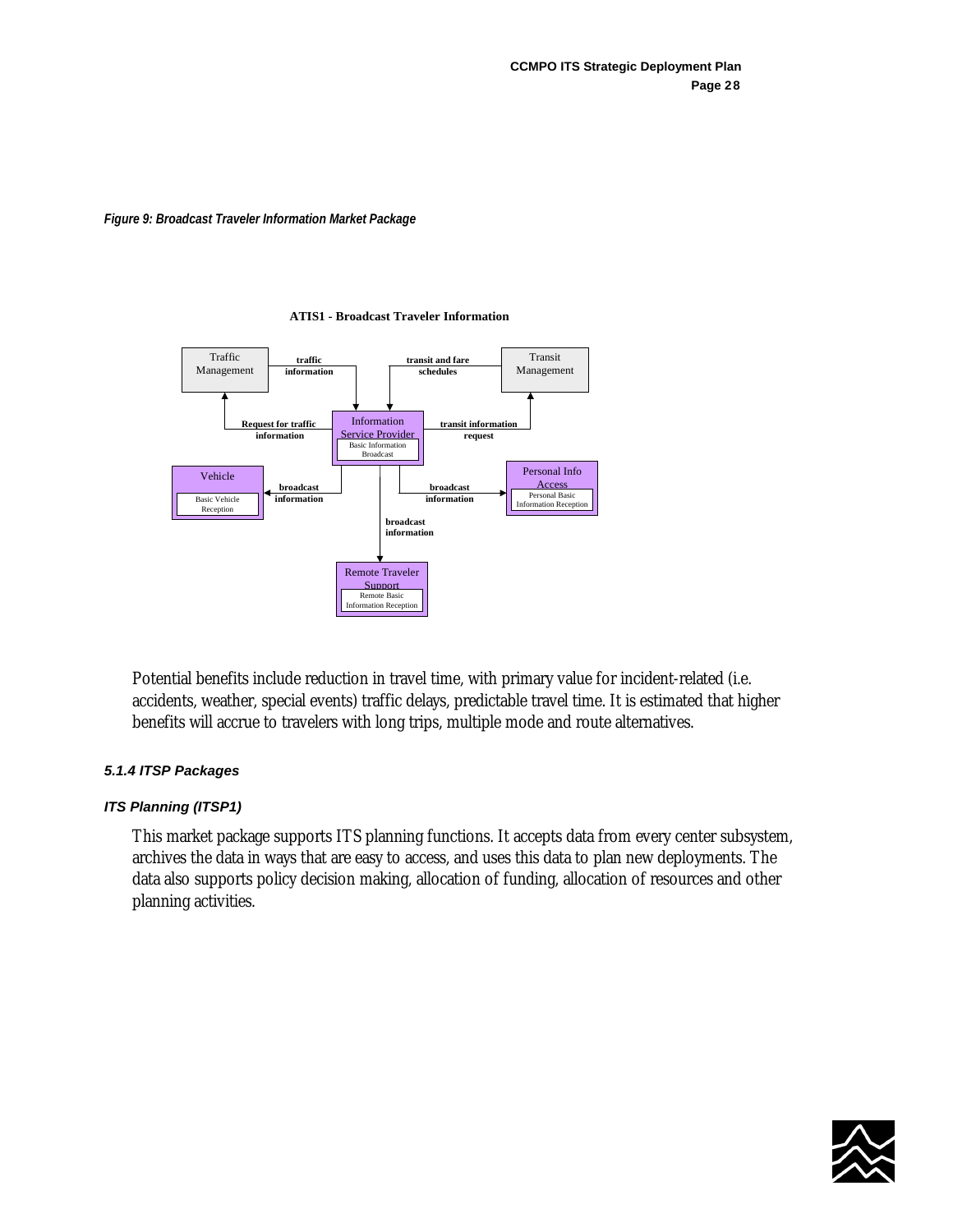#### *Figure 10: ITS Planning System*



Potential benefits of this market package include reducing the cost of collecting transportation data and more effective transportation planning.

## **5.2 MEDIUM-TERM PACKAGES**

Medium-term packages are to be implemented over a  $3 - 10$  year time frame (2003 – 2010).

## *5.2.1 APTS packages:*

## *Transit Information (APTS8)*

This market package provides transit users at transit stops and on-board transit vehicles with ready access to transit information. The information services include transit stop annunciation, imminent arrival signs, and real-time transit schedule displays that are of general interest to transit users. Systems that provide custom transit trip itineraries and other tailored transit information services are also represented by this market package.

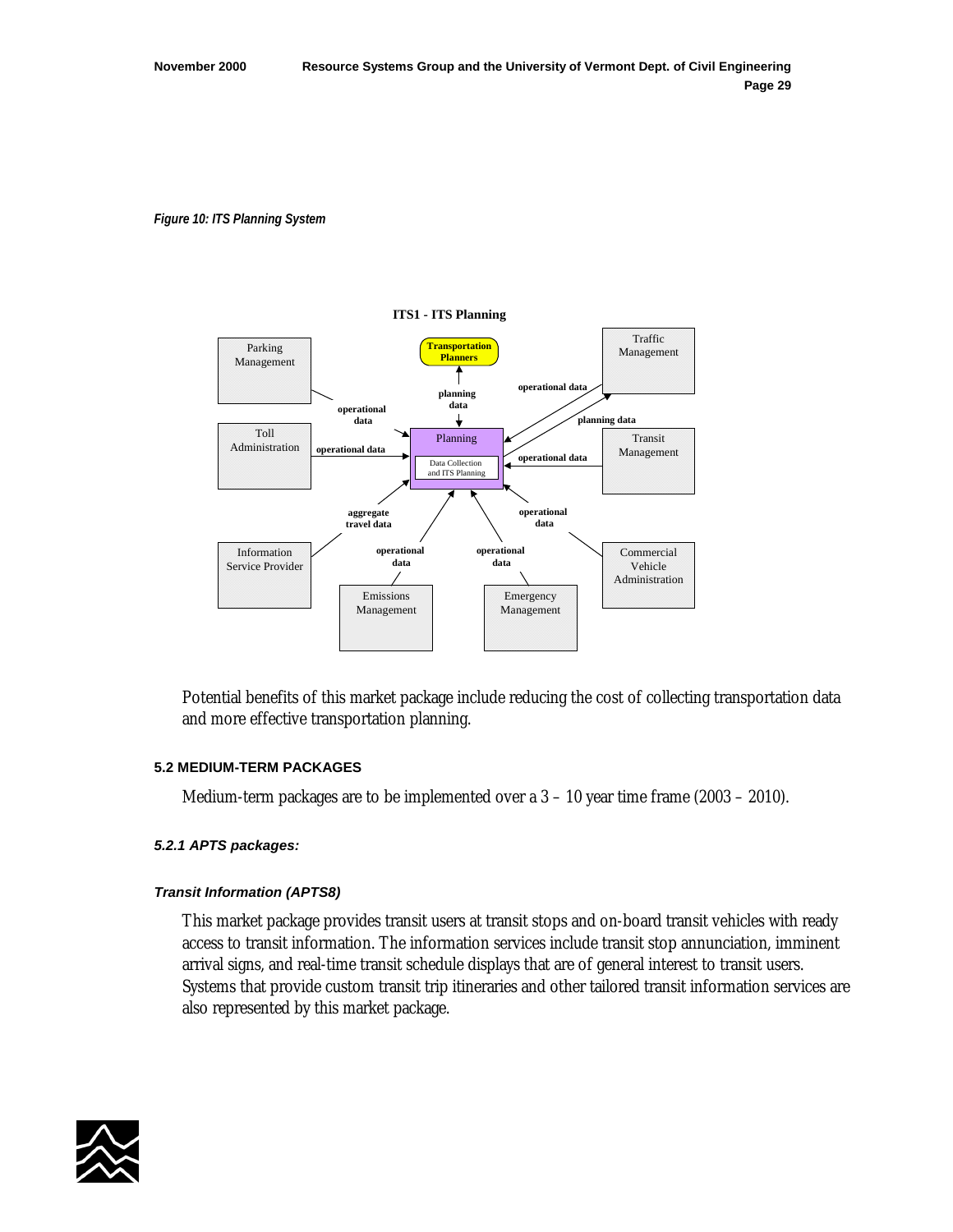*Figure 11: Transit Traveler Information Market Package*

#### **ATPS8 - Transit Traveler Information**



Potential benefits include increased customer satisfaction, increased ridership, and reduced wait time.

## *Multi-modal Coordination (APTS7)*

This market package establishes two-way communications between multiple transit and traffic agencies to improve service coordination. Intermodal coordination between transit agencies can increase traveler convenience at transfer points and also improve operating efficiency. Coordination between traffic and transit management is intended to improve on-time performance of the transit system to the extent that this can be accommodated without degrading overall performance of the traffic network. Local coordination between the transit vehicle and the individual intersection for signal priority is also supported by this package.

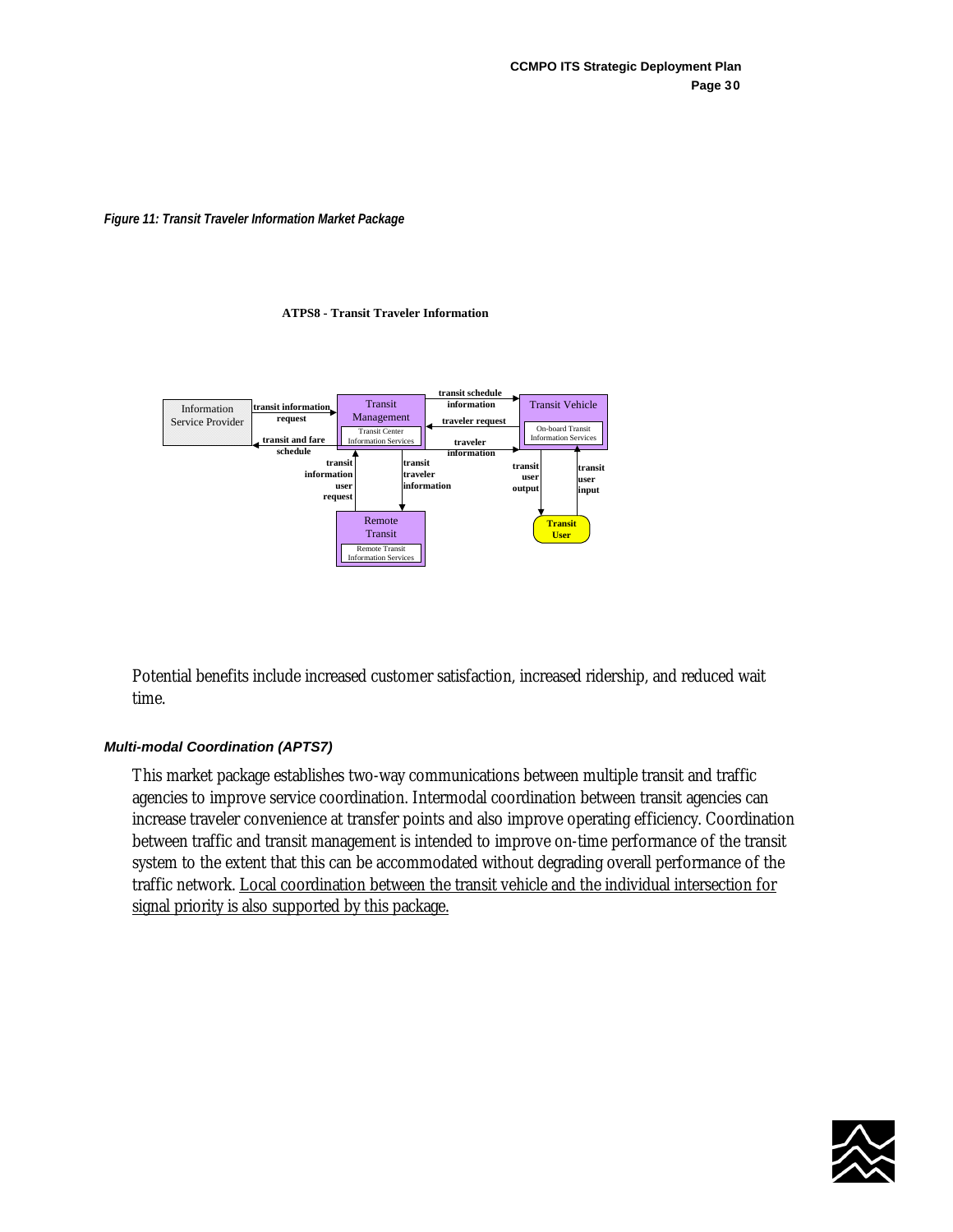#### *Figure 12: Multi-Modal Coordination Market Package*

#### **APTS7 - Multi-Modal Coordination**



Potential benefits include improved on-time performance for transit and increased ridership

## **5.2.1 ATMS Packages:**

## *Traffic Information Dissemination (ATMS06)*

This market package allows traffic information to be disseminated to drivers and vehicles using roadway equipment such as dynamic message signs or highway advisory radio. This package provides a tool that can be used to notify drivers of incidents; careful placement of the roadway equipment provides the information at points in the network where the drivers have recourse and can tailor their routes to account for the new information. This package also covers the equipment and interfaces that provide traffic information from a traffic management center to the media (for instance via a direct tie-in between a traffic management center and radio or television station computer systems), transit management center, emergency management center, and information service provider.

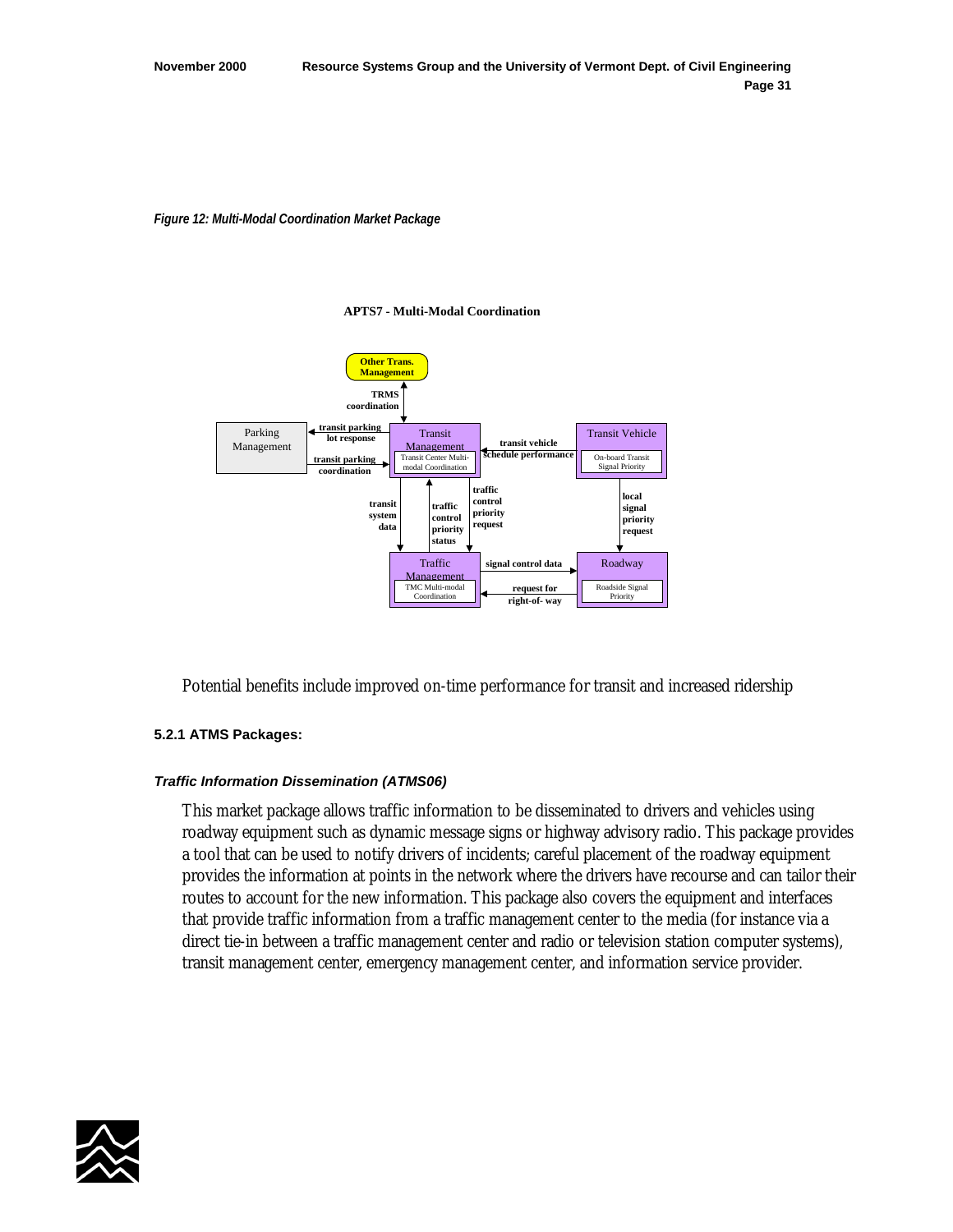#### *Figure 13: Traffic Information Dissemination Market Package*

#### **ATMS6 Traffic Information Dissemination**



Potential benefits include reduced travel time, reduced delay, and fewer secondary incidents.

## *Regional Traffic Control (ATMS07)*

This market package advances the Surface Street Control Market Packages by adding the communications links and integrated control strategies that enable integrated inter-jurisdictional traffic control. This market package provides for the sharing of traffic information and control among traffic management centers to support a regional control strategy. The nature of optimization and extent of information and control sharing is determined through working arrangements between jurisdictions. This package relies principally on roadside instrumentation supported by the Surface Street Control packages.

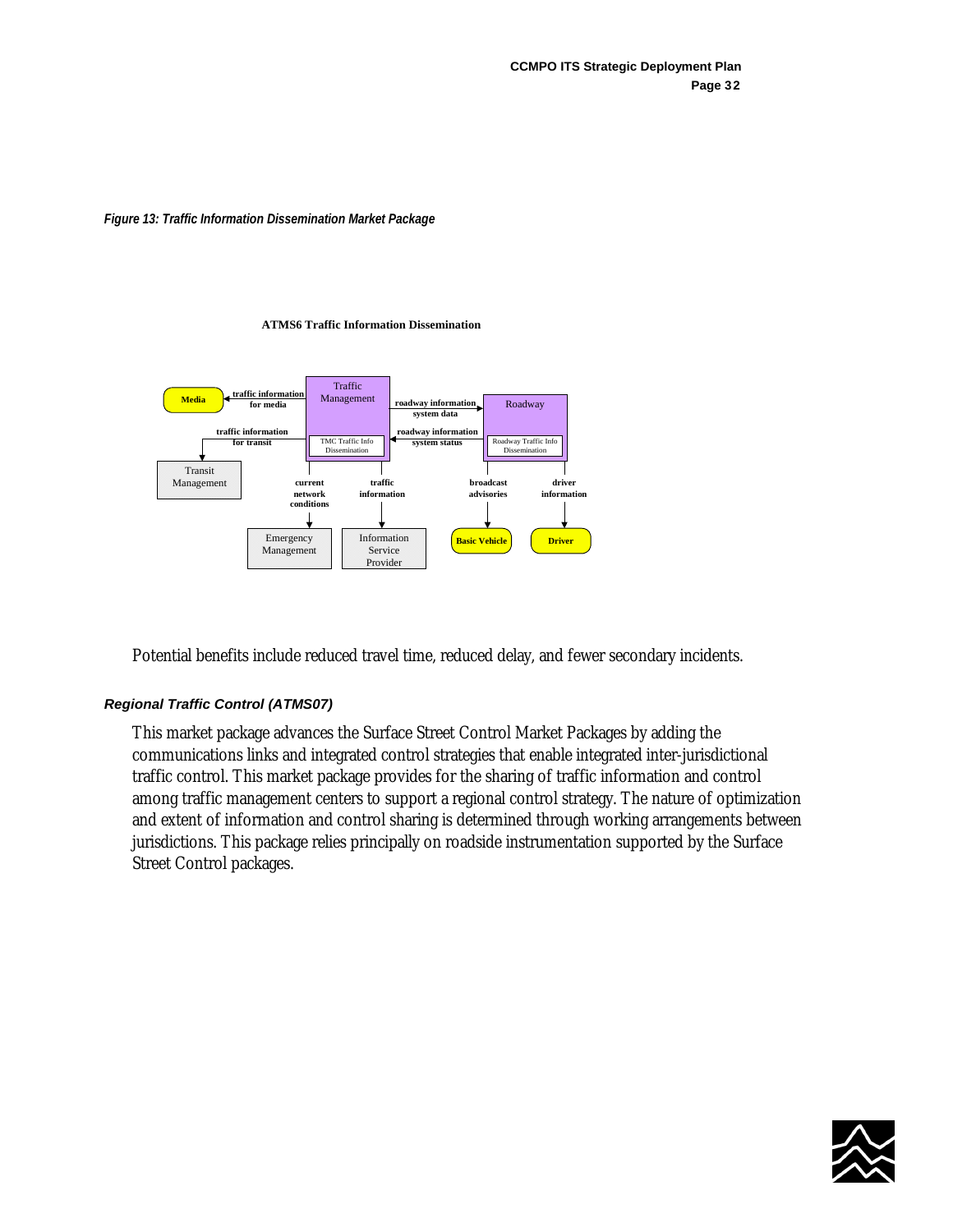*Figure 14: Regional Traffic Control Market Package* 

## **ATMS7 - Regional Traffic Control**



Potential benefits include reduction in travel time, reduction in queue time, increase in travel speed, reduction in stops, reduction in fuel consumption, and reductions in VMT, HC and CO emissions.

## *Roadway Weather Information Systems (ATMS18)*

This market package monitors current and forecast road and weather conditions using a combination of weather service information and data collected from environmental sensors deployed on and about the roadway. The collected road weather information is monitored and analyzed to detect and forecast environmental hazards such as icy road conditions, dense fog, and approaching severe weather fronts. This information can be used to more effectively deploy road maintenance resources, issue general traveler advisories, and support location specific warnings to drivers using the Traffic Information Dissemination Market Package.

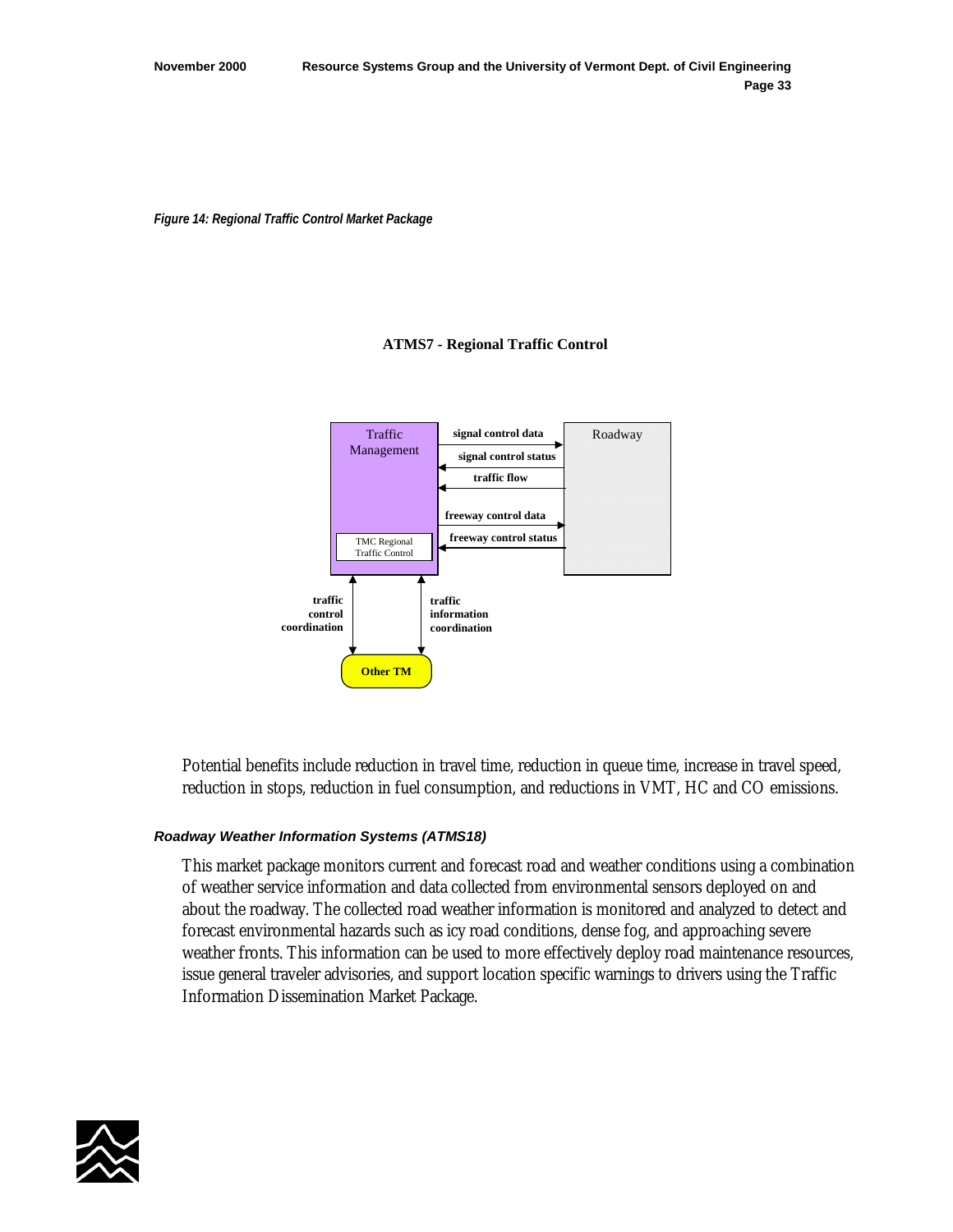#### *Figure 15: Roadway Weather Information System*

#### **ATMS18 - Road Weather Information System**



Potential benefits include improved productivity and efficiency, and reduction in weather-related accidents.

## **5.2.2 ATIS Packages**

## *Interactive Traveler Information (ATIS2)*

This market package provides tailored information in response to a traveler request. The traveler can obtain current information regarding traffic conditions, transit services, traveler services, ride share/ride match, parking management, and pricing information. A range of two-way wide-area wireless and wire-line communications systems may be used to support the required digital communications between traveler and the information service provider. A variety of interactive devices may be used by the traveler to access information prior to a trip or en-route, including phone, kiosk, Personal Digital Assistant, personal computer, and a variety of in-vehicle devices. Successful deployment of this market package relies on availability of real-time transportation data from roadway instrumentation, probe vehicles or other means.

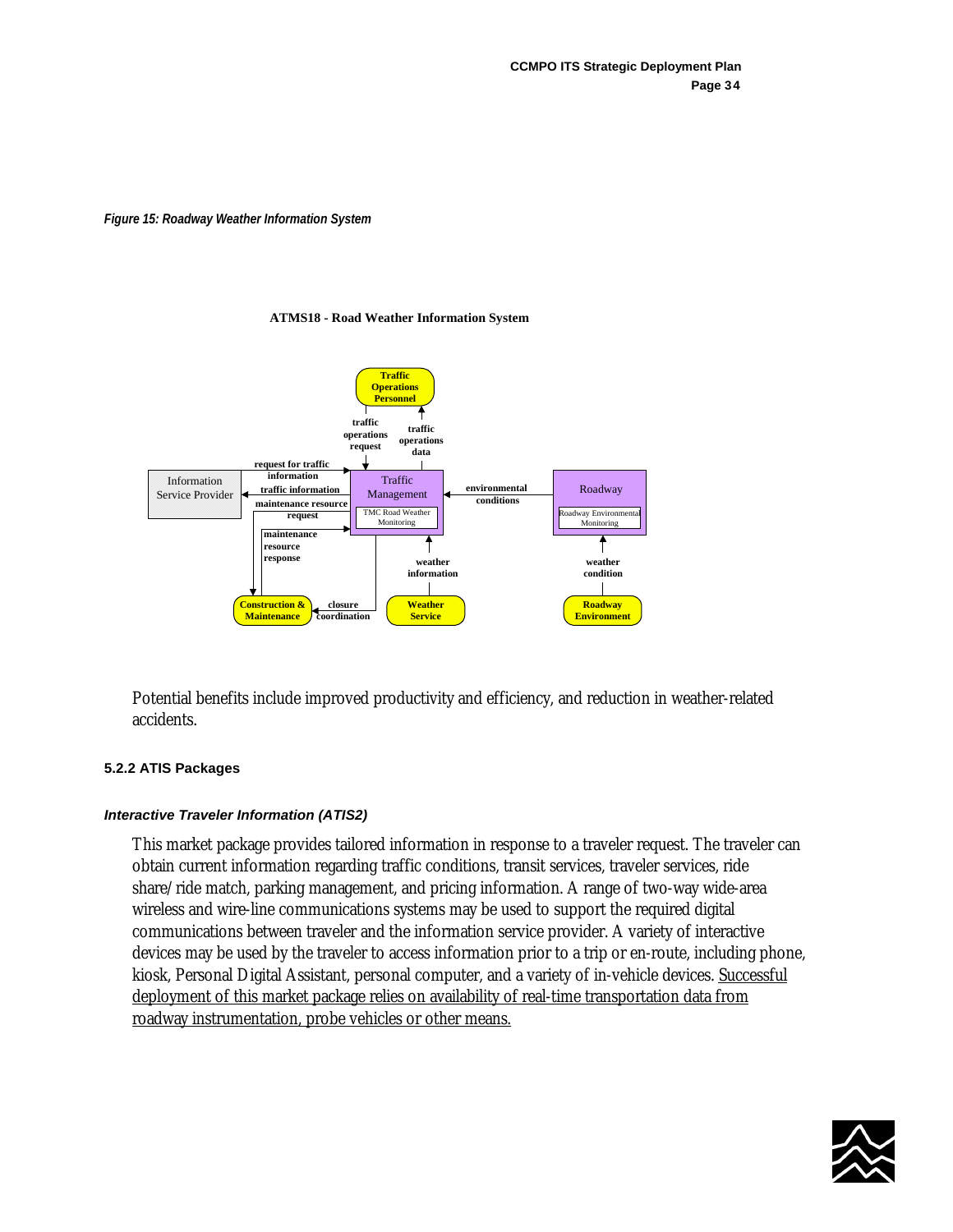*Figure 16: Interactive Traveler Information System* 



#### **ATIS2 - Interactive Traveler Information**

## **5.2.3 EMS Packages**

## *Emergency Response (EMS1)*

This market package provides the computer-aided dispatch systems, emergency vehicle equipment, and wireless communications that enable safe and rapid deployment of appropriate resources to an emergency. Coordination between Emergency Management Subsystems supports emergency notification and coordinated response between agencies. Existing wide area wireless communications would be utilized between the Emergency Management Subsystem and an Emergency Vehicle to enable an incident command system to be established and supported at the emergency location. The Emergency Management Subsystem would include hardware and software for tracking the emergency vehicles. Public safety, traffic management, and many other allied agencies may each participate in the coordinated response managed by this package.

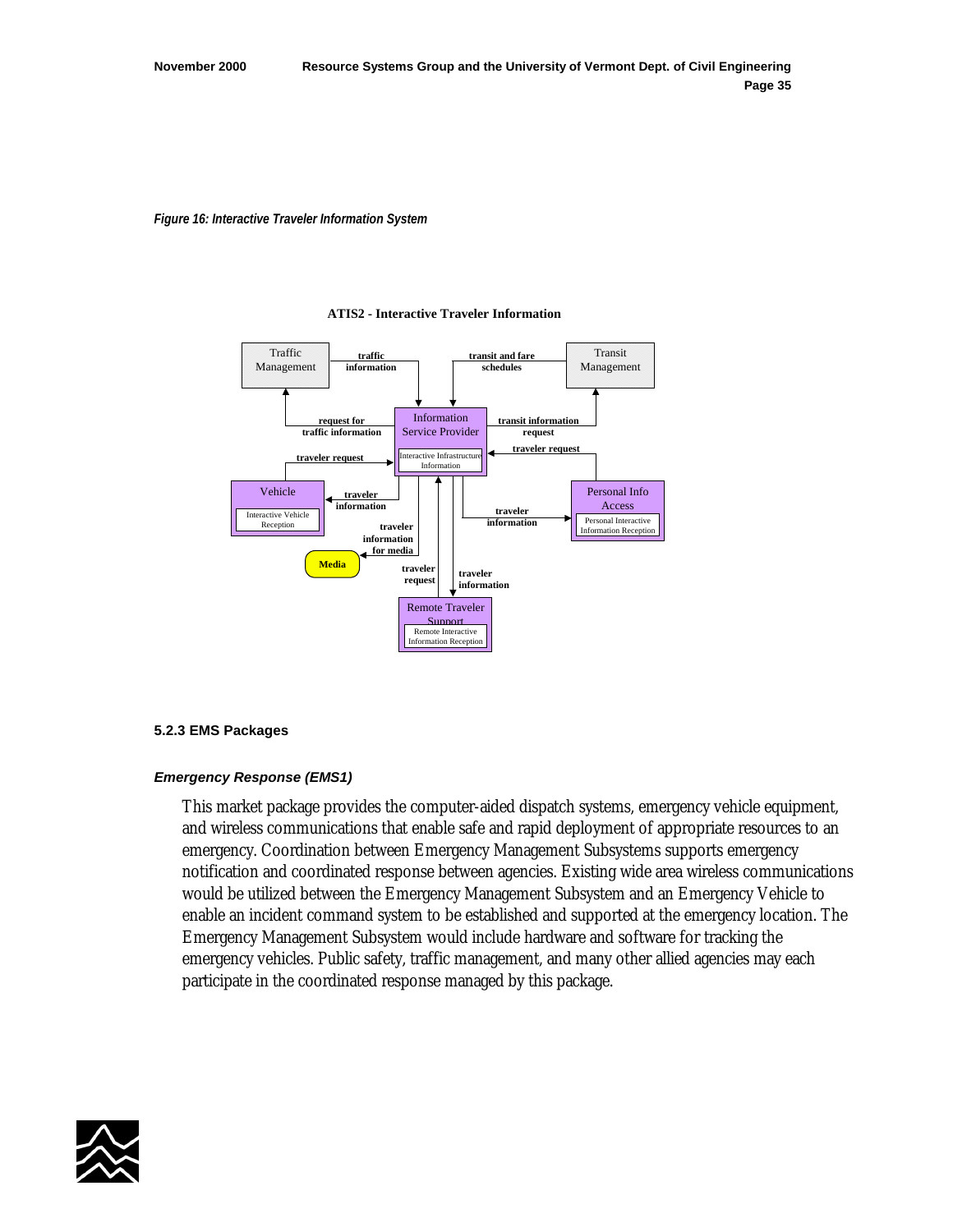*Figure 17: Emergency Response System* 

#### **EM1 - Emergency Response**



Potential benefits include a reduction in response time through system-coordinated response. Higher level of benefit realized in areas with multiple jurisdictions and independent response agencies.

## **5.3 LONG-TERM PACKAGES**

Long-term packages are to be implemented over a 10 – 20 year time frame.

## **5.3.1 ATMS Packages**

## *Traffic Prediction and Demand Management (ATMS09)*

This market package includes advanced algorithms, processing, and mass storage capabilities that support historical evaluation, real-time assessment, and forecast of the roadway network performance. This includes the prediction of travel demand patterns to support better link travel time forecasts. The source data would come from the Traffic Management Subsystem itself as well as other traffic management centers and forecasted traffic loads derived from route plans supplied by the Information Service Provider Subsystem. In addition to short-term forecasts, this market package provides longer-range forecasts that can be used in transportation planning. This market package provides data that supports the implementation of TDM programs, and policies managing both traffic and the environment.

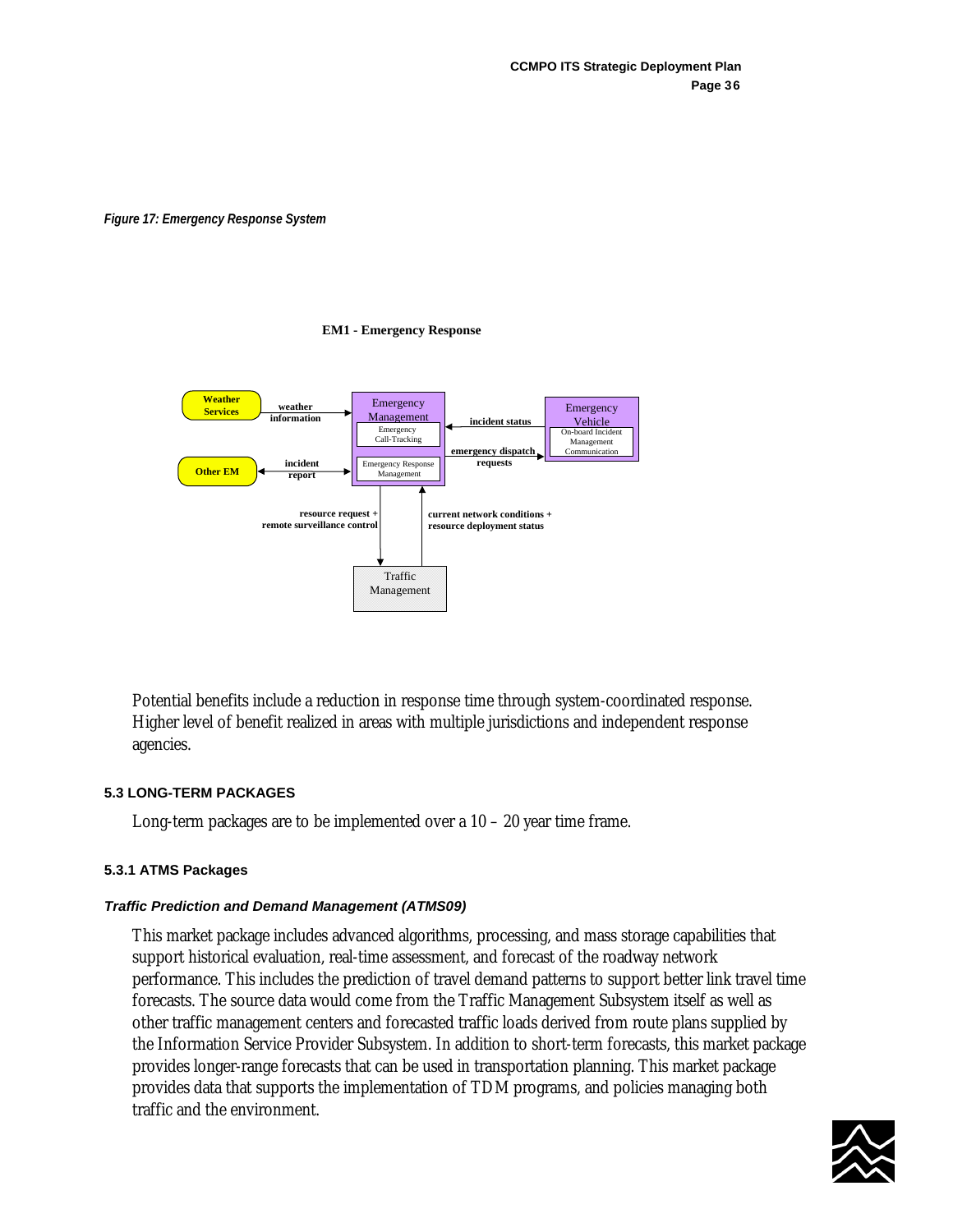*Figure 18: Traffic Forecast and Demand Management Market Package* 



#### **ATMS9 - Traffic Forecast and Demand Management**

Potential benefits include reduced travel time and delay, more effective demand management, and more effective transportation planning.

# *Freeway Control (ATMS04)*

This package incorporates the instrumentation included in the Network Surveillance Market Package to support freeway monitoring and adaptive strategies as an option. This market package also includes the capability to utilize surveillance information for detection of incidents. Typically, the processing would be performed at a traffic management center; however, developments might allow for point detection with roadway equipment. For example, a CCTV might include the capability to detect an incident based upon image changes. Additionally, this market package allows general advisory and traffic control information to be provided to the driver while en-route.

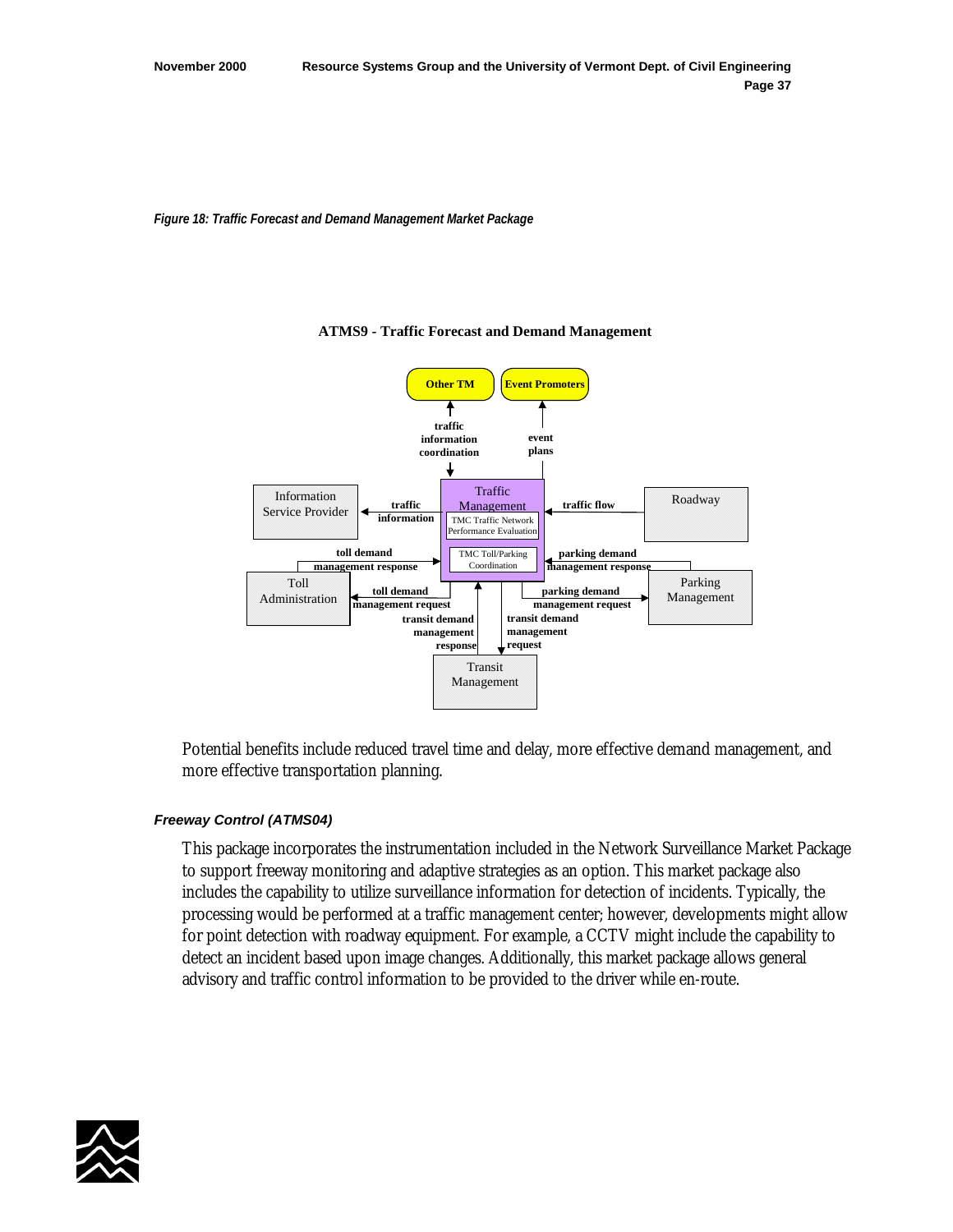*Figure 19: Freeway Control System* 

#### **ATMS4 - Freeway Control**



Potential benefits include reduction in travel time and delay, reduction in fuel consumption, and reductions in VMT, HC and CO emissions.

## *Standard Railroad Grade Crossings (ATMS13)*

This package is responsible for managing highway traffic at highway-rail intersections (HRIs). Both passive (e.g. the crossbuck sign) and active (e.g. flashing lights and gates) warning systems are supported. The warning systems are activated on notification of an approaching train. The equipment at the intersections may be interconnected with adjacent signalized intersections so that local control can be adapted to highway-rail intersection activities. The package also provides for health monitoring of the HRI equipment.

Potential benefits include improved safety at highway-rail crossings, and increased efficiency through the co-ordination of traffic signal plans.

## *Emergency Routing*

This market package supports dynamic routing of emergency vehicles and coordination with the traffic Management Subsystem for special priority on the selected route(s). The Information Service Provider Subsystem supports routing for the emergency fleet based on real-time traffic conditions and the emergency routes assigned to other responding vehicles. In this market package, the Information Service Provider Subsystem would typically be integrated with the Emergency Management Subsystem in a public safety communications center. The Emergency Vehicle would also optionally be equipped with dedicated short-range communications for local signal preemption.

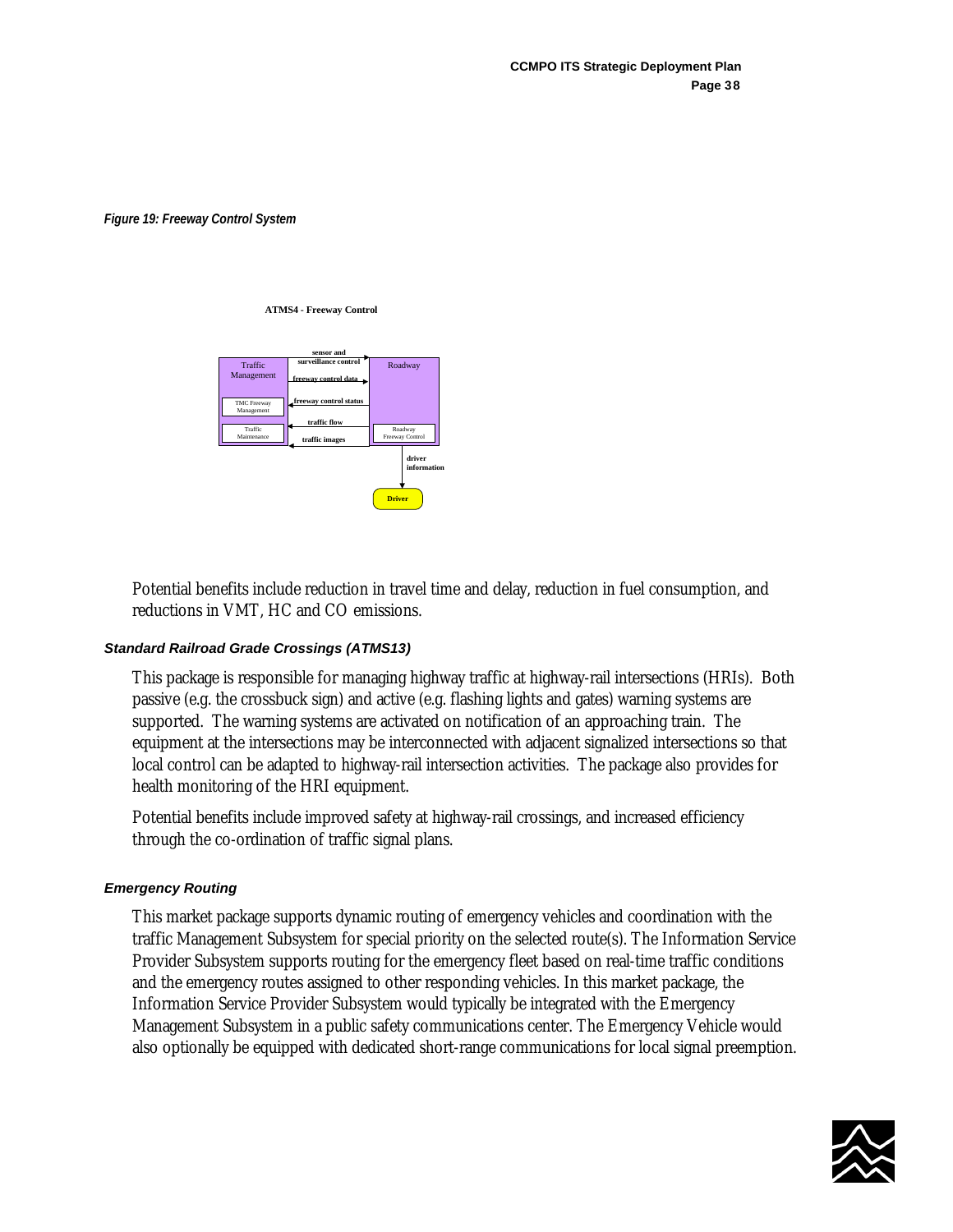*Figure 20: Emergency Routing System* 

#### **EM2 - Emergency Routing**



Potential benefits include anticipated shorter response times. However, no formal evaluation of benefits is currently available.

## *MayDay Support (EMS3)*

This package allows the user (driver or non-driver) to initiate a request for emergency assistance and enables the Emergency Management Subsystem to locate the user and determine the appropriate response. The request from the traveler needing assistance may be manually initiated or automated and linked to vehicle sensors. The data is sent to the Emergency Management subsystem using wide area wireless communications with voice as an option. Providing user location implies either a location technology within the user device or location determination within the communications infrastructure.

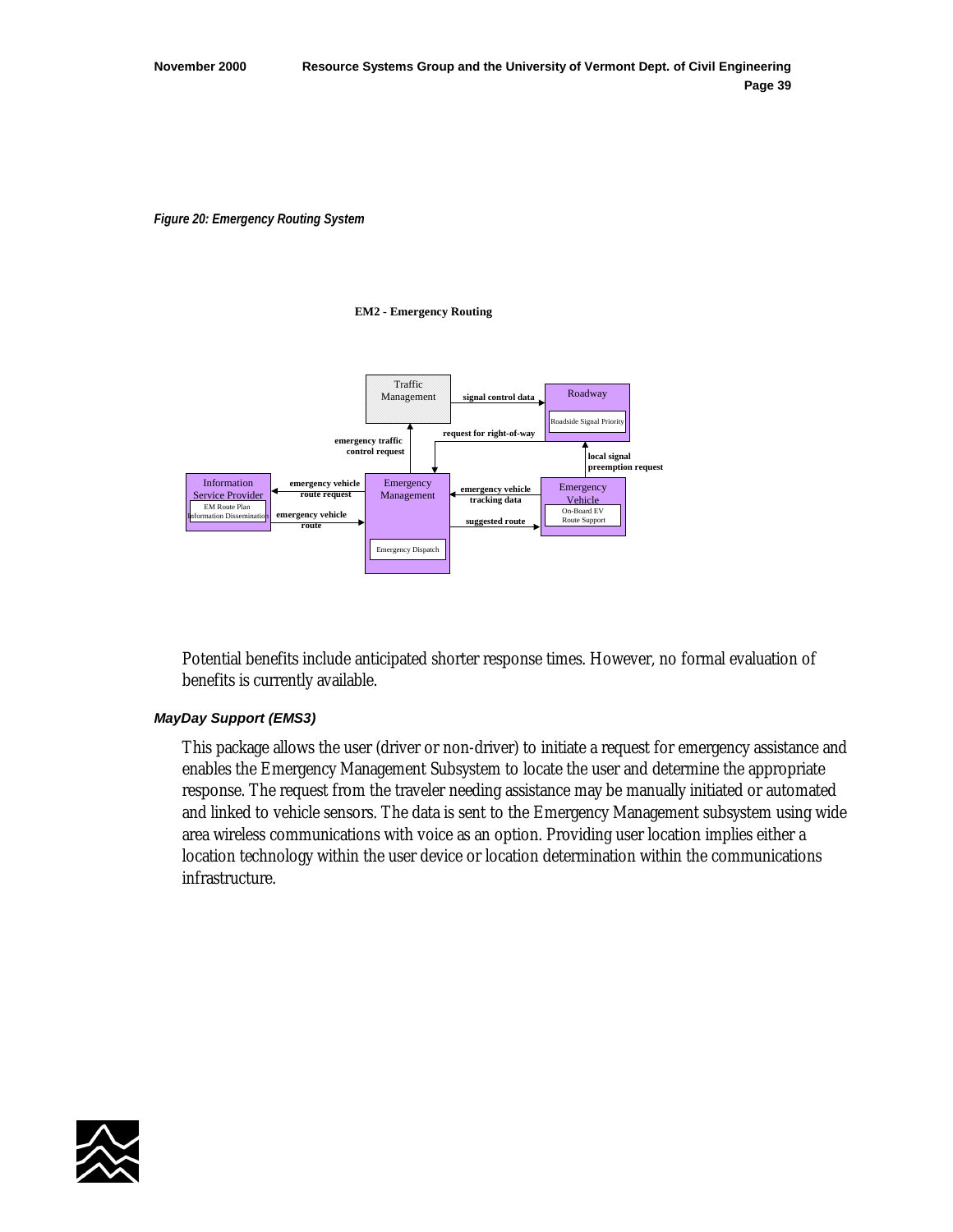*Figure 21: MayDay Support System* 



Potential benefits include reduction in response time, and improved safety and security.

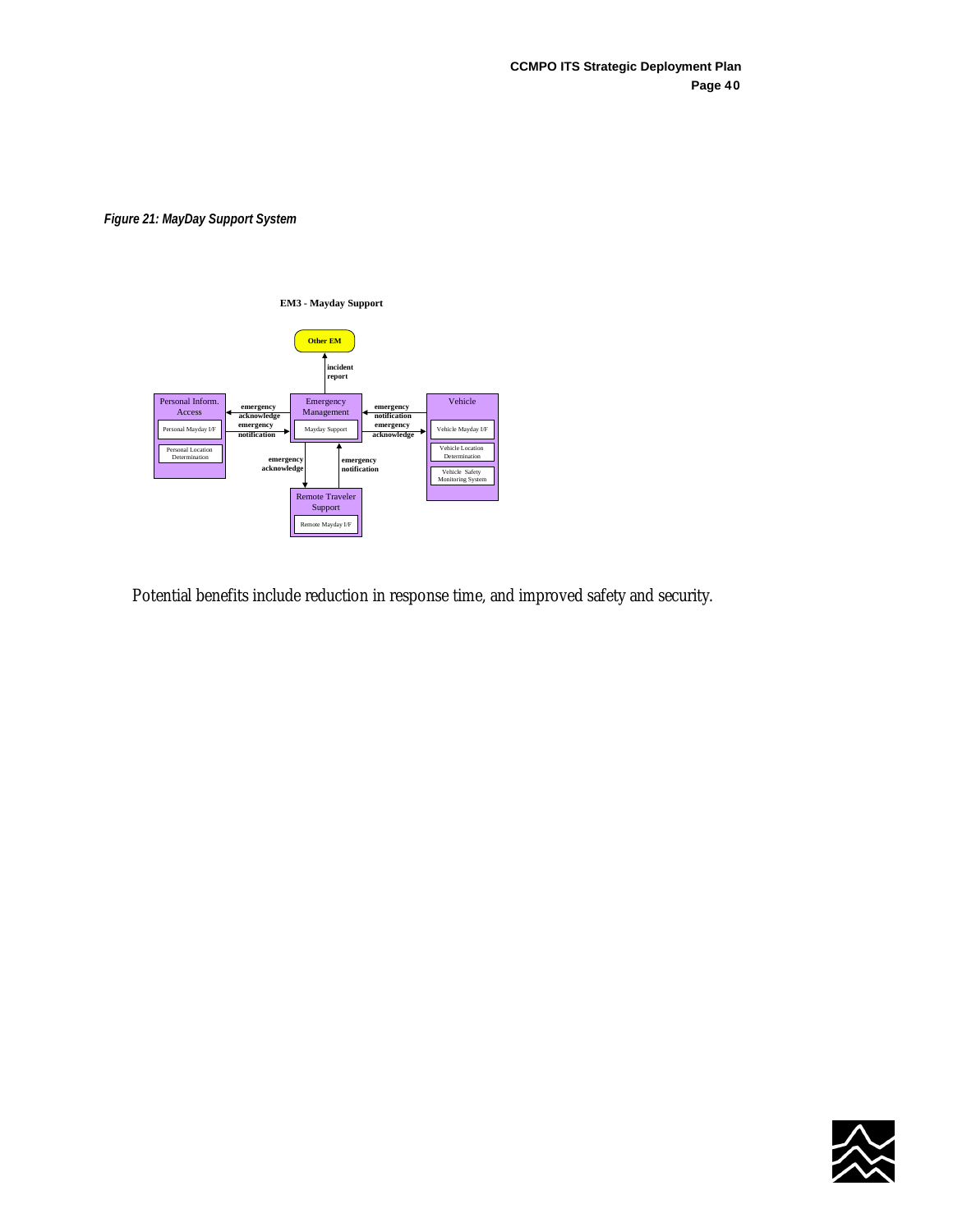## **6.0 ITS SYSTEM ARCHITECTURE**

An ITS regional architecture can generally be defined as a blueprint for the deployment of ITS technologies in a particular region. It specifies how the different ITS components would interact with one another to help address regional transportation problems. An ITS architecture thus provides a general framework upon which to plan, design, deploy and integrate ITS in a particular region. It is important to appreciate, however, that a system architecture is different from a system design. An architecture defines a general framework, around which several design options can be developed while still conforming to a common architecture; it does not dictate a specific design approach. The following sections describe the development of the short-term regional architecture for Chittenden County.

## **6.1 FUNCTIONAL REQUIREMENTS**

The first step in the development of the regional architecture for Chittenden County was to define the *desirable* functional requirements for each of the selected short-term market packages. Defining these requirements involved reviewing the list defined by the National Architecture, and identifying those functions that fit the needs of Chittenden County. The following tables (Tables 12 through 20) summarize the functional requirements for the selected market packages.

#### *Table 12: Functional Requirements for the Transit Tracking Package (APTS1)*

| <b>Functional Requirements</b>                                                                         |  |  |
|--------------------------------------------------------------------------------------------------------|--|--|
| Process the data provided by the different sensors on-board the vehicle, including vehicle location    |  |  |
| from a GPS for example, mileage, trip length and fuel usage                                            |  |  |
| Determine the vehicle's current location                                                               |  |  |
| Monitor the transit vehicle location and the vehicle's schedule adherence                              |  |  |
| Furnish users with real-time travel related information, including transit routes, schedules, transfer |  |  |
| points, fares, real-time schedule adherence, current incident conditions, weather conditions and       |  |  |
| special events.                                                                                        |  |  |
| Support the capability for 2-way voice and data communication between the transit vehicle driver and   |  |  |
| the transit operations center                                                                          |  |  |
| Provide the database capabilities for storing and retrieving data                                      |  |  |
| Provide the capability for updating the digitized map used as a background for displays of transit     |  |  |
| services                                                                                               |  |  |

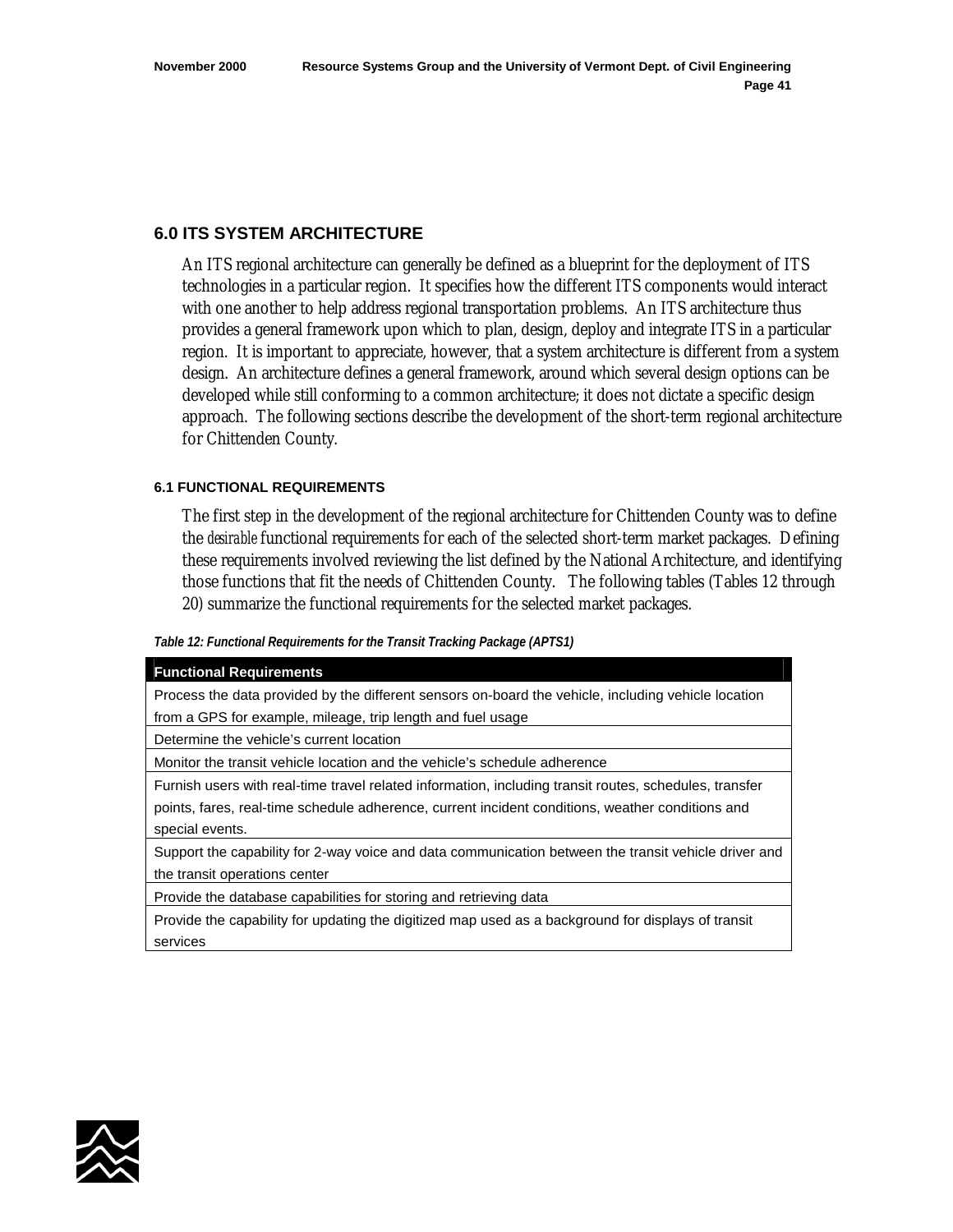#### *Table 13: Functional Requirements for the Transit Fixed Route Operations (APTS2)*

| <b>Functional Requirements</b>                                                                              |
|-------------------------------------------------------------------------------------------------------------|
| Provide the database capabilities for storing and retrieving data related to the transit vehicle operations |
| Provide an interface to the current regular transit plans (i.e. routes and schedules) and demand-           |
| responsive transit schedules                                                                                |
| Generate new transit routes based upon operational data for the current routes and schedules, and the       |
| parameters set by the transit fleet manager                                                                 |
| Provide a transit fleet manager interface to control the generation of new routes and schedules             |
| Provide the database capabilities for storing and retrieving transit operational data                       |
| Distribute transit routes and services data internally to other processes in the Manage Transit function    |
| Assess the driver's performance at previous work assignments                                                |
| Assess the driver's availability based upon previous work assignments and health and vacation               |
| commitments                                                                                                 |
| Assign transit drivers to transit schedules based upon eligibility, route preference, seniority and         |
| availability                                                                                                |
| Provide for an interface for the operations manager to access the store of driver information               |

## *Table 14: Functional Requirements for the Demand-Responsive Operations Package (APTS3)*

|                                                                               | <b>Functional Requirements</b>                                                                              |
|-------------------------------------------------------------------------------|-------------------------------------------------------------------------------------------------------------|
|                                                                               | Provide an interface through which a transit driver will be sent instructions about the demand responsive   |
|                                                                               | schedule.                                                                                                   |
|                                                                               | Forward driver's acknowledgements to operations center.                                                     |
|                                                                               | Provide data on the vehicle's availability.                                                                 |
|                                                                               | Provide an interface to support the receipt of trip requests, the transfer of the requests to the processes |
|                                                                               | responsible for schedule generation, the output of the schedule.                                            |
|                                                                               | Calculate the location and availability of transit vehicles.                                                |
|                                                                               | Provide dynamic routing and scheduling of transit vehicles.                                                 |
| Provide for the confirmation of demand responsive transit schedule and route. |                                                                                                             |
|                                                                               | Assign transit drivers to transit schedules based upon eligibility, route preference, etc.                  |

*Table 15: Functional Requirements for Passenger and Fare Management Package (APTS4)* 

| <b>Functional Requirements</b>                                                                             |  |  |
|------------------------------------------------------------------------------------------------------------|--|--|
| Provide the capability to collect and process data required to determine ridership levels                  |  |  |
| Provide the capability to implement variable and flexible fare structures                                  |  |  |
| Support the use of a fare medium for all applicable transportation services that allows for paying without |  |  |
| stopping, and allows for eligibility verification                                                          |  |  |
| Provide for the capability to expand into other uses for the payment medium such as retail                 |  |  |
| Support the capability for two-way voice and data communication between the driver and a facility, and     |  |  |
| for transmitting sensor data from the vehicle to a facility                                                |  |  |

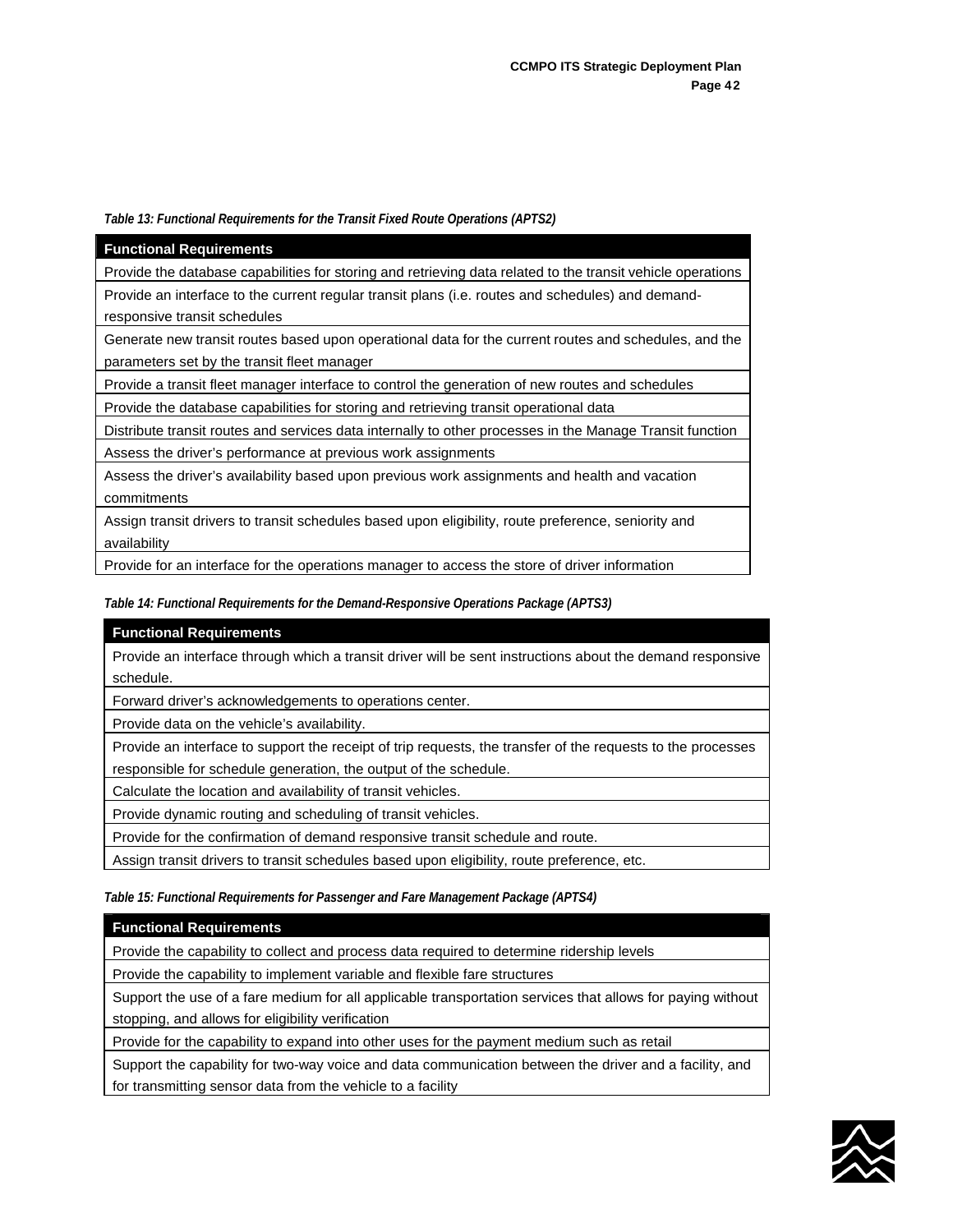#### *Table 16: Functional Requirements for the Network Surveillance Market Package (ATMS1)*

| <b>Functional Requirements</b>                                                                      |                                                                                                           |  |  |
|-----------------------------------------------------------------------------------------------------|-----------------------------------------------------------------------------------------------------------|--|--|
|                                                                                                     | 1.1.1.1 Process and collect traffic sensor data - convert into digital format                             |  |  |
|                                                                                                     | 1.3.1.3 Process raw traffic images, and transform into images that can be sent to other processes         |  |  |
|                                                                                                     | 1.1.2.1 Process traffic data for storage into the long-term and current data stores. The data would       |  |  |
|                                                                                                     | include sensor data, data sent to control indicators, parking lot management data, indicator              |  |  |
|                                                                                                     | status data, planned events, current incidents, parking lot states, link travel times, and                |  |  |
|                                                                                                     | selected traffic control strategy.                                                                        |  |  |
|                                                                                                     | 1.1.2.2 Process traffic data received from sensors and distribute to other processes                      |  |  |
| Update data source static data. This would include data showing the relationship between<br>1.1.2.3 |                                                                                                           |  |  |
|                                                                                                     | sensors and the highway network, as well as information regarding the ownership of each                   |  |  |
|                                                                                                     | link.                                                                                                     |  |  |
| 1.1.4.1                                                                                             | Retrieve traffic data on request from the data stores, including requests originating from traffic        |  |  |
|                                                                                                     | operations personnel and the media.                                                                       |  |  |
|                                                                                                     | 1.1.4.2 Provide traffic operations personnel traffic data interface that would allow access to the stored |  |  |
|                                                                                                     | data and would allow for setting up the parameters that govern the data available to non-                 |  |  |
|                                                                                                     | traffic operations people. Where appropriate, the data output could be in the form of an                  |  |  |
|                                                                                                     | overlay onto a map.                                                                                       |  |  |
|                                                                                                     | 1.1.4.3 Update traffic data map display which is used as the background for displays of the requested     |  |  |
|                                                                                                     | traffic data.                                                                                             |  |  |
|                                                                                                     | 1.1.1.2 Collect and process sensor fault data, identify and log faults                                    |  |  |
| 1.2.8.1                                                                                             | Collect indicator (signals, CMS, HAR) fault data. It should be possible to detect faults locally          |  |  |
|                                                                                                     | at the indicators, or centrally through communication links.                                              |  |  |
|                                                                                                     | 1.2.8.2 Maintain indicator fault data store, pass on new fault data for communication to C&M, and         |  |  |
|                                                                                                     | receive fault clearances. The process should enable traffic operations personnel to review                |  |  |
|                                                                                                     | and update the current fault status of all indicators.                                                    |  |  |
| 1.2.8.3                                                                                             | Provide indicator fault interface for C&M. The interface should provide for sending data                  |  |  |
|                                                                                                     | containing details of indicator equipment faults, and for receiving clearances when faults are            |  |  |
|                                                                                                     | corrected.                                                                                                |  |  |
|                                                                                                     | 1.2.8.4 Provide traffic operations personnel indicator fault interface through which operators can        |  |  |
|                                                                                                     | access data about indicator faults.                                                                       |  |  |

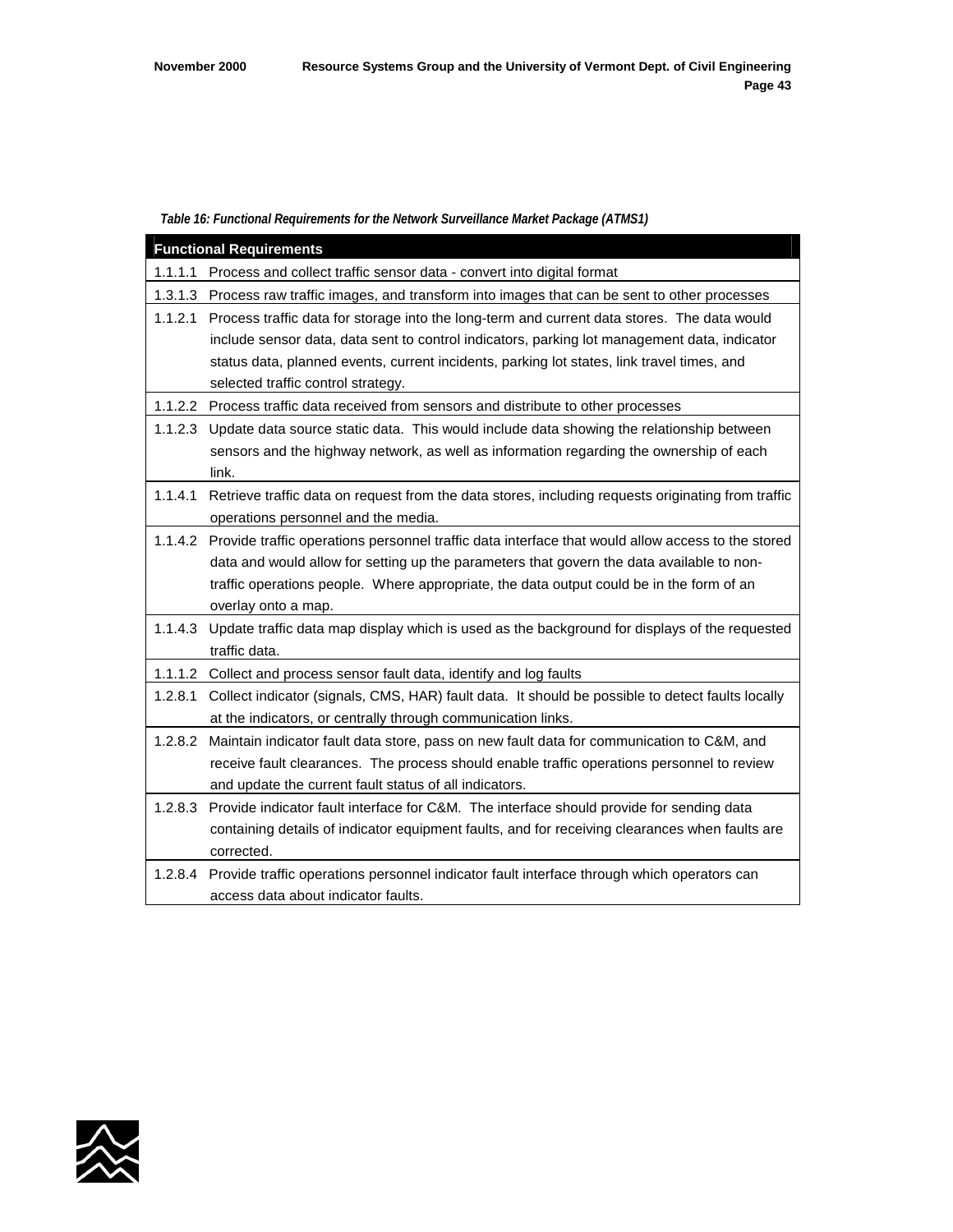*Table 17: Functional Requirements for the Surface Street Control Package (ATMS3)* 

| <b>Functional Requirements</b>                                                                            |  |  |
|-----------------------------------------------------------------------------------------------------------|--|--|
| 1.1.1.1 Process and collect traffic sensor data - convert into digital format                             |  |  |
| 1.2.7.1 Process indicator output data for roads                                                           |  |  |
| 1.2.7.2 Monitor roadside equipment operation for faults                                                   |  |  |
| 1.1.2.2 Process traffic data received from sensors and distribute to other processes                      |  |  |
| 1.1.4.2 Provide traffic operations personnel traffic data interface that would allow access to the stored |  |  |
| data and would allow for setting up the parameters that govern the data available to non-                 |  |  |
| traffic operations people. Where appropriate, the data output could be in the form of an                  |  |  |
| overlay onto a map.                                                                                       |  |  |
| 1.2.1<br>Select appropriate traffic control strategy to be implemented. The strategy should be selected   |  |  |
| from a number of available strategies, e.g. adaptive control, fixed time control, local                   |  |  |
| operations. The process shall make it possible for the current strategy selection to be                   |  |  |
| modified to accommodate the effects of unusual events such as incidents, emergency vehicle                |  |  |
| preemption, and equipment failures.                                                                       |  |  |
| 1.2.2.2<br>Determine indicator state and implement selected traffic control strategy for road             |  |  |
| management                                                                                                |  |  |
| 1.2.3.1<br>Transfer data to control roadside equipment                                                    |  |  |

# *Table 18: Functional Requirements for the Incident Management Package (ATMS08)*

|         | <b>Functional Requirements</b>                                                                            |  |
|---------|-----------------------------------------------------------------------------------------------------------|--|
| 1.1.1.1 | Process and collect sensor data - convert into digital format                                             |  |
| 1.3.1.1 | Analyze traffic data for anomalies that could indicate the occurrence of an incident                      |  |
|         | 1.3.1.2 Maintain static data (data about the location and features of the highway network) for incident   |  |
|         | management                                                                                                |  |
| 1.3.2.1 | Store possible incident data                                                                              |  |
|         | 1.3.2.2 Review input data about possible incidents and provide verification of the incident – classify an |  |
|         | incident as current incident or a planned event - load the data into the store of possible                |  |
|         | incidents - report unverified incidents to operators for manual verification                              |  |
| 1.3.2.3 | Review planned events to determine when the planned event needs to be re-classified as an                 |  |
|         | incident                                                                                                  |  |
| 1.3.2.4 | Provide the interface needed to manage the use of the store containing the details of planned             |  |
|         | events. The process should provide for entering the details of all new planned events,                    |  |
|         | retrieving details upon request, and deleting the event after being re-classified as a current            |  |
|         | incident                                                                                                  |  |
|         | 1.3.4.5 Provide the interface needed to manage the use of the store containing the details of current     |  |
|         | incidents. The process should provide for entering the details of all new incidents, retrieving           |  |
|         | details upon request, and deleting the incident after it ceases to be a current incident                  |  |
| 1.3.4.2 | Provide traffic operations personnel incident data interface                                              |  |
| 1.3.4.3 | Provide media incident data interface                                                                     |  |

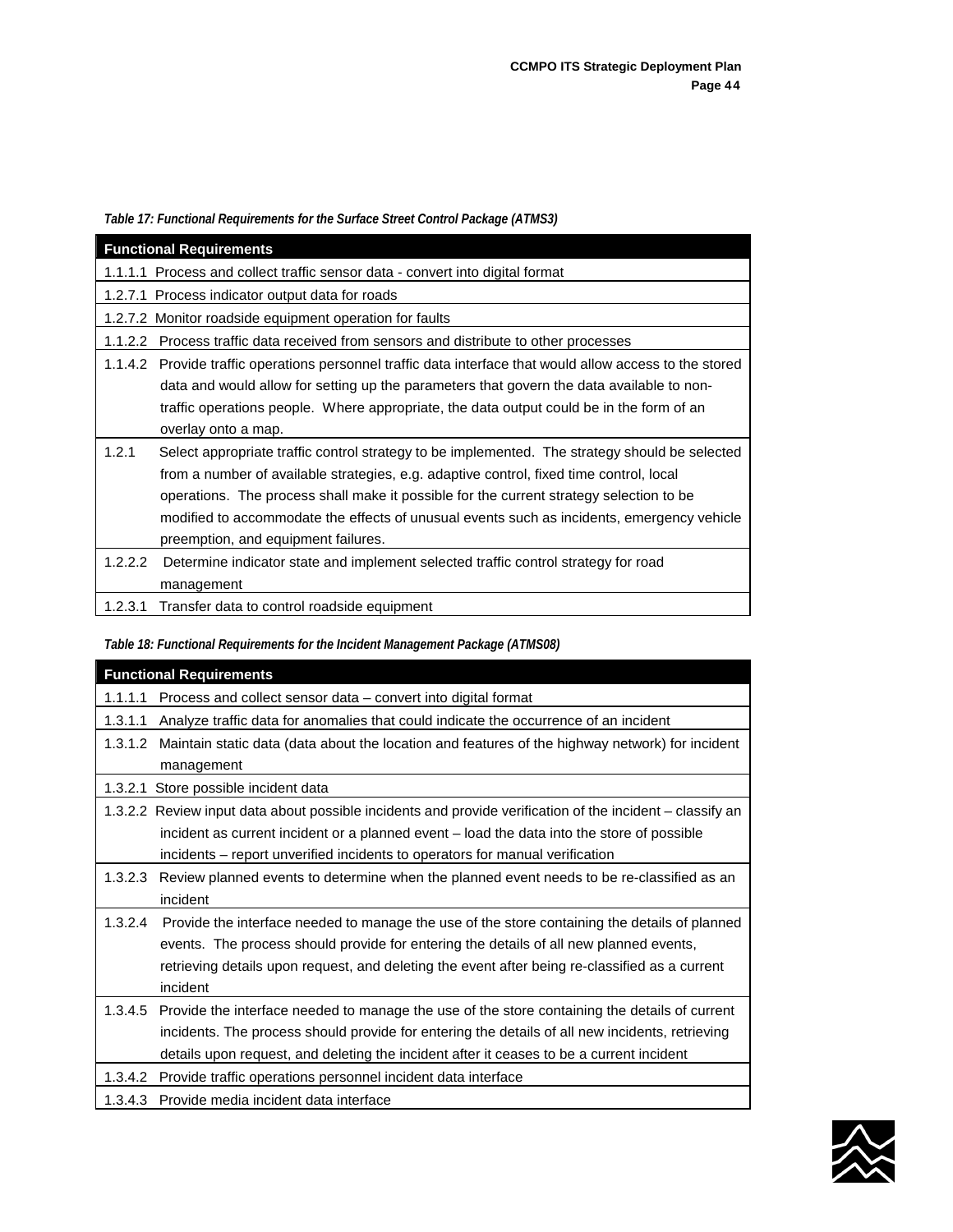#### *Table 19: Functional Requirements for the Incident Management Package (ATMS08) - Continued*

| <b>Functional Requirements</b> |                                                                                               |  |
|--------------------------------|-----------------------------------------------------------------------------------------------|--|
| 1.1.4.4                        | Exchange data with other traffic centers                                                      |  |
| 1.2.4.1                        | Transfer data to control roadside equipment                                                   |  |
| 1.2.4.2                        | Transfer data to control freeway equipment                                                    |  |
| 1.3.2.3                        | Review planned events to determine when the planned event needs to be re-classified as an     |  |
|                                | incident                                                                                      |  |
| 1.3.3                          | Respond to current incidents. Three general strategies can be supported by this process: (1)  |  |
|                                | response entered by operator; (2) the operator selects a strategy from a set of pre-          |  |
|                                | determined responses; and (3) the process automatically determines the appropriate            |  |
|                                | response.                                                                                     |  |
| 1.3.4.1                        | Retrieve incident data on request from traffic operations personnel or the media              |  |
| 1.3.4.2                        | Provide traffic operations personnel incident data interface                                  |  |
| 1.3.4.4                        | Update the background incident display map data                                               |  |
| 1.3.4.5                        | Manage resources for incidents, thereby allowing traffic operations to request resources from |  |
|                                | C&M to respond to the incident                                                                |  |
| 1.3.5                          | Manage the store containing the possible predetermined responses                              |  |
| 1.3.6                          | Manage predetermined incident response data                                                   |  |
| 1.3.7                          | Analyze incident response log so that possible standard predetermined incident responses      |  |
|                                | can be identified from the data                                                               |  |
| 5.1.2                          | Determine coordinated response plan for a verified emergency. This process should classify,   |  |
|                                | prioritize and respond to emergencies accordingly                                             |  |
| 5.1.3                          | Communicate emergency service response plan status to other ITS functions according to        |  |
|                                | pre-arranged rules. Communication should only be initiated after a response plan had been     |  |
|                                | determined, since only verified incidents will have response plans.                           |  |
| 5.1.4                          | Manage emergency response by receiving emergency calls and routing the distress calls to      |  |
|                                | pre-designated responding agencies and vehicles                                               |  |
| 5.1.5                          | Manage the store of data that defines the way in which the emergency service resources        |  |
|                                | should be deployed in response to emergencies.                                                |  |
| 5.2                            | Provide operator's interface for emergency data. This interface should enable the operator to |  |
|                                | review and update the data used to allocate emergency services to incidents, to override      |  |
|                                | current emergency service allocations to suit the special needs of a current incident and to  |  |
|                                | request an output of the log of emergency services.                                           |  |
| 5.3.1                          | Select response mode to respond to incidents. The process would include the type and          |  |
|                                | number of vehicles to be dispatched, and would provide the vehicles with information on the   |  |
|                                | type and location of the incident                                                             |  |
| 5.3.4                          | Assess response status to an incident.                                                        |  |
| 5.5                            | Update emergency display map data                                                             |  |

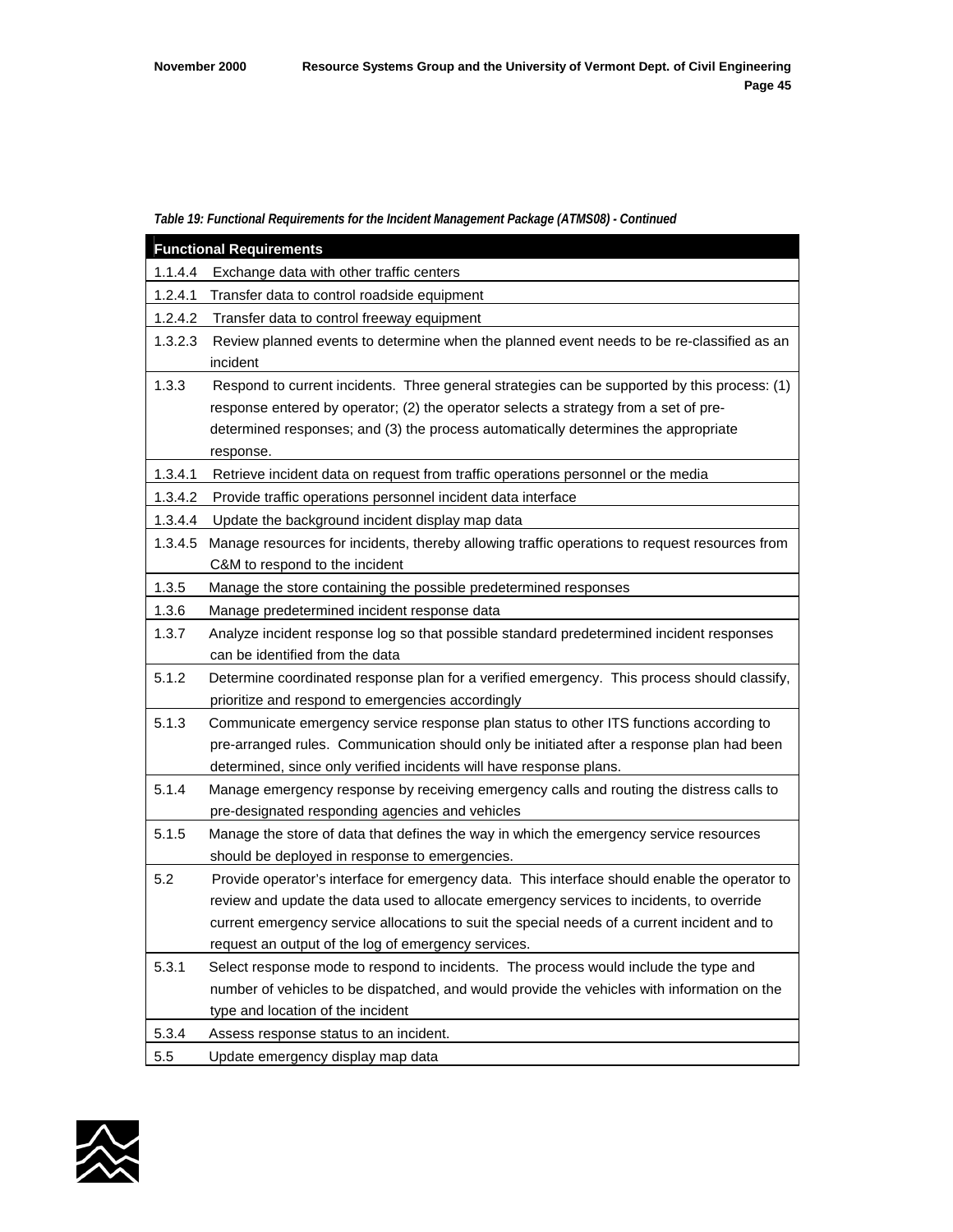*Table 20: Functional Requirements for the Broadcast Traveler Information Market Package (ATIS1)*

| <b>Functional Requirements</b>                                                                      |                                                                                                      |  |
|-----------------------------------------------------------------------------------------------------|------------------------------------------------------------------------------------------------------|--|
| 1.1.4.5                                                                                             | Provide the interface through which traffic and incident data can be output to the media.            |  |
| 1.1.4.6                                                                                             | Provide the traffic data retrieval interface. This interface should provide customized sets of       |  |
|                                                                                                     | traffic data for broadcast and advisories to travelers, traveler information data archive, and the   |  |
|                                                                                                     | media.                                                                                               |  |
| 4.1.8                                                                                               | Provide customized sets of transit vehicle schedule deviations to travelers, the traveler            |  |
|                                                                                                     | information data archive and to the media.                                                           |  |
| 6.1.1                                                                                               | Provide trip planning information to traveler. The process should support the request for trips      |  |
|                                                                                                     | that require the use of one or more modes of transport                                               |  |
| 6.2.1.1                                                                                             | Collect and fuse traffic data that will be used to create broadcast or advisory messages to          |  |
|                                                                                                     | travelers                                                                                            |  |
| 6.2.1.3                                                                                             | Collect and fuse transit data that will be used to create broadcast or advisory messages to          |  |
|                                                                                                     | travelers                                                                                            |  |
| 6.2.1.4<br>Provide traffic and transit broadcast messages                                           |                                                                                                      |  |
| 6.2.1.5                                                                                             | Provide the interface through which the ISP operator can manipulate the data used to define          |  |
|                                                                                                     | the scope and rate of wide area broadcast messages                                                   |  |
| 6.2.4<br>Collect and fuse data about yellow pages services in order to provide information to users |                                                                                                      |  |
| 6.5.1<br>Collect and update data about incidents, road construction, weather, events and yellow     |                                                                                                      |  |
|                                                                                                     | pages data                                                                                           |  |
| 7.4.2                                                                                               | Collect data about the prices being charged for tolls, parking lots and transit fares                |  |
| 6.8.3.2                                                                                             | Provide the traveler using a personal device with data about all requested trip, traffic, transit,   |  |
|                                                                                                     | yellow pages services information, confirmation of any requested reservations, and payments          |  |
|                                                                                                     | made as part of confirmed trip plans.                                                                |  |
| 6.8.3.3                                                                                             | Provide an interface in a personal device through which travelers can plan and confirm trips,        |  |
|                                                                                                     | as well as obtain current traffic and transit information. This process should be able to load in    |  |
|                                                                                                     | the traveler_personal_regular_data store frequently used information such as traveler identity,      |  |
|                                                                                                     | home and work locations.                                                                             |  |
| 6.3.2                                                                                               | Provide the traveler located at a kiosk with data about all requested trip, traffic, transit, yellow |  |
|                                                                                                     | pages services information, confirmation of any requested reservations, and payments made            |  |
|                                                                                                     | as part of confirmed trip plans                                                                      |  |
| 6.3.3                                                                                               | Provide an interface at a kiosk through which travelers can input and receive data                   |  |
| 6.2.2                                                                                               | Provide in-vehicle advisory and broadcast data for output to drivers and transit users. Data         |  |
|                                                                                                     | broadcast to the driver shall include traffic related data (incidents, link data and in-vehicle      |  |
|                                                                                                     | signage), as well as data from the vehicle itself including vehicle conditions, smart probe data,    |  |
|                                                                                                     | safety and position warnings.                                                                        |  |
| 6.2.5                                                                                               | Provide a user interface for a driver through which traffic and travel advisory information can      |  |
|                                                                                                     | be obtained. The process should enable traffic and travel advisory information to be                 |  |
|                                                                                                     | requested and output to the driver, and should also support the automatic output of wide area        |  |
|                                                                                                     | broadcast information, as well as the output of safety and vision enhancement information.           |  |

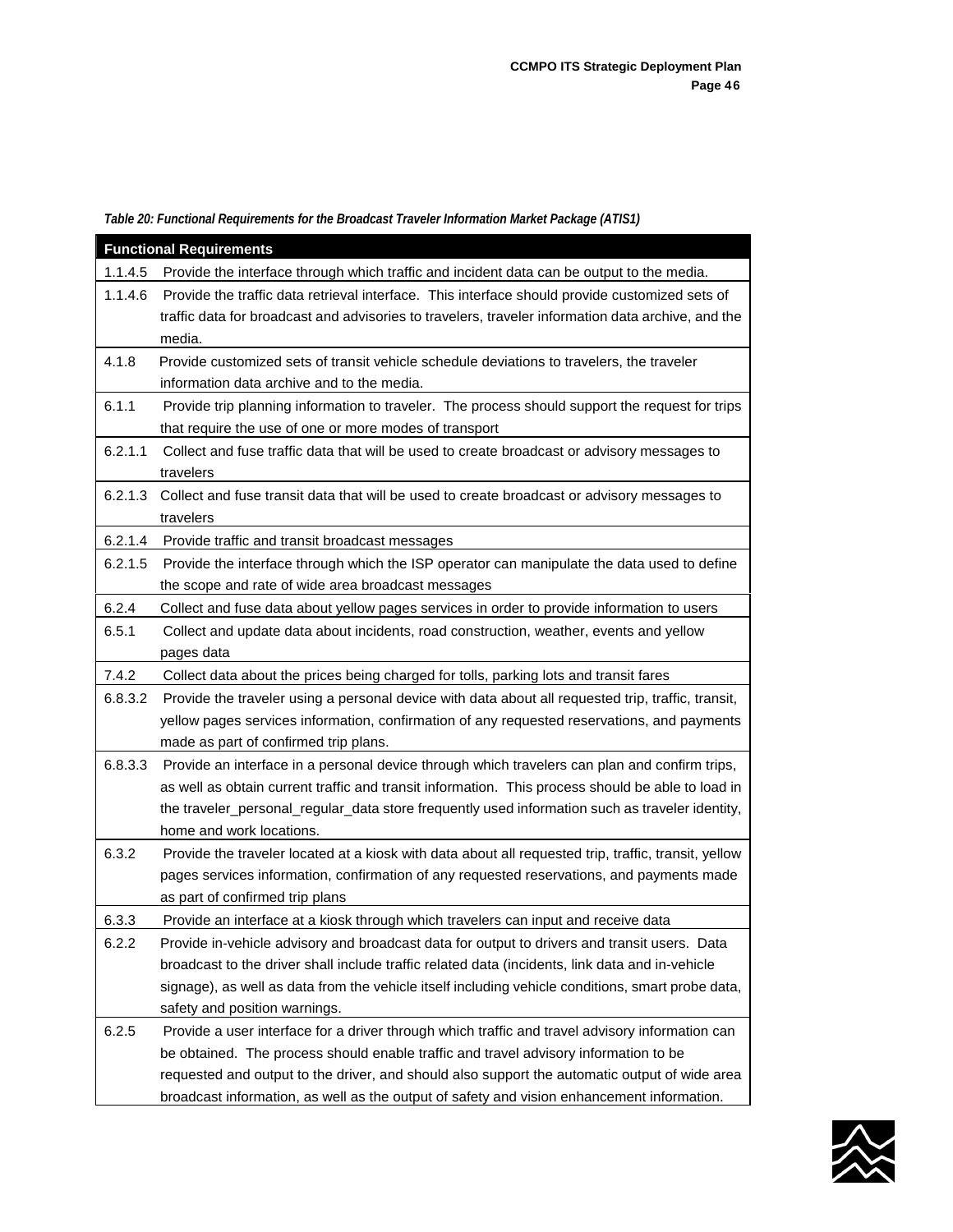#### **6.2 PHYSICAL REGIONAL ARCHITECTURE**

With the functional requirements of each market package developed, the next step was to develop the regional physical architecture. The *physical architecture* helps define the physical components of the ITS system where the different functions (identified in the previous section) are to reside. The architecture also defines the interfaces (information flows) between the system's components.

Figure 22 shows a high-level view of the National ITS architecture, and its 19 subsystems. These subsystems are grouped into four basic classes of subsystems; these are (a) the centers subsystem; (b) the roadside subsystem; (c) the vehicles subsystem; and (d) the travelers subsystem.





The subsystems represent aggregations of functions that serve the same transportation need, and closely correspond to the physical elements of transportation management systems. For example, the Traffic Management subsystem (one of the 9 centers' subsystems) represents the functions typically performed by a traffic control center. The Roadway subsystem (one of the four roadside subsystems) is made up of roadside devices such as traffic controllers, traffic signals, loop detectors and CCTV cameras. The vehicles' subsystems correspond to the four different types of vehicles using the transportation system; that is, passenger cars, transit vehicles, commercial vehicles (i.e. trucks) and emergency vehicles (ambulances, police cars and fire trucks). The Travelers' subsystems represent the different ways a traveler can access information on the status of the transportation system.

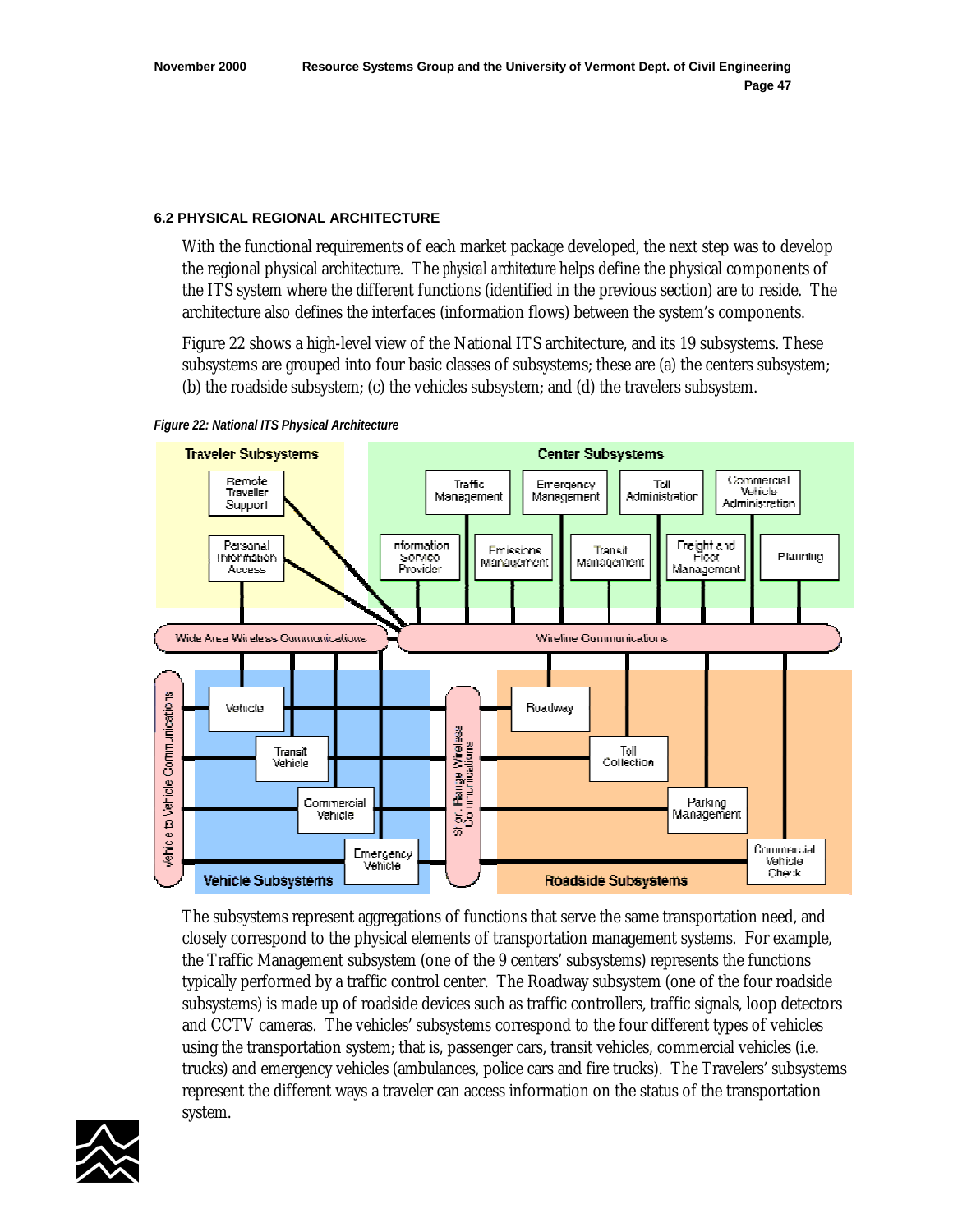Figure 22 also shows the different communications systems (indicated in the form of a sausage) connecting the different subsystems. As can be seen, four different types of communications systems are used (a) wireline communications; (b) wide-area wireless communications; (c) dedicated short range communications (DSRC); and (d) vehicle-to-vehicle communications. Wireline communications are used to connect the centers' subsystems to the roadside subsystems; an example of such system would include the fiber-optics networks used to connect traffic control centers to the freeway loops and variable message signs. Wide area wireless communications are used to connect remote travelers to the different components of the transportation system. DSRC involves communications between vehicles and roadside equipment; an example would include communications between a tag-mounted vehicle with a roadside reader. Finally, vehicle-to-vehicle communications refer to communications between the vehicles - a feature of the automated highway concept.

As can be seen, not all these 19 subsystems are needed for defining the short-term ITS architecture for Chittenden County. For example, the short-term architecture does not include any packages related to commercial vehicles, which would mean that the freight and fleet management system is not defined yet. The Figures below define the physical architecture for Chittenden County, and illustrate the information flows among the different system's components. For ease of presentation, the architecture was broken down into four sub-architectures. These are:

- 1. Transportation Management and Information Center Architecture
- 2. Advanced Traffic Signal Systems Architecture
- 3. Advanced Public Transportation Systems Architecture
- 4. ITS Planning and Data Archiving Architecture.

An architecture diagram was then developed for each sub-architecture (Figures 23 – 26).

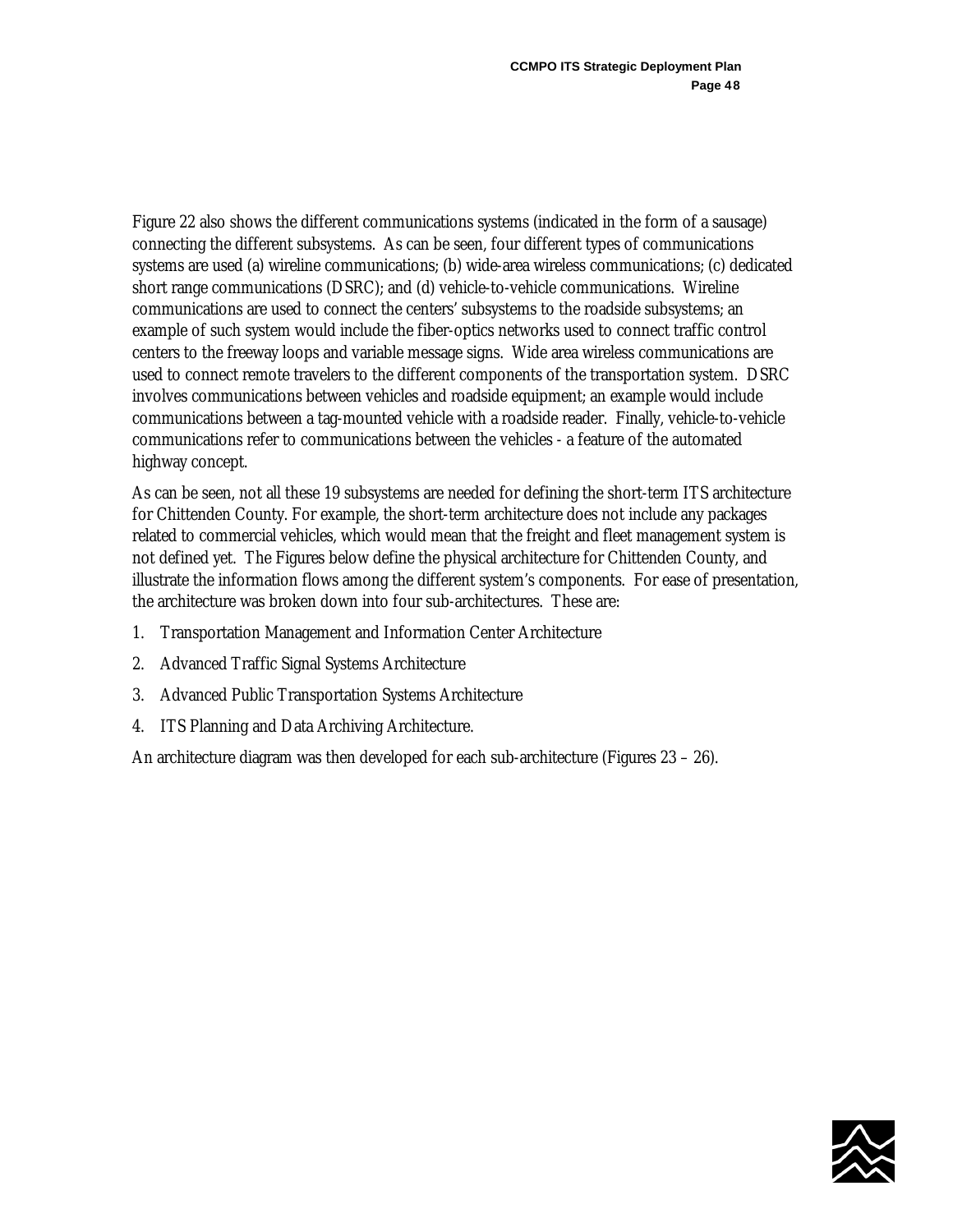

#### *Figure 23: Transportation Management and Information Center Architecture*

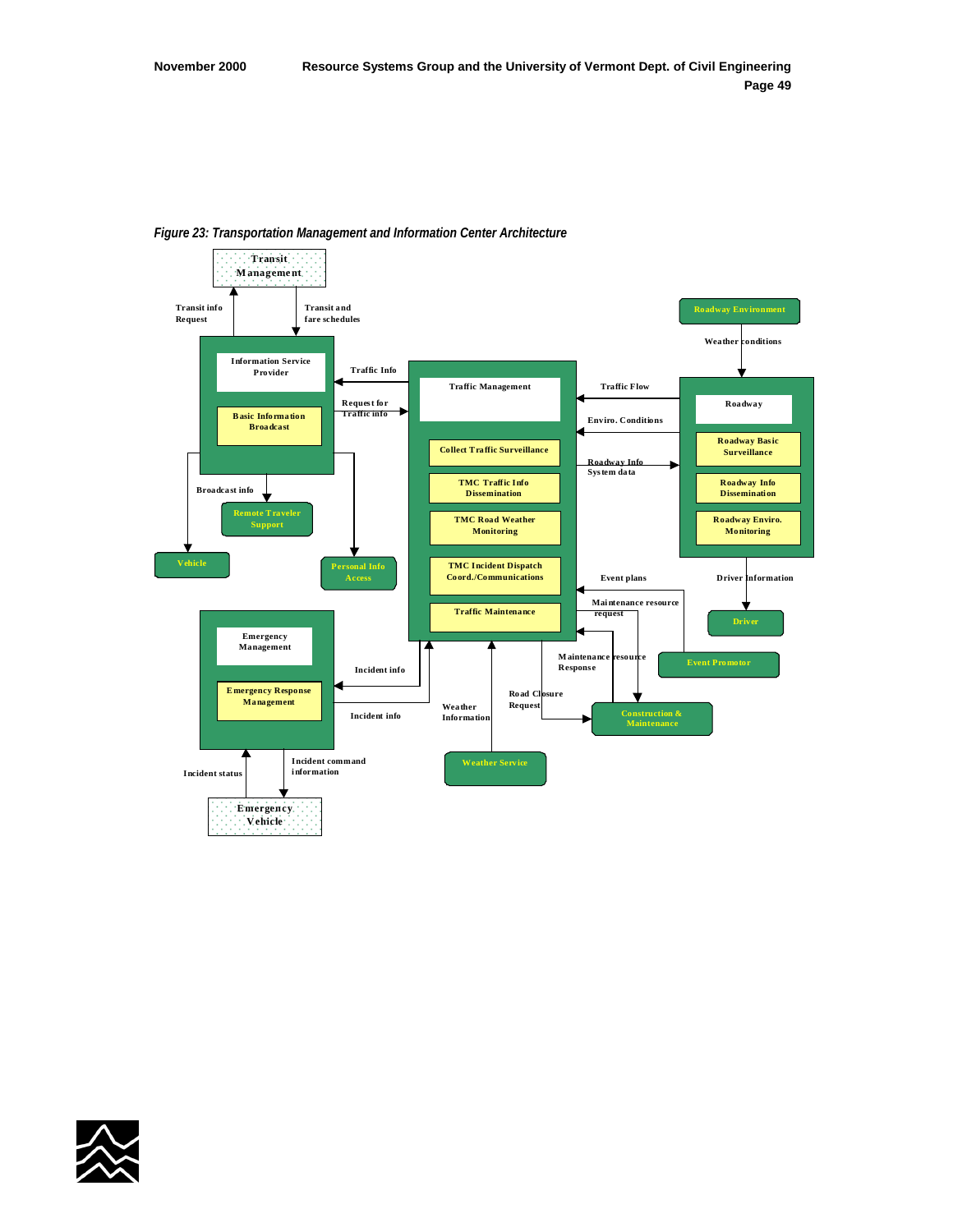

#### *Figure 24: Advanced Traffic Signal Systems Architecture*

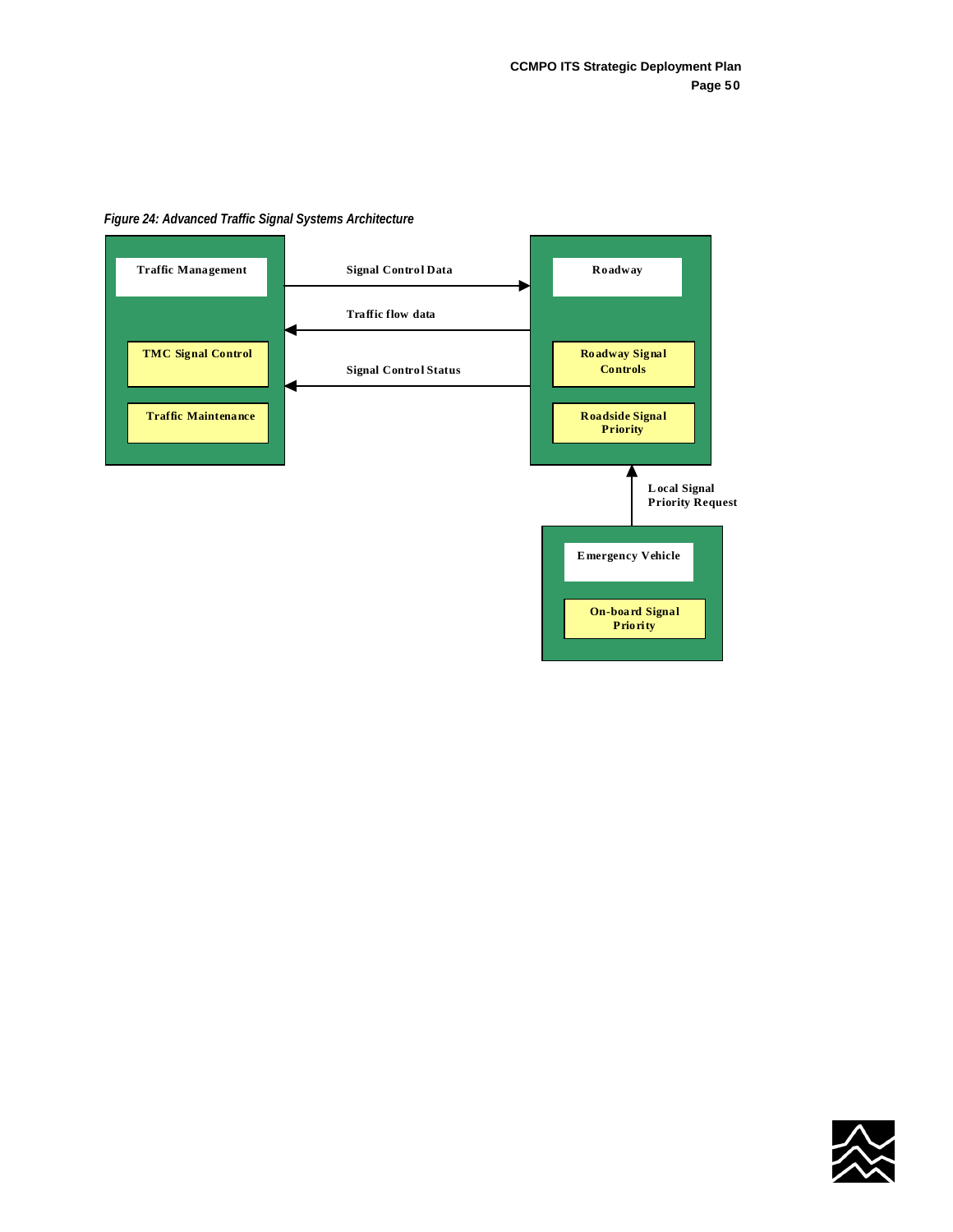

**Transit Garage Operations**

> **Route Assignment**

**Fare & Payment Status**

**Bad tag list**

**Transit Driver**

**Transit driver Availability**

**transit Operations**

**On-board Transit Fare & Load Mgmt**

*Figure 25: Advanced Public Transportation Systems Architecture* 

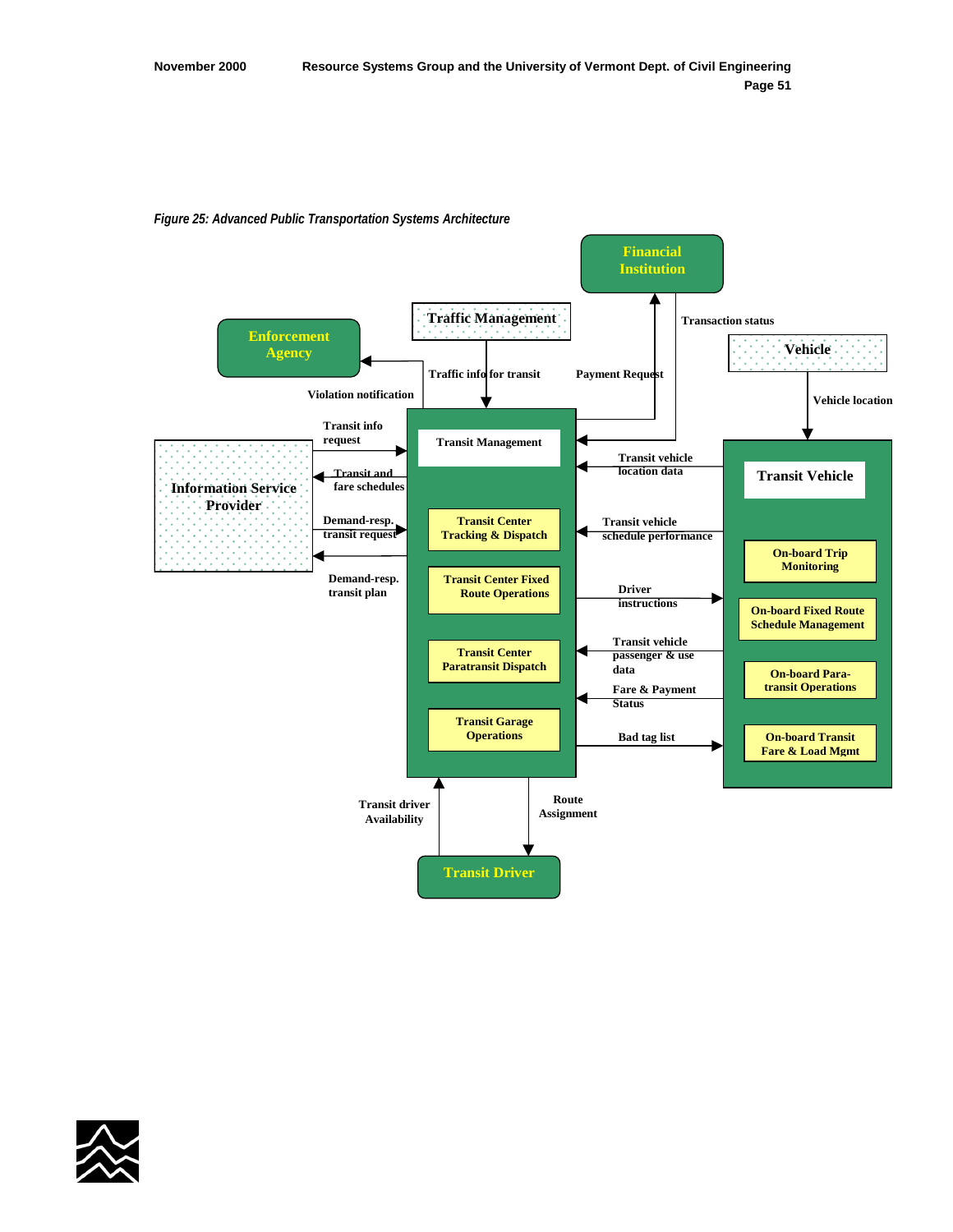



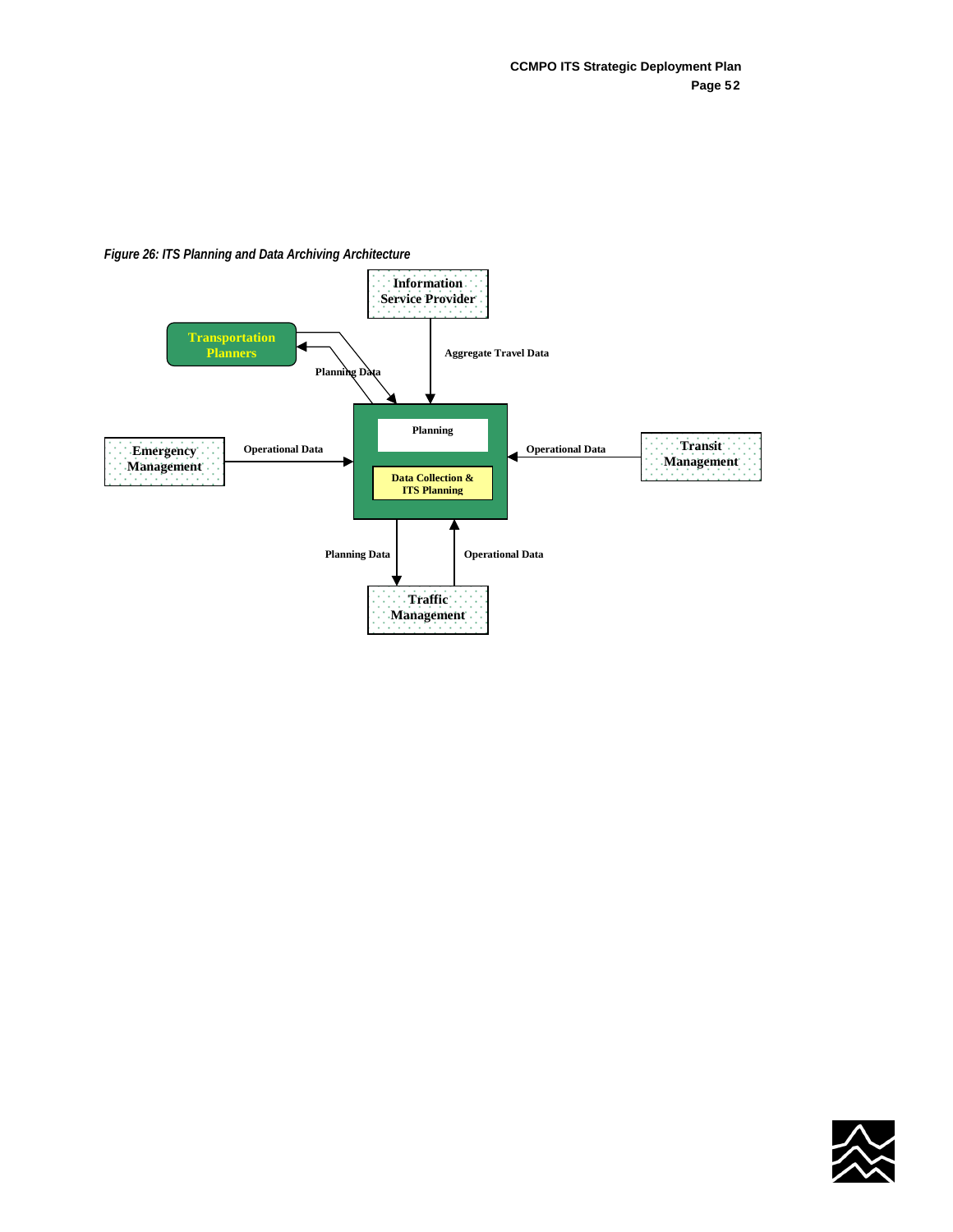# **7.0 RECOMMENDED ITS PROJECTS**

This section describes a recommended project list for short-term (2000 – 2003) deployment of ITS technologies in Chittenden County. This project list has been developed in a methodical fashion, adhering to the guidelines of the National Architecture, while also acquiring input from local stakeholders who would be affected by these projects.

The focus of short-term deployment is on building the backbone of an ITS system that can evolve smoothly in the future as improvements in technology are made. It can be said with confidence that any future ITS system will need three basic components:

- 1. the ability to sense travel conditions real time;
- 2. the ability to communicate travel conditions back to a central location where they can be processed; and,
- 3. the ability to disseminate travel conditions back out to the traveling public

The recommended short-term project plan is designed to establish these 3 capabilities in a cost effective manner. Since it is a certainty that these types of technologies will continue to improve, the short-term plan is seen as the most parsimonious set of ITS elements that will achieve an ITS system that can easily and cost-effectively be modified as the technology improves. In this way, obsolescence of the ITS system can be minimized.

There are 4 project areas discussed in this section, as follows:

- 1) Advanced Traffic Signal Systems
- 2) Chittenden County Transportation Management and Information Center (TMIC)
- 3) Advanced Public Transit Systems
- 4) ITS Planning and Data Archiving

## **7.1 ADVANCED TRAFFIC SIGNAL SYSTEMS**

Under the umbrella of advanced traffic control systems, three ITS projects are identified. These are:

- ▲ Signal co-ordination along major arterials in Chittenden County;
- ▲ Communication links between controllers, along select corridors, and the TMIC
- ▲ Allowing for signal preemption/priority along congested corridors

Each of these projects is described in some detail below

## **7.1.1 Signal Coordination along Major Arterials in Chittenden County**

#### *Equipment Needs*



This project will involve updating traffic controllers and communication links to allow for communications between the controllers in order to improve the coordination of signals along major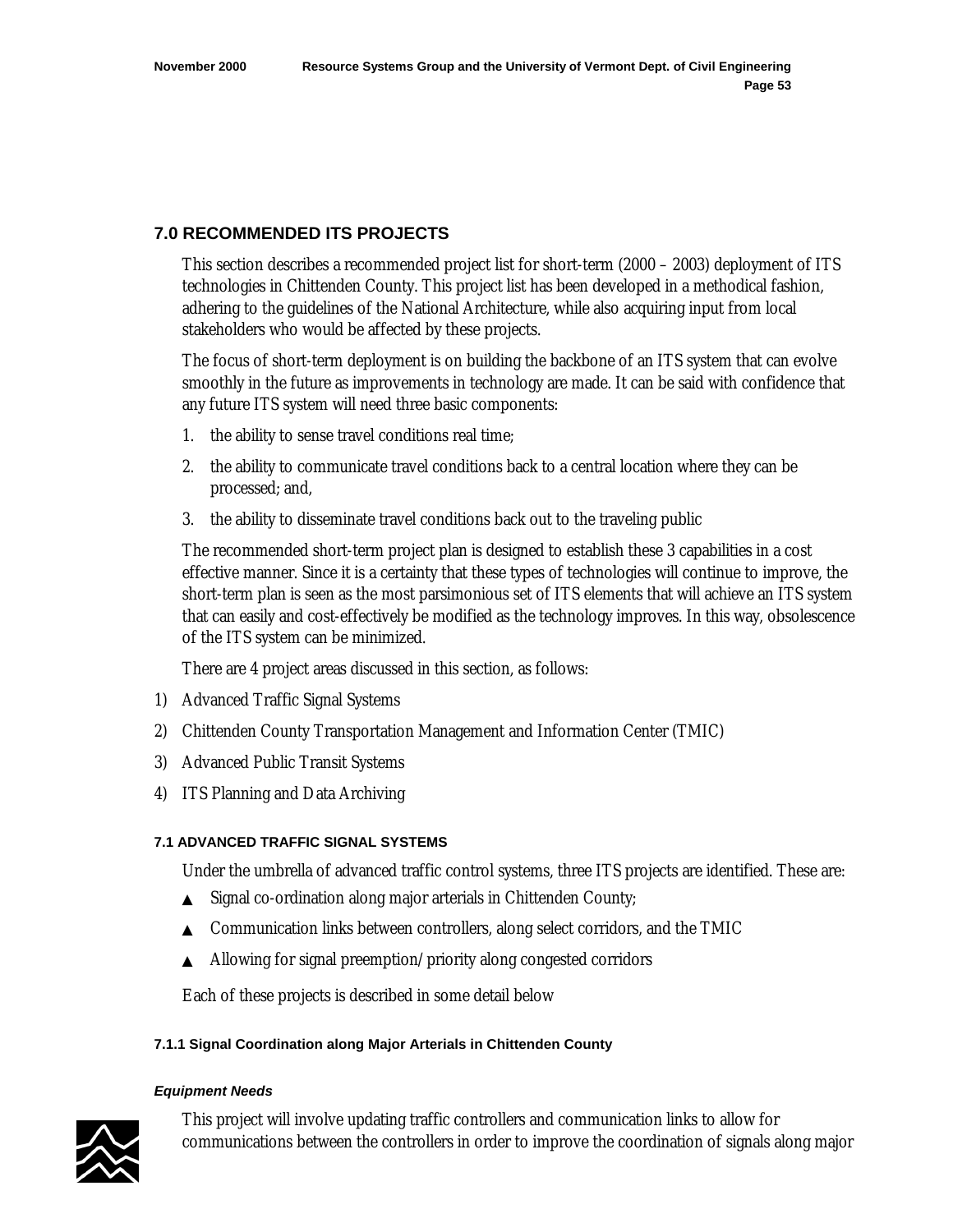arterials in the County. There are a number of methods for linking controllers for the purpose of signal coordination. The simplest form of coordination relies on power lines to feed the individual controllers. However, since a power interruption requires that signal offsets be re-set manually, this method is generally not practical. Other traditional forms of interconnecting controllers require the use of communication equipment, such as cable, coaxial cable, radio or fiber optics.

Communication channels may be leased from the telephone company or installed by the using agency. For Chittenden County, it is recommended that communication channels be leased in order to avoid high initial capital costs. However, it has to be kept in mind that the annual costs will be higher in this case compared to the case where the communication links are owned by the agency. The following corridors are logical candidates for initiating signal coordination projects:

- ▲ VT 15, including Susie Wilson Road and Kellogg Road
- US 7, North and South
- Route 2 (Main Street/Williston Road)
- Route 2A

 $\overline{a}$ 

Other arterials of the region may emerge as good candidates for advanced signal technology as traffic patterns change over time.

The types of improvements necessary for implementing signal coordination have typically been accomplished as part of reconstruction projects. In this way, signal improvements can be installed when other types of construction are occurring, thus minimizing overall traffic disruption, and potentially gaining some cost efficiencies. This Strategic Plan recommends that this approach be used in the Chittenden region as well.

For example, Main Street in Burlington will be equipped with state-of-the-art signal controller and communications equipment (including fiber optic lines) with the completion of the Main Street Reconstruction Project (2000). Similar improvements have been specified as part of the Shelburne Road Reconstruction project.

In some cases, traffic conditions may warrant that a signal coordination project be implemented as a stand-alone ITS investment, separate from any other improvements in the corridor. However, the nature of this technology is that smaller pieces of it can be installed opportunistically, as roadway improvements or development projects allow. Once all of the pieces are installed, the entire coordination system can be set in motion.

For example, for US 7 north of Burlington, portions of a signal coordination system can be installed as parts of several development projects proposed for the corridor<sup>1</sup>. At the point where a critical mass of traffic signal technology has been deployed, a backbone coordination system can be initiated.

 $^1$  Pending private development proposals include the Winooski Redevelopment project and the Watertower Hill project in Colchester.

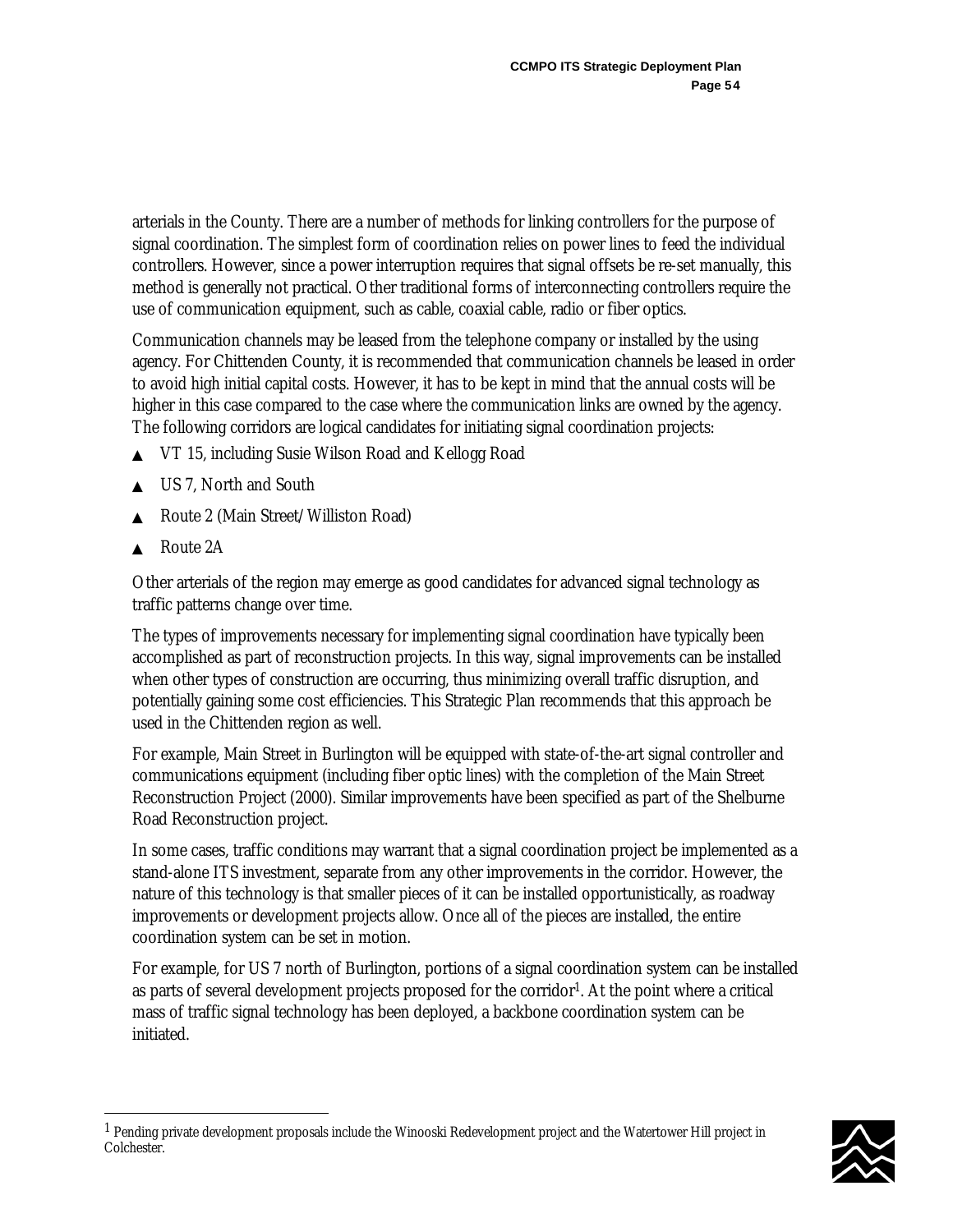#### *Institutional Issues*

A common message in the ITS literature is that institutional barriers are more challenging in ITS implementation than technical issues. For coordinating traffic signal systems, this is also potentially the case. Experience nationwide has shown that memoranda of understanding among affected jurisdictions are critical for continued smooth operation of this technology. Standard agreements cover issues such as standards, interoperability, maintenance responsibility, and cost sharing arrangements is the common way of establishing clear institutional responsibility for coordinated traffic signal systems that cross jurisdictional boundaries.

#### *Estimated Costs*

It is estimated that the cost of upgrading controllers would be between \$5,000 and \$10,000 per controller. The initial capital cost of a linked signal system is about \$ 40,000 with annual maintenance costs of about \$1,000. Annual communication costs for the linked system could be estimated at \$1,000.

#### *Anticipated Benefits*

The benefits to be expected from signal coordination include: (1) travel time reduction benefits; (2) environmental benefits resulting from improved traffic flow conditions, lower emissions rates and less fuel consumption; and (3) safety-related benefits resulting from lower accident rates under improved travel conditions. Below is a brief discussion of each of these benefits.

## *Travel Time Benefits*

Evaluation studies conducted throughout the United States indicate that signal coordination could result in travel time reduction in the range of 8 to 25%. The exact value of time reduction will depend upon a number of factors including: (1) the variability of travel demand; (2) the overall level of congestion; (3) the time interval between signal timing plan modifications; and (4) the density of traffic signals. Given the traffic conditions in Chittenden County, a conservative estimate of 10% reduction in travel time could be made.

## *Environmental Benefits*

Studies show that signal coordination could result in a reduction in air pollutants (such as hydrocarbons and carbon monoxide) that ranges between 16% and 19%. It could also result in a reduction in between 4% and 12% reduction in fuel consumption.

#### *Safety Benefits*

Some studies show that signal coordination could also result in a reduction in the frequency of injury-related accidents ranging from 6% to 27%. A conservative estimate of 10% could be made for Chittenden County.

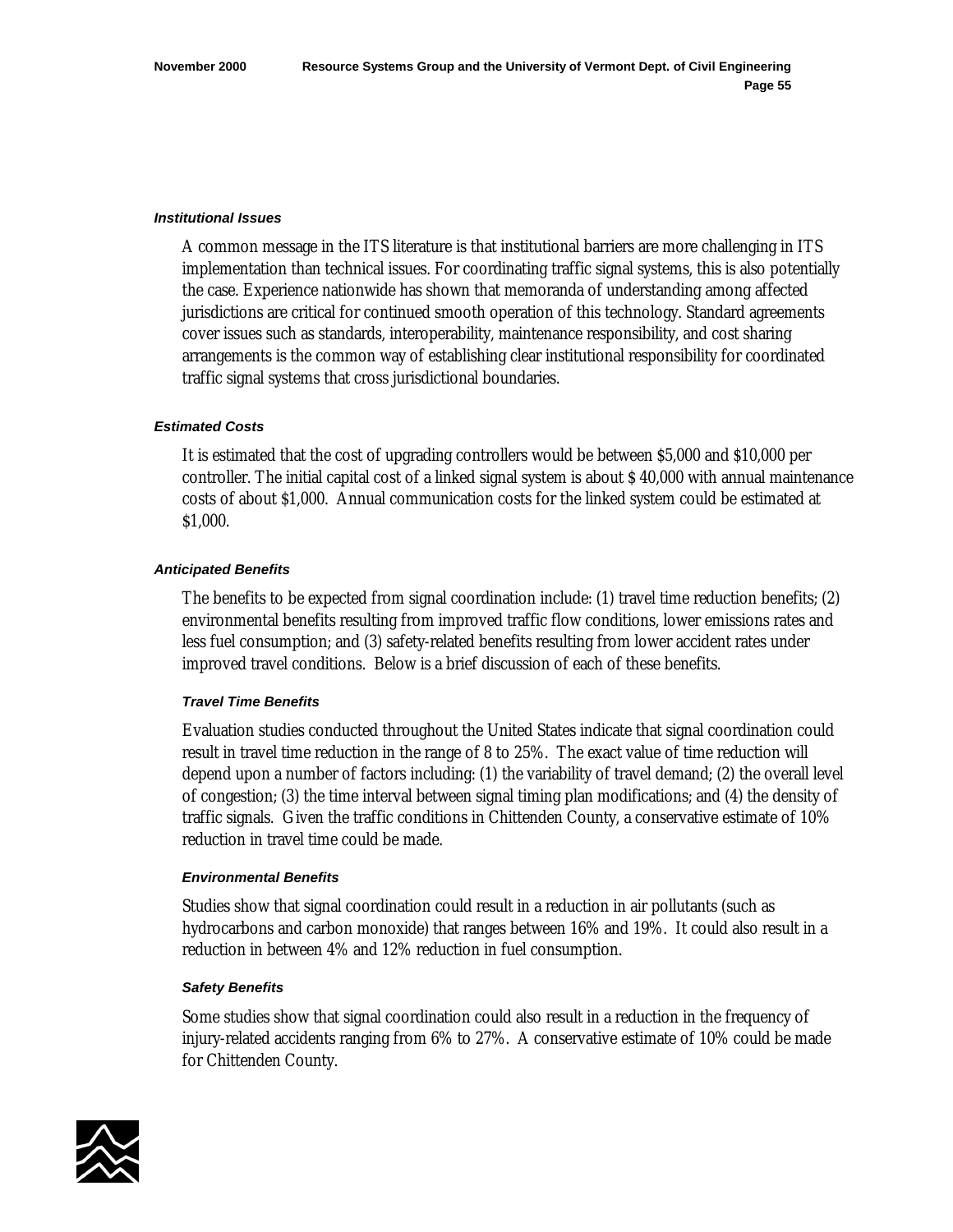# *Benefits Calculation Example*

*For the sake of illustration*, this section will discuss how the benefits from signal coordination along Rt. 7 in Shelburne, for example, could be estimated. The average annual daily traffic (AADT) volume on this route segment is about 20,000 vehicles per day. Assuming that the average trip length for this segment is about 10 miles, and using the conservative estimate of a 12% reduction in travel time as discussed, the time savings resulting from signal co-ordination could be estimated at  $(0.10 \times 10 =$ 1.0 minute/vehicle/day). Given that the value of time is typically assumed to be equal to \$8.90/hour, the benefits could be computed as follows:

Benefits  $=$  (# of vehicles) x (time saved) x (time value) x 365

 $= 20,000 \text{ x } (1.0/60) \text{ x } (8.90) \text{ x } 365 = $1,082,833/\text{year}$ 

Assuming a coordinated system of 10 intersections, and assuming an initial capital cost of \$10,000 per intersection and \$ 40,000 for the linked system, the total initial cost will be equal to:

 $(510,000 \times 10) + 540,000 = 5140,000$ 

Assuming an interest rate of 5%, and a service life of 10 years for the system, the equivalent annual cost for the initial investment is equal to:

 $$ 140,000 \times 0.129505 = $ 18,130.7$ 

Assuming annual operating and maintenance costs of \$ 2,000 for the system, the total annual cost for the system could be estimated as:

 $$ 18,130.7 + $ 2,000 = $ 20,130.7$ 

# **That is to say, the Benefit-Cost (B/C) ratio for the project is estimated at:**

# **\$ 1,082,833/20,130.7 = 54 to 1**

It is noted that this number is consistent with other studies around the country. For example, a recent study in Iowa indicates that the B/C ratio of signal co-ordination projects could reach values as high as 64 to 1, with an average value of 14.2 to 1. It also should be noted that the actual benefits are likely to exceed the estimated value. Since the calculations shown above only took into account the travel time reduction benefits (i.e. the environmental and safety-related benefits were not considered).

# **7.1.2 Communication Links Between Controllers, Along Select Corridors, and a Central Location**

# *Equipment Needs*

The purpose of this project is to deploy an advanced traffic signal control system along select corridors in the County. A prime feature of this project would be to establish communication links between the controllers and a central location (i.e. the TMIC that will be discussed in the following section) to allow for remotely updating the signal plans. The ability to update signals from a central location offers a number of advantages including the ability to have multiple plans for the different

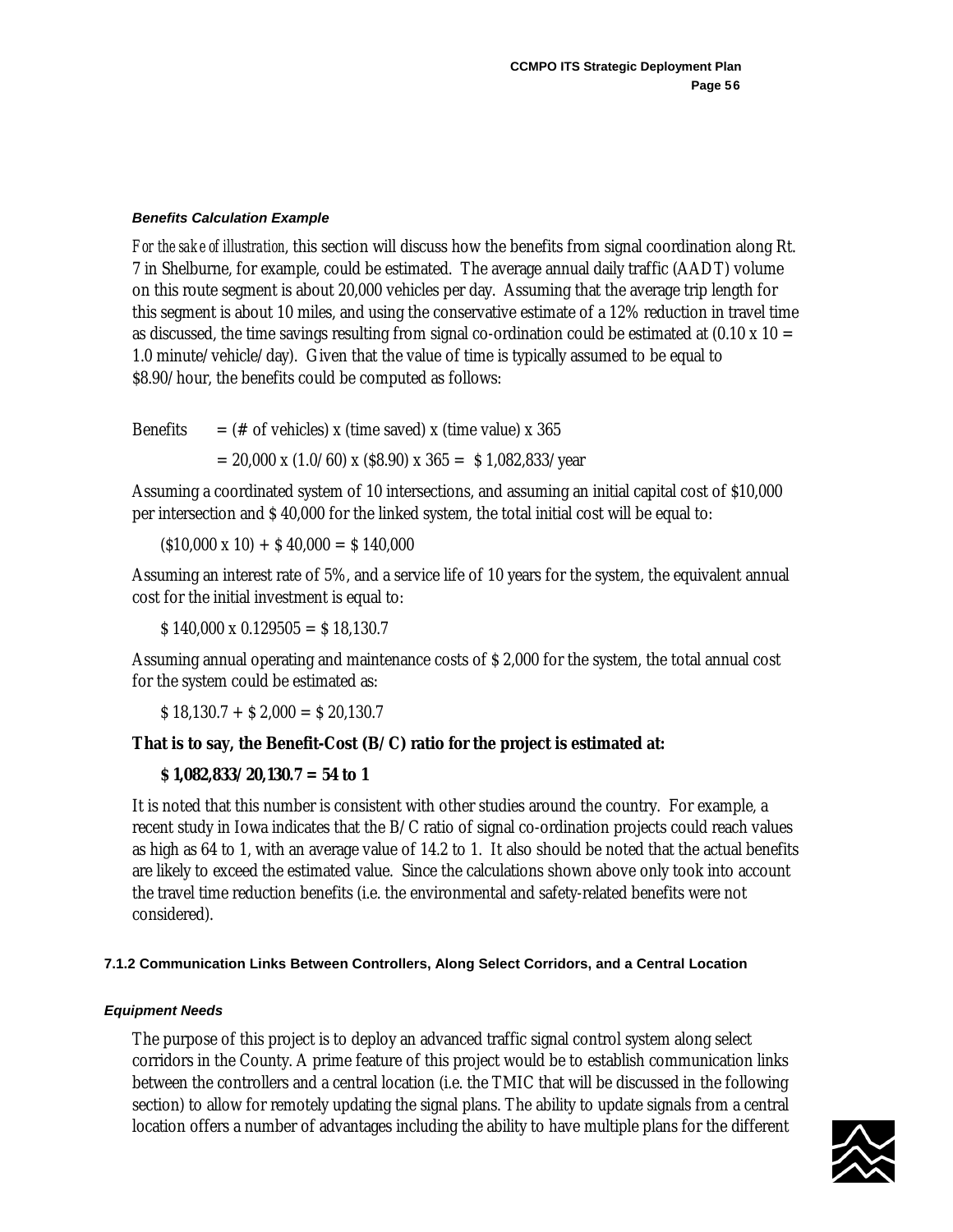hours of the day, and days of the week, as well as special plans for special events such as road construction and snow events. In addition to central control, advanced signal control systems are typically capable of automatically detecting traffic signal malfunctions.

If it is anticipated that changes to signal plans will only be made infrequently, these plans may be adjusted manually. In recent years, however, a number of adaptive traffic control algorithms were developed to allow for the automatic adjustment of traffic plans at very short time intervals (as short as 1 minute in some systems). The purpose of these algorithms is to make the traffic control system as responsive as possible to existing conditions. Examples of adaptive traffic control systems include SCOOT by the Transport and Road Research Lab in the U.K., SCATS developed in Australia, and RT-TRAC developed by Farradyne, Inc. for the FHWA, among others.

However, it should be noted that adaptive traffic control systems are quite demanding in terms of surveillance requirements (inductive detection loops will have to be installed at each intersection approach) as well as in terms of computational requirements. For Chittenden County, it is thus recommended that such systems only be considered, if traffic conditions warrant such a high level of responsiveness. Some of these conditions include high seasonal traffic, frequent accidents, or an arterial that can serve as a diversion route for freeway traffic. During the last steering committee meeting, it was suggested that US 2 (Main St./Williston Rd.) and VT 15 might be a candidate route for a centrally controlled traffic signal control system.

## *Estimated Cost*

The cost of the system varies depending upon the level of sophistication of the system, and upon whether traffic plans are adjusted manually, or whether a fully responsive traffic system is deployed. Tables 21 and 22 below show some estimates for the different cost items that such a system may include.

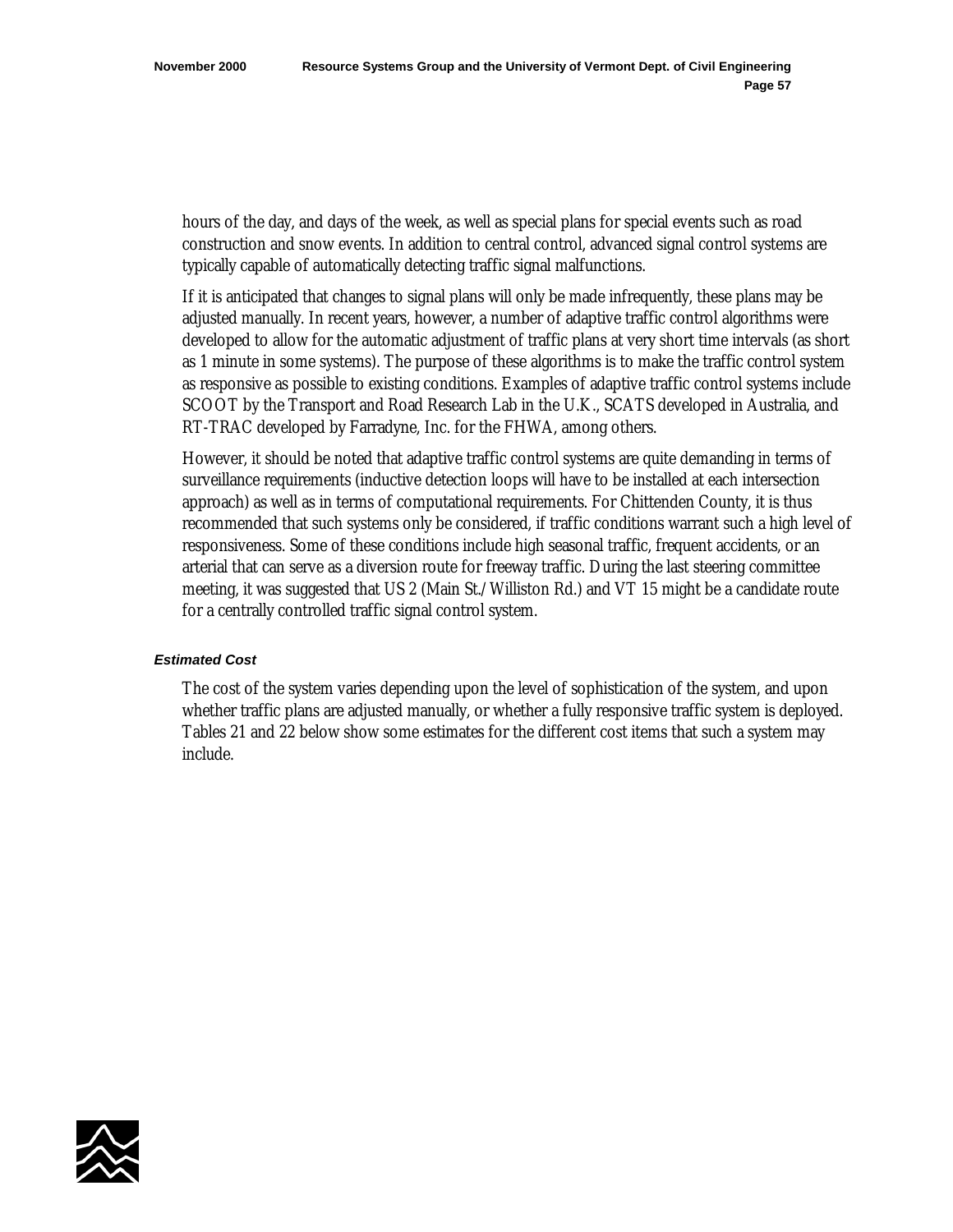*Table 21 : Estimated Initial Capital Investment for a Central Traffic Control System*

| <b>Item</b>                        | <b>Unit Cost</b>           |
|------------------------------------|----------------------------|
| Software and Integration           | \$180,000                  |
| Hardware                           | \$15,000                   |
| Detection Equipment / intersection | \$10,000                   |
| Communication Lines (leased)       | \$1,000                    |
| TOTAL                              | $$196,000 + 10,000 \times$ |

 $x =$  number of intersections

*Table 22: Estimated Annual Costs for a Central Traffic Control System*

| ltem                           | <b>Unit Cost</b> |
|--------------------------------|------------------|
| <b>Communication Costs</b>     | \$6,000          |
| <b>Transportation Engineer</b> | \$40,000         |
| TOTAL                          | \$46,000         |

**\*** It is assumed that the TMIC operators would be able to handle the signal system, in addition to their other responsibilities. It is further assumed that the agency's maintenance technicians will be able to deal with the advanced system's maintenance issues.

## *Anticipated Benefits*

Adaptive traffic control systems offer a higher degree of control responsiveness to traffic conditions, and therefore, *if applied in the right context,* should be expected to result in benefits that are similar yet somewhat higher than those discussed in relation to signal coordination projects. The following paragraphs briefly list some examples of real-world systems along with their reported benefits.

*Oakland County, Michigan* - As a part of the FAST-TRAC program, the Sydney Coordinated Adaptive Traffic System (SCATS) for signal control became operational in Troy, Michigan in 1992. Preliminary floating car studies showed a decrease of 33% in the number of stops, as well as increased average speeds, particularly during off-peak periods. 72% of the drivers said they are better off with FAST-TRAC.

*Los Angeles, California* - A computerized system has been in operation since 1984. As of 1994, the system includes 1,170 intersections and 4509 detectors for signal timing optimization. It has been reported that the system resulted in a 13% decrease in fuel consumption, 14% decrease in emissions, 41% reduction in vehicle stops, 18% reduction in travel time, a 16% increase in average speed, and a 44% decrease in delay.

*Toronto, Canada* - In Toronto, the SCOOT adaptive traffic signal control system was used to control 75 signals within the metropolitan area. When compared to a best effort fixed timing plan, the evaluation showed an 8% decrease in travel time, 22% decrease in vehicle stops and a 17% decrease in vehicle delay.

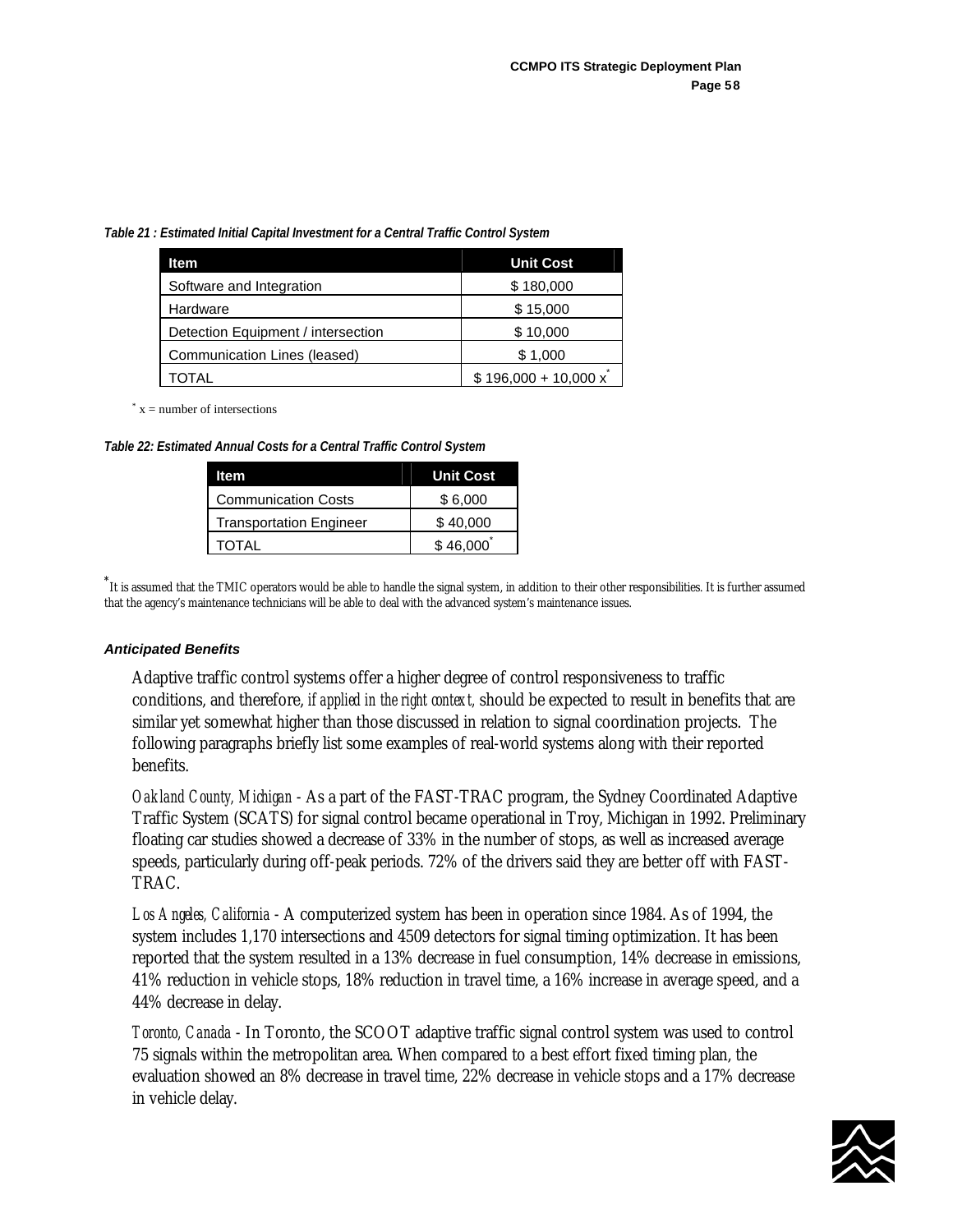#### *Signal Preemption/Priority along Congested Corridors*

The purpose of this project is to equip traffic controllers along heavily congested corridors in the County with the ability to pre-empt the signal for an oncoming emergency vehicle. The same technology could also be used to provide preferential treatment (signal priority) to transit vehicles, particularly when they are running behind schedule. There are several means of activating signal preemption, including: (1) Mobile Radio; (2) Siren Activated Signal Preemption; (3) Modulated Strobe Light; and (4) Activation form a control center (such as a switch at the Vehicle Home Base). However, Modulated Strobe Light technologies seem to be the most widely deployed technology at the present time. The cost of signal preemption is estimated to be \$5,000 per intersection. Appendix 6 provides a detailed description of this technology and recommends a policy to ensure compatibility of signal preemption systems across jurisdictional boundaries.

# *Institutional Issues*

As with signal coordination, signal pre-emption raises issues requiring institutional cooperation. Appendix 6 to this Strategic Plan provides a recommended policy for adopting a regionally interoperable signal pre-emption system. Stakeholders include the municipalities through which major arterials with signal pre-emption run, the emergency services sector, and the public transit sector. The CCMPO is the logical organization to convene a group to develop and approve regional standards for this technology.

### *Anticipated Benefits*

Studies indicate that signal preemption could result in an average reduction in response time of 8.45 minutes. However, this value was obtained by averaging time reductions over a number of large metropolitan areas around the country that are significantly more congested than Chittenden County. Given this, it should be expected that the reduction in response time from implementing signal preemption in the region is likely to be less than the reported 8.45 minutes. Nevertheless, it should be noted that this 8.45 minute time reduction could lead to an 11% reduction in fatality rate.

### **7.2 CHITTENDEN COUNTY TRANSPORTATION MANAGEMENT AND INFORMATION CENTER (TMIC)**

This project represents a combination of five market packages namely:

| ATMS01 - Network Surveillance                             | (short-term)  |
|-----------------------------------------------------------|---------------|
| ATMS06 - Traffic Information Dissemination                | (medium-term) |
| <b>ATMS08 - Incident Management</b>                       | (short-term)  |
| ATMS18 - Roadway Weather Information System (medium-term) |               |
| ATIS1 - Broadcast Traveler Information                    | (short-term)  |

The project will involve the establishment of a Transportation Management and Information Center (TMIC). The TMIC will be responsible for gathering, fusing, and disseminating information on the state of the transportation system. The information will be collected from a wide array of sources, some generating short-term, real time information from traffic sensors, weather sensors, and links to

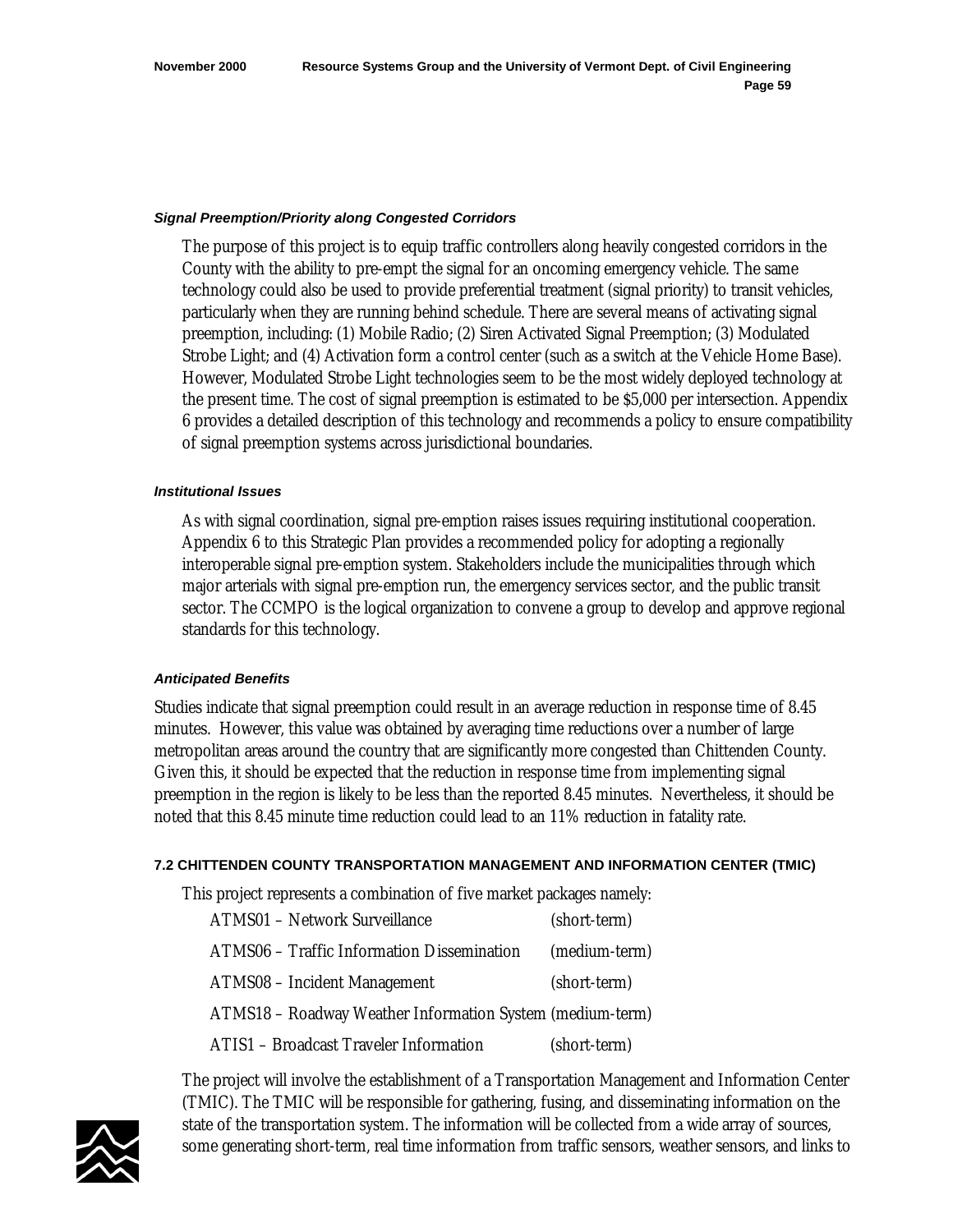911 calls, and others generating longer term, predictable information (e.g. anticipated construction delays). The TMIC will then be responsible for the dissemination of this information to the appropriate agencies, the public, and the media via a number of en-route, as well as pre-trip, information dissemination devices.

The establishment of the TMIC can be viewed as an encompassing project that includes the following 5 projects:

1) Setting up the TMIC

- 2) Deploying network surveillance equipment
- 3) Deploying Changeable Message Signs (CMS) and Highway Advisory Radio (HAR)
- 4) Developing a TMIC Incident Management Information System
- 5) Developing a Pre-trip Traveler Information System

Each of these projects is described below.

# **7.2.1 Setting Up the Transportation Management and Information Center (TMIC)**

### *Facility Needs*

A physical location is needed for setting up the TMIC. The CCMPOis a possible host, although the MPO's status as a planning organization rather than an operations organization may make the CCMPO a less obvious choice. A more conventional choice for a TMIC host would be a state entity such as VTrans or the Vermont State Police.

Regardless of the final decision concerning the location of the TMIC, agreements between municipalities and the eventual operator of the TMIC would need to be established to clarify roles and responsibilities. It should be noted that the vision for the Chittenden County's TMIC is a relatively simple center with enough room space for three computers, desks and office equipment for use by one or two people at the most. Initially, the space requirements for the TMIC may not exceed 500 square feet.

### *Equipment Needs*

The TMIC will require three computers, along with the software needed for the processing of the traffic data collected. One of these computers would act as the TMIC's server, and would be the locus for receiving surveillance data as well as for publishing the TMIC's web site. Communication links will have to be established between the TMIC and the roadway devices, as well as between the TMIC and other centers in the region such as the emergency management center and the transit management center. It is recommended that initially leased telephone lines be used initially. In the future, fiber optic cable may be considered, if a need arises.

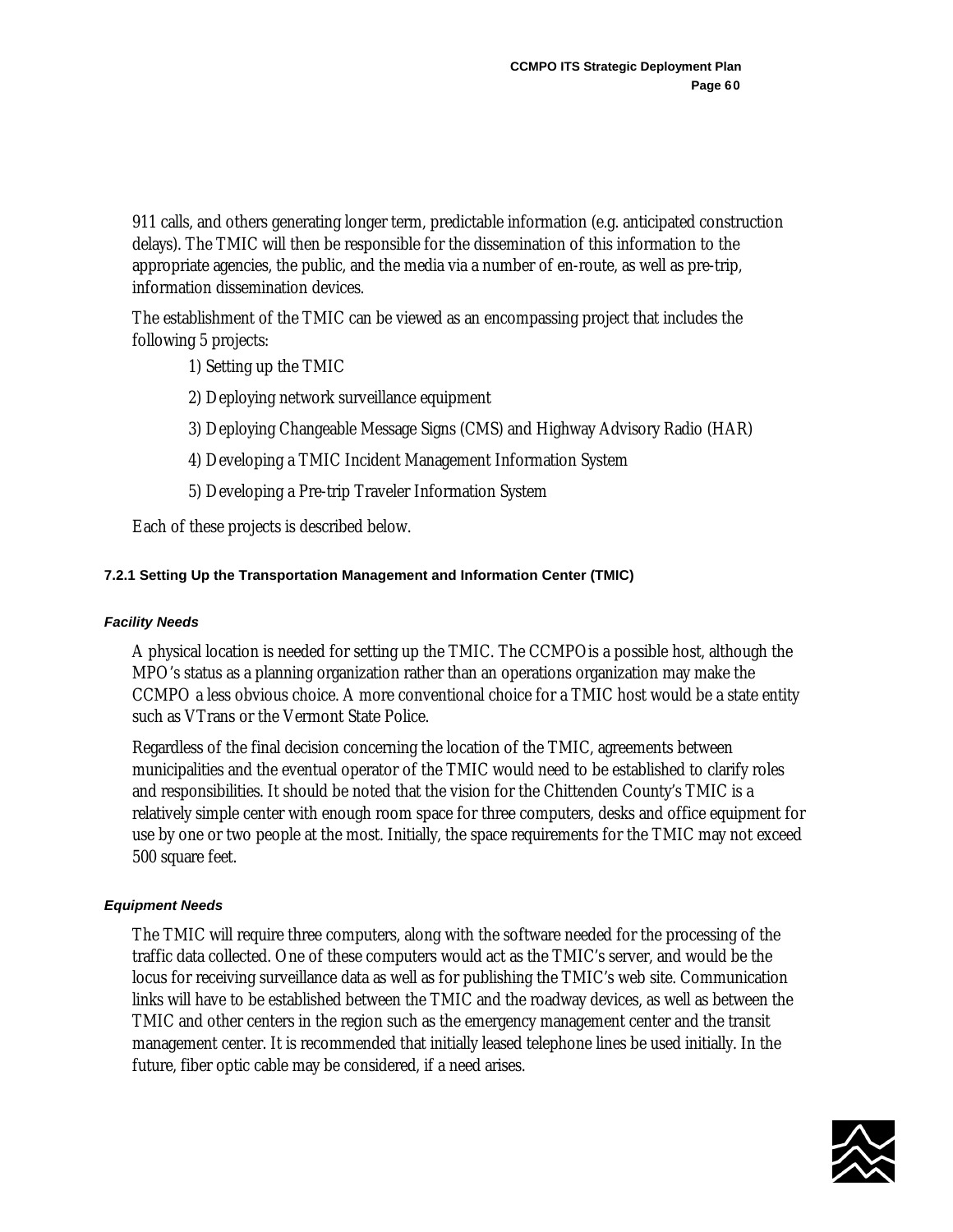#### *Staffing Requirements*

Since the purpose of having a TMIC is to provide accurate information to travelers so they can make informed decisions about their travel, it is critical that the information disseminated by the TMIC be reliable and up to date. This underscores the importance of having the TMIC staffed. The TMIC would require at least one person to staff the facility during weekday operating hours (e.g. 6:30 a.m. – 6:30 p.m.). Another staff member may be needed to organize special events and update construction schedules.

#### *Estimated Cost*

It is assumed that the TMIC will be located within an existing building. Given this, the capital cost will be limited to the cost of the hardware and software, and the office furniture. A rough estimate of the needed non-recurring costs is given in Table 23. The costs provided are averages based on examples from other projects across the country.

*Table 23: Estimated Initial Capital Investment for the TMIC* 

| ltem                          | <b>Unit Cost</b> |
|-------------------------------|------------------|
| <b>Processor and Software</b> | \$80,000         |
| <b>Communication Lines</b>    | \$6,000          |
| Furniture                     | \$2,000          |
| System Integration            | \$120,000        |
| TOTAL                         | \$208,000        |

\* Given the envisioned size of the Chittenden County's TMIC, the estimated cost is lower than the values assumed by the National Architecture.

The annual operating and maintenance costs, on the other hand, will involve such items as the salaries of the center operators, the cost of leased communication lines, and the maintenance costs for the processor and the software. Table 24 shows the estimated annual costs of the TMIC.

*Table 24: Estimated Annual Operating Costs for the TMIC*

| ltem                       | <b>Unit Cost</b> |
|----------------------------|------------------|
| <b>TMIC Personnel</b>      | \$100,000        |
| <b>Communication Costs</b> | \$30,000         |
| Maintenance costs          | \$5,000          |
| TOTAL                      | \$135,000        |

#### *Anticipated Benefits*

The TMIC can be considered the backbone of the County's envisioned ITS system, where traffic information will be collected, processed and disseminated. Since the center will provide data support for other ITS elements, the benefits will be indirect, and will result from the use of the information provided by the TMIC by other ITS applications.

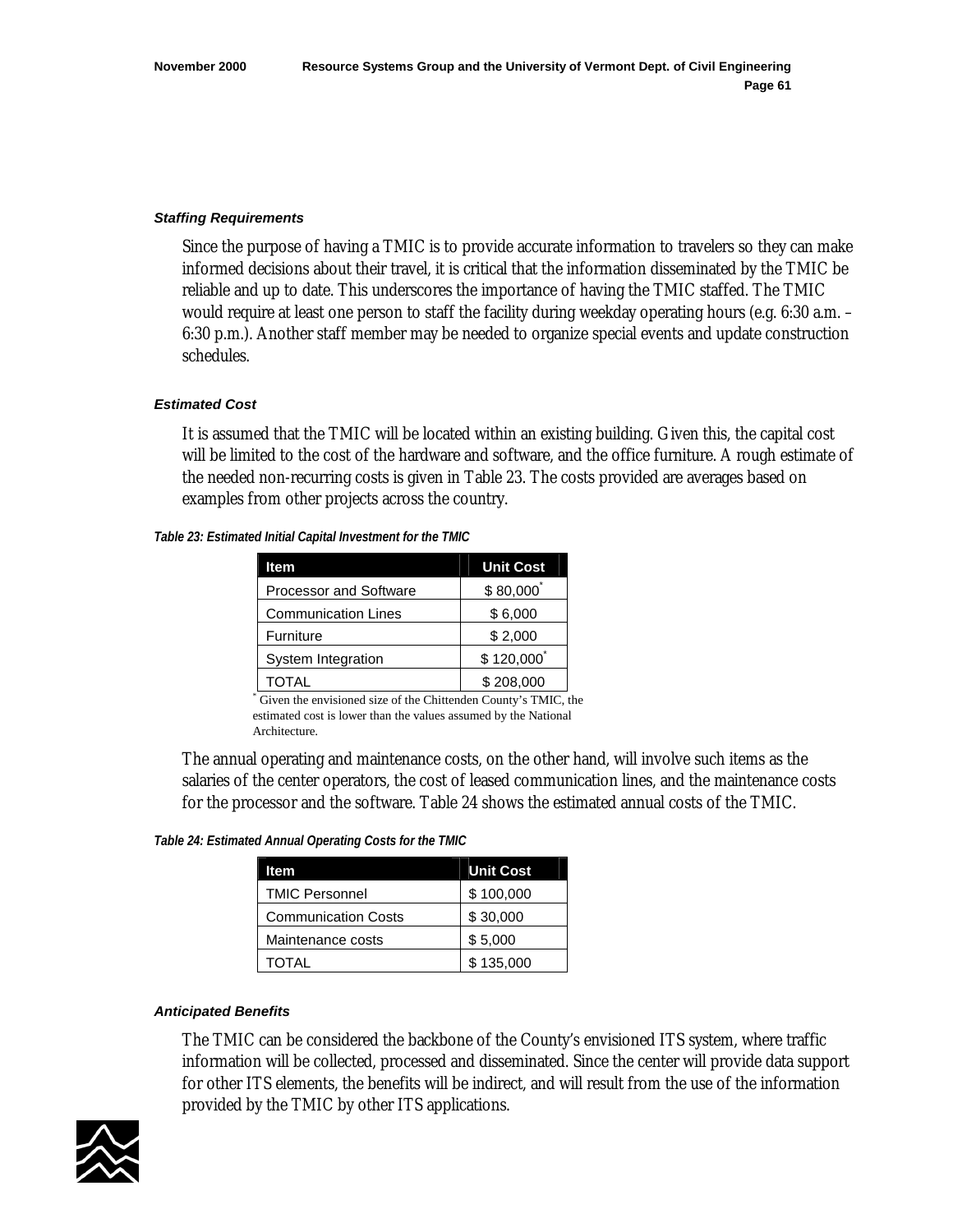### *Institutional Issues*

Since the TMIC is at the nexus of transportation information, it presents the most challenging institutional arrangements in the ITS Plan. A regional or statewide entity should be designated as an operator of the TMIC. For the TMIC to be effective, significant cross-agency cooperation will be needed. Affected stakeholders include: municipalities, E911, State Police, and VTrans. A committee or board including, by not limited to, these entities should oversee the TMIC operation:

As with other elements of the ITS Plan, the TMIC will require a set of agreements among affected parties. These agreements will need to specify decision-making responsibility, information privacy policies, and cost sharing agreements.

# **7.2.2 Deploying Network Surveillance Equipment**

# *Equipment Needs*

This project deploys the surveillance and detection equipment needed to monitor the status of the transportation system. Current vehicle detection is based predominantly on inductive loop detectors (ILDs) installed in the roadway subsurface. Recently, however, alternative detector technologies have been developed to provide direct measurement of a wider variety of traffic parameters, including traffic density, travel time, and vehicle turning movements. These advanced detectors supply more accurate data, and measure several parameters that were not typically measured with previous instruments. In addition, many of the advanced detector systems can be installed and maintained without disrupting traffic flow (non-intrusive technologies). Several types of non-intrusive vehicle detection technologies are currently available including microwave radar detectors, infrared detectors, ultrasonic detectors, and acoustic detectors. Recent studies conducted to evaluate the different technologies do not strongly favor one technology over another, but typically point to the advantages and disadvantages of each type.

Given the harsh winter weather of Vermont, it is strongly recommended that the County seriously consider non-intrusive detection devices, rather than the more common ILDs. The following locations/corridors are logical candidates for surveillance equipment installations:

- I89 interchange areas, especially ramps
- Main Street/Williston Road
- US 7. North and South
- VT 15, including Susie Wilson Road and Kellogg Road
- Route 2
- Route 2A
- Circumferential Highway
- **Southern Connector**

Figure 27 shows the locations of these arterial roadways in the region.

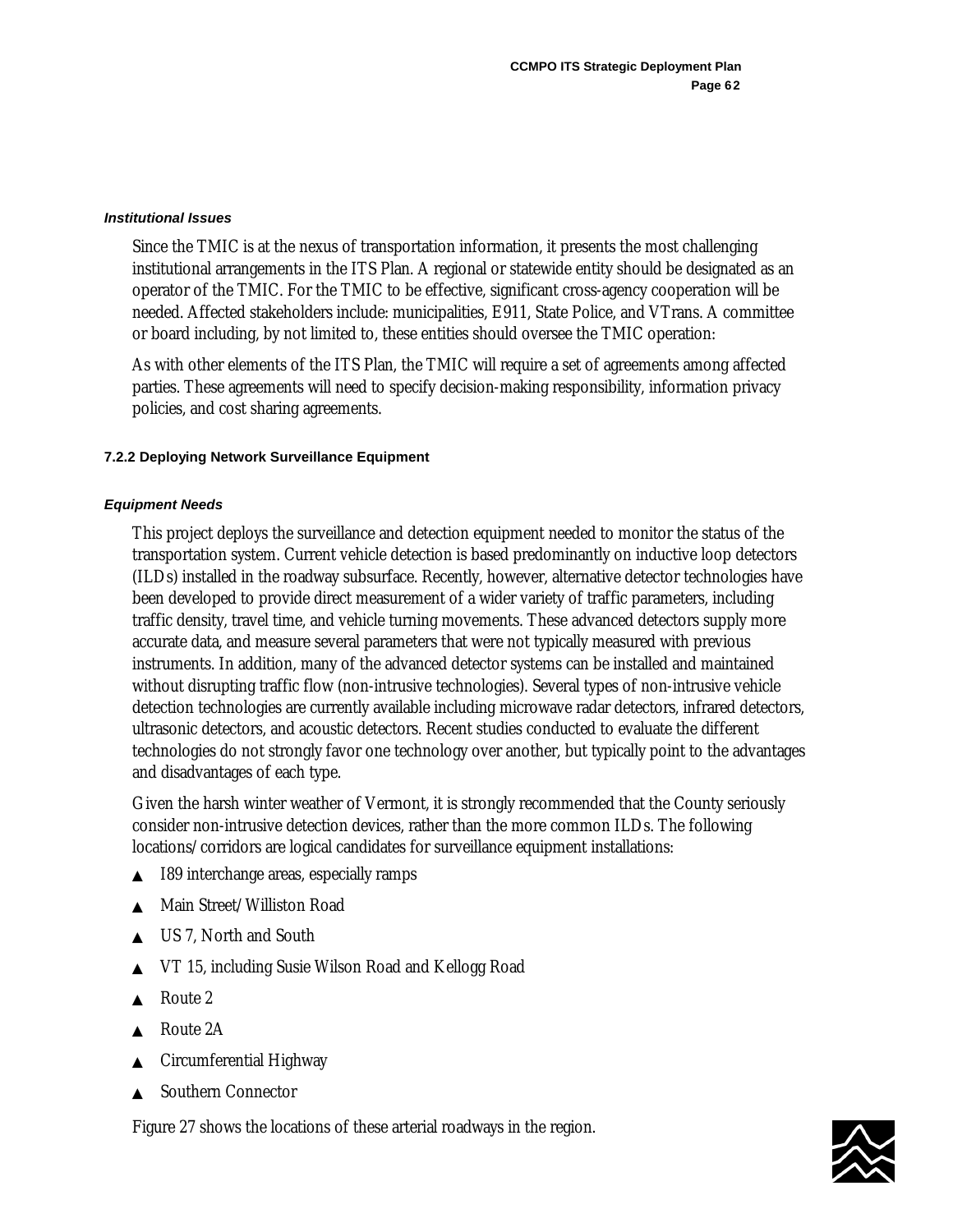

# *Figure 27: Major Arterial Roadways of Chittenden County*

Ultimately, specific decisions regarding the locations of detectors within each arterial will need to be made. This level of detail is outside the scope of this planning study.

In addition to the aforementioned detection technologies, video surveillance and video image processing (VIP) can also be used for more effective monitoring. The real advantage of video surveillance lies in its ability to provide traffic operators with visual data, thereby allowing for the confirmation and the interpretation of accident information to determine the correct response. Nevertheless, video surveillance is much more expensive than the aforementioned non-intrusive detection technologies, and requires significant bandwidth, especially if full-motion video is to be communicated. Given this, it is recommended, in case it is deemed desirable to deploy video surveillance, that they be strategically located at high accident locations.

### *Estimated Cost*

 With the exception of video surveillance and VIP, the unit-price of the non-intrusive types of detectors is not likely to exceed \$5,000. However, if the device is to be mounted on a pole on the side of the road (side-fire configuration), the cost of the pole and the other equipment needed to support the detector will have to be considered. A recent ITS study estimates the total cost of the entire

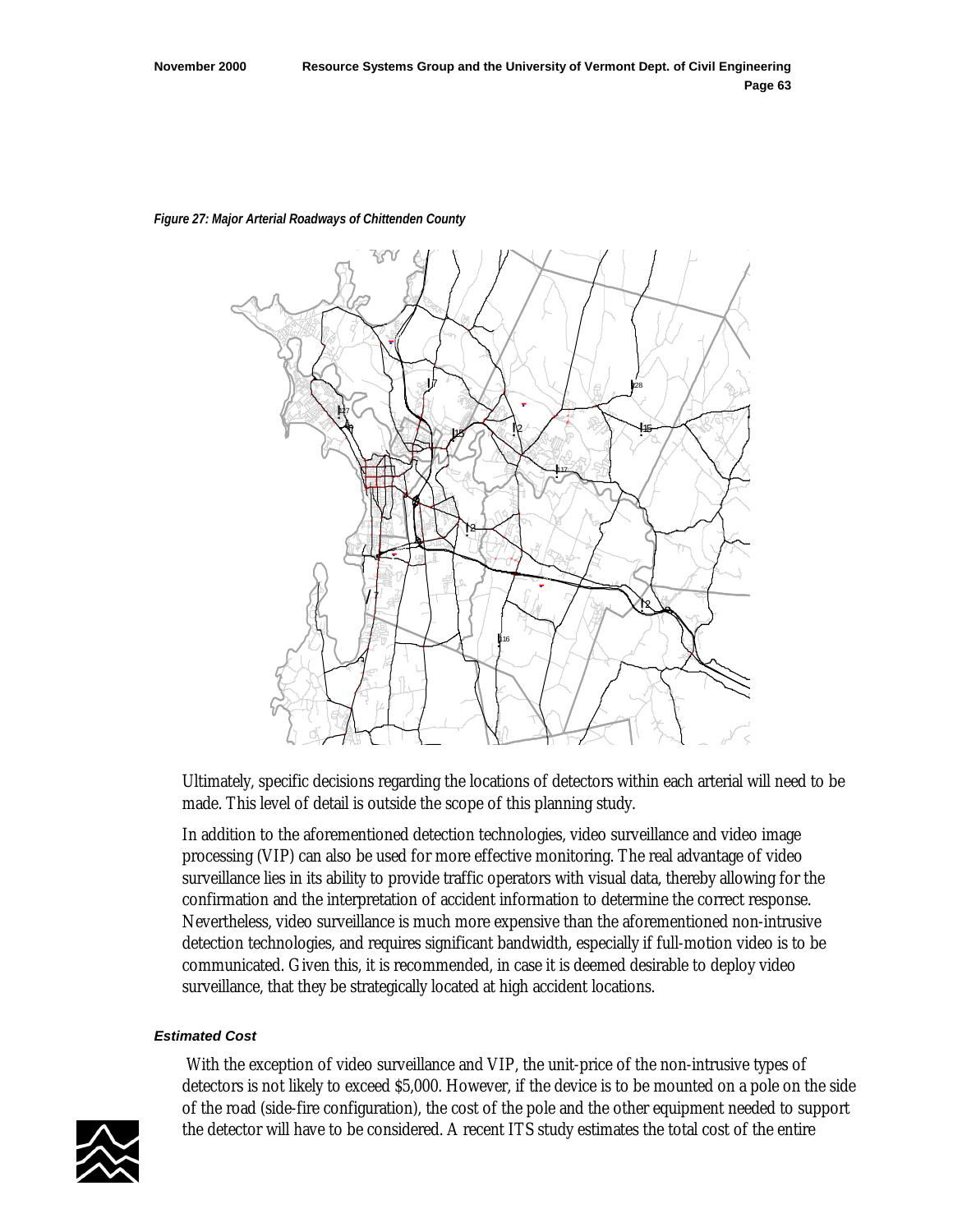installation to be around \$24,000. For video surveillance, the total cost of a video camera, mounted on a pole, with full pan, tilt, and zoom capabilities is about \$40,000. This includes the cost of the device, as well as other items such as foundation work and electrical conduit and trenching.

# *Anticipated Benefits*

This project is intended to provide data support for other ITS applications including incident management, traveler information systems, and advanced traffic signal control systems. The project is thus expected to result in reductions in travel time, reduced delay and lower response time.

### *Institutional Issues*

Installment of surveillance equipment will require the cooperation of the managing agency, which will be either VTrans or the municipality.

# **7.2.3 Deploying Changeable Message Signs (CMS) and Highway Advisory Radio (HAR)**

# *Equipment Needs*

This project deploys the equipment needed to disseminate real-time information to travelers, while en-route. Two types of equipment are recommended for deployment: Highway Advisory Radio (HAR) and Changeable Message Signs (CMS).

HAR is a low output radio transmitter, and many commercial units are designed to transmit in a 5 mile radius from the antenna. Some models can cover an area of up to 15 miles in radius. Given this, two to five HAR systems would be adequate to cover most of the region. Most ITS deployment plans nationally include HAR as a low-cost addition to their travel information dissemination system. National ITS standards for HAR are still being developed. However, many states are allocating AM 1610 as the HAR station of choice.

CMS can be used to display messages regarding current traffic conditions, congestion, accidents, as well as suggested alternate routes. The more advanced CMS technology permits remote computer control (i.e. from the TMIC). CMS may be permanently mounted, or may be of the mobile type. The permanent CMS have to be strategically located ahead of possible diversion points, and ahead of points of recurrent congestion (e.g. on US 7 north of Swift Street to allow diversion of southbound US 7 traffic to other routes). The mobile CMS, on the other hand, can be easily moved from one place to another, and are particularly useful around work zone areas. This Plan favors the acquisition of mobile CMS for use in the County.

VTrans currently houses two CMS at their Colchester facility, but these are available for use throughout the State. If VTrans acquires more CMSs for use in Chittenden County, the priority will be for emergency uses. On rare occasions, Vtrans permits municipalities to borrow the signs for local use. However, VTrans lends their CMSs with the understanding that they can take them back if an emergency situation arises where they are needed.

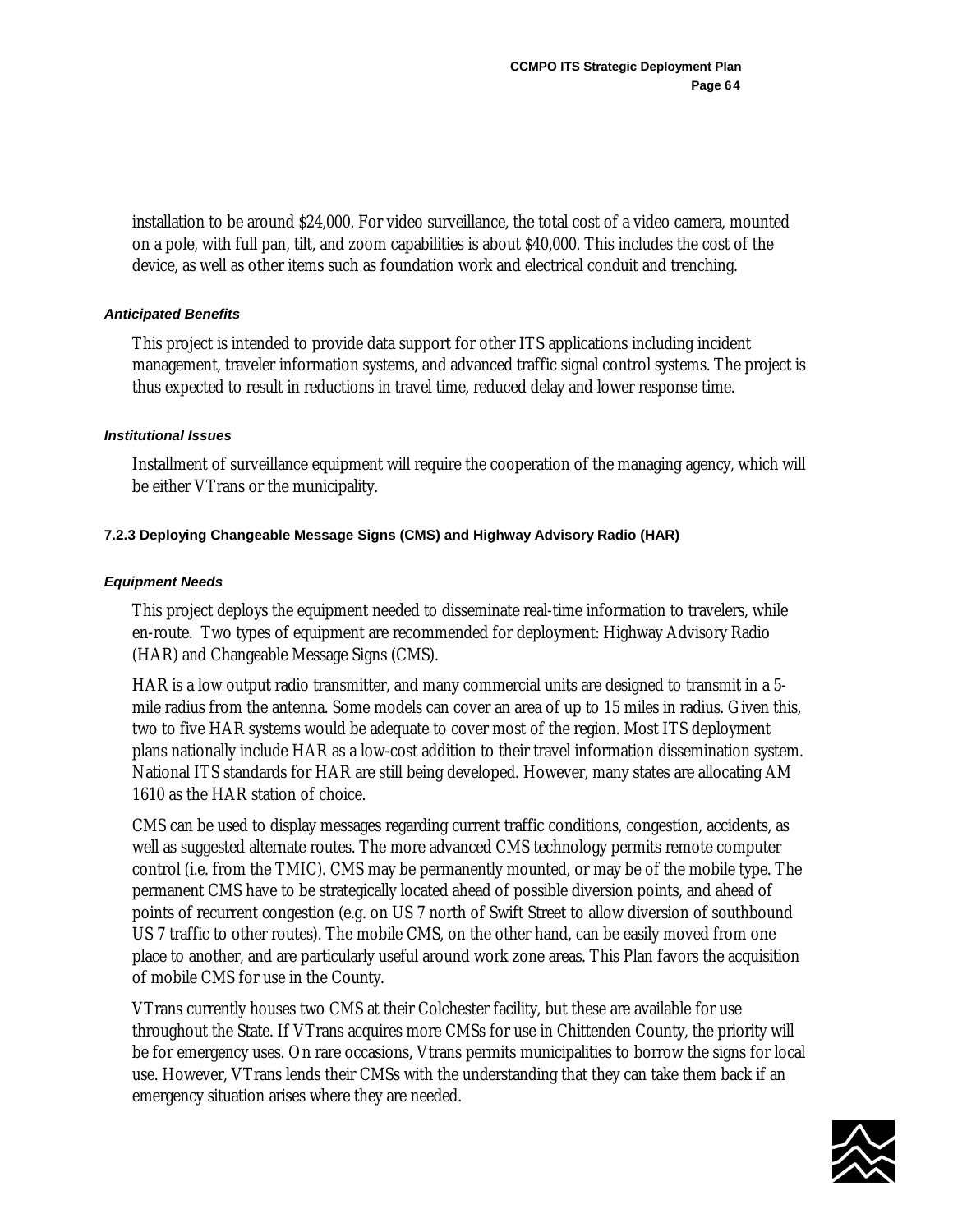For the short-term, it is not necessary that the Chittenden region have CMSs outside those controlled by VTrans. In the longer term, the region should decide whether individual municipalities should operate their own CMSs. At this point in time, these devices are available for short-term lease from private companies, and this should continue to be an acceptable means of acquiring the technology in the foreseeable future.

# *Estimated Cost*

There is a wide range for the unit cost of HAR systems, depending upon the capabilities of the system. However, the cost is typically around the \$20,000 range. For CMS, the unit cost varies depending upon the size of the CMS. Given the fact that most CMS in Chittenden County will be deployed along arterials, where motorists will be traveling at speeds much lower than speeds on freeways, compact CMS may be used. The average unit cost of a compact CMS is around \$ 70,000.

# *Anticipated Benefits*

This project will provide the capabilities needed to disseminate real-time information to motorists. It is therefore expected to result in lower delays, higher travel time reliabilities and fewer accidents. Studies indicate that HAR and CMS could result in between 5% to 10% diversion to alternate routes, as well as between 7 and 12% reduction in volumes upstream of an incident.

### *Institutional Issues*

As mentioned above, VTrans currently owns and operates Changeable Message Signs in the state. In rare circumstances, they will allow municipalities to borrow a sign for a traffic control or safety purpose. They reserve the right to take the CMS back if an emergency presents itself. The use of CMSs has not been so great such that this arrangement has not worked. However, it is foreseeable that individual municipalities would want more flexibility in the use of CMSs for local purposes, including special event traffic management. In such cases, municipalities have the option of leasing a device from a private company, or acquiring their own. The leasing option is attractive because the municipality will not be required to maintain the device. It is unattractive because the device won't be immediately available as needed in an emergency.

### **7.2.4 Developing a TMIC Incident Management Information System**

### *Equipment Needs*

Initially, this project will focus on establishing a link to the existing 911 system. This could be as simple as having an E911 system operator or dispatcher publish the information on a web page that would be integrated with the TMIC. A protocol for disseminating incident information would need to be established. The parties to the protocol could include the regional TMIC operators, the E911 Board, and the State Police.



As the system matures, there might be a chance to develop a more sophisticated incident management information system that uses Internet technologies to link together the incident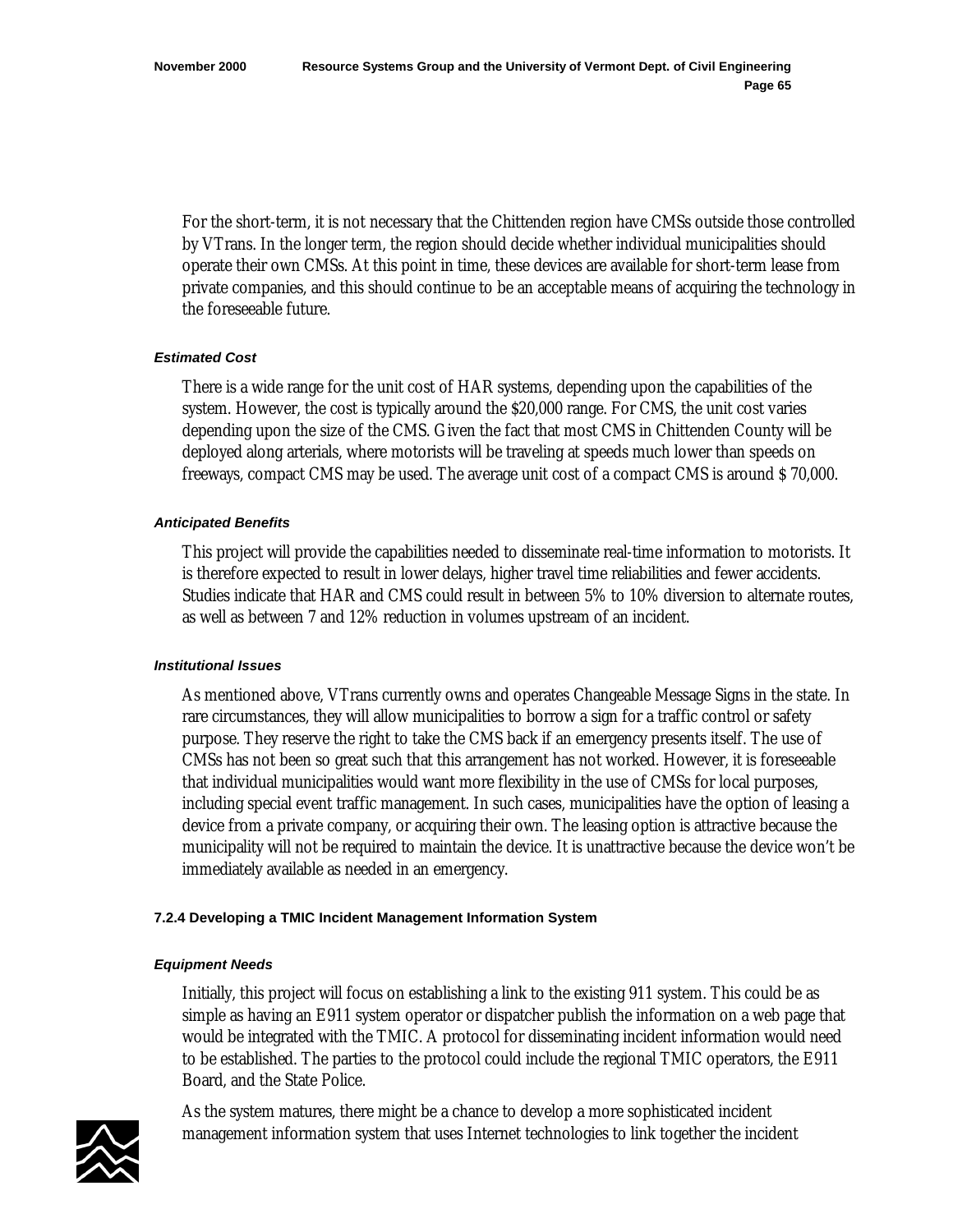management stakeholders in Chittenden County. The central piece of such a system would be a graphical map, that each stakeholder can access, with icons indicating the locations of current incidents. Each icon would be linked to a page with more detailed information about the incident. TMIC personnel, along with other incident management stakeholders, would be given the access privileges to update the status of the incidents.

# *Estimated Costs*

The cost of developing the incident management information system would vary depending upon the level of sophistication of the system. However, given that the system will use Internet technologies, it is expected that the software development costs would be in the range of \$ 30,000.

# *Anticipated Benefits*

There is ample evidence in the transportation literature that clearly indicates that improving the incident management process results in significant travel time savings, reduced delays and lower response times. For example, a recent ITS study for a medium-sized city indicates that reducing the incident response and clearance time by one third would result in annual economic benefits of 4 million dollars.

### *Institutional Issues*

Institutional issues in the emergency management sector require cross-agency cooperation among the TMIC, police, towing services, fire departments, and emergency medical services.

# **7.2.5 Developing a Pre-trip Traveler Information System**

### *Equipment Needs*

The central piece of this project will be developing a web site to post the traffic information collected by the TMIC. The web site would include a color-coded map of the major highways in the region depicting the average speeds (see http://www.georgia-navigator.com/tview.html), the locations of any incidents, and the scheduled work zones. Links could also be provided to transit schedules, ridesharing information, bicycle paths, airports, as well as places of attractions (yellow pages). If desired, the web page could be augmented with a phone service, providing both long-term (i.e. scheduled construction delays) and short-term (i.e. incident information).

The site should be accessible through web browsers on a personal computer and through kiosks. The kiosks should be strategically located, with candidate locations including Burlington International Airport, Fairgrounds, the multi-modal center to be established in downtown Burlington, and selected parking garages. However, it should be noted that kiosks are expensive and require routine inspection and maintenance.

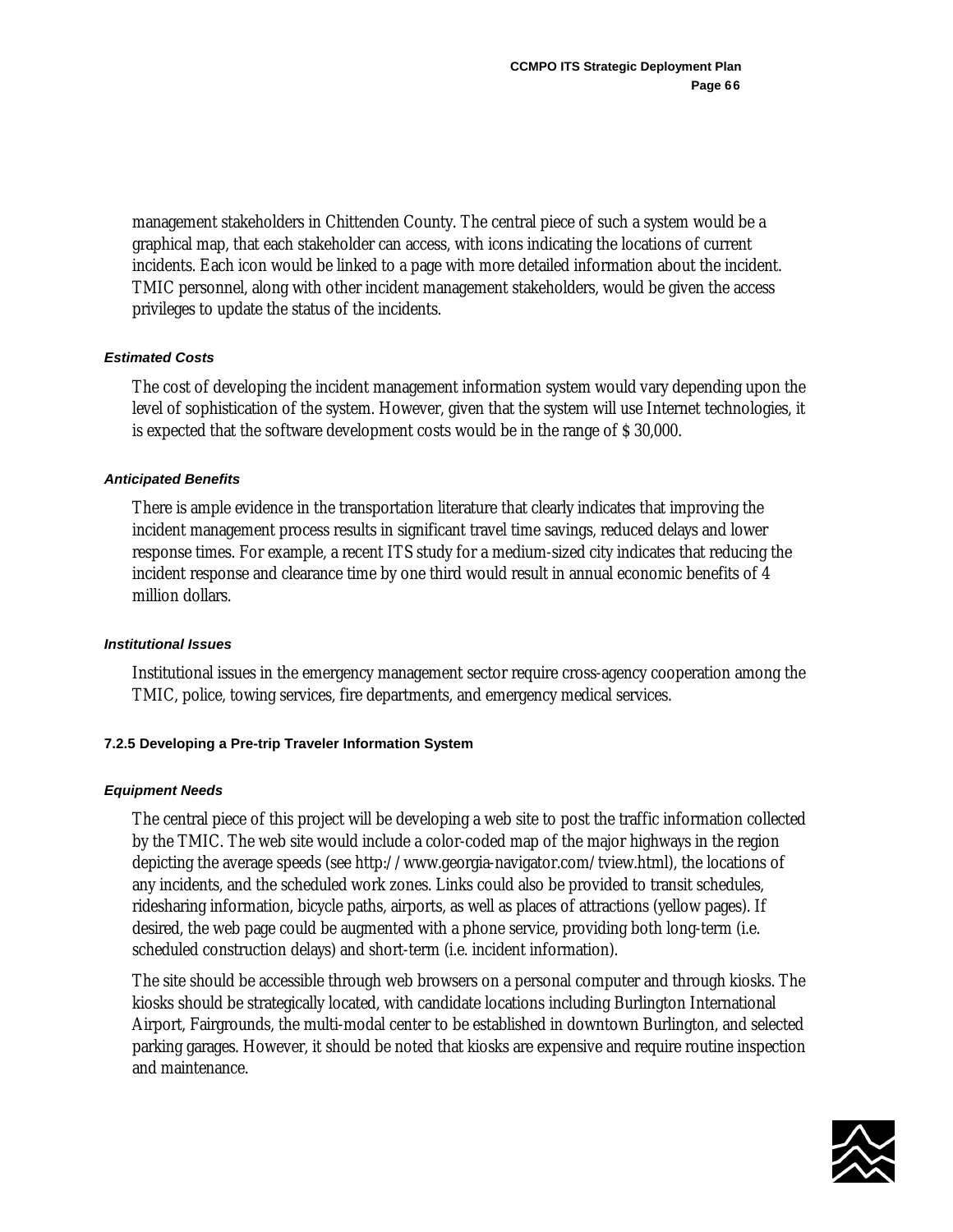### *Estimated Costs*

Developing and maintaining the website is expected to cost around \$20,000. Costs would be higher, however, if kiosks were to be deployed. A standard kiosk's cost is typically in the range of \$5,000 - \$20,000, depending on the sophistication of the software (e.g. automatic reboot software, remote diagnostic software) and the design features of the kiosk station (e.g. inclusion of printer, telephone handset, swipe card reader, backlit signage, etc.).

# *Anticipated Benefits*

The anticipated benefits include reduction in travel time, with primary value for incident-related (i.e. accidents, weather, special events) traffic delays, and more predictable travel time. Simulation results in Boston (assuming a 100% market penetration level) indicate that pre-trip information systems could result in 21% reduction in delay when an incident occurs, and between 15% and 30% reduction in emissions. Customer surveys, conducted as a part of the SmartTraveler program in Boston, indicate that the majority of customers are happy with the system. The system's benefits reported by customers included helping them avoid travel problems, saving time, and reducing anxiety-levels.

# *Institutional Issues*

For an effective travel information system, cooperation between the TMIC and a wide variety of local media outlets is critical. The TMIC should be well connected to local radio, television, newspaper, and internet provider service organizations.

# **7.3 ADVANCED PUBLIC TRANSIT SYSTEMS (APTS)**

### **7.3.1. Transit Fare Management**

Electronic fare payment systems facilitate the collection and management of transit fare payments by using electronic media rather than cash or paper transfers. These systems consist of two main components: a card and a card reader. Cards could be of the magnetic-stripe type, where the reader does most of the data processing. They could also be equipped with a microprocessor (smart cards). In this case, data processing could occur on the card itself.

There are basically two types of electronic fare payment systems: (a) closed systems; and (b) open systems. Closed systems are limited to one main purpose (i.e. paying transit fares) or to a few other applications such as paying parking fees. However, the value stored on the card cannot be used outside the defined set of activities, and hence the name "a closed system". Open systems, on the other hand, can be used outside the transit system. A prime example of an open system is a credit card, which naturally can be used with multiple merchants.

Open systems are more complex than closed systems. An open system requires the establishment of agreements with financial institutions for the payments processing. Given the size of the transit users market in Chittenden County and the lack of immediate banking partners, this project will focus on implementing a closed system that uses magnetic-stripe cards. The best initial model to go

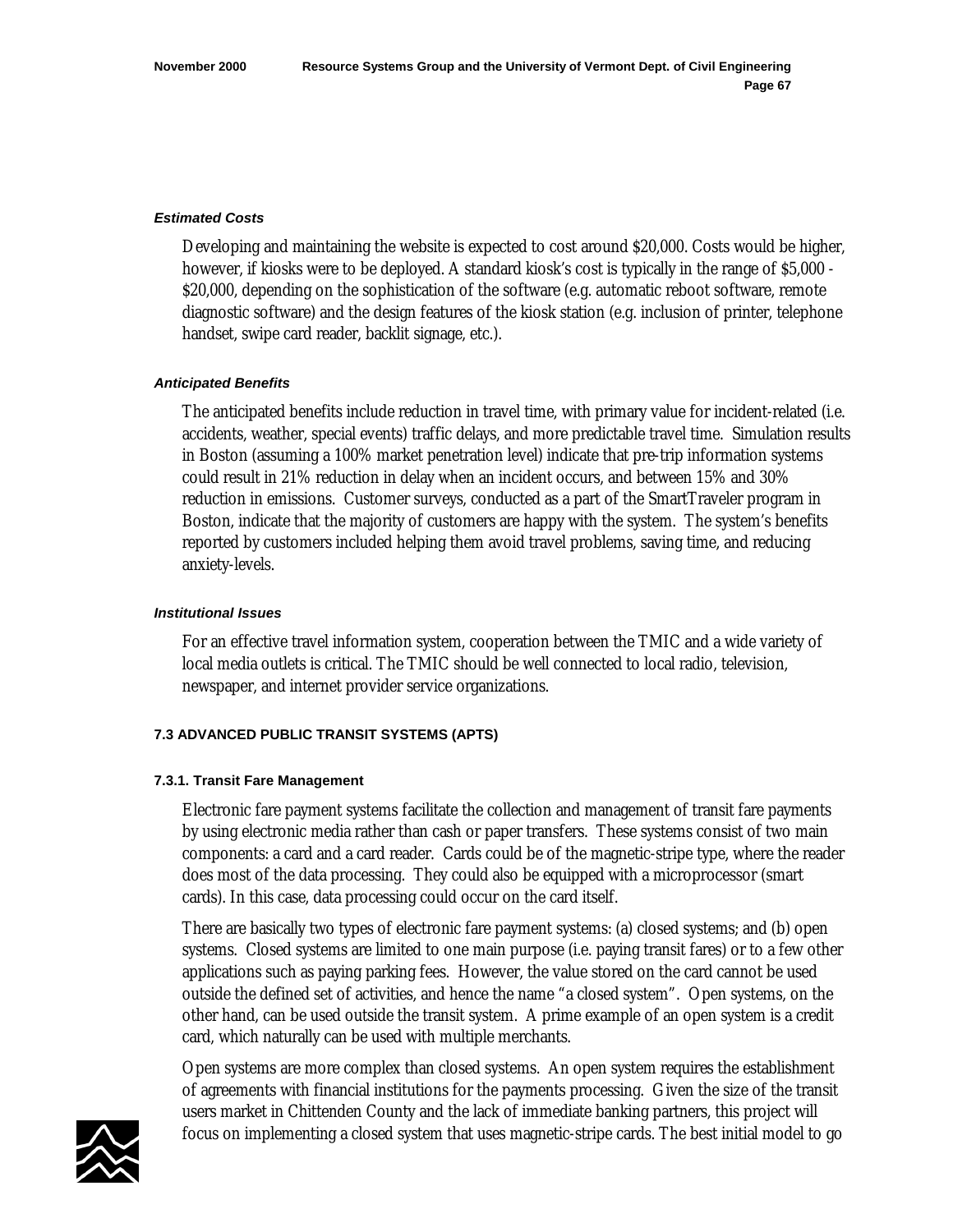forward with is to have the transit provide, CCTA, act as the financial institution. As such, CCTA issues the fare cards with stored value. CCTA is currently investing in this type of system.

The next step in sophistication allows the use of other magnetic stripe debit cards. In this case, a holder of the debit card will insert the card into the card reader upon entering the bus. Validation is not conducted at the time of the card swipe. Instead, an electronic transfer of funds occurs at the end of the business day between the institution that issues the debit card and the transit agency, CCTA. For Chittenden County, a possible scenario is an agreement between major employers, such as the University of Vermont or Fletcher Allen Health Care, and CCTA. The debit card issued by UVM, the CatCard, is a good candidate for this type of system. The debit card issuer will need to assure payment in the case of a lack of funds. This situation does not arise often, according to the UVM office administering the CatCard.

Such a system can be further developed to provide other transportation services, such as parking. On-street meter parking and structure parking can be paid for with the same magnetic stripe card. The City of Burlington Department of Public Works has expressed strong interest in developing this type of system in the near future.

# *Estimated Benefits and Costs*

The benefits of fare management systems include greater convenience to riders, increased flexibility and the ability to implement more complex fare structures, and increased efficiency through the avoidance of the cost of managing cash payments. In addition, fare management systems have the capability to automate the collection of management information, such as ridership levels and transfers. This information can then be used to optimize the planning of routes, resulting in additional increased efficiency benefits. The cost of the system will largely depend upon the system's functionality required.

### **7.3.2 Transit Vehicle Tracking**

AVL (automated vehicle location) is the technology that automatically determines and displays the position and movement of vehicles in an area. For small urban and rural areas, studies show that AVL is the second most common APTS technology in operation (after various software applications). A recent survey of 32 public transportation systems in small urban and rural areas indicated that 9 out of these systems are currently using AVL. GPS is the most commonly adopted technology for AVL applications. It is envisioned that this technology will initially be more useful for the paratransit operations of SSTA, where it can assist in dynamic scheduling. The technology can also be implemented as a demonstration program for CCTA at a relatively modest cost.

Second generation applications of this technology include algorithms that estimate vehicle travel time from stop to stop (see http://www.nextbus.com/muni/)

### *Equipment Needs*

AVL applications typically involve the following components:

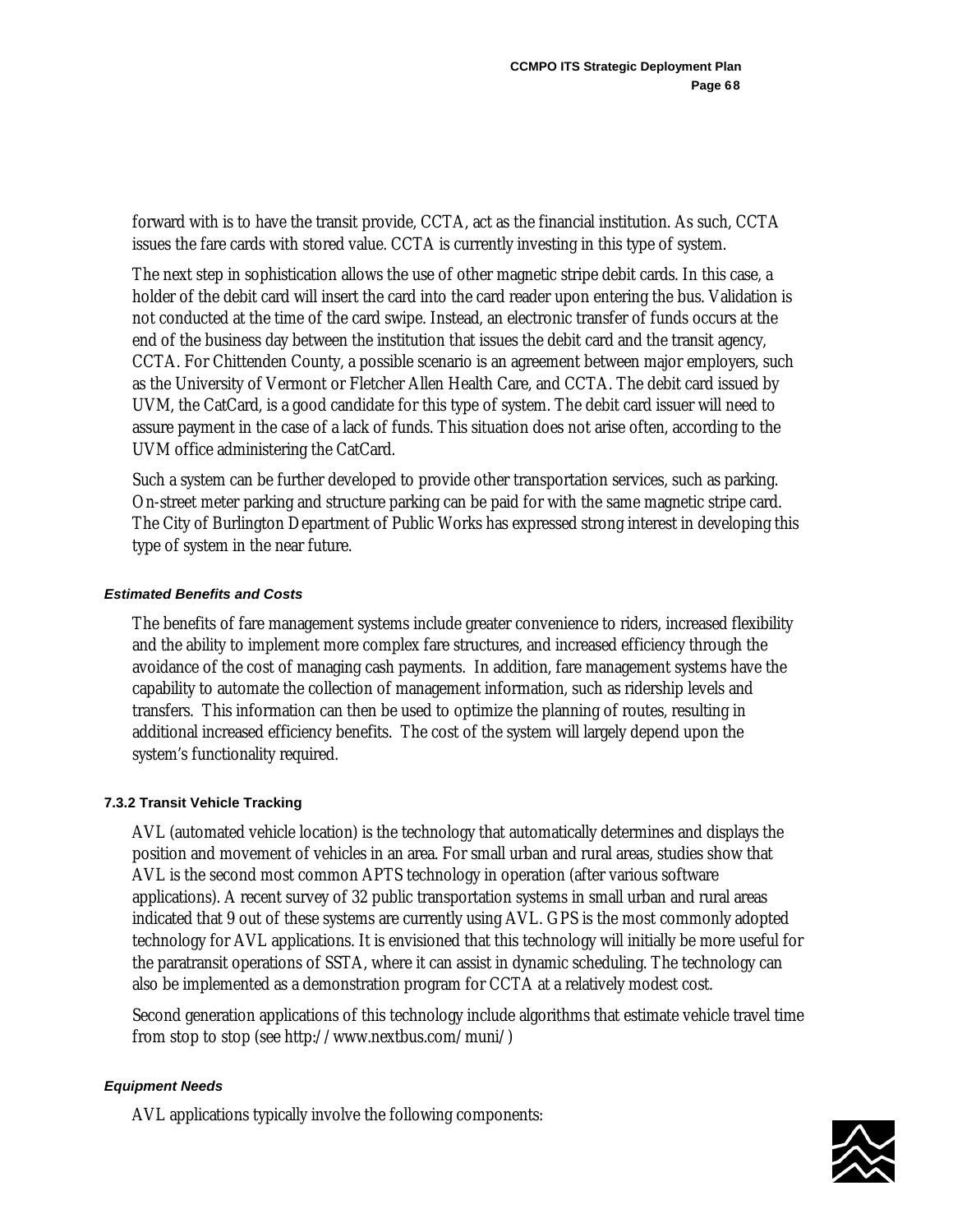- ▲ Global Positioning System (GPS) mounted on a bus. A GPS is outfitted with a transmitter and receiver. The transmitter transmits location to a satellite system. The receiver receives a return signal from the satellite system with the coordinate information.
- $\blacktriangle$  Wireless connection to a computer server. This is usually a cell phone that is electronically connected to the GPS. The cell phone is programmed to contact a computer server via a modem. This phone contact is usually made every 15-60 seconds.
- ▲ Computer server. The server receives the positional information from the bus via a modem phone line.
- ▲ Software and interface. When a new position is reported, software on the server is activated to take the new information and post it on some interface. The most common interface is a web page. What the user sees is a map showing the street network. On the network are icons representing the transit vehicle. The position of the vehicle on the network is refreshed every 15- 60 seconds typically, as new positional information is relayed from the bus to the server.

# *Estimated Costs*

Table 25 shows cost estimates from four commercial AVL suppliers.

|                                |                          | Initial Training | Cost per Vehicle |
|--------------------------------|--------------------------|------------------|------------------|
| Item                           | Product                  | Period           |                  |
| <b>McCain Traffic Supply</b>   | TOTF                     | 5 days           | \$2,000          |
| <b>Navigation Data Systems</b> | FLFFT-TRAK               | 3 days           | $$1,000 - 2,000$ |
| Rockwell Int'l.                | <b>Transit Master</b>    | $2-3$ days       | \$3,000          |
| Raytheon E-Systems             | <b>Fleet Service AVL</b> | 3-5 days         | \$1,000          |

### *Table 25: AVL Cost Estimates\**

\* These costs do not include the annual communications cost

For a demonstration project, it would be reasonable to contact the USDOT Volpe Research Center in Cambridge, MA. Volpe has developed a turnkey AVL system that they will install for a cost of \$2,000 - \$3,000. This would include all necessary software, hardware, and space on their computer server for the web page displaying bus location. This web page could be accessed from the CCTA web site and/or the TMIC web site.

# *Benefits*

The benefits of AVL include enabling real-time pickups, optimizing vehicle travel times, reductions in wait time, improving safety (with AVL, the location of vehicles in trouble can be immediately determined, thereby significantly reducing response time), improving performance and schedule adherence, and reductions in fleet sizes.

According to a recent study (National Urban Transportation Institute), AVL technologies need only reduce fleet sizes by 2.3% to pay for themselves. While this is the case, many agencies that have implemented AVL, have reported size reductions ranging from  $4 - 9\%$ . This suggests that AVL

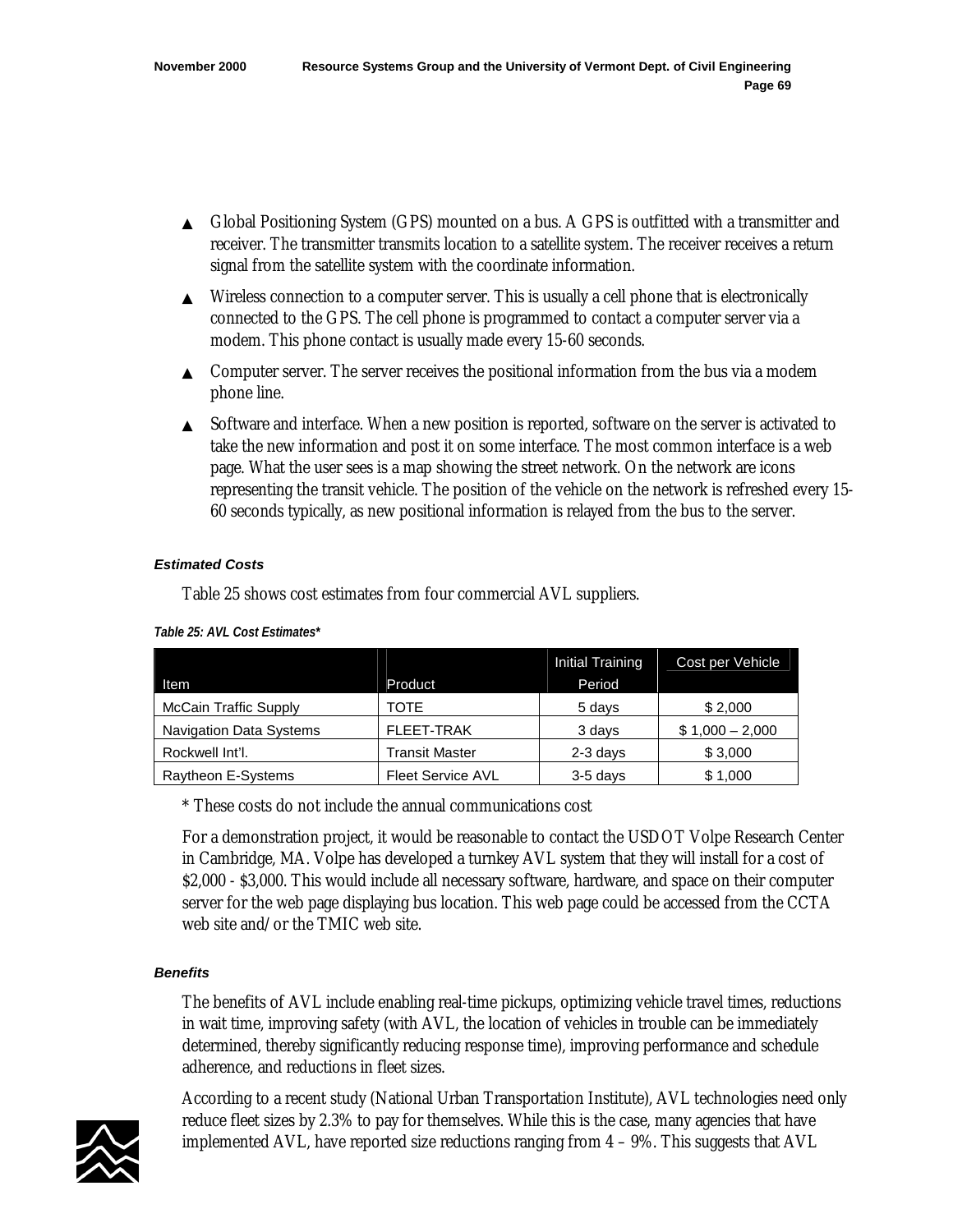technologies are quite cost-effective. Agencies also report an increase of between 12% and 23% in on-time performance.

CCTA currently has a total of 38 vehicles, while SSTA has a total of 35 vehicles. Assuming a 3% reduction in fleet size and assuming a 100% market penetration, it is likely that using AVL could help both CCTA and SSTA reduce their fleet size by one vehicle each. Assuming that the initial capital cost of a transit vehicle is \$225,000 and that of a paratransit vehicle is \$85,000. The benefits from fleet size reduction could be estimated at

 $$225,000 + $85,000 = $310,000$ 

This does not include the benefits to be expected from improved level of service and customer satisfaction, which are likely to result in an increase in ridership levels.

# **7.3.3 Transit Operations**

ITS applications involving Transit Operations typically involve the acquisition of software that assists with dispatch and scheduling. Significant gains in operating efficiencies can be achieved through the use of Computer Aided Dispatch/Scheduling (CADS) software. CADS and related data collection systems perform automatic driver assignment and monitoring, as well as vehicle routing and scheduling for demand responsive services such as SSTA, and for fixed route services such as CCTA. Advanced CADS systems can use an AVL database as a source for current schedule performance data. In addition, CADS systems can be used to improve: vehicle coordination; schedule and transfer adherence; vehicle status monitoring for safety and maintenance; administrative reporting of passenger and vehicle information; etc.

SSTA currently use an early generation CADS software in their operations, and has expressed a desire to upgrade their software. Table 26 shows the most important CADS software features, as ranked by experienced transit operators. The functions are provided for so-called "Semi-Automated" and "Fully Automated" programs, which are on the more advanced end of CADS software options.

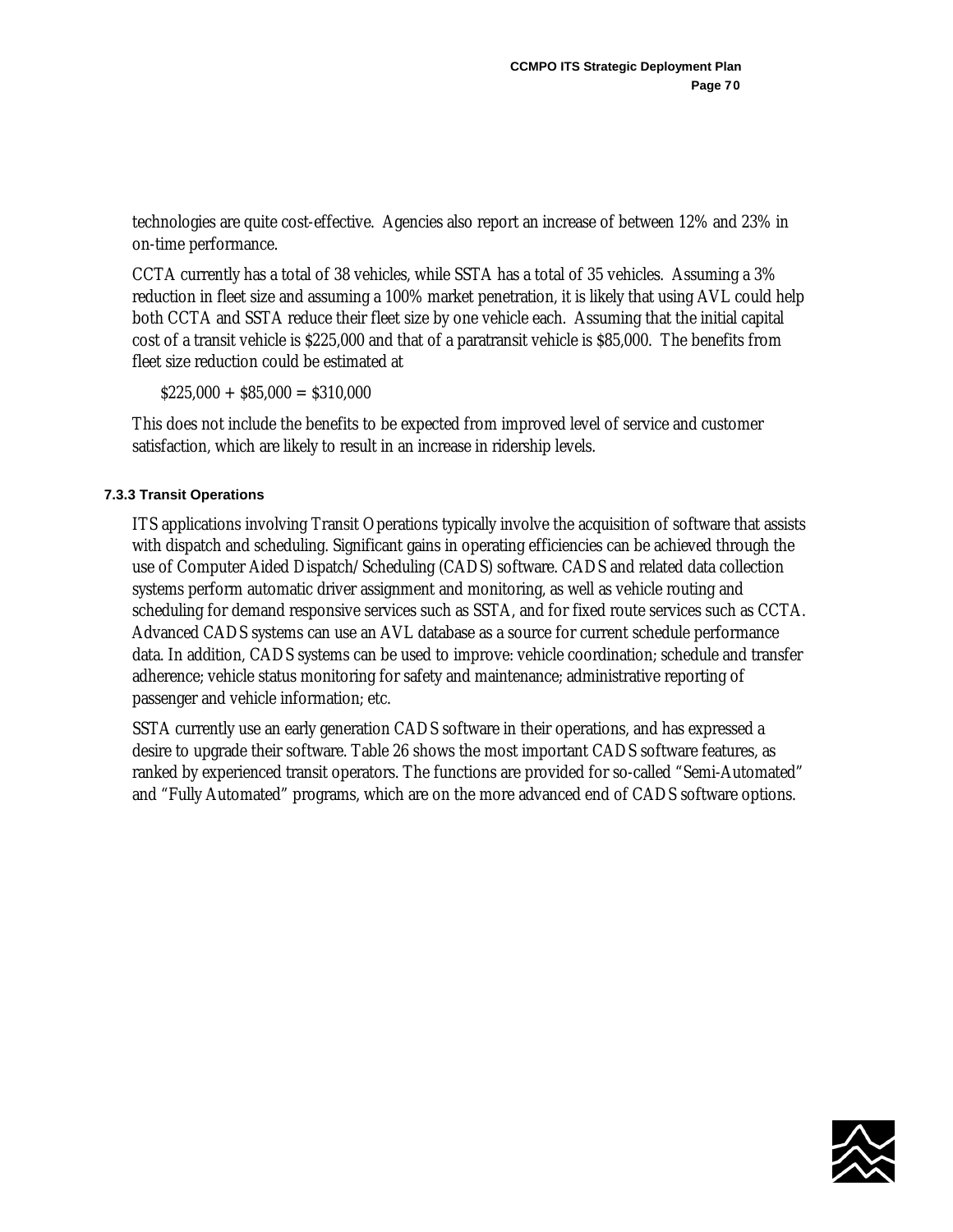|  |  | Table 26: Ranking of CADS Software Functions for Semi-Automated and Fully Automated Programs |
|--|--|----------------------------------------------------------------------------------------------|
|  |  |                                                                                              |

| Rank (Top<br>25) | <b>Priority CADS Software Functions</b>                        | Semi-Automated<br>Programs | <b>Fully Automated</b><br>Programs |
|------------------|----------------------------------------------------------------|----------------------------|------------------------------------|
| 1                | Fully computerized scheduling and dispatching                  |                            | X                                  |
| $\overline{2}$   | Trip eligibility check (for ADA trips)                         |                            | X                                  |
| 3                | Vehicle location on layered maps                               |                            | X                                  |
| 4                | Allows "what if" questions                                     |                            | X                                  |
| 5                | Simulation training capability                                 |                            | X                                  |
| 6                | Choice of performance criteria (ride/wait times, etc.)         |                            | X                                  |
| $\overline{7}$   | Trips displayed on layered maps                                |                            | X                                  |
| 8                | On-line time (pickup, etc.) estimates                          |                            | X                                  |
| 9                | Redundant reservation warning                                  | X                          | X                                  |
| 10               | Problem passenger warning                                      | X                          | X                                  |
| 11               | Pop-up menus/multiple windows                                  | X                          | X                                  |
| 12               | Performance data calculations                                  | X                          | X                                  |
| 13               | Variable vehicle parameters (Number, seating, etc.)            | X                          | X                                  |
| 14               | Automatic rider eligibility check                              | X                          | X                                  |
| 15               | Personalized passenger loading times                           |                            | X                                  |
| 16               | Validity checks on all inputs (completeness, legitimacy, etc.) | X                          | X                                  |
| 17               | Geocoded addresses                                             |                            | X                                  |
| 18               | Manual override of computer generated schedule                 |                            | X                                  |
| 19               | Computerized vehicle route selection                           |                            | X                                  |
| 20               | Flagging of costly trips                                       | X                          | X                                  |
| 21               | Import/export to spreadsheet                                   | X                          | X                                  |
| 22               | Automatic purge of inactive registrants                        | X                          | X                                  |
| 23               | Automatic vehicle selection for passenger special needs        | X                          | X                                  |
| 24               | On line address verification                                   |                            | X                                  |
| 25               | Frequent destination list                                      | X                          | X                                  |

#### *Benefit/Cost Information:*

CADS software is the most widely implemented aspect of ITS among paratransit agencies nationwide. A survey of small urban and rural transit providers showed the following benefits:

- ▲ More efficient customer billing process
- ▲ Improved communications with customer, and between dispatch and driver
- ▲ Reduced customer complaints
- ▲ Reduced personnel costs, greater staff accountability
- ▲ Improved trip scheduling,

Table 27 lists some cost information for a sample of CADS software vendors.

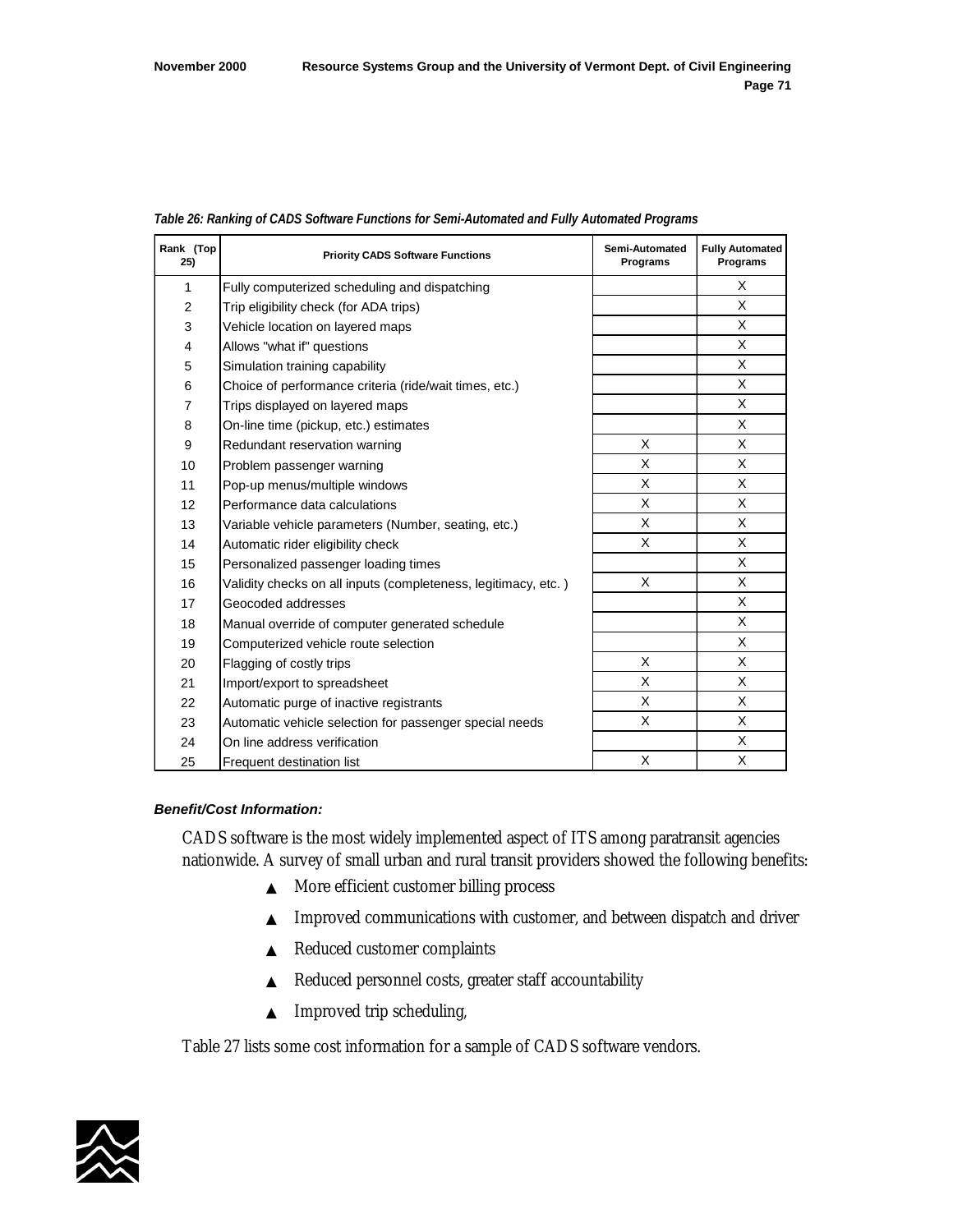#### *Table 27: CADS Software Cost Estimates*

| Company                           | Software        | Suggested #<br>of Vehicles | # Installed | <b>Software</b><br>Costs | <b>Initial Training</b><br><b>Period/Costs</b> | Annual<br><b>Maintenance</b><br>Fee |
|-----------------------------------|-----------------|----------------------------|-------------|--------------------------|------------------------------------------------|-------------------------------------|
| Trapeze Software Group            | <b>PASS</b>     | 6+                         | 130         | \$100.000                | $13-20$ days                                   | 20% of Cost                         |
| <b>Multisystems</b>               | <b>MIDAS PT</b> | 11+                        | 20          | \$50,000                 | 10 days                                        | \$6,000                             |
| <b>IRD Teleride</b>               | Trans View      | $5+$                       | 15          | \$35,000                 | 5 days                                         | \$2.500                             |
| <b>Advanced Transit Solutions</b> | Schedule Pro    | 1-100                      | 10          | \$9.995                  | 2-3 days, \$5,000                              | 10% of Cost                         |

Some studies suggest that CADS when combined with AVL could result in reducing the annual operating costs of transit and paratransit agencies by between 5% and 8%. This means that for CCTA, for example, whose annual operating costs are in the range of \$3,000,000 could be expected to save  $0.05 \times 3,000,000 = 5150,000$  annually from these technologies.

# **7.4 ITS PLANNING**

The purpose of this project is to define the data that should be archived as part of the ITS system. This would be a natural task to associate with the TMIC. Data for archiving comes directly from field sensors. Types of data to be collected are shown in Table 28.

|  |  | Table 28: Sample of ITS Data to Archive |
|--|--|-----------------------------------------|
|  |  |                                         |

| <b>Primary Data Element</b>                | Units                                         |
|--------------------------------------------|-----------------------------------------------|
| Mainline Traffic Volume                    | Vehicles per Unit Time                        |
| Signalized Intersection Turning Movements  | Vehicles per Unit Time                        |
| Vehicle Speed                              | Km/Hour                                       |
| <b>Transit Vehicle Locations and Times</b> | Time/Location                                 |
| Incident Information                       | Type, Time, HAZMAT category                   |
| Roadside Weather Data                      | Temperature, Precipitation, Surface Condition |
| Roadway Segment Travel Times               | Seconds                                       |

Archiving standards are defined in the National ITS Architecture. The most recent source on this topic can be found at [http://www.fhwa.dot.gov/ohim/its/itspage.htm.](http://www.fhwa.dot.gov/ohim/its/itspage.htm)

In summary Table 29 lists the recommended short-term projects, the objectives of each, and the estimated capital and ongoing operations costs.

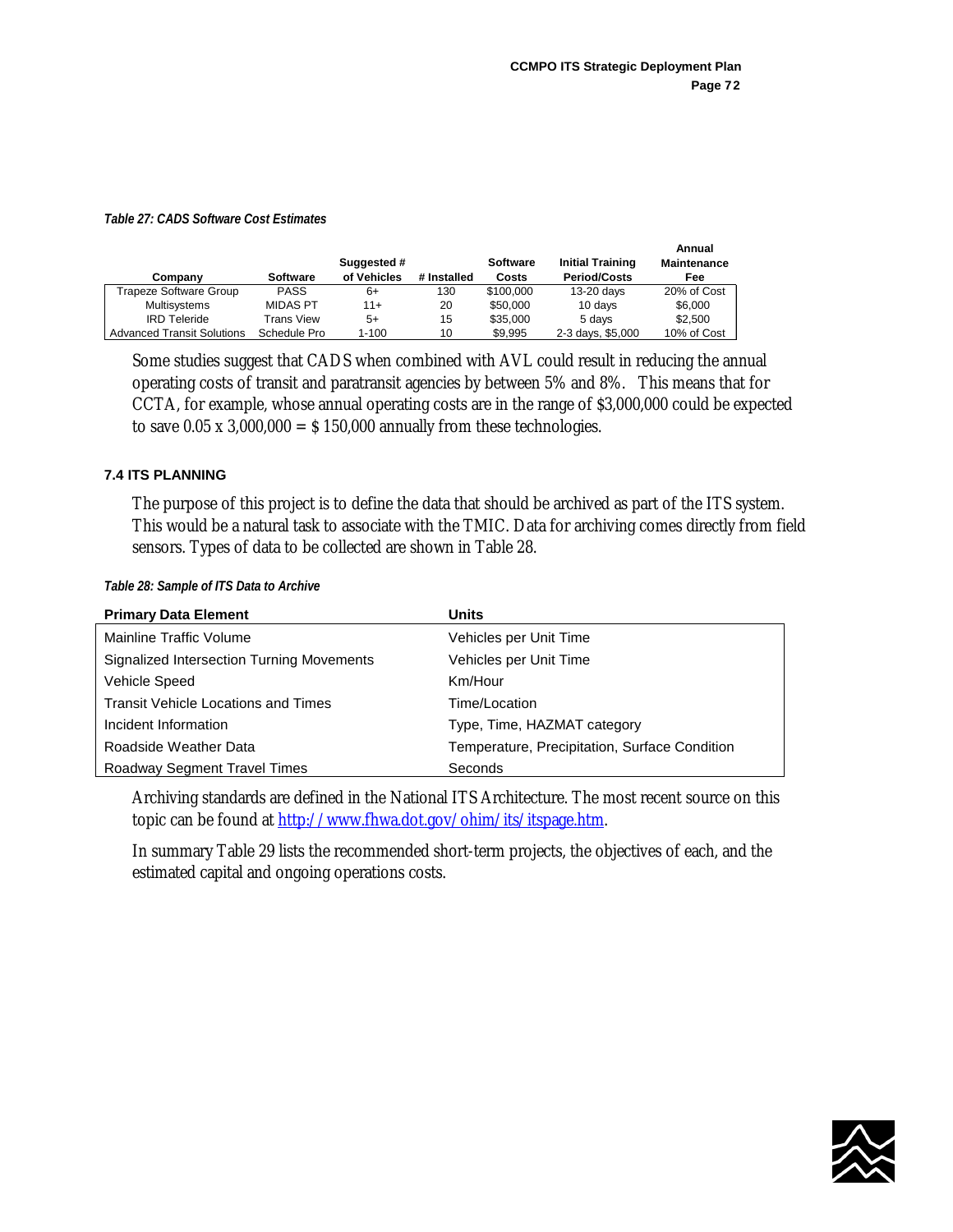#### **7.5 PROJECT DEPLOYMENT AND SEQUENCING**

The sequencing of ITS deployment can occur along three tracks. The first track – public transportation – can begin immediately. Upgrade of fare management systems should be integrated with planned vehicle purchases. Acquisition of operations software (i.e. CADS) should be planned for as stand-alone investments, or as investments to be timed with other technology upgrades<sup>1</sup>. For the AVL project, beginning with a demonstration project, and evaluating its effectiveness before widespread adoption is recommended.

The second track involves the street surveillance and surface street control projects. Nationally, these are the most commonly deployed elements of ITS. These projects have high benefit-to-cost ratios, and have high demonstration value to the public. For this reason, this Plan recommends that traffic signal systems along the key regional arterials be updated in a systematic fashion. This type of updating can be folded into any arterial reconstruction projects, as has been accomplished with the Main Street Improvement Project and as is planned for the Shelburne Road Reconstruction Project. Further, as individual traffic signals are updated throughout the region, they should be replaced with advanced traffic signal controllers that enable interconnection, communication, and coordination.

The timing for network surveillance equipment can be pursued in a similar fashion. Namely, as key arterial intersections are reconstructed or improved, those improvements should include detection technology that is designed not only to inform operations at the intersection, but also to communicate conditions to the TMIC.

The third track involves the Transportation Management and Information Center. The TMIC can be developed as a stand-alone project, or attached to another transportation project, such as a Multi-Modal Center. However, for the TMIC to be truly useful, network surveillance equipment should be installed at key intersections and arterials throughout the region. Once there is a critical mass of realtime travel information that can be transmitted to a central location, and re-transmitted to the traveling public, a TMIC is a necessary component.



 $\overline{a}$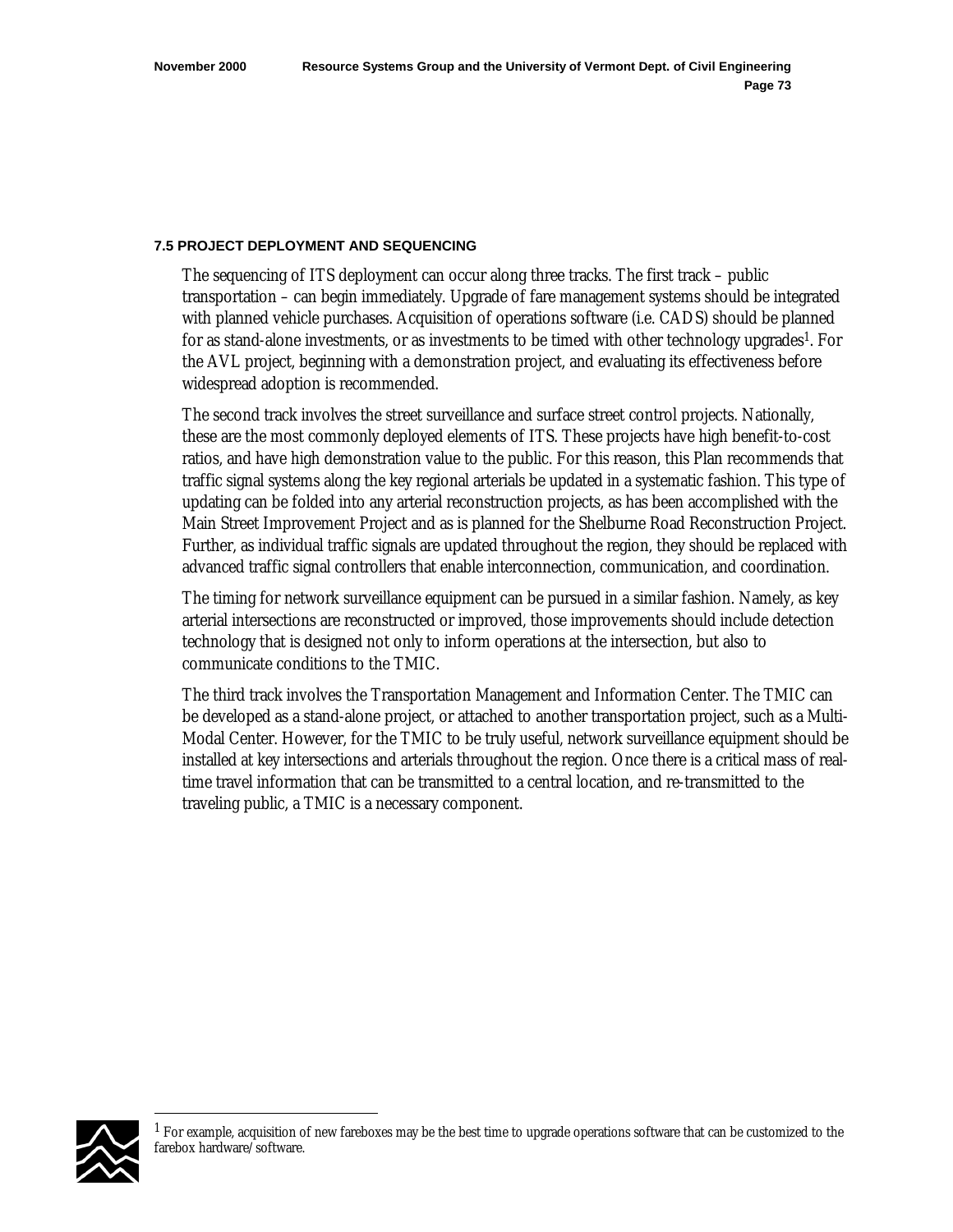|                         |                                             |                      | <b>Ongoing Annual</b> |
|-------------------------|---------------------------------------------|----------------------|-----------------------|
| Project                 | <b>Objectives</b>                           | <b>Capital Costs</b> | Costs                 |
| Automated               | Improve dispatch efficiency of SSTA         | \$5,000 per          | \$500                 |
| Vehicle Location        |                                             | installation         |                       |
| Transit                 | Improve operating efficiencies of both      | \$50,000             | \$1,000               |
| Operations              | <b>CCTA and SSTA</b>                        |                      |                       |
| Software                |                                             |                      |                       |
| Transit Fare            | Improve financial efficiency, increase      | Depends upon         | Depends upon          |
| Management              | ridership                                   | functionality        | functionality         |
| <b>ITS Planning</b>     | Archive data collected through the ITS      | \$35,000             | Ongoing               |
|                         | system. Make information available for      |                      | commitment; part      |
|                         | improved transportation planning.           |                      | of the TMIC           |
|                         |                                             |                      | responsibility.       |
| Deploy Network          | Obtain real-time information on the         | \$5,000 per          | \$5,000 for           |
| Surveillance            | performance of the transportation system    | installation         | program               |
| Equipment               |                                             |                      | maintenance.          |
| Deploy CMS              | Re-transmit information about travel        | \$20,000 to          | \$5,000 for           |
| and HAR                 | conditions to the traveling public.         | establish HAR;       | program               |
|                         |                                             | \$70,000 per CMS     | maintenance.          |
|                         |                                             | installation         |                       |
| <b>Advanced Traffic</b> | Improve signal coordination; provide for    | \$5,000 per signal   | \$1,000 per           |
| <b>Signal Systems</b>   | signal pre-emption capability               | controller; \$40,000 | installation for      |
|                         |                                             | for linking arterial | communications        |
|                         |                                             | signals              | costs.                |
| TMIC-Set Up             | Establish physical location for TMIC with   | \$208,000            | \$135,000             |
|                         | associated communications infrastructure.   |                      |                       |
| <b>TMIC Incident</b>    | Provide real time information on incidents. | \$30,000             | nominal               |
| Management              | provide link with E911 for sharing          |                      |                       |
| System                  | information.                                |                      |                       |
| Pre-Trip                | Provide central locus of travel/traffic     | \$20,000             | $$2,000 - $5,000$     |
| Traveler                | information via a web site                  |                      | annually.             |
| Information             |                                             |                      |                       |
| System                  |                                             |                      |                       |

# *Table 29: Short-Term Project Recommendations, Objectives, and Estimated Costs*